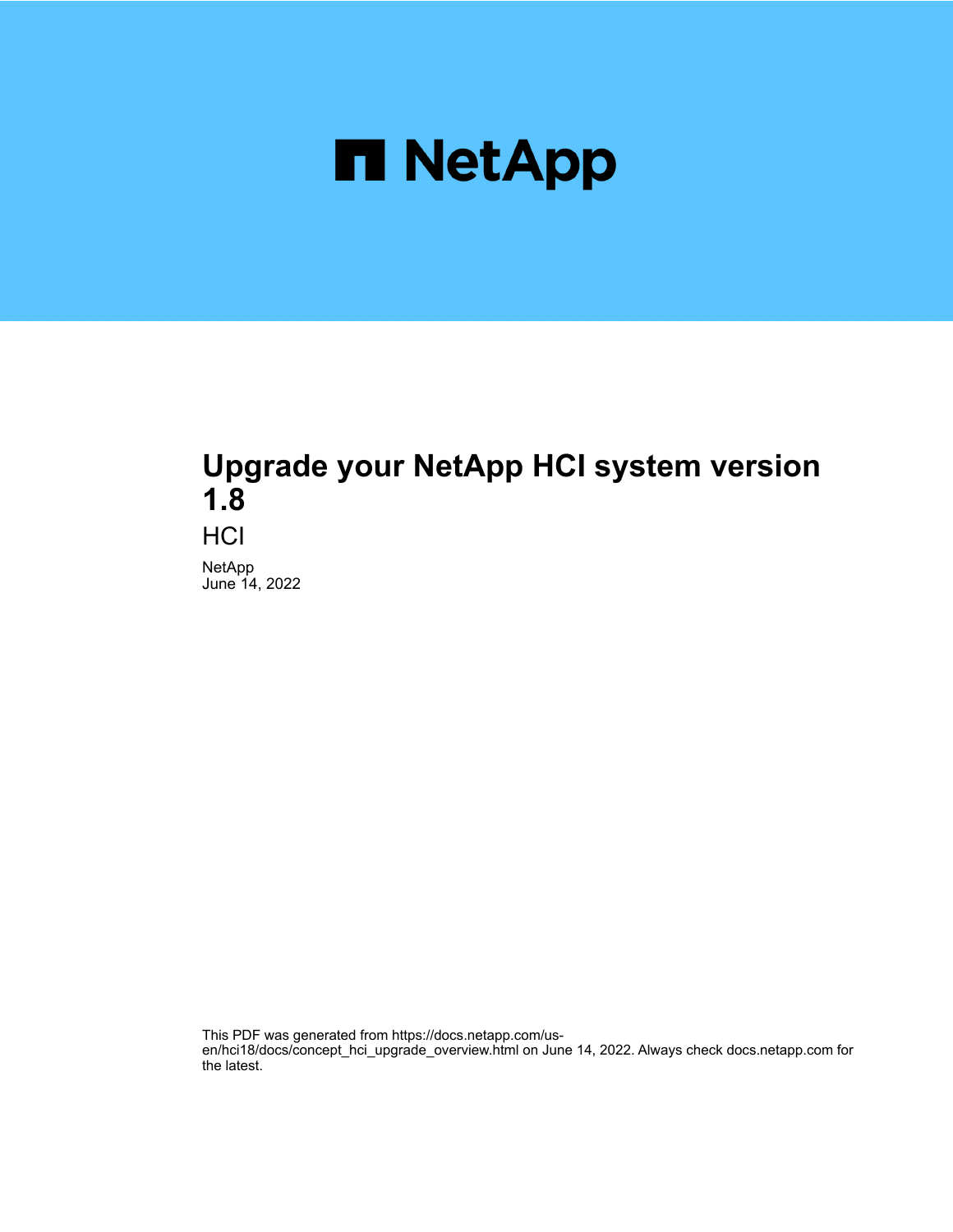# **Table of Contents**

| Upgrade your vSphere components for a NetApp HCI system with the Element Plug-in for vCenter |  |
|----------------------------------------------------------------------------------------------|--|
|                                                                                              |  |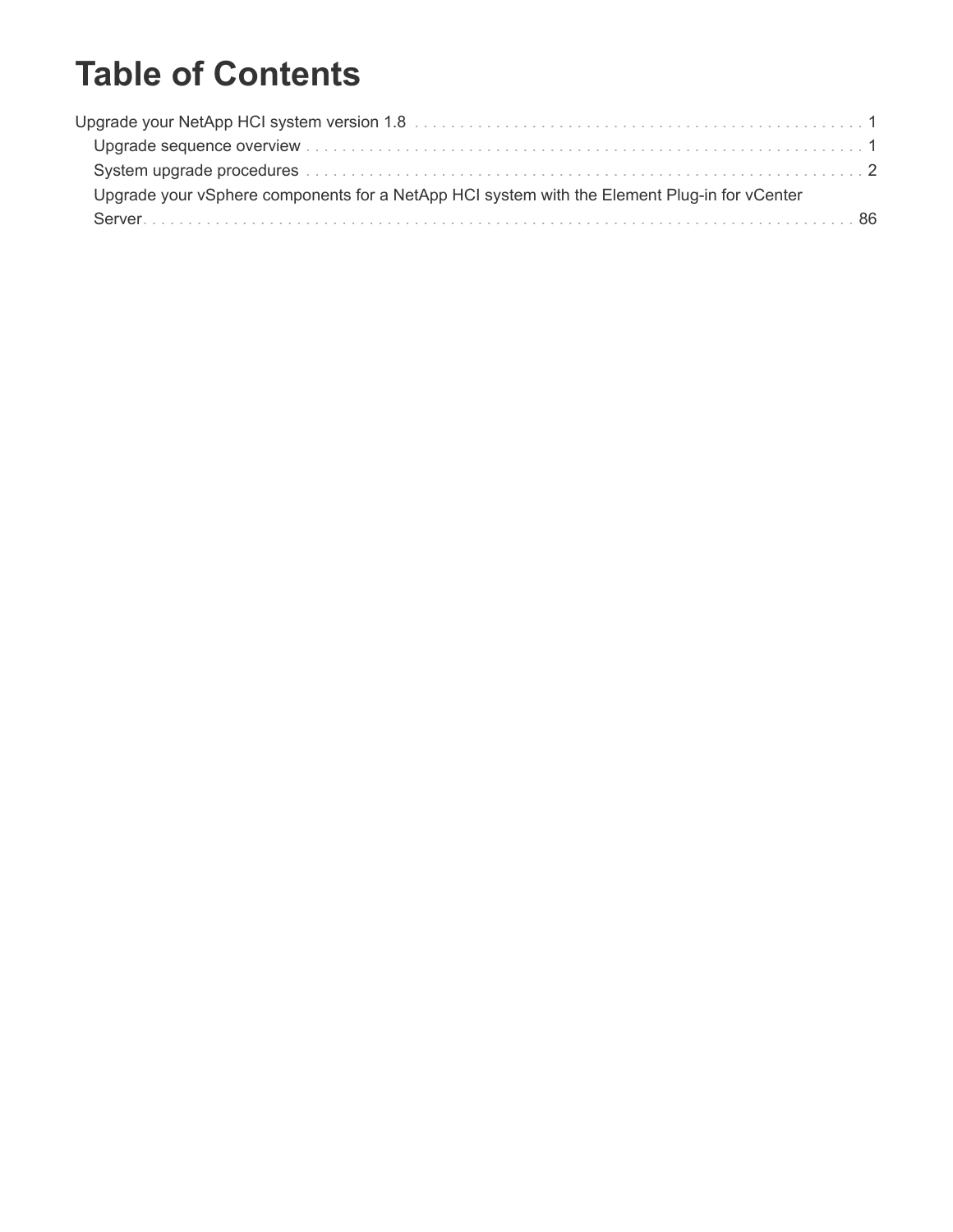# <span id="page-2-0"></span>**Upgrade your NetApp HCI system version 1.8**

# <span id="page-2-1"></span>**Upgrade sequence overview**

You can keep your NetApp HCI system up-to-date after deployment by sequentially upgrading all NetApp HCI software components.

These components include management services, HealthTools, NetApp Hybrid Cloud Control, Element software, management node, compute firmware, compute drivers, and the Element Plug-in for vCenter Server.

The [system upgrade sequence](#page-2-2) content describes the tasks that are needed to complete a NetApp HCI system upgrade. Ideally you perform these procedures as part of the larger upgrade sequence and not in isolation. If a component-based upgrade or update is needed, see the procedure prerequisites to ensure additional complexities are addressed.

The [vSphere upgrade sequence](#page-87-0) including Element Plug-in for vCenter Server content describes additional preand post-upgrade steps required to re-install the Element Plug-in for vCenter Server.

# **What you'll need**

• You are running management node 11.3 or later. Newer versions of the management node have a modular architecture that provides individual services.



To check the version, log in to your management node and view the Element version number in the login banner. If you do not have 11.3, see [Upgrade your management node.](#page-47-0)

• You have upgraded your management services to at least version 2.1.326.

Upgrades using NetApp Hybrid Cloud Control are not available in earlier service bundle versions.

• You have ensured that the system time on all nodes is synced and that NTP is correctly configured for the storage cluster and nodes. Each node must be configured with a DNS nameserver in the per-node web UI (https://[IP address]:442) with no unresolved cluster faults related to time skew.

# <span id="page-2-2"></span>**System upgrade sequence**

#### **Steps**

1. [Update management services from Hybrid Cloud Control.](#page-3-1)



If you are updating management services to version 2.16 or later and you are running a management node 11.3 to 11.8, you will need to increase your management node VM's RAM prior to updating management services.



You must update to the latest management services bundle before upgrading your Element software.

# 2. [\(Optional\) Upgrade to the latest HealthTools](#page-7-0).



Upgrading HealthTools is only required if the management node and Element software you are running is 11.1 or earlier. HealthTools are not required for performing Element upgrades using NetApp Hybrid Cloud Control.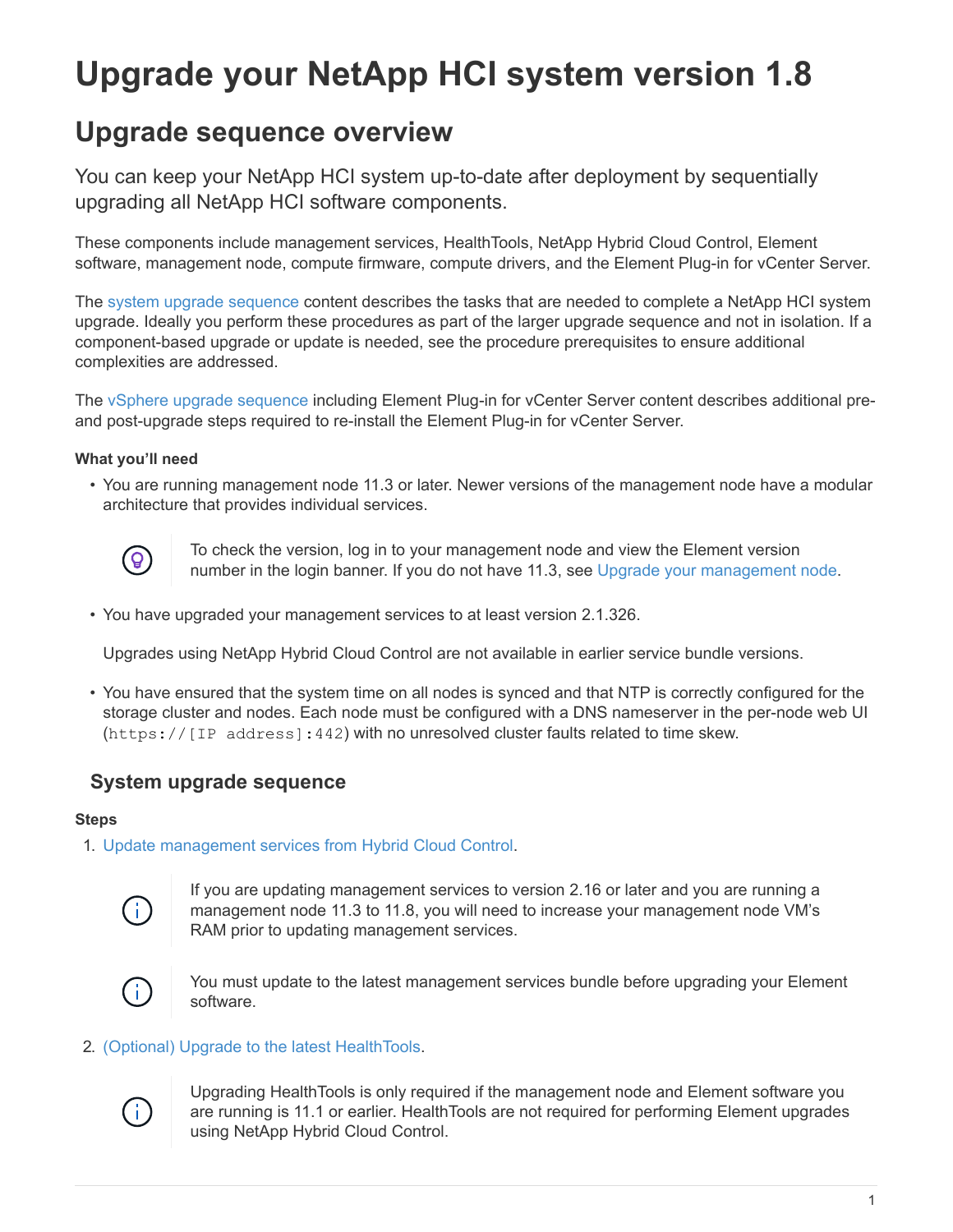- 3. [Run Element storage health checks prior to upgrading storage.](#page-9-0)
- 4. [Upgrade your Element software and storage firmware](#page-17-0).
- 5. [\(Optional\) Upgrade your Element storage firmware only](#page-36-0).



You might perform this task when a new storage firmware upgrade becomes available outside of a major release.

6. [\(Optional\) Upgrade your management node](#page-47-0).



Upgrading the management node operating system is no longer required to upgrade Element software on the storage cluster. If the management node is version 11.3 or higher, you can simply upgrade the management services to the latest version to perform Element upgrades using NetApp Hybrid Cloud Control. Follow the management node upgrade procedure for your scenario if you would like to upgrade the management node operating system for other reasons, such as security remediation.

- 7. [Upgrade your Element Plug-in for vCenter Server](#page-59-0).
- 8. [Run compute node health checks prior to upgrading compute firmware](#page-63-0).
- 9. [Update your compute node drivers](#page-69-0).
- 10. [Update your compute node firmware using NetApp Hybrid Cloud Control](#page-71-0) or [Automate your compute](https://docs.netapp.com/us-en/hci18/docs/task_hcc_upgrade_compute_firmware_ansible.html) [firmware upgrades with Ansible](https://docs.netapp.com/us-en/hci18/docs/task_hcc_upgrade_compute_firmware_ansible.html).

# **Find more information**

- [NetApp Element Plug-in for vCenter Server](https://docs.netapp.com/us-en/vcp/index.html)
- [NetApp HCI Resources Page](https://www.netapp.com/hybrid-cloud/hci-documentation/)
- [Upgrade a NetApp SolidFire all-flash storage system](https://docs.netapp.com/us-en/element-software/upgrade/task_sf_upgrade_all.html)

# <span id="page-3-0"></span>**System upgrade procedures**

# <span id="page-3-1"></span>**Update management services**

You can update your management services to the latest bundle version after you have installed management node 11.3 or later.

Beginning with the Element 11.3 management node release, the management node design has been changed based on a new modular architecture that provides individual services. These modular services provide central and extended management functionality for NetApp HCI and SolidFire all-flash storage systems. Management services include system telemetry, logging, and update services, the QoSSIOC service for Element Plug-in for vCenter Server, NetApp Hybrid Cloud Control, and more.

# **About this task**

• You must upgrade to the latest management services bundle before upgrading your Element software.



For the latest management services release notes describing major services, new features, bug fixes, and workarounds for each service bundle, see [the management services release notes](https://kb.netapp.com/Advice_and_Troubleshooting/Data_Storage_Software/Management_services_for_Element_Software_and_NetApp_HCI/Management_Services_Release_Notes)

#### **What you'll need**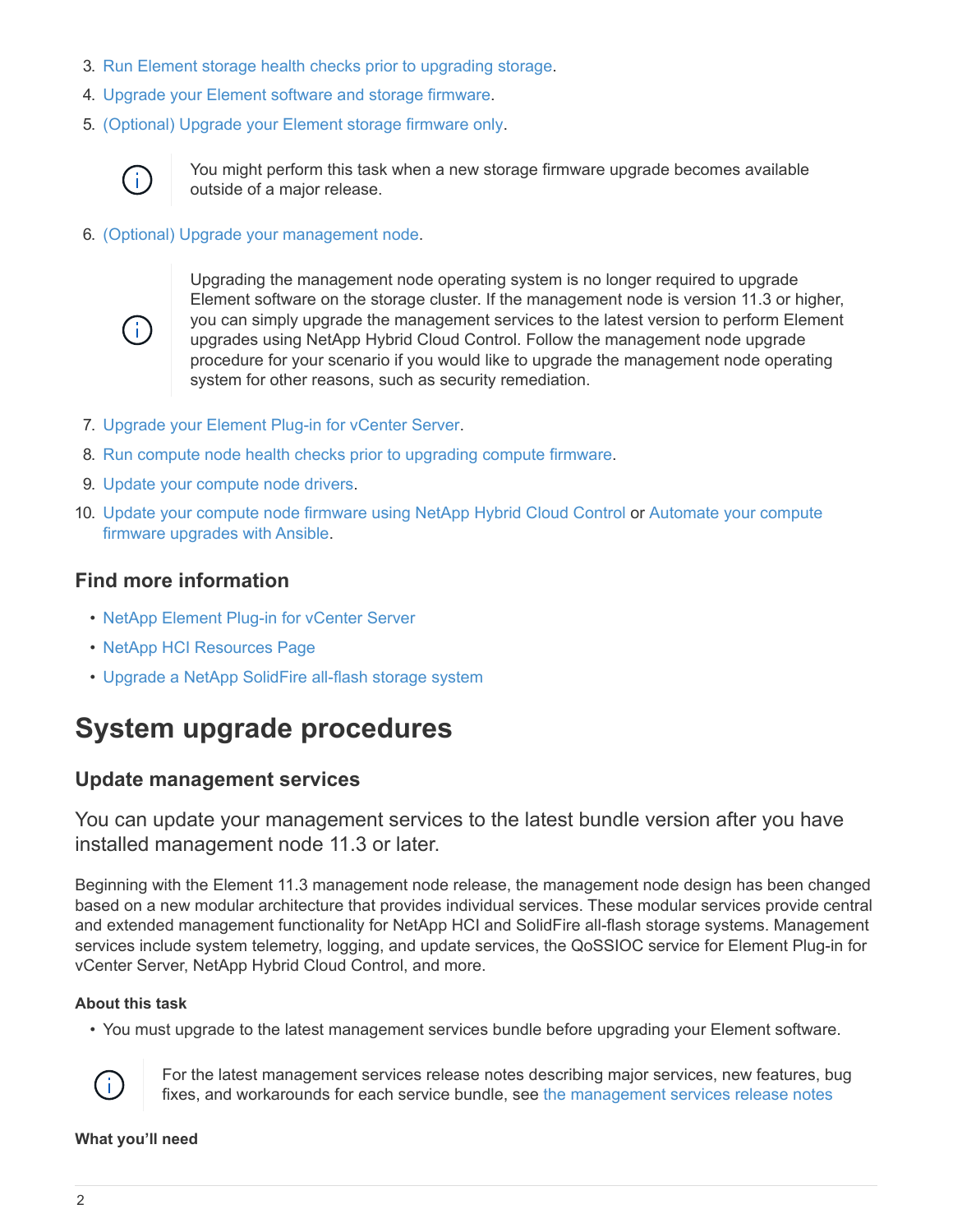Beginning with management services 2.20, you must accept and save the End User License Agreement (EULA) before using the NetApp Hybrid Cloud Control UI or API to upgrade management services:

1. Open the IP address of the management node in a web browser:

https://<ManagementNodeIP>

- 2. Log in to NetApp Hybrid Cloud Control by providing the storage cluster administrator credentials.
- 3. Select **Upgrade** near the top right of the interface.
- 4. The EULA pops up. Scroll down, select **I accept for current and all future updates**, and select **Save**.



When you accept the EULA, it is recorded for all future updates and the automatic download feature is enabled. You will receive updates on NetApp software updates and upgrades, which you can install at your discretion and convenience. You can disable the automatic download feature by disabling network connectivity to the NetApp online software repository.

# **Update options**

You can update management services using the NetApp Hybrid Cloud Control UI or the management node REST API:

- [Update management services using Hybrid Cloud Control](#page-4-0) (Recommended method)
- [Update management services using the management node API](#page-5-0)
- [Update management services using the management node API for dark sites](#page-6-0)

# <span id="page-4-0"></span>**Update management services using Hybrid Cloud Control**

You can update your NetApp management services using NetApp Hybrid Cloud Control.

Management service bundles provide enhanced functionality and fixes to your installation outside of major releases.

# **What you'll need**

- You are running management node 11.3 or later.
- If you are updating management services to version 2.16 or later and you are running a management node 11.3 to 11.8, you will need to increase your management node VM's RAM prior to updating management services:
	- a. Power off the management node VM.
	- b. Change the RAM of the management node VM from 12GB to 24GB RAM.
	- c. Power on the management node VM.
- Your cluster version is running NetApp Element software 11.3 or later.
- You have upgraded your management services to at least version 2.1.326. NetApp Hybrid Cloud Control upgrades are not available in earlier service bundles.



For a list of available services for each service bundle version, see the [Management Services](https://kb.netapp.com/Advice_and_Troubleshooting/Data_Storage_Software/Management_services_for_Element_Software_and_NetApp_HCI/Management_Services_Release_Notes) [Release Notes](https://kb.netapp.com/Advice_and_Troubleshooting/Data_Storage_Software/Management_services_for_Element_Software_and_NetApp_HCI/Management_Services_Release_Notes).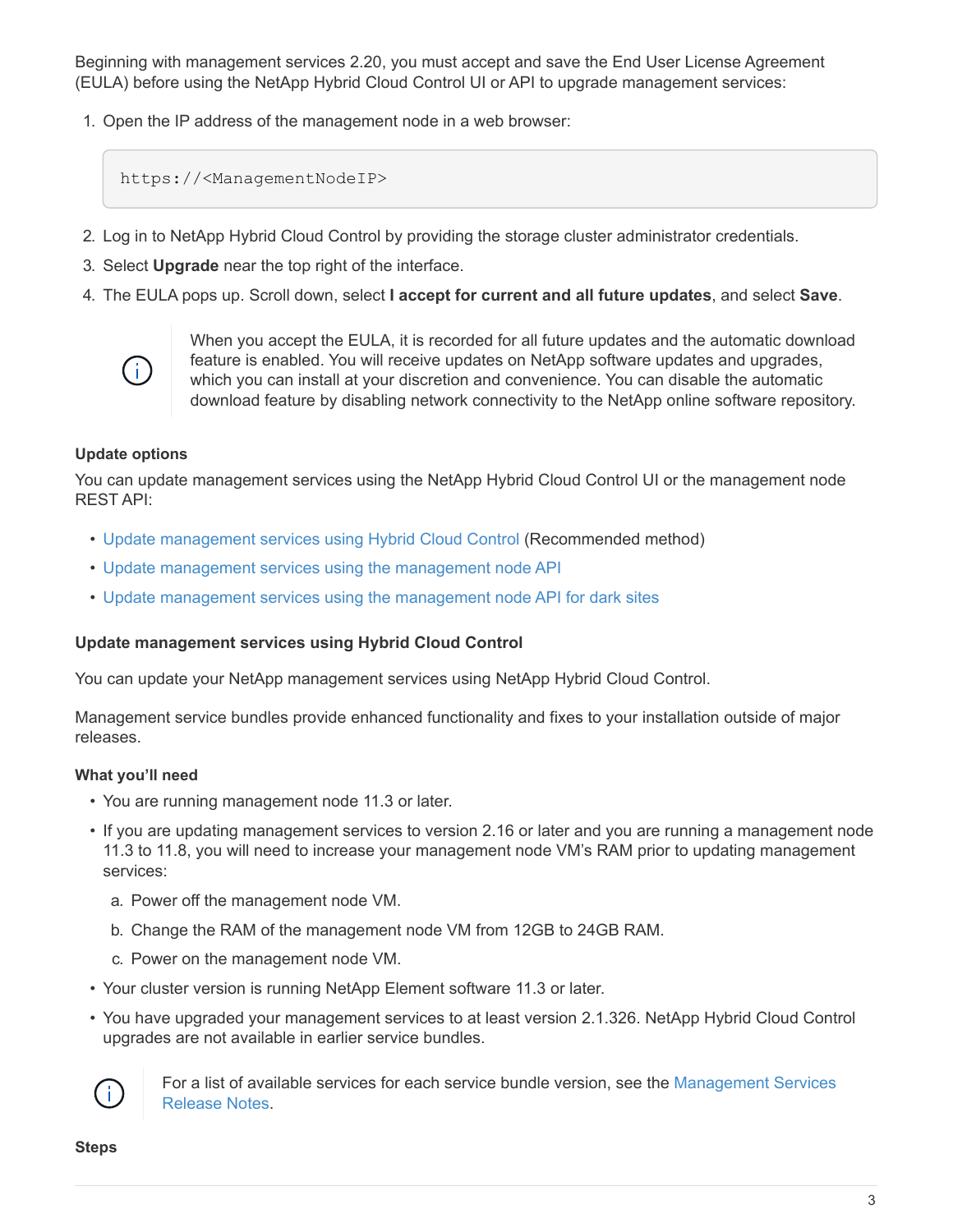1. Open the IP address of the management node in a web browser:

https://<ManagementNodeIP>

- 2. Log in to NetApp Hybrid Cloud Control by providing the storage cluster administrator credentials.
- 3. Select **Upgrade** near the top right of the interface.
- 4. On the Upgrades page, select the **Management Services** tab.

The Management Services tab shows the current and available versions of management services software.



If your installation cannot access the internet, only the current software version is shown.

- 5. If your installation can access the internet and if a management services upgrade is available, select **Begin Upgrade**.
- 6. If your installation cannot access the internet, do the following:
	- a. Follow the instructions on the page to download and save a management services upgrade package to your computer.
	- b. Select **Browse** to locate the package you saved and upload it.

After the upgrade begins, you can see the upgrade status on this page. During the upgrade, you might lose connection with NetApp Hybrid Cloud Control and have to log back in to see the results of the upgrade.

# <span id="page-5-0"></span>**Update management services using the management node API**

Users should ideally perform management services updates from NetApp Hybrid Cloud Control. You can however manually update management services using the REST API UI from the management node.

# **What you'll need**

- You are running management node 11.3 or later.
- If you are updating management services to version 2.16 or later and you are running a management node 11.3 to 11.8, you will need to increase your management node VM's RAM prior to updating management services:
	- a. Power off the management node VM.
	- b. Change the RAM of the management node VM from 12GB to 24GB RAM.
	- c. Power on the management node VM.
- Your cluster version is running NetApp Element software 11.3 or later.
- You have upgraded your management services to at least version 2.1.326. NetApp Hybrid Cloud Control upgrades are not available in earlier service bundles.



For a list of available services for each service bundle version, see the [Management Services](https://kb.netapp.com/Advice_and_Troubleshooting/Data_Storage_Software/Management_services_for_Element_Software_and_NetApp_HCI/Management_Services_Release_Notes) [Release Notes](https://kb.netapp.com/Advice_and_Troubleshooting/Data_Storage_Software/Management_services_for_Element_Software_and_NetApp_HCI/Management_Services_Release_Notes).

# **Steps**

1. Open the REST API UI on the management node: <https://<ManagementNodeIP>/mnode>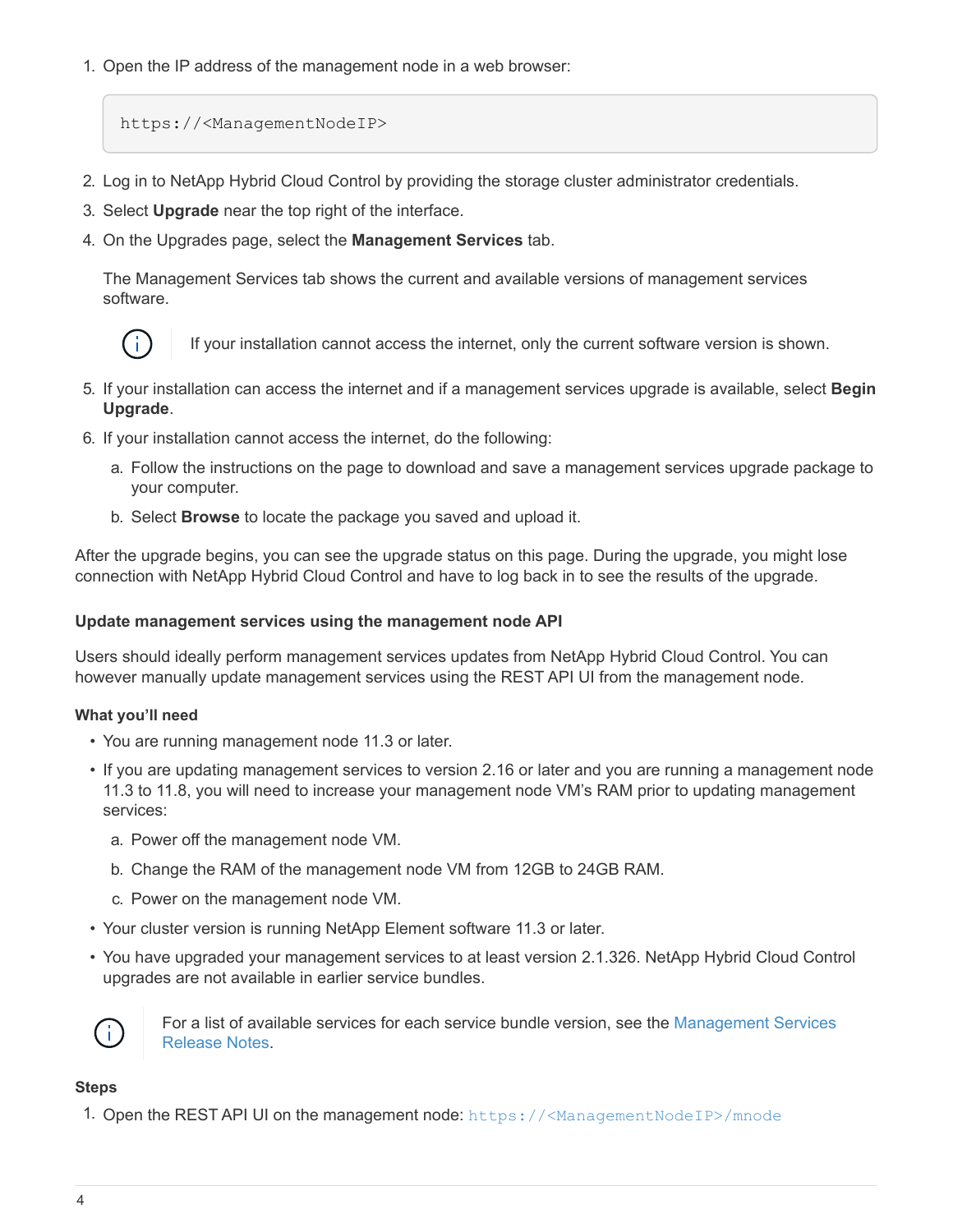- 2. Select **Authorize** and complete the following:
	- a. Enter the cluster user name and password.
	- b. Enter the client ID as mnode-client if the value is not already populated.
	- c. Select **Authorize** to begin a session.
	- d. Close the window.
- 3. (Optional) Confirm available versions of management node services: GET /services/versions
- 4. (Optional) Get detailed information about the latest version: GET /services/versions/latest
- 5. (Optional) Get detailed information about a specific version: GET /services/versions/{version}/info
- 6. Perform one of the following management services update options:
	- a. Run this command to update to the most recent version of management node services: PUT /services/update/latest
	- b. Run this command to update to a specific version of management node services: PUT /services/update/{version}
- 7. Run  $GET/series/update/status$  to monitor the status of the update.

A successful update returns a result similar to the following example:

```
{
"current version": "2.10.29",
"details": "Updated to version 2.14.60",
"status": "success"
}
```
# <span id="page-6-0"></span>**Update management services using the management node API for dark sites**

Users should ideally perform management services updates from NetApp Hybrid Cloud Control. You can however manually upload, extract, and deploy a service bundle update for management services to the management node using the REST API. You can run each command from the REST API UI for the management node.

# **What you'll need**

- You have deployed a NetApp Element software management node 11.3 or later.
- If you are updating management services to version 2.16 or later and you are running a management node 11.3 to 11.8, you will need to increase your management node VM's RAM prior to updating management services:
	- a. Power off the management node VM.
	- b. Change the RAM of the management node VM from 12GB to 24GB RAM.
	- c. Power on the management node VM.
- Your cluster version is running NetApp Element software 11.3 or later.
- You have downloaded the service bundle update from the [NetApp Support Site](https://mysupport.netapp.com/site/products/all/details/mgmtservices/downloads-tab) to a device that can be used in the dark site.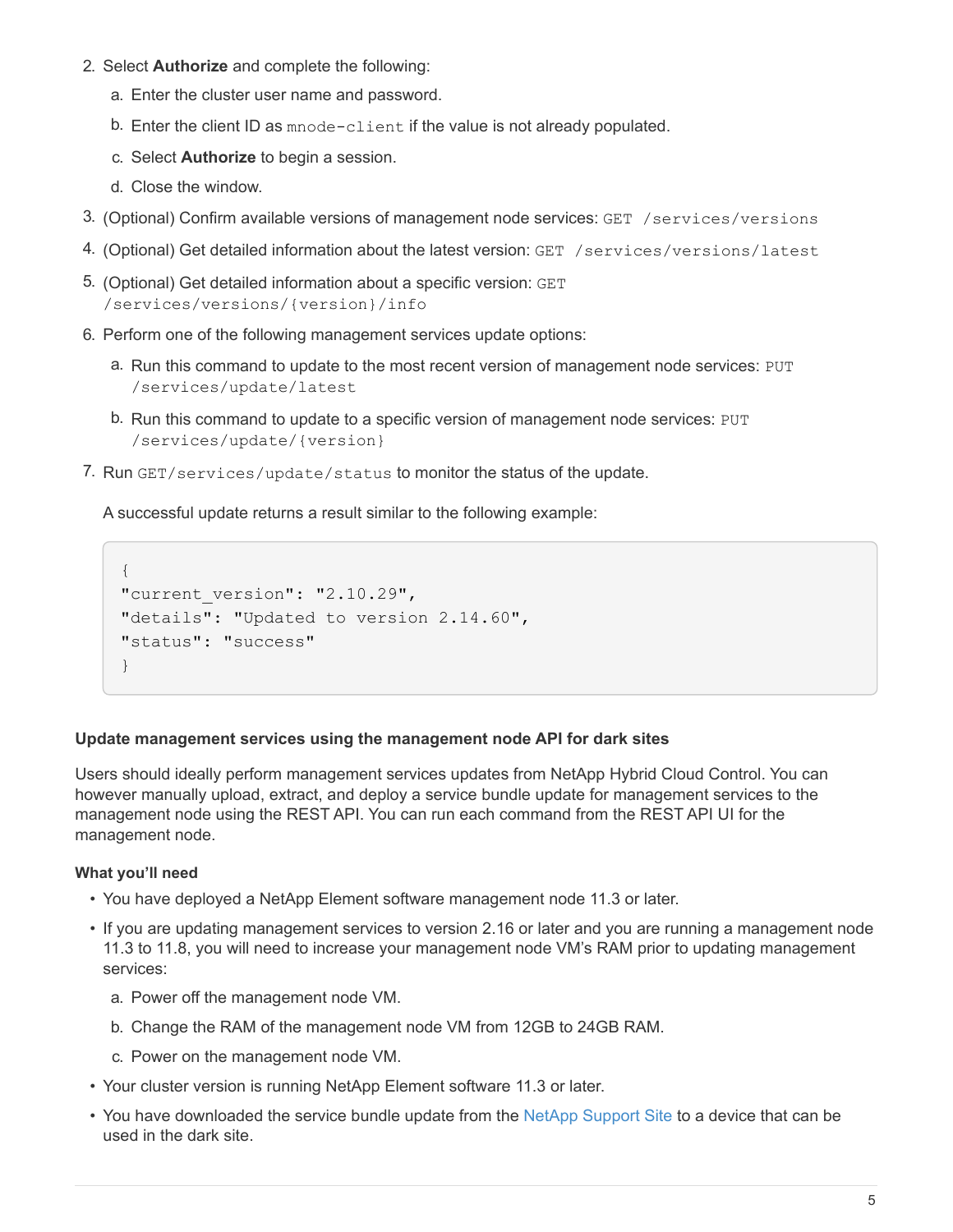# **Steps**

- 1. Open the REST API UI on the management node: <https://<ManagementNodeIP>/mnode>
- 2. Select **Authorize** and complete the following:
	- a. Enter the cluster user name and password.
	- b. Enter the client ID as mnode-client if the value is not already populated.
	- c. Select **Authorize** to begin a session.
	- d. Close the window.
- 3. Upload and extract the service bundle on the management node using this command: PUT /services/upload
- 4. Deploy the management services on the management node: PUT /services/deploy
- 5. Monitor the status of the update: GET /services/update/status

A successful update returns a result similar to the following example:

```
{
"current version": "2.10.29",
"details": "Updated to version 2.17.52",
"status": "success"
}
```
# **Find more information**

- [NetApp Element Plug-in for vCenter Server](https://docs.netapp.com/us-en/vcp/index.html)
- [NetApp HCI Resources Page](https://www.netapp.com/hybrid-cloud/hci-documentation/)

# <span id="page-7-0"></span>**Upgrade to the latest HealthTools**

Before you begin the Element storage upgrade, you should upgrade your HealthTools suite. Upgrading HealthTools is only required if the management node and Element software you are running is 11.1 or earlier. HealthTools are not required for performing Element upgrades using NetApp Hybrid Cloud Control.

# **What you'll need**

- You are running management node 11.0, 11.1 or later.
- You have upgraded your management services to at least version 2.1.326.

NetApp Hybrid Cloud Control upgrades are not available in earlier service bundle versions.

• You have downloaded the latest version of [HealthTools](https://mysupport.netapp.com/site/products/all/details/element-healthtools/downloads-tab) and copied the installation file to the management node.



You can check the locally installed version of HealthTools by running the sfupdatehealthtools -v command.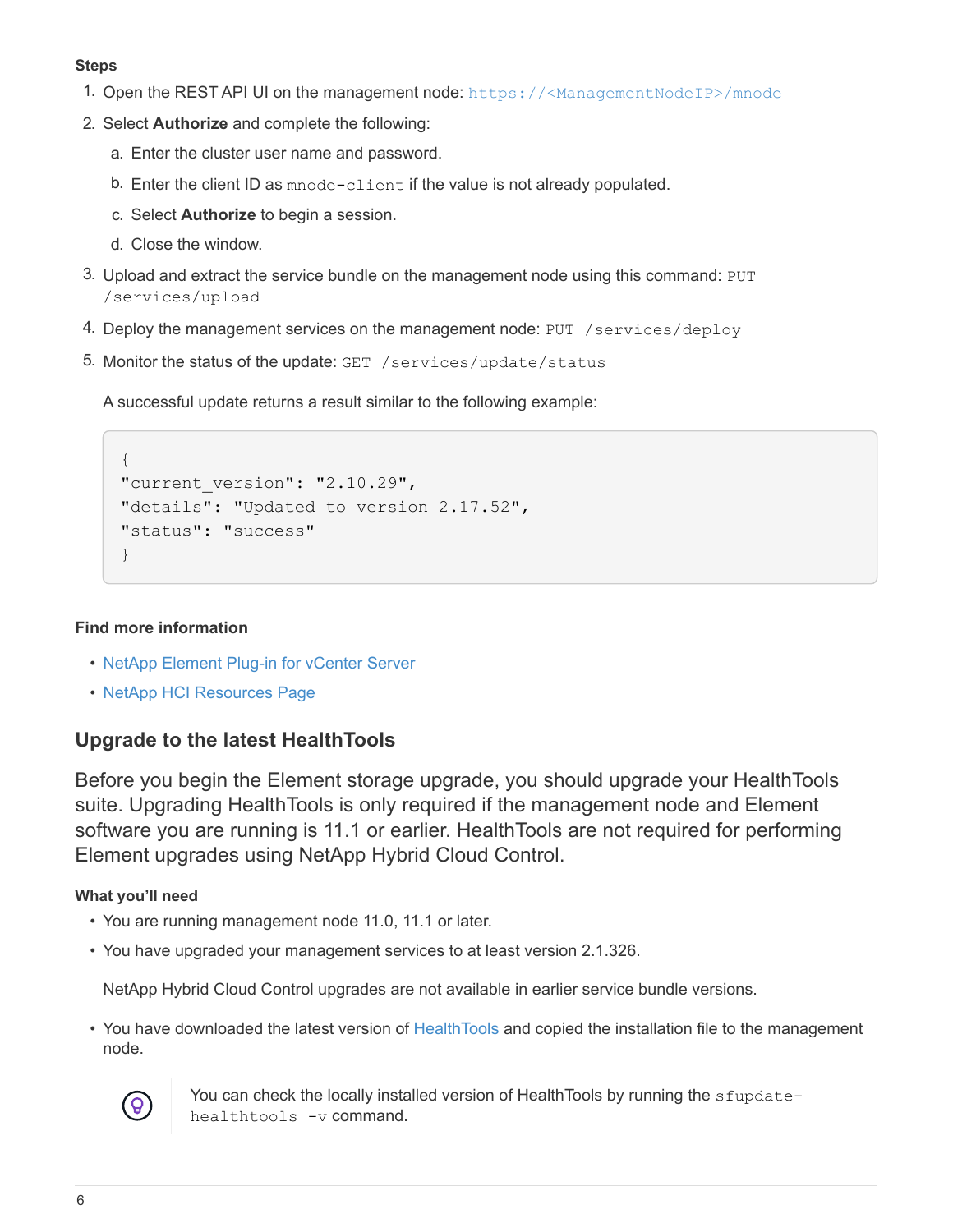- To use HealthTools with dark sites, you need to do these additional steps:
	- Download a [JSON file](https://library.netapp.com/ecm/ecm_get_file/ECMLP2840740) from the NetApp Support Site on a computer that is not the management node and rename it to metadata.json.
	- Have the management node up and running at the dark site.

#### **About this task**

The commands in the HealthTools suite require escalated privileges to run. Either preface commands with sudo or escalate your user to root privileges.



The HealthTools version you use might be more up to date than the sample input and response below.

# **Steps**

1. Run the sfupdate-healthtools  $\zeta$  ath to install file  $>$  command to install the new HealthTools software.

Sample input:

sfupdate-healthtools /tmp/solidfire-healthtools-2020.03.01.09.tgz

Sample response:

```
Checking key signature for file /tmp/solidfirehealthtools-
2020.03.01.09/components.tgz
installing command sfupdate-healthtools
Restarting on version 2020.03.01.09
sfupdate-healthtools /sf/bin/sfupdate-healthtools -r 2020.03.01.09
installing command sfupgradecheck
installing command sfinstall
installing command sfresetupgrade
```
2. Run the sfupdate-healthtools -v command to verify the installed version has been upgraded.

Sample response:

```
Currently installed version of HealthTools:
2020.03.01.09
```
#### **Find more information**

- [NetApp Element Plug-in for vCenter Server](https://docs.netapp.com/us-en/vcp/index.html)
- [NetApp HCI Resources Page](https://www.netapp.com/hybrid-cloud/hci-documentation/)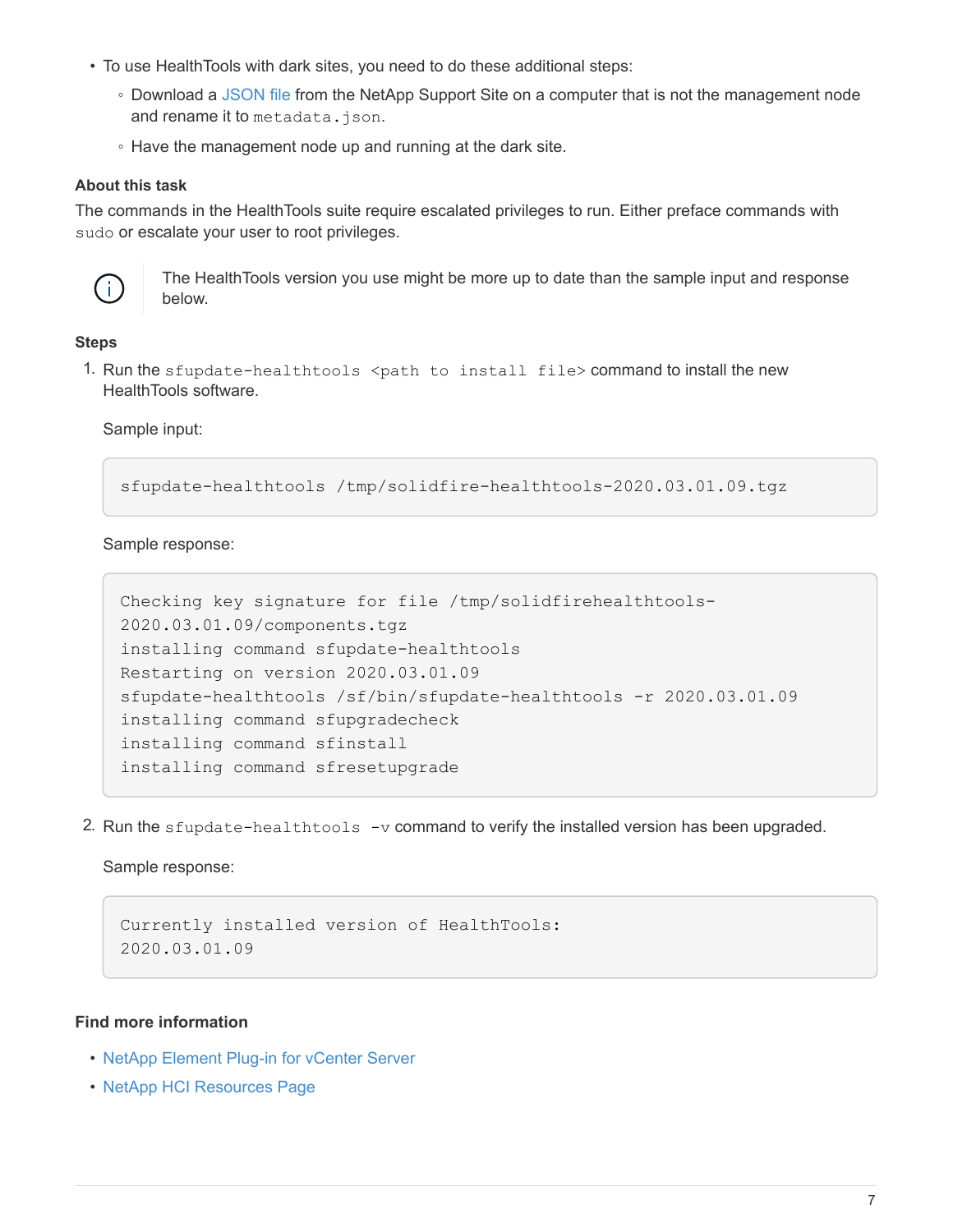# <span id="page-9-0"></span>**Run Element storage health checks prior to upgrading storage**

You must run health checks prior to upgrading Element storage to ensure all storage nodes in your cluster are ready for the next Element storage upgrade.

# **What you'll need**

• **Management services**: You have updated to the latest management services bundle (2.10.27 or later).



You must upgrade to the latest management services bundle before upgrading your Element software.

- **Management node**: You are running management node 11.3 or later.
- **Element software**: Your cluster version is running NetApp Element software 11.3 or later.
- **End User License Agreement (EULA)**: Beginning with management services 2.20, you must accept and save the EULA before using the NetApp Hybrid Cloud Control UI or API to run Element storage health checks:
	- 1. Open the IP address of the management node in a web browser:

https://<ManagementNodeIP>

- 2. Log in to NetApp Hybrid Cloud Control by providing the storage cluster administrator credentials.
- 3. Select **Upgrade** near the top right of the interface.
- 4. The EULA pops up. Scroll down, select **I accept for current and all future updates**, and select **Save**.



When you accept the EULA, it is recorded for all future updates and the automatic download feature is enabled. You will receive updates on NetApp software updates and upgrades, which you can install at your discretion and convenience. You can disable the automatic download feature by disabling network connectivity to the NetApp online software repository.

# **Health check options**

You can run health checks using NetApp Hybrid Cloud Control (HCC) UI, HCC API, or the HealthTools suite:

- [Use NetApp Hybrid Cloud Control to run Element storage health checks prior to upgrading storage](#page-9-1) (Preferred method)
- [Use API to run Element storage health checks prior to upgrading storage](#page-10-0)
- [Use HealthTools to run Element storage health checks prior to upgrading storage](#page-13-0)

You can also find out more about storage health checks that are run by the service:

• [Storage health checks made by the service](#page-16-0)

# <span id="page-9-1"></span>**Use NetApp Hybrid Cloud Control to run Element storage health checks prior to upgrading storage**

Using NetApp Hybrid Cloud Control (HCC), you can verify that a storage cluster is ready to be upgraded.

# **Steps**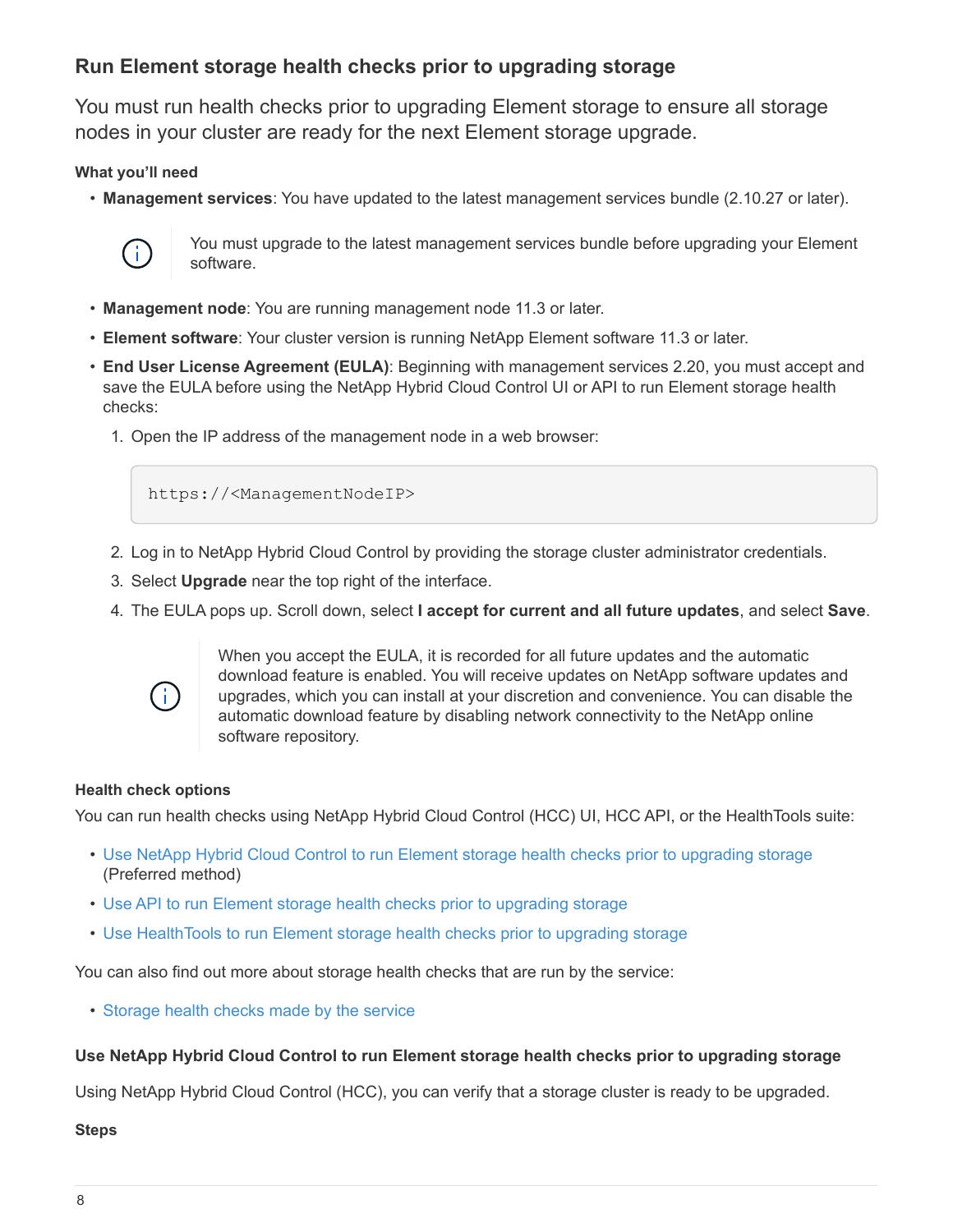1. Open the IP address of the management node in a web browser:

https://<ManagementNodeIP>

- 2. Log in to NetApp Hybrid Cloud Control by providing the storage cluster administrator credentials.
- 3. Select **Upgrade** near the top right of the interface.
- 4. On the **Upgrades** page, select the **Storage** tab.
- 5.

Select the health check  $\blacksquare$  for the cluster you want to check for upgrade readiness.

- 6. On the **Storage Health Check** page, select **Run Health Check**.
- 7. If there are issues, do the following:
	- a. Go to the specific KB article listed for each issue or perform the specified remedy.
	- b. If a KB is specified, complete the process described in the relevant KB article.
	- c. After you have resolved cluster issues, select **Re-Run Health Check**.

After the health check completes without errors, the storage cluster is ready to upgrade. See storage node upgrade [instructions](#page-17-0) to proceed.

# <span id="page-10-0"></span>**Use API to run Element storage health checks prior to upgrading storage**

You can use REST API to verify that a storage cluster is ready to be upgraded. The health check verifies that there are no obstacles to upgrading, such as pending nodes, disk space issues, and cluster faults.

# **Steps**

- 1. Locate the storage cluster ID:
	- a. Open the management node REST API UI on the management node:

https://<ManagementNodeIP>/mnode

- b. Select **Authorize** and complete the following:
	- i. Enter the cluster user name and password.
	- ii. Enter the client ID as mnode-client if the value is not already populated.
	- iii. Select **Authorize** to begin a session.
	- iv. Close the authorization window.
- c. From the REST API UI, select GET /assets.
- d. Select **Try it out**.
- e. Select **Execute**.
- f. From the response, copy the "id" from the "storage" section of the cluster you intend to check for upgrade readiness.



Do not use the "parent" value in this section because this is the management node's ID, not the storage cluster's ID.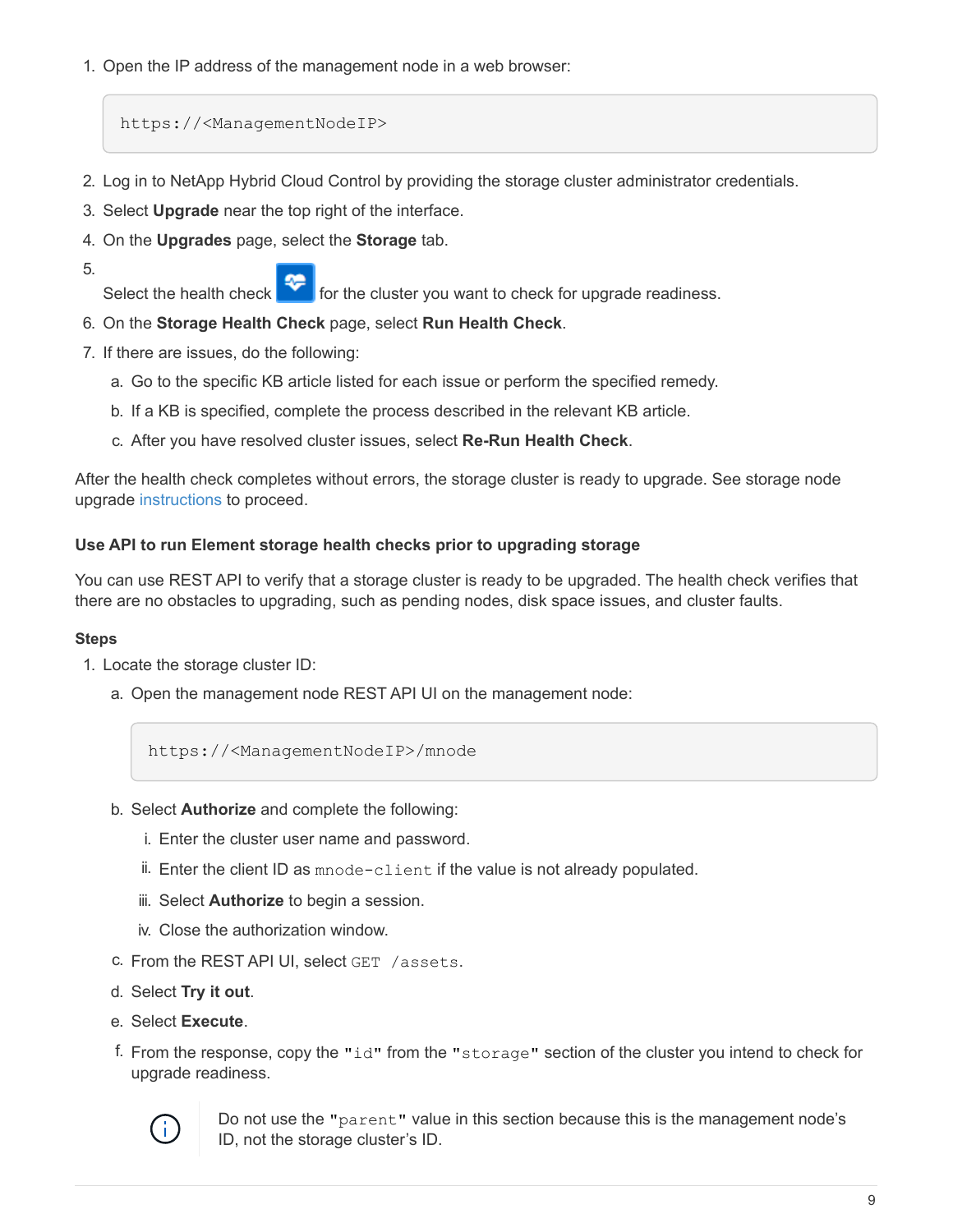```
"config": \{\},
"credentialid": "12bbb2b2-f1be-123b-1234-12c3d4bc123e",
"host name": "SF DEMO",
"id": "12cc3a45-e6e7-8d91-a2bb-0bdb3456b789",
"ip": "10.123.12.12",
"parent": "d123ec42-456e-8912-ad3e-4bd56f4a789a",
"sshcredentialid": null,
"ssl_certificate": null
```
- 2. Run health checks on the storage cluster:
	- a. Open the storage REST API UI on the management node:

https://<ManagementNodeIP>/storage/1/

- b. Select **Authorize** and complete the following:
	- i. Enter the cluster user name and password.
	- ii. Enter the client ID as mnode-client if the value is not already populated.
	- iii. Select **Authorize** to begin a session.
	- iv. Close the authorization window.
- c. Select **POST /health-checks**.
- d. Select **Try it out**.
- e. In the parameter field, enter the storage cluster ID obtained in Step 1.

```
{
    "config": {},
    "storageId": "123a45b6-1a2b-12a3-1234-1a2b34c567d8"
}
```
f. Select **Execute** to run a health check on the specified storage cluster.

The response should indicate state as initializing: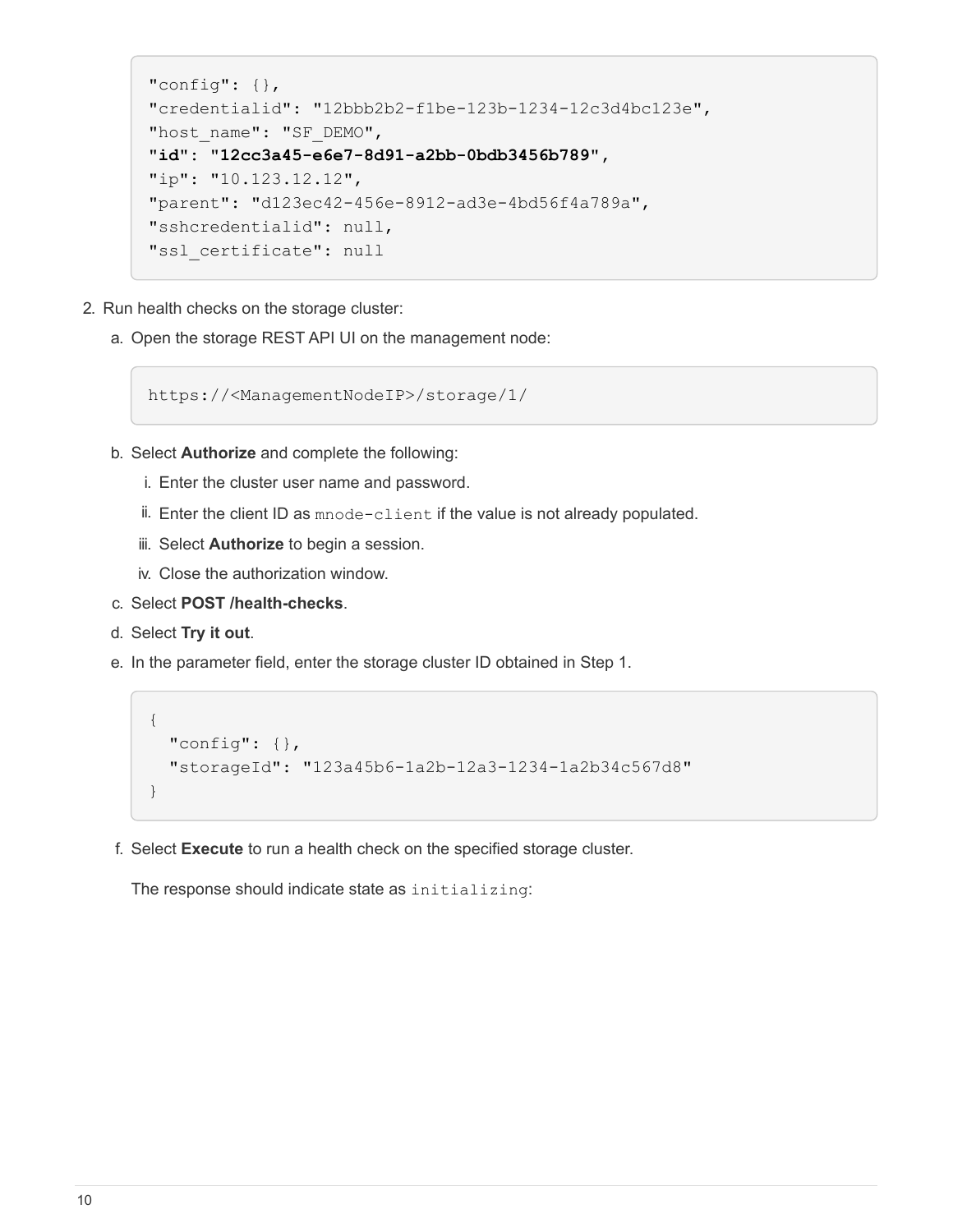```
{
  " links": {
      "collection": "https://10.117.149.231/storage/1/health-checks",
      "log": "https://10.117.149.231/storage/1/health-checks/358f073f-
896e-4751-ab7b-ccbb5f61f9fc/log",
      "self": "https://10.117.149.231/storage/1/health-checks/358f073f-
896e-4751-ab7b-ccbb5f61f9fc"
   },
    "config": {},
    "dateCompleted": null,
    "dateCreated": "2020-02-21T22:11:15.476937+00:00",
    "healthCheckId": "358f073f-896e-4751-ab7b-ccbb5f61f9fc",
    "state": "initializing",
   "status": null,
    "storageId": "c6d124b2-396a-4417-8a47-df10d647f4ab",
    "taskId": "73f4df64-bda5-42c1-9074-b4e7843dbb77"
}
```
g. Copy the healthCheckID that is part of response.

#### 3. Verify the results of the health checks:

- a. Select **GET /health-checks/{healthCheckId}**.
- b. Select **Try it out**.
- c. Enter the health check ID in the parameter field.
- d. Select **Execute**.
- e. Scroll to the bottom of the response body.

If all health checks are successful, the return is similar to the following example:

```
"message": "All checks completed successfully.",
"percent": 100,
"timestamp": "2020-03-06T00:03:16.321621Z"
```
4. If the message return indicates that there were problems regarding cluster health, do the following:

#### a. Select **GET /health-checks/{healthCheckId}/log**

- b. Select **Try it out**.
- c. Enter the health check ID in the parameter field.
- d. Select **Execute**.
- e. Review any specific errors and obtain their associated KB article links.
- f. Go to the specific KB article listed for each issue or perform the specified remedy.
- g. If a KB is specified, complete the process described in the relevant KB article.
- h. After you have resolved cluster issues, run **GET /health-checks/{healthCheckId}/log** again.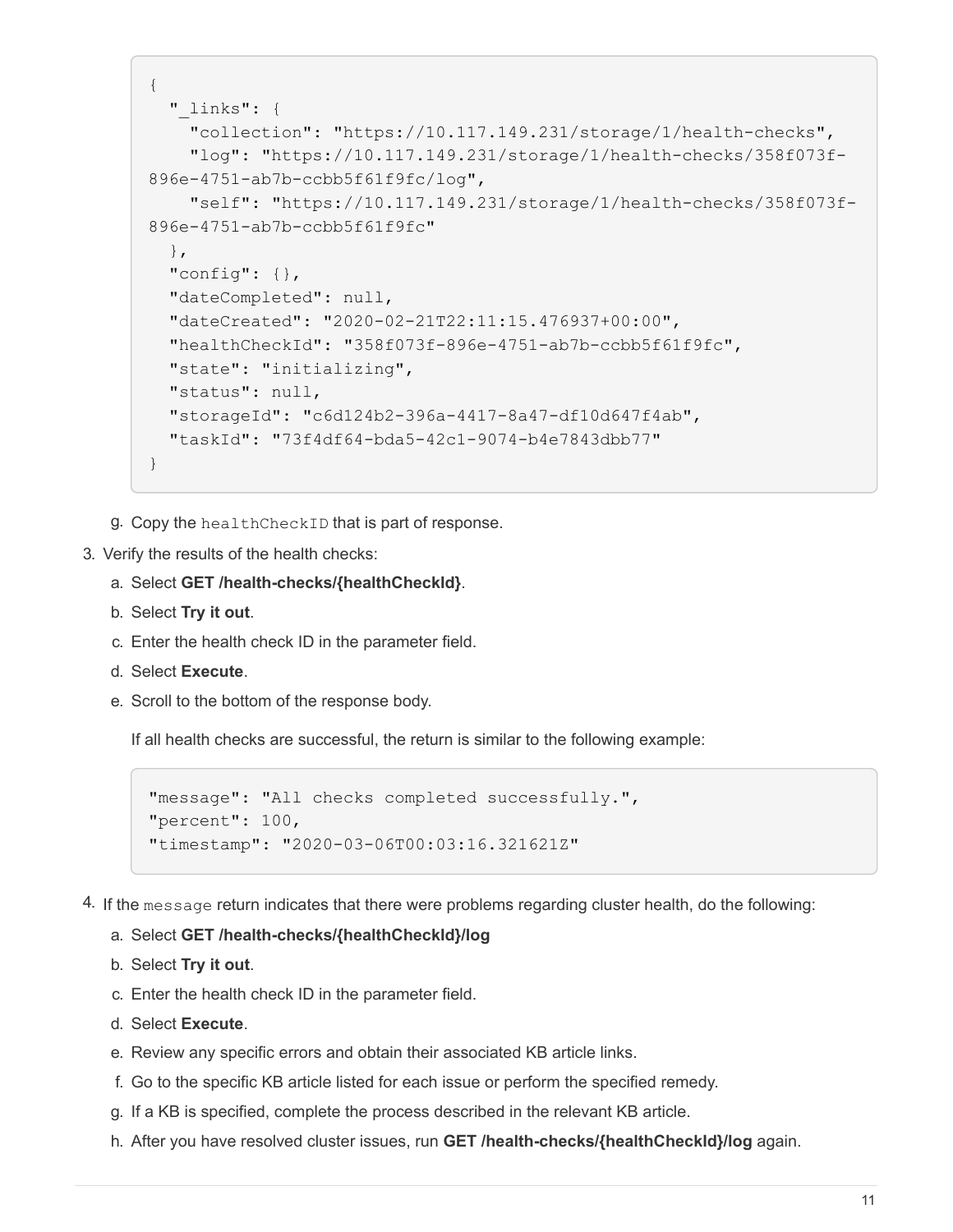# <span id="page-13-0"></span>**Use HealthTools to run Element storage health checks prior to upgrading storage**

You can verify that the storage cluster is ready to be upgraded by using the sfupgradecheck command. This command verifies information such as pending nodes, disk space, and cluster faults.

If your management node is at a dark site, the upgrade readiness check needs the metadata.json file you downloaded during [HealthTools upgrades](#page-7-0) to run successfully.

#### **About this task**

This procedure describes how to address upgrade checks that yield one of the following results:

- Running the sfupgradecheck command runs successfully. Your cluster is upgrade ready.
- Checks within the sfupgradecheck tool fail with an error message. Your cluster is not upgrade ready and additional steps are required.
- Your upgrade check fails with an error message that HealthTools is out-of-date.
- Your upgrade check fails because your management node is on a dark site.

# **Steps**

1. Run the sfupgradecheck command:

sfupgradecheck -u <cluster-user-name> MVIP



For passwords that contain special characters, add a backslash  $(\setminus)$  before each special character. For example, mypass!@1 should be entered as mypass\!\@.

Sample input command with sample output in which no errors appear and you are ready to upgrade:

sfupgradecheck -u admin 10.117.78.244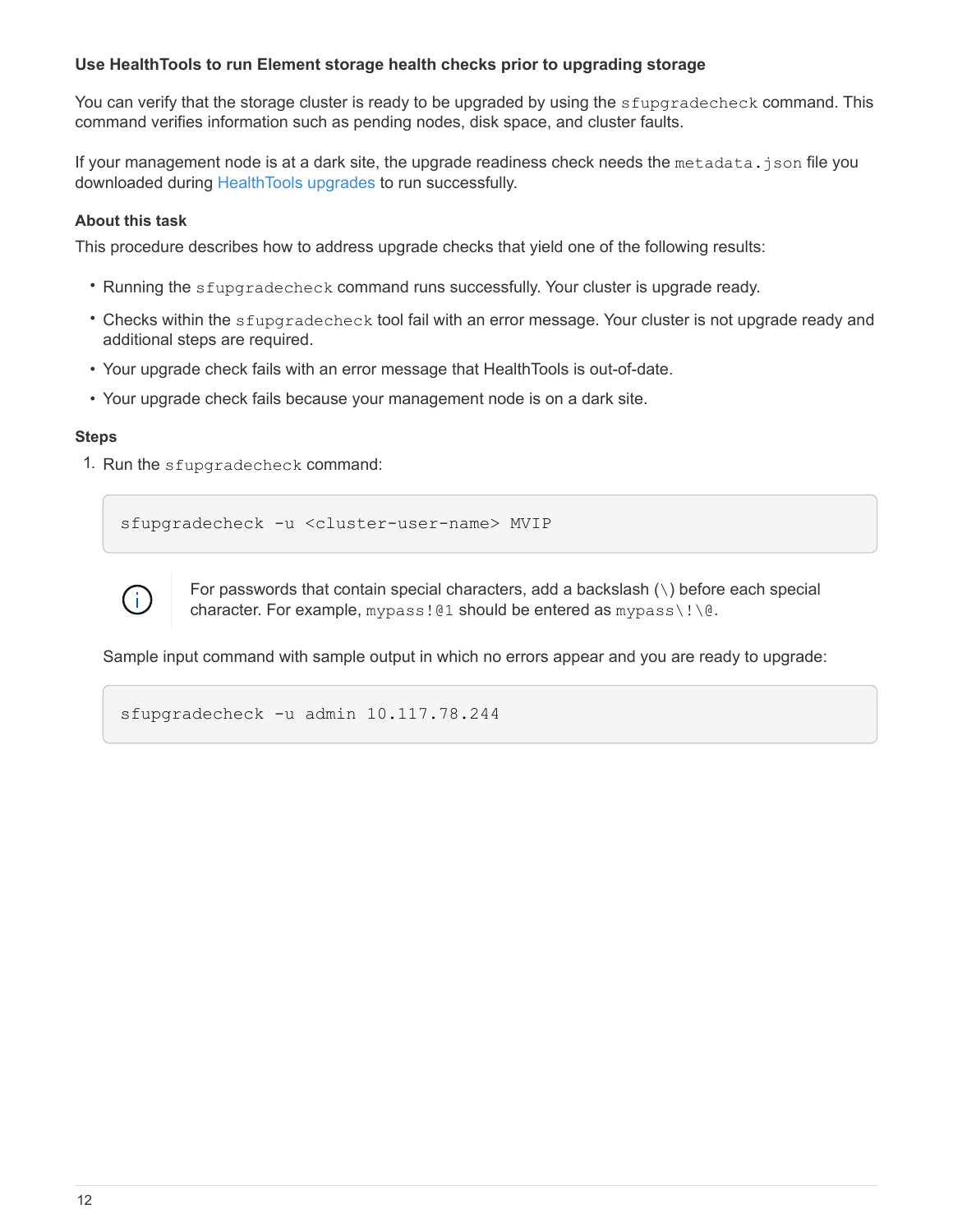check pending nodes: Test Description: Verify no pending nodes in cluster More information: https://kb.netapp.com/support/s/article/ka11A0000008ltOQAQ/pendingnodes check cluster faults: Test Description: Report any cluster faults check root disk space: Test Description: Verify node root directory has at least 12 GBs of available disk space Passed node IDs: 1, 2, 3 More information: https://kb.netapp.com/support/s/article/ka11A0000008ltTQAQ/ SolidFire-Disk-space-error check mnode connectivity: Test Description: Verify storage nodes can communicate with management node Passed node IDs: 1, 2, 3 More information: https://kb.netapp.com/support/s/article/ka11A0000008ltYQAQ/mNodeconnecti vity check\_files: Test Description: Verify options file exists Passed node IDs: 1, 2, 3 check\_cores: Test Description: Verify no core or dump files exists Passed node IDs: 1, 2, 3 check\_upload\_speed: Test Description: Measure the upload speed between the storage node and the management node Node ID: 1 Upload speed: 90063.90 KBs/sec Node ID: 3 Upload speed: 106511.44 KBs/sec Node ID: 2 Upload speed: 85038.75 KBs/sec

2. If there are errors, additional actions are required. See the following sub-sections for details.

#### **Your cluster is not upgrade ready**

If you see an error message related to one of the health checks, follow these steps:

1. Review the sfupgradecheck error message.

Sample response: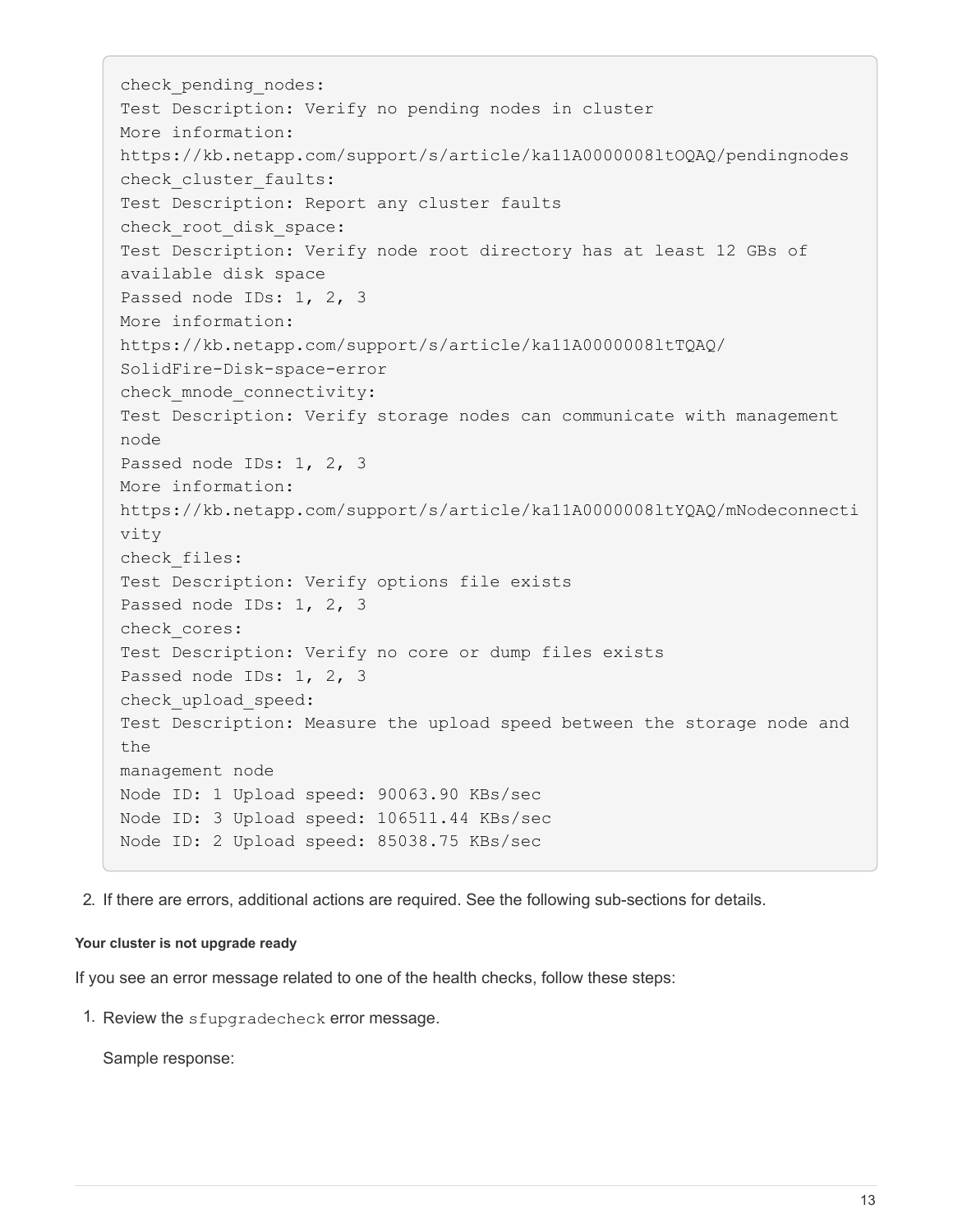The following tests failed: check root disk space: Test Description: Verify node root directory has at least 12 GBs of available disk space Severity: ERROR Failed node IDs: 2 Remedy: Remove unneeded files from root drive More information: https://kb.netapp.com/support/s/article/ka11A0000008ltTQAQ/SolidFire-Disk-space-error check pending nodes: Test Description: Verify no pending nodes in cluster More information: https://kb.netapp.com/support/s/article/ka11A0000008ltOQAQ/pendingnodes check cluster faults: Test Description: Report any cluster faults check root disk space: Test Description: Verify node root directory has at least 12 GBs of available disk space Passed node IDs: 1, 3 More information: https://kb.netapp.com/support/s/article/ka11A0000008ltTQAQ/SolidFire-Disk-space-error check mnode connectivity: Test Description: Verify storage nodes can communicate with management node Passed node IDs: 1, 2, 3 More information: https://kb.netapp.com/support/s/article/ka11A0000008ltYQAQ/mNodeconnectivi ty check\_files: Test Description: Verify options file exists Passed node IDs: 1, 2, 3 check\_cores: Test Description: Verify no core or dump files exists Passed node IDs: 1, 2, 3 check\_upload\_speed: Test Description: Measure the upload speed between the storage node and the management node Node ID: 1 Upload speed: 86518.82 KBs/sec Node ID: 3 Upload speed: 84112.79 KBs/sec Node ID: 2 Upload speed: 93498.94 KBs/sec

In this example, node 1 is low on disk space. You can find more information in the [knowledge base](https://kb.netapp.com) (KB) article listed in the error message.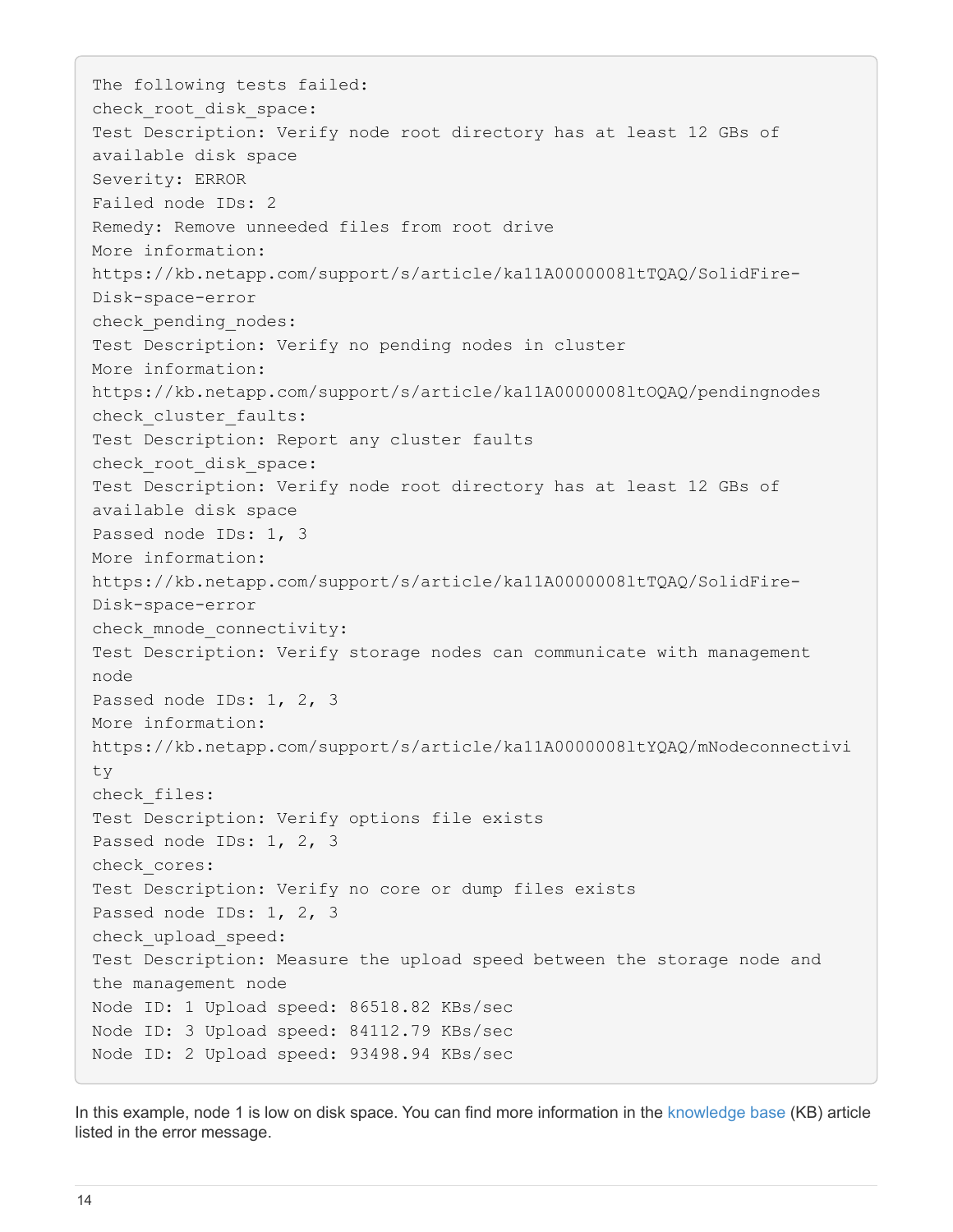#### **HealthTools is out of date**

If you see an error message indicating that HealthTools is not the latest version, follow these instructions:

1. Review the error message and note that the upgrade check fails.

Sample response:

```
sfupgradecheck failed: HealthTools is out of date:
installed version: 2018.02.01.200
latest version: 2020.03.01.09.
The latest version of the HealthTools can be downloaded from:
https://mysupport.netapp.com/NOW/cgi-bin/software/
Or rerun with the -n option
```
2. Follow the instructions described in the response.

#### **Your management node is on a dark site**

1. Review the message and note that the upgrade check fails:

Sample response:

```
sfupgradecheck failed: Unable to verify latest available version of
healthtools.
```
- 2. Download a [JSON file](https://library.netapp.com/ecm/ecm_get_file/ECMLP2840740) from the NetApp Support Site on a computer that is not the management node and rename it to metadata.json.
- 3. Run the following command:

sfupgradecheck -1 --metadata=<path-to-metadata-json>

- 4. For details, see additional [HealthTools upgrades](#page-7-0) information for dark sites.
- 5. Verify that the HealthTools suite is up-to-date by running the following command:

sfupgradecheck -u <cluster-user-name> -p <cluster-password> MVIP

#### <span id="page-16-0"></span>**Storage health checks made by the service**

Storage health checks make the following checks per cluster.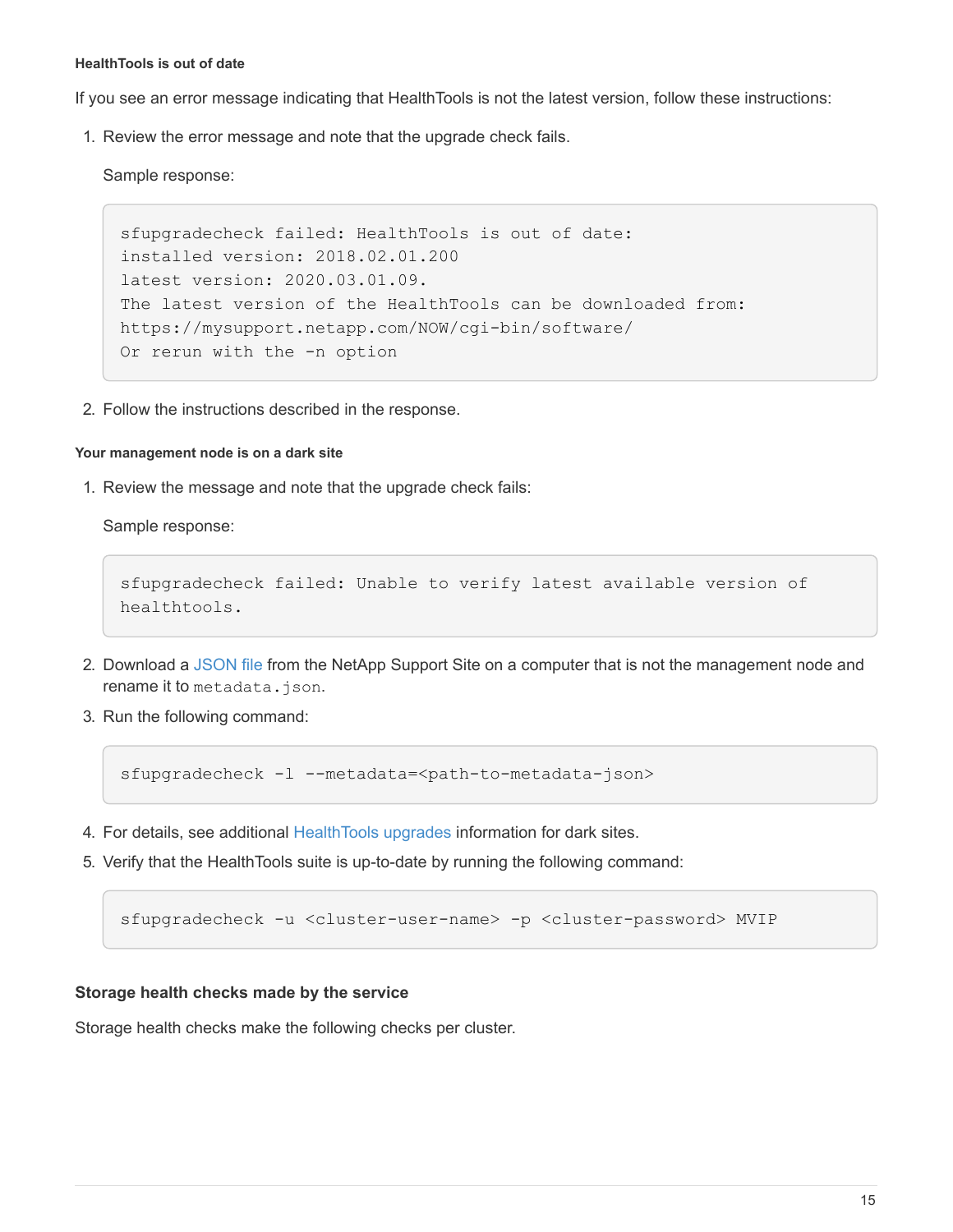| <b>Check Name</b>        | <b>Node/Cluster</b> | <b>Description</b>                                                                                                                                                                                                                                              |
|--------------------------|---------------------|-----------------------------------------------------------------------------------------------------------------------------------------------------------------------------------------------------------------------------------------------------------------|
| check async results      | Cluster             | Verifies that the number of<br>asynchronous results in the<br>database is below a threshold<br>number.                                                                                                                                                          |
| check cluster faults     | Cluster             | Verifies that there are no upgrade<br>blocking cluster faults (as defined in<br>Element source).                                                                                                                                                                |
| check upload speed       | Node                | Measures the upload speed<br>between the storage node and the<br>management node.                                                                                                                                                                               |
| connection speed check   | Node                | Verifies that nodes have<br>connectivity to the management<br>node serving upgrade packages<br>and estimates connection speed.                                                                                                                                  |
| check cores              | Node                | Checks for kernel crash dump and<br>core files on the node. The check<br>fails for any crashes in a recent<br>time period (threshold 7 days).                                                                                                                   |
| check root disk space    | <b>Node</b>         | Verifies the root file system has<br>sufficient free space to perform an<br>upgrade.                                                                                                                                                                            |
| check var log disk space | Node                | Verifies that /var/log free space<br>meets some percentage free<br>threshold. If it does not, the check<br>will rotate and purge older logs in<br>order to fall under threshold. The<br>check fails if it is unsuccessful at<br>creating sufficient free space. |
| check pending nodes      | Cluster             | Verifies that there are no pending<br>nodes on the cluster.                                                                                                                                                                                                     |

# **Find more information**

- [NetApp Element Plug-in for vCenter Server](https://docs.netapp.com/us-en/vcp/index.html)
- [NetApp HCI Resources Page](https://www.netapp.com/hybrid-cloud/hci-documentation/)

# <span id="page-17-0"></span>**Upgrade Element software**

To upgrade NetApp Element software, you can use the NetApp Hybrid Cloud Control UI, REST API, or the HealthTools suite of tools. Certain operations are suppressed during an Element software upgrade, such as adding and removing nodes, adding and removing drives, and commands associated with initiators, volume access groups, and virtual networks, among others.

# **What you'll need**

• **Admin privileges**: You have storage cluster administrator permissions to perform the upgrade.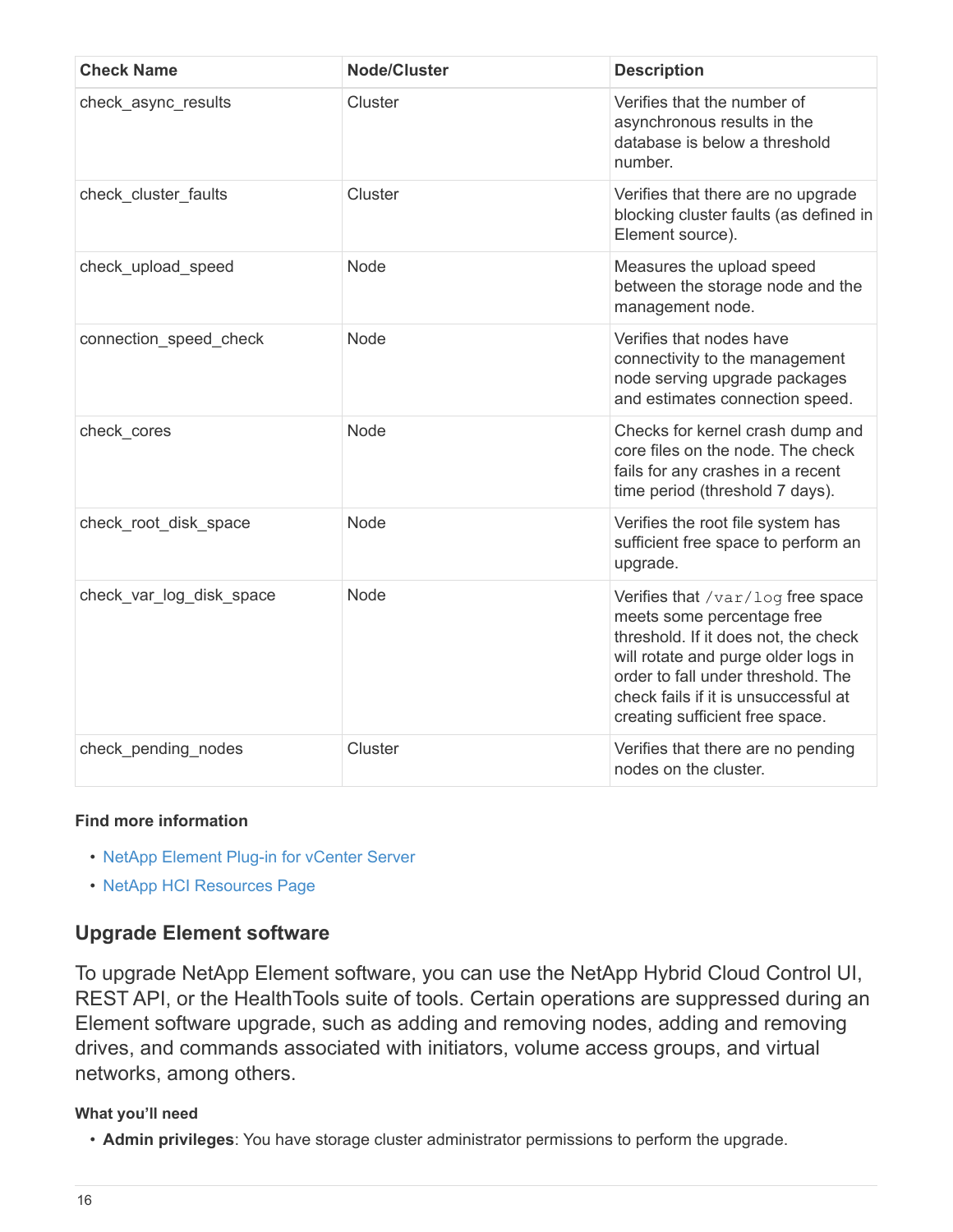- **Valid upgrade path**: You have checked upgrade path information for the Element version you are upgrading to and verified that the upgrade path is valid. [NetApp KB: Upgrade matrix for storage clusters running NetApp Element Software \(login required\)](https://kb.netapp.com/Advice_and_Troubleshooting/Data_Storage_Software/Element_Software/What_is_the_upgrade_matrix_for_storage_clusters_running_NetApp_Element_software%3F)
- **System time sync**: You have ensured that the system time on all nodes is synced and that NTP is correctly configured for the storage cluster and nodes. Each node must be configured with a DNS nameserver in the per-node web UI (https://[IP address]:442) with no unresolved cluster faults related to time skew.
- **System ports**: If you are using NetApp Hybrid Cloud Control for upgrades, you have ensured that the necessary ports are open. See [Network ports](https://docs.netapp.com/us-en/hci18/docs/hci_prereqs_required_network_ports.html) for more information.
- **Management node**: For NetApp Hybrid Cloud Control UI and API, the management node in your environment is running version 11.3.
- **Management services**: You have updated your management services bundle to the latest version.



You must upgrade to the latest management services bundle before upgrading your Element software to version 12. If you are updating your Element software to version 12.2, you need management services 2.14.60 or later to proceed.

- **Cluster health**: You have verified that the cluster is ready to be upgraded. See [Run Element storage](#page-9-0) [health checks prior to upgrading storage](#page-9-0).
- **Updated BMC for H610S nodes**: You have upgraded the BMC version for your H610S nodes. See the [release notes and upgrade instructions](https://docs.netapp.com/us-en/hci18/docs/rn_H610S_BMC_3.84.07.html).
- **End User License Agreement (EULA)**: Beginning with management services 2.20, you must accept and save the EULA before using the NetApp Hybrid Cloud Control UI or API to upgrade Element software:
	- 1. Open the IP address of the management node in a web browser:

https://<ManagementNodeIP>

- 2. Log in to NetApp Hybrid Cloud Control by providing the storage cluster administrator credentials.
- 3. Select **Upgrade** near the top right of the interface.
- 4. The EULA pops up. Scroll down, select **I accept for current and all future updates**, and select **Save**.



When you accept the EULA, it is recorded for all future updates and the automatic download feature is enabled. You will receive updates on NetApp software updates and upgrades, which you can install at your discretion and convenience. You can disable the automatic download feature by disabling network connectivity to the NetApp online software repository.

# **Upgrade options**

Choose one of the following Element software upgrade options:

- [Use NetApp Hybrid Cloud Control UI to upgrade Element storage](#page-19-0)
- [Use NetApp Hybrid Cloud Control API to upgrade Element storage](#page-22-0)
- [Upgrade Element software at connected sites using HealthTools](#page-29-0)
- [Upgrade Element software at dark sites using HealthTools](#page-33-0)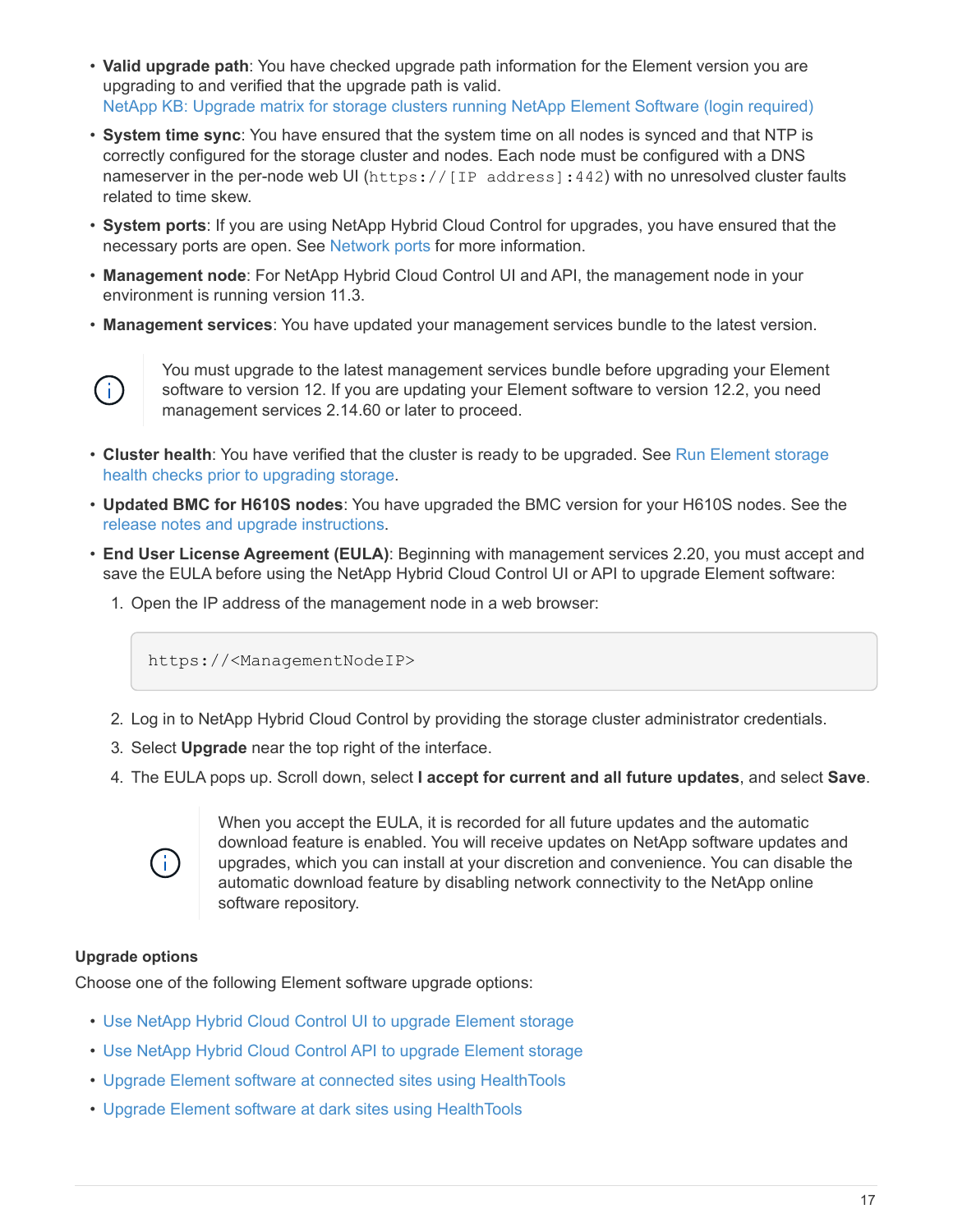

If you are upgrading an H610S series node to Element 12.2 and the node is running a version of Element earlier than 11.8, you will need to perform additional upgrade steps ([phase 2\)](#page-35-0) for each storage node. If you are running Element 11.8 or later, the additional upgrade steps (phase 2) are not required.

# <span id="page-19-0"></span>**Use NetApp Hybrid Cloud Control UI to upgrade Element storage**

Using the NetApp Hybrid Cloud Control UI, you can upgrade a storage cluster.

# **What you'll need**

If your management node is not connected to the internet, you have downloaded the [NetApp HCI software](https://mysupport.netapp.com/site/products/all/details/netapp-hci/downloads-tab) [package for NetApp HCI storage clusters.](https://mysupport.netapp.com/site/products/all/details/netapp-hci/downloads-tab)



For potential issues while upgrading storage clusters using NetApp Hybrid Cloud Control and their workarounds, see the [KB article.](https://kb.netapp.com/Advice_and_Troubleshooting/Hybrid_Cloud_Infrastructure/NetApp_HCI/Potential_issues_and_workarounds_when_running_storage_upgrades_using_NetApp_Hybrid_Cloud_Control)



The upgrade process takes approximately 30 minutes per node for non-H610S platforms.

#### **Steps**

1. Open the IP address of the management node in a web browser:

https://<ManagementNodeIP>

- 2. Log in to NetApp Hybrid Cloud Control by providing the storage cluster administrator credentials.
- 3. Select **Upgrade** near the top right of the interface.
- 4. On the **Upgrades** page, select **Storage**.

The **Storage** tab lists the storage clusters that are part of your installation. If a cluster is inaccessible by NetApp Hybrid Cloud Control, it will not be displayed on the **Upgrades** page.

5. Choose from the following options and perform the set of steps that are applicable to your cluster: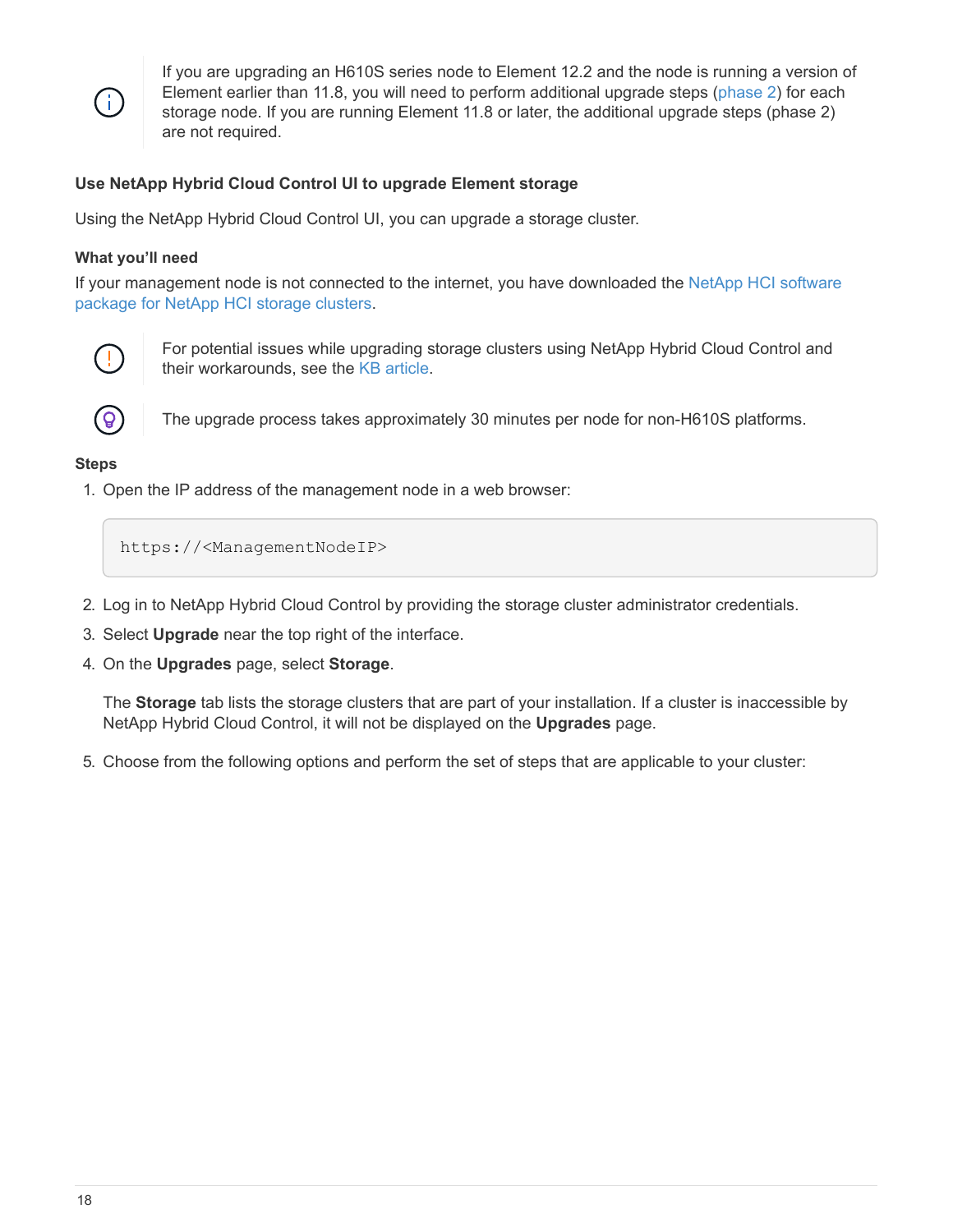| <b>Option</b>                                                                | <b>Steps</b>                                                                                                                                            |                                                                                                                                                                                                                                                                                                                                    |
|------------------------------------------------------------------------------|---------------------------------------------------------------------------------------------------------------------------------------------------------|------------------------------------------------------------------------------------------------------------------------------------------------------------------------------------------------------------------------------------------------------------------------------------------------------------------------------------|
| Your management node has external connectivity.                              | 1. Select the drop-down arrow next to the cluster<br>you are upgrading, and select from the upgrade<br>versions available under the <b>Element</b> tab. |                                                                                                                                                                                                                                                                                                                                    |
|                                                                              |                                                                                                                                                         | 2. Select Begin Upgrade.                                                                                                                                                                                                                                                                                                           |
|                                                                              |                                                                                                                                                         | The Upgrade Status changes during<br>the upgrade to reflect the status of<br>the process. It also changes in<br>response to actions you take, such<br>as pausing the upgrade, or if the<br>upgrade returns an error. See<br>Upgrade status changes.                                                                                |
|                                                                              |                                                                                                                                                         | While the upgrade is in progress, you<br>can leave the page and come back to<br>it later to continue monitoring the<br>progress. The page does not<br>dynamically update status and<br>current version if the cluster row is<br>collapsed. The cluster row must be<br>expanded to update the table or you<br>can refresh the page. |
|                                                                              | complete.                                                                                                                                               | You can download logs after the upgrade is                                                                                                                                                                                                                                                                                         |
| Your management node is within a dark site without<br>external connectivity. |                                                                                                                                                         | 1. Select <b>Browse</b> to upload the upgrade package<br>that you downloaded.                                                                                                                                                                                                                                                      |
|                                                                              |                                                                                                                                                         | 2. Wait for the upload to complete. A progress bar<br>shows the status of the upload.                                                                                                                                                                                                                                              |
|                                                                              |                                                                                                                                                         | The file upload will be lost if you<br>navigate away from the browser<br>window.                                                                                                                                                                                                                                                   |
|                                                                              |                                                                                                                                                         | An on-screen message is displayed after the file is<br>successfully uploaded and validated. Validation<br>might take several minutes. If you navigate away<br>from the browser window at this stage, the file<br>upload is preserved.                                                                                              |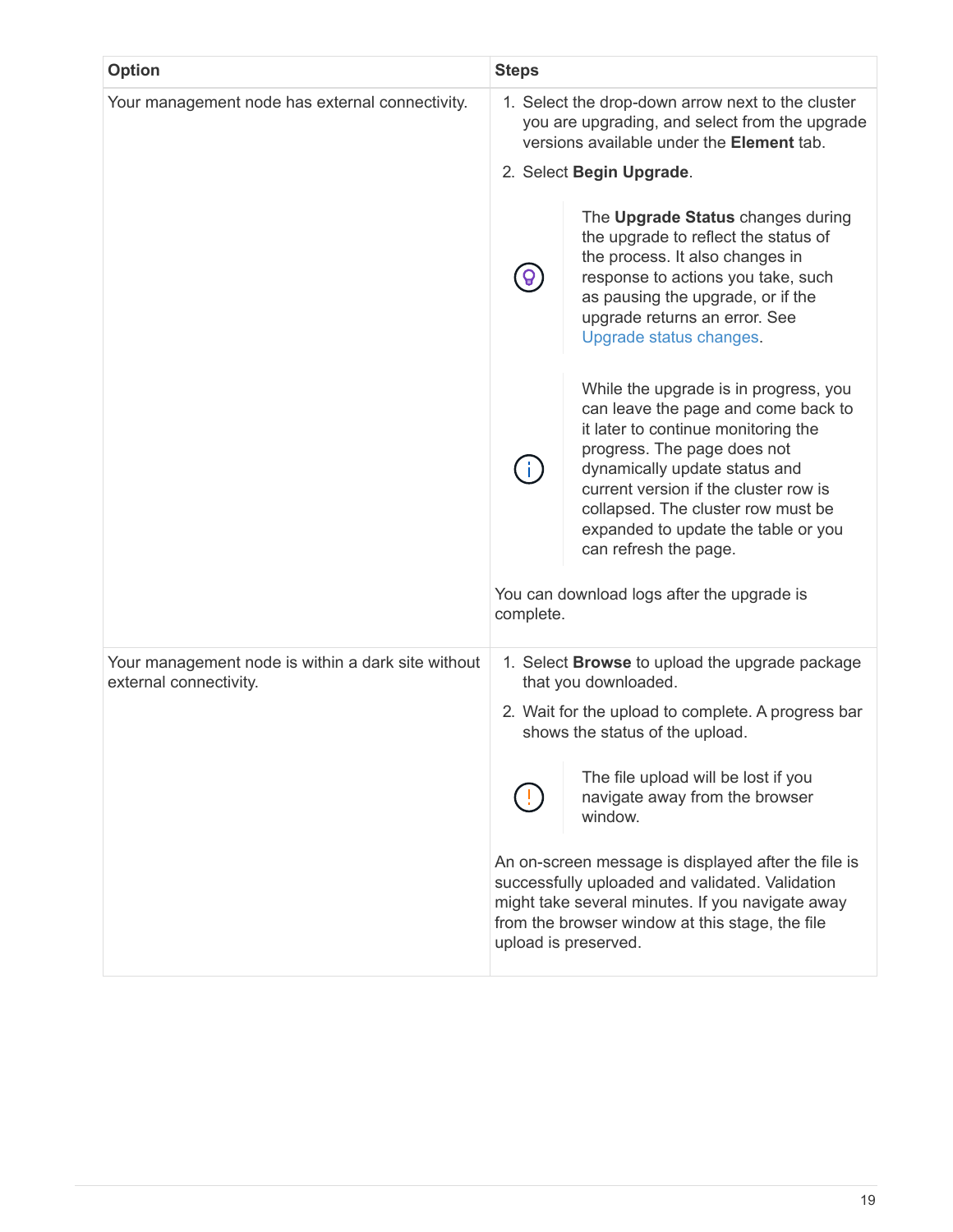| <b>Option</b>                                                                    | <b>Steps</b>                                                                                                                                        |
|----------------------------------------------------------------------------------|-----------------------------------------------------------------------------------------------------------------------------------------------------|
| You are upgrading an H610S cluster running<br>Element version earlier than 11.8. | 1. Select the drop-down arrow next to the cluster<br>you are upgrading, and select from the upgrade<br>versions available.                          |
|                                                                                  | 2. Select Begin Upgrade.<br>After the upgrade is complete, the UI prompts<br>you to perform phase 2 of the process.                                 |
|                                                                                  | 3. Complete the additional steps required (phase)<br>2) in the KB article, and acknowledge in the UI<br>that you have completed phase 2.            |
|                                                                                  | You can download logs after the upgrade is<br>complete. For information about the various<br>upgrade status changes, see Upgrade status<br>changes. |

# <span id="page-21-0"></span>**Upgrade status changes**

Here are the different states that the **Upgrade Status** column in the UI shows before, during, and after the upgrade process:

| <b>Upgrade state</b>      | <b>Description</b>                                                                                                                                                                                                                                                                                                                                                                                                 |
|---------------------------|--------------------------------------------------------------------------------------------------------------------------------------------------------------------------------------------------------------------------------------------------------------------------------------------------------------------------------------------------------------------------------------------------------------------|
| Up to Date                | The cluster was upgraded to the latest Element<br>version available.                                                                                                                                                                                                                                                                                                                                               |
| <b>Versions Available</b> | Newer versions of Element and/or storage firmware<br>are available for upgrade.                                                                                                                                                                                                                                                                                                                                    |
| In Progress               | The upgrade is in progress. A progress bar shows the<br>upgrade status. On-screen messages also show<br>node-level faults and display the node ID of each<br>node in the cluster as the upgrade progresses. You<br>can monitor the status of each node using the<br>Element UI or the NetApp Element plug-in for vCenter<br>Server UI.                                                                             |
| <b>Upgrade Pausing</b>    | You can choose to pause the upgrade. Depending on<br>the state of the upgrade process, the pause operation<br>can succeed or fail. You will see a UI prompt asking<br>you to confirm the pause operation. To ensure that the<br>cluster is in a safe spot before pausing an upgrade, it<br>can take up to two hours for the upgrade operation to<br>be completely paused. To resume the upgrade, select<br>Resume. |
| Paused                    | You paused the upgrade. Select Resume to resume<br>the process.                                                                                                                                                                                                                                                                                                                                                    |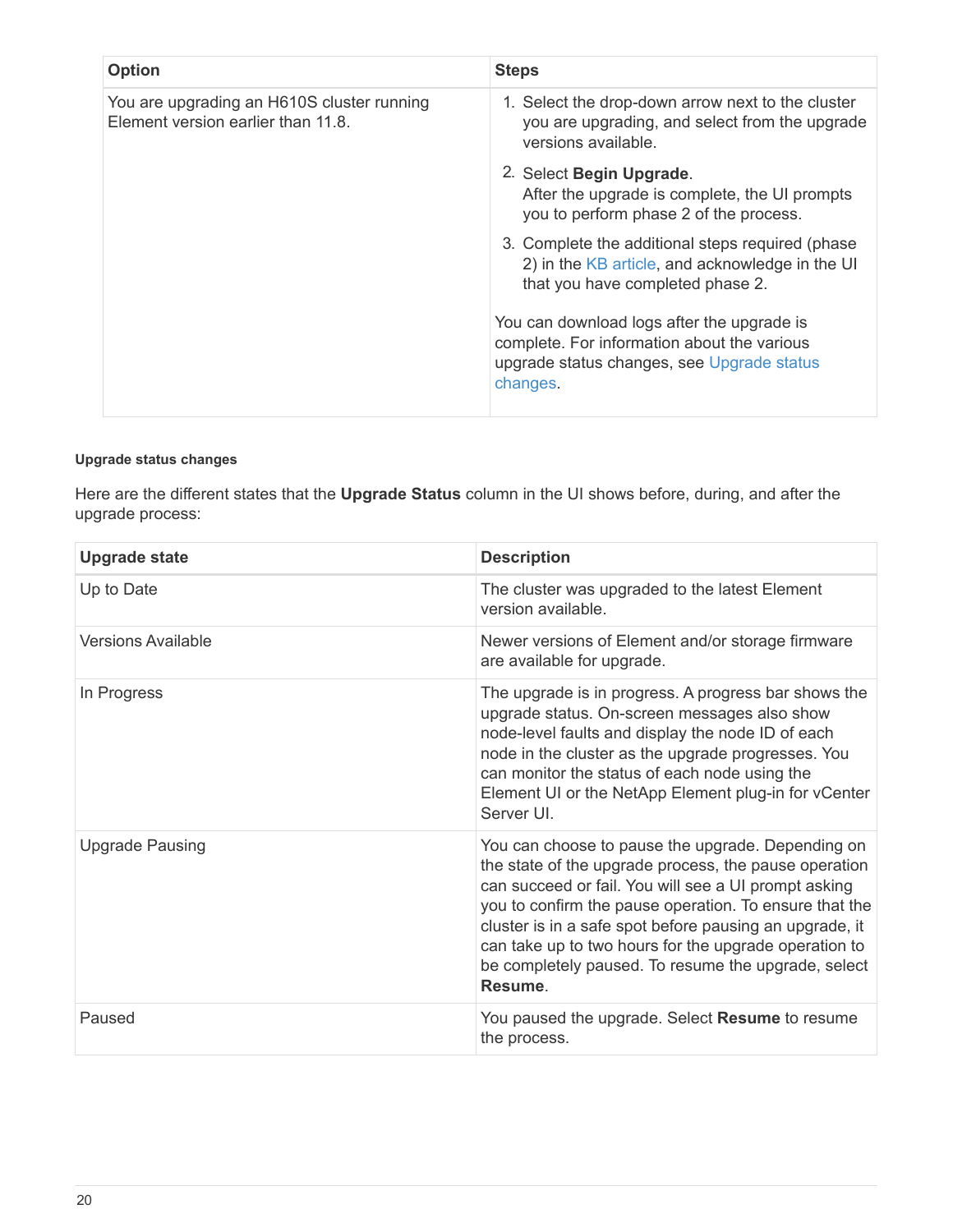| <b>Upgrade state</b>    | <b>Description</b>                                                                                                                                                                                                                                                                                                                                                       |
|-------------------------|--------------------------------------------------------------------------------------------------------------------------------------------------------------------------------------------------------------------------------------------------------------------------------------------------------------------------------------------------------------------------|
| Error                   | An error has occurred during the upgrade. You can<br>download the error log and send it to NetApp Support.<br>After you resolve the error, you can return to the page,<br>and select Resume. When you resume the upgrade,<br>the progress bar goes backwards for a few minutes<br>while the system runs the health check and checks<br>the current state of the upgrade. |
| Unable to Detect        | NetApp Hybrid Cloud Control shows this status<br>instead of <b>Versions Available</b> when it does not have<br>external connectivity to reach the online software<br>repository.                                                                                                                                                                                         |
| Complete with Follow-up | Only for H610S nodes upgrading from Element<br>version earlier than 11.8. After phase 1 of the upgrade<br>process is complete, this state prompts you to perform<br>phase 2 of the upgrade (see the KB article). After you<br>complete phase 2 and acknowledge that you have<br>completed it, the status changes to Up to Date.                                          |

# <span id="page-22-0"></span>**Use NetApp Hybrid Cloud Control API to upgrade Element storage**

You can use APIs to upgrade storage nodes in a cluster to the latest Element software version. You can use an automation tool of your choice to run the APIs. The API workflow documented here uses the REST API UI available on the management node as an example.

# **Steps**

1. Do one of the following depending on your connection: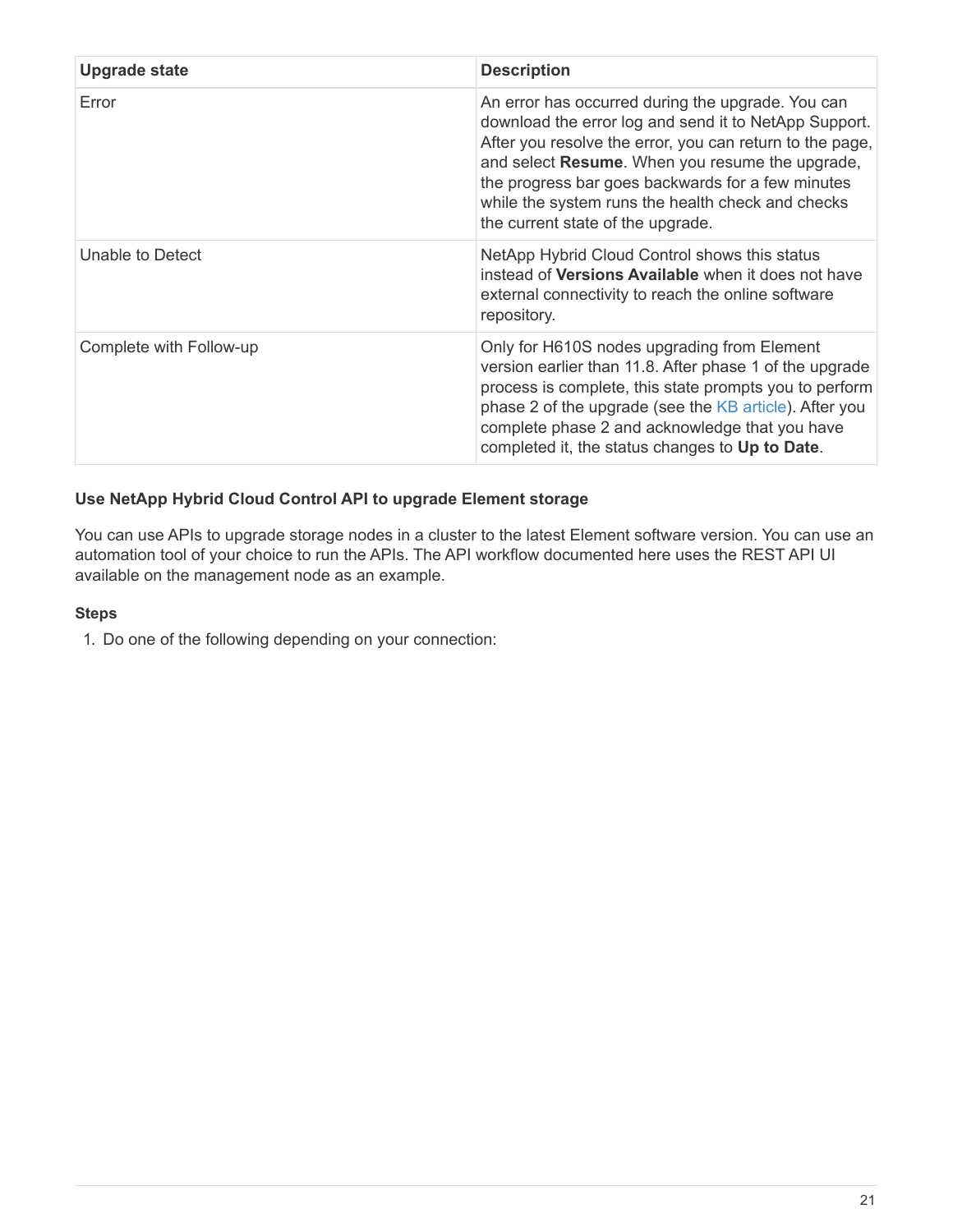| <b>Option</b>                                   | <b>Steps</b>                                                                                                                                                        |
|-------------------------------------------------|---------------------------------------------------------------------------------------------------------------------------------------------------------------------|
| Your management node has external connectivity. | 1. Verify the repository connection:                                                                                                                                |
|                                                 | a. Open the management node REST API UI<br>on the management node:                                                                                                  |
|                                                 | https:// <managementnodeip>/<br/>package-repository/1/</managementnodeip>                                                                                           |
|                                                 | b. Select Authorize and complete the<br>following:                                                                                                                  |
|                                                 | i. Enter the cluster user name and<br>password.                                                                                                                     |
|                                                 | ii. Enter the client ID as mnode-client.                                                                                                                            |
|                                                 | iii. Select <b>Authorize</b> to begin a session.                                                                                                                    |
|                                                 | iv. Close the authorization window.                                                                                                                                 |
|                                                 | c. From the REST API UI, select GET<br>/packages/remote-repository/connection.                                                                                      |
|                                                 | d. Select Try it out.                                                                                                                                               |
|                                                 | e. Select Execute.                                                                                                                                                  |
|                                                 | f. If code 200 is returned, go to the next step.<br>If there is no connection to the remote<br>repository, establish the connection or use<br>the dark site option. |
|                                                 | 2. Find the upgrade package ID:                                                                                                                                     |
|                                                 | a. From the REST API UI, select GET<br>/packages.                                                                                                                   |
|                                                 | b. Select Try it out.                                                                                                                                               |
|                                                 | c. Select Execute.                                                                                                                                                  |
|                                                 | d. From the response, copy and save the<br>package ID for use in a later step.                                                                                      |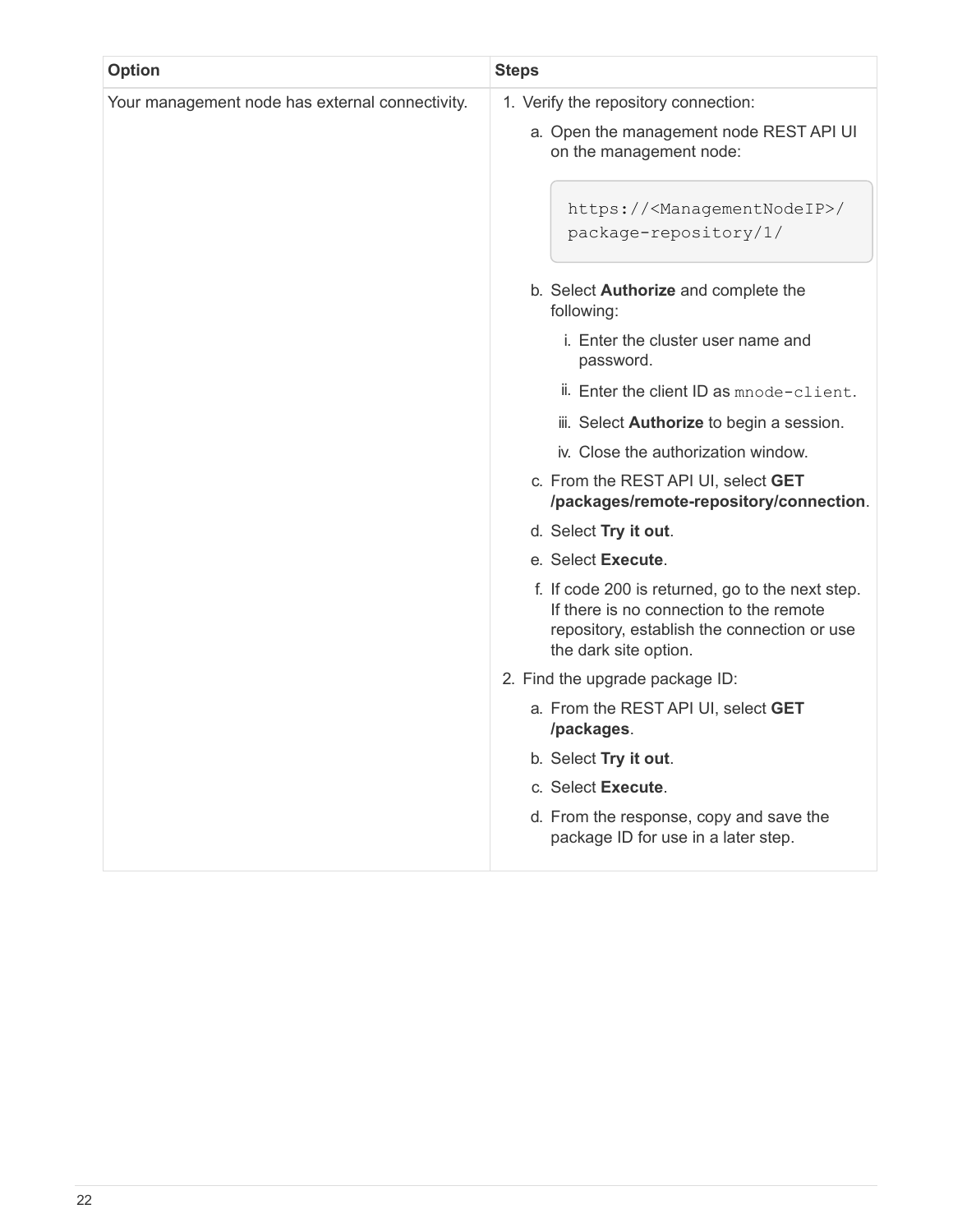| <b>Option</b>                                                                | <b>Steps</b>                                                                                                                                                                                        |
|------------------------------------------------------------------------------|-----------------------------------------------------------------------------------------------------------------------------------------------------------------------------------------------------|
| Your management node is within a dark site without<br>external connectivity. | 1. Download the storage upgrade package to a<br>device that is accessible to the management<br>node; go to the NetApp HCI software downloads<br>page and download the latest storage node<br>image. |
|                                                                              | 2. Upload the storage upgrade package to the<br>management node:                                                                                                                                    |
|                                                                              | a. Open the management node REST API UI<br>on the management node:                                                                                                                                  |
|                                                                              | https:// <managementnodeip>/<br/>package-repository/1/</managementnodeip>                                                                                                                           |
|                                                                              | b. Select <b>Authorize</b> and complete the<br>following:                                                                                                                                           |
|                                                                              | i. Enter the cluster user name and<br>password.                                                                                                                                                     |
|                                                                              | ii. Enter the client ID as mnode-client.                                                                                                                                                            |
|                                                                              | iii. Select <b>Authorize</b> to begin a session.                                                                                                                                                    |
|                                                                              | iv. Close the authorization window.                                                                                                                                                                 |
|                                                                              | c. From the REST API UI, select POST<br>/packages.                                                                                                                                                  |
|                                                                              | d. Select Try it out.                                                                                                                                                                               |
|                                                                              | e. Select <b>Browse</b> and select the upgrade<br>package.                                                                                                                                          |
|                                                                              | f. Select Execute to initiate the upload.                                                                                                                                                           |
|                                                                              | g. From the response, copy and save the<br>package ID ("id") for use in a later step.                                                                                                               |
|                                                                              | 3. Verify the status of the upload.                                                                                                                                                                 |
|                                                                              | a. From the REST API UI, select GET<br>/packages/{id}/status.                                                                                                                                       |
|                                                                              | b. Select Try it out.                                                                                                                                                                               |
|                                                                              | c. Enter the package ID you copied in the<br>previous step in id.                                                                                                                                   |
|                                                                              | d. Select Execute to initiate the status request.                                                                                                                                                   |
|                                                                              | The response indicates state as SUCCESS<br>when complete.                                                                                                                                           |
|                                                                              |                                                                                                                                                                                                     |

- 2. Locate the storage cluster ID:
	- a. Open the management node REST API UI on the management node: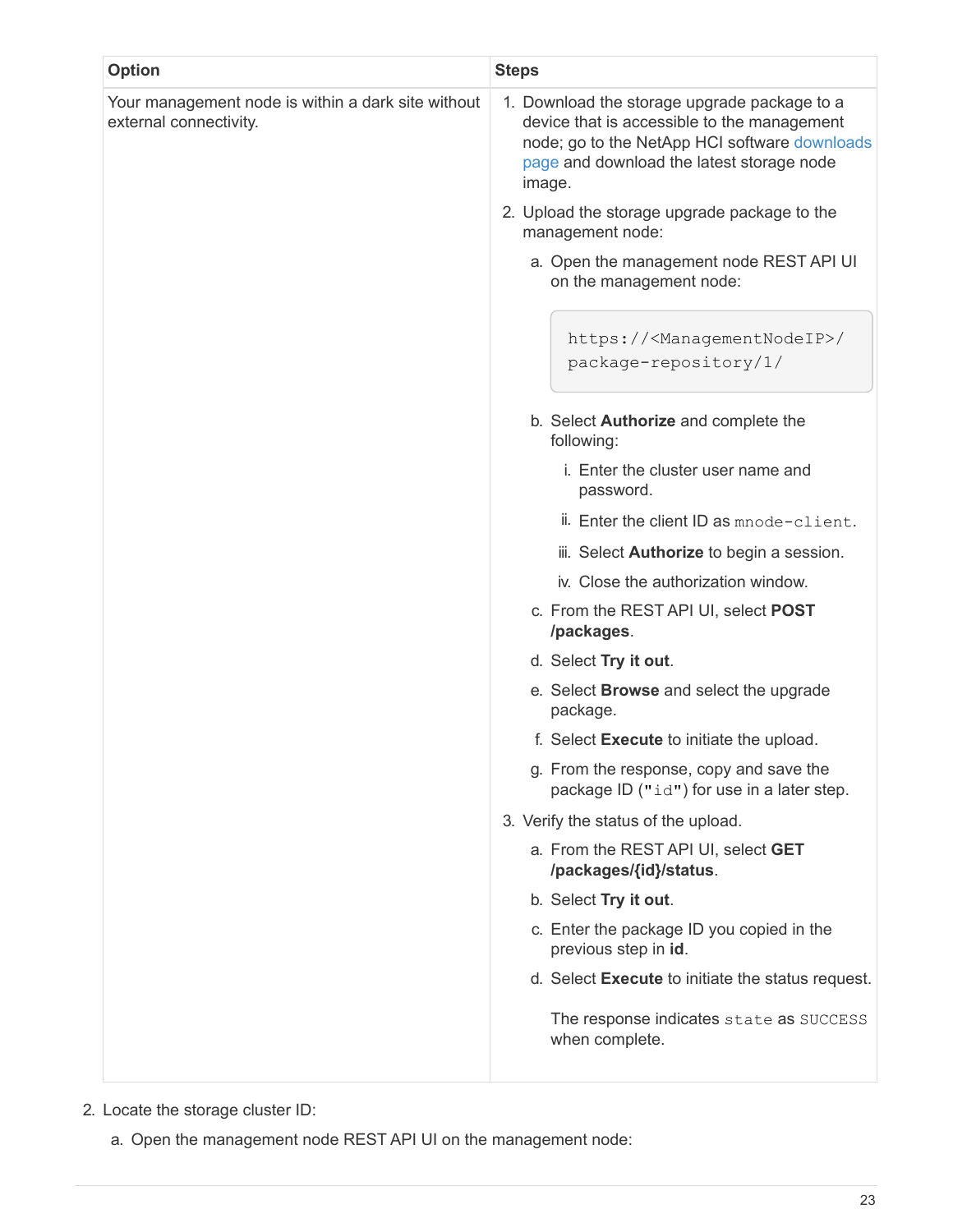https://<ManagementNodeIP>/inventory/1/

- b. Select **Authorize** and complete the following:
	- i. Enter the cluster user name and password.
	- ii. Enter the client ID as mnode-client.
	- iii. Select **Authorize** to begin a session.
	- iv. Close the authorization window.
- c. From the REST API UI, select **GET /installations**.
- d. Select **Try it out**.
- e. Select **Execute**.
- f. From the response, copy the installation asset ID (" $id$ ").
- g. From the REST API UI, select **GET /installations/{id}**.
- h. Select **Try it out**.
- i. Paste the installation asset ID into the **id** field.
- j. Select **Execute**.
- k. From the response, copy and save the storage cluster ID ("id") of the cluster you intend to upgrade for use in a later step.
- 3. Run the storage upgrade:
	- a. Open the storage REST API UI on the management node:

https://<ManagementNodeIP>/storage/1/

- b. Select **Authorize** and complete the following:
	- i. Enter the cluster user name and password.
	- ii. Enter the client ID as mnode-client.
	- iii. Select **Authorize** to begin a session.
	- iv. Close the authorization window.
- c. Select **POST /upgrades**.
- d. Select **Try it out**.
- e. Enter the upgrade package ID in the parameter field.
- f. Enter the storage cluster ID in the parameter field.

The payload should look similar to the following example: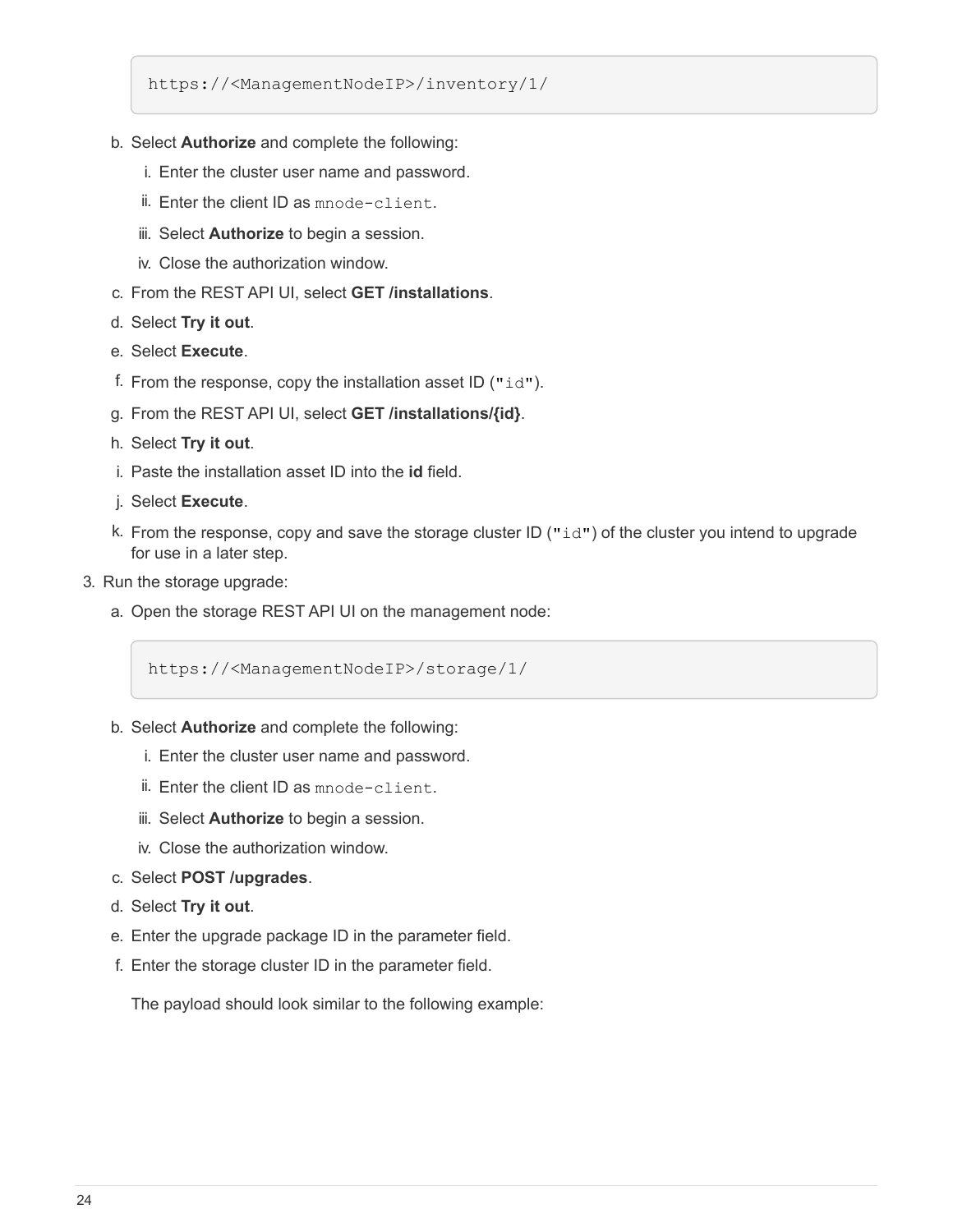```
{
   "config": {},
   "packageId": "884f14a4-5a2a-11e9-9088-6c0b84e211c4",
    "storageId": "884f14a4-5a2a-11e9-9088-6c0b84e211c4"
}
```
g. Select **Execute** to initiate the upgrade.

The response should indicate the state as initializing:

```
{
  " links": {
      "collection": "https://localhost:442/storage/upgrades",
      "self": "https://localhost:442/storage/upgrades/3fa85f64-1111-
4562-b3fc-2c963f66abc1",
      "log": https://localhost:442/storage/upgrades/3fa85f64-1111-4562-
b3fc-2c963f66abc1/log
    },
    "storageId": "114f14a4-1a1a-11e9-9088-6c0b84e200b4",
    "upgradeId": "334f14a4-1a1a-11e9-1055`-6c0b84e2001b4",
    "packageId": "774f14a4-1a1a-11e9-8888-6c0b84e200b4",
  "config": \{\},
    "state": "initializing",
    "status": {
      "availableActions": [
        "string"
    \vert,
      "message": "string",
      "nodeDetails": [
        {
           "message": "string",
           "step": "NodePreStart",
           "nodeID": 0,
           "numAttempt": 0
        }
    \frac{1}{\sqrt{2}}  "percent": 0,
      "step": "ClusterPreStart",
      "timestamp": "2020-04-21T22:10:57.057Z",
      "failedHealthChecks": [
         {
           "checkID": 0,
         "name": "string",
           "displayName": "string",
           "passed": true,
```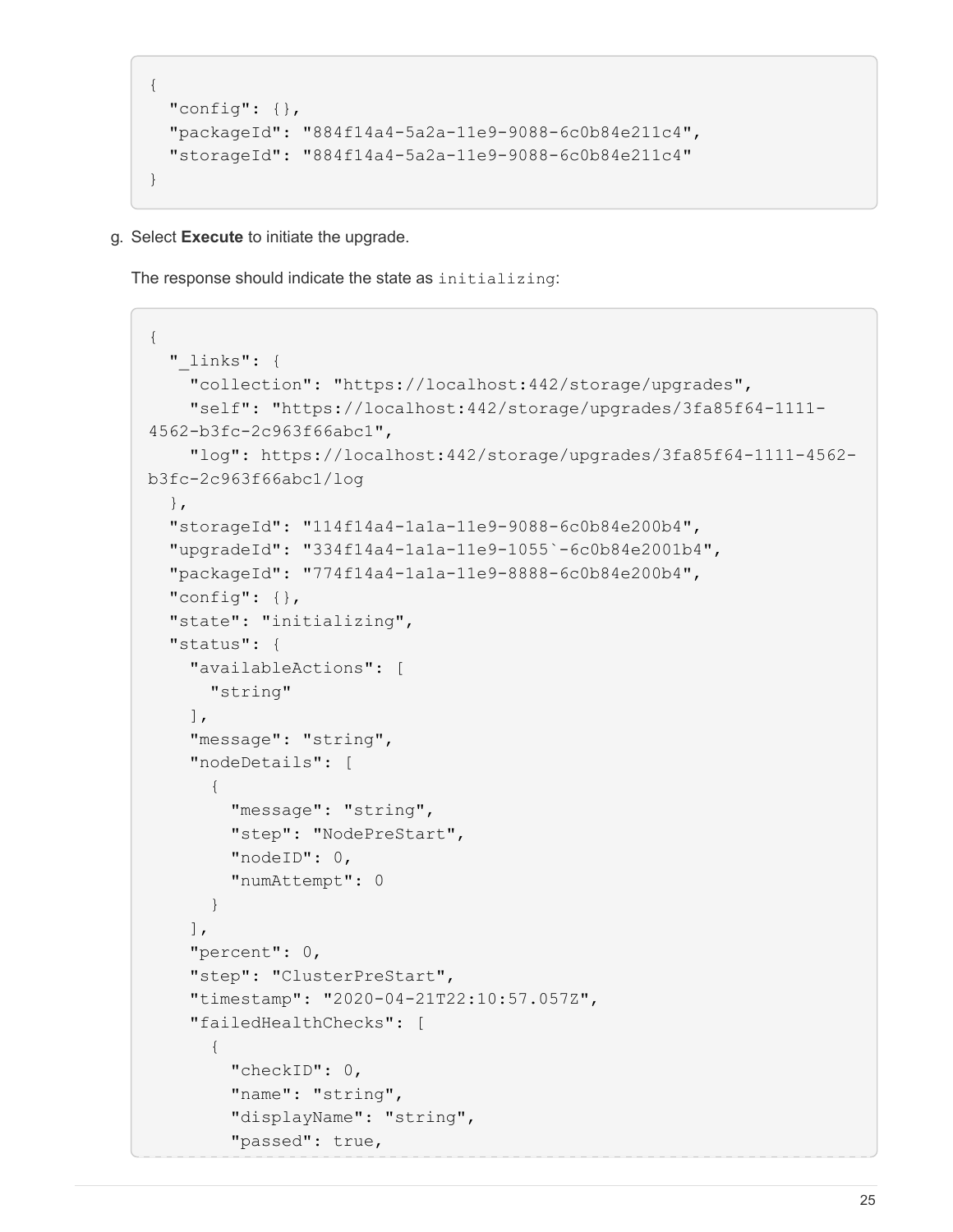```
"kb": "string",
           "description": "string",
          "remedy": "string",
          "severity": "string",
          "data": {},
          "nodeID": 0
        }
      ]
    },
    "taskId": "123f14a4-1a1a-11e9-7777-6c0b84e123b2",
    "dateCompleted": "2020-04-21T22:10:57.057Z",
    "dateCreated": "2020-04-21T22:10:57.057Z"
}
```
- h. Copy the upgrade ID ("upgradeId") that is part of the response.
- 4. Verify the upgrade progress and results:
	- a. Select **GET /upgrades/{upgradeId}**.
	- b. Select **Try it out**.
	- c. Enter the upgrade ID from the previous step in **upgradeId**.
	- d. Select **Execute**.
	- e. Do one of the following if there are problems or special requirements during the upgrade:

| <b>Option</b>                                                                                             | <b>Steps</b>                                                                                                    |
|-----------------------------------------------------------------------------------------------------------|-----------------------------------------------------------------------------------------------------------------|
| You need to correct cluster health issues due to<br>failed Health Checks message in the response<br>body. | 1. Go to the specific KB article listed for each<br>issue or perform the specified remedy.                      |
|                                                                                                           | 2. If a KB is specified, complete the process<br>described in the relevant KB article.                          |
|                                                                                                           | 3. After you have resolved cluster issues,<br>reauthenticate if needed and select PUT<br>/upgrades/{upgradeld}. |
|                                                                                                           | 4. Select Try it out.                                                                                           |
|                                                                                                           | 5. Enter the upgrade ID from the previous step in<br>upgradeld.                                                 |
|                                                                                                           | 6. Enter "action": "resume" in the request<br>body.                                                             |
|                                                                                                           | "action": "resume"                                                                                              |
|                                                                                                           | 7. Select Execute.                                                                                              |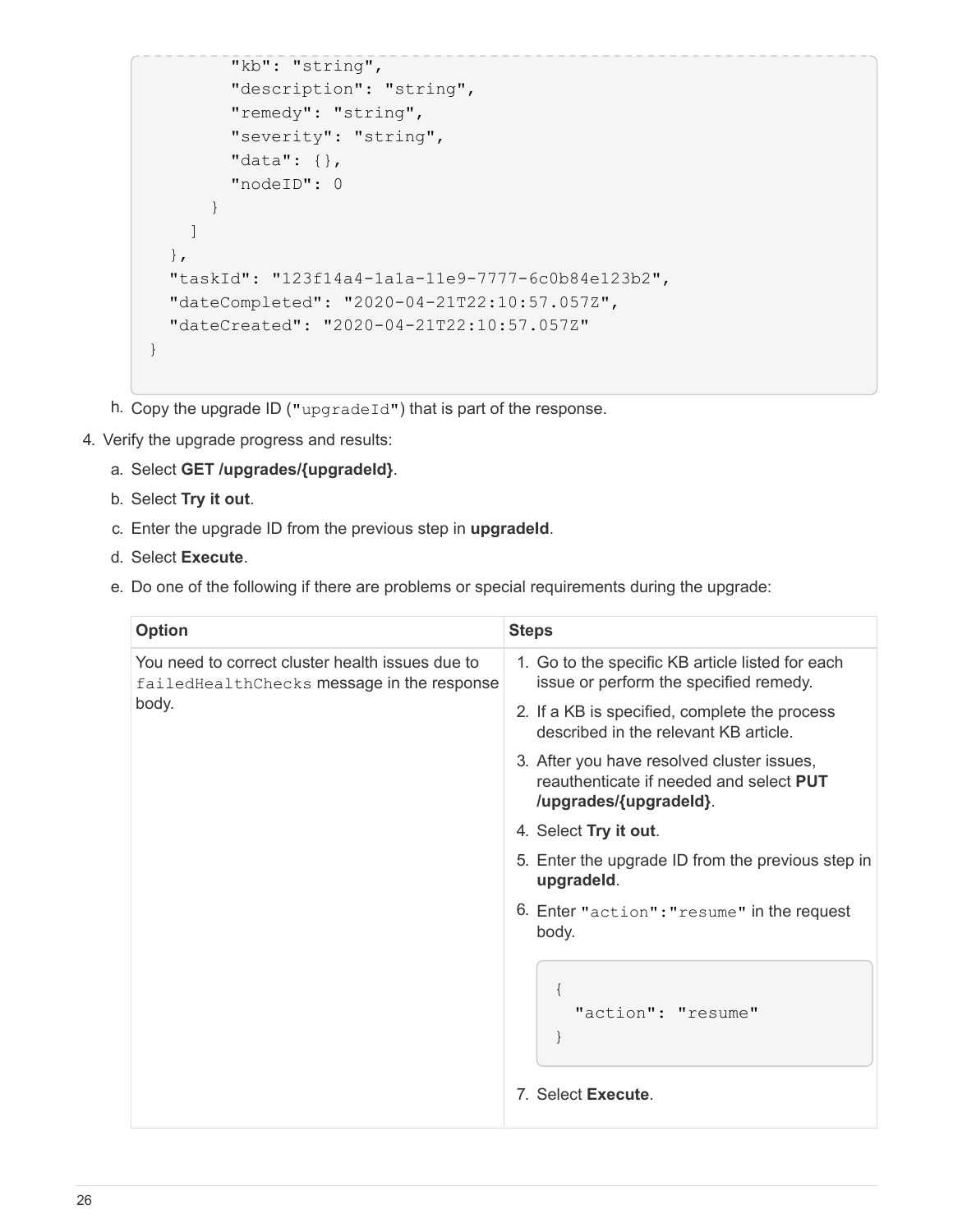| <b>Option</b>                                                                                                                                                                                                                                | <b>Steps</b>                                                                                                                                                                                                                                                                                                                                                                                                     |
|----------------------------------------------------------------------------------------------------------------------------------------------------------------------------------------------------------------------------------------------|------------------------------------------------------------------------------------------------------------------------------------------------------------------------------------------------------------------------------------------------------------------------------------------------------------------------------------------------------------------------------------------------------------------|
| You need to pause the upgrade because the<br>maintenance window is closing or for another<br>reason.                                                                                                                                         | 1. Reauthenticate if needed and select PUT<br>/upgrades/{upgradeld}.<br>2. Select Try it out.<br>3. Enter the upgrade ID from the previous step in<br>upgradeld.<br>4. Enter "action": "pause" in the request<br>body.<br>"action": "pause"<br>$\}$<br>5. Select Execute.                                                                                                                                        |
| If you are upgrading an H610S cluster running an<br>Element version earlier than 11.8, you see the<br>state finishedNeedsAck in the response body.<br>You need to perform additional upgrade steps<br>(phase 2) for each H610S storage node. | 1. See [Upgrading H610S storage nodes to<br>Element 12.2 or later (phase 2)] and complete<br>the process for each node.<br>2. Reauthenticate if needed and select PUT<br>/upgrades/{upgradeld}.<br>3. Select Try it out.<br>4. Enter the upgrade ID from the previous step in<br>upgradeld.<br>5. Enter "action": "acknowledge" in the<br>request body.<br>"action": "acknowledge"<br>$\}$<br>6. Select Execute. |

# f. Run the **GET /upgrades/{upgradeId}** API multiple times, as needed, until the process is complete.

During the upgrade, the status indicates running if no errors are encountered. As each node is upgraded, the step value changes to NodeFinished.

The upgrade has finished successfully when the percent value is 100 and the state indicates finished.

# **What happens if an upgrade fails using NetApp Hybrid Cloud Control**

If a drive or node fails during an upgrade, the Element UI will show cluster faults. The upgrade process does not proceed to the next node, and waits for the cluster faults to resolve. The progress bar in the UI shows that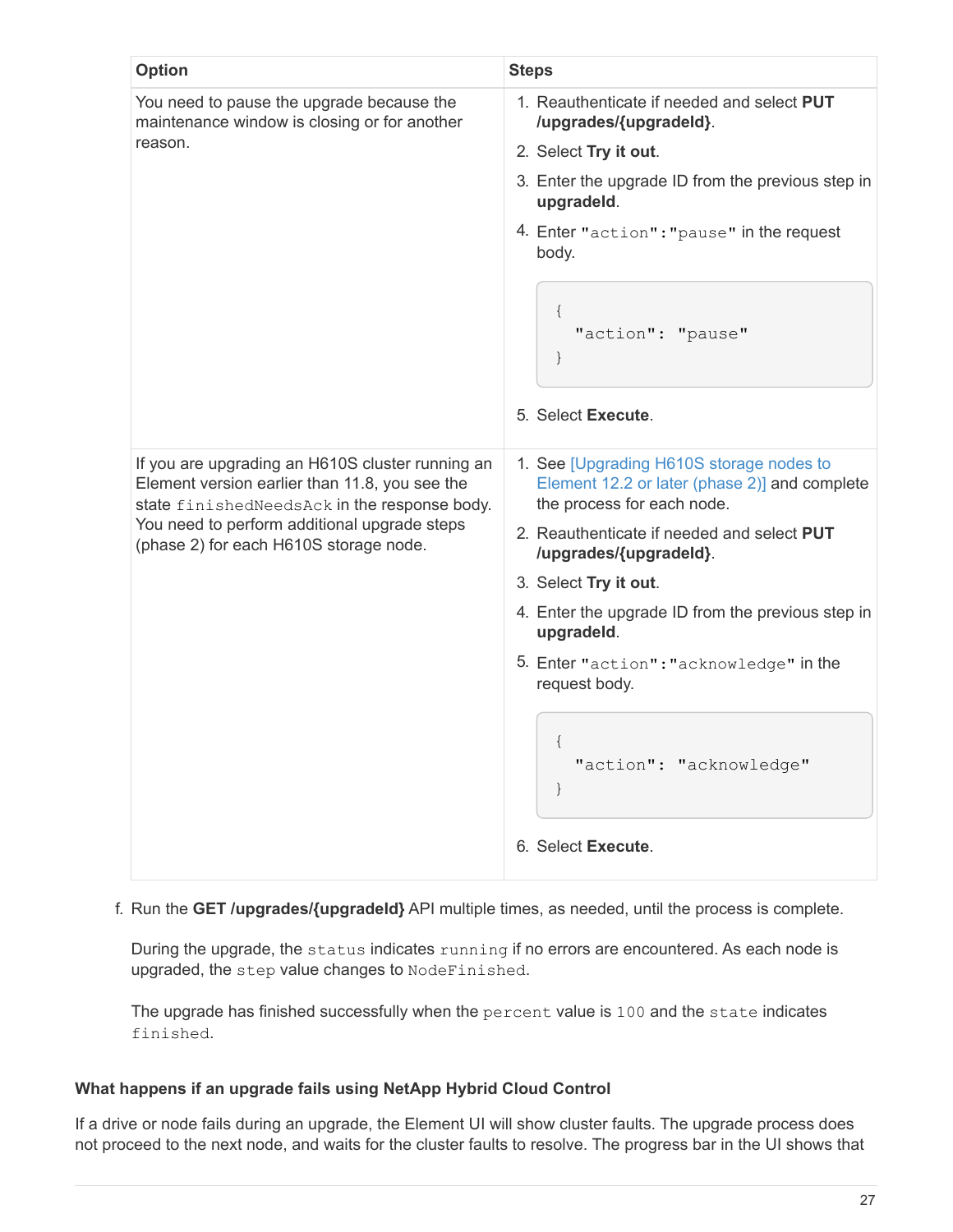the upgrade is waiting for the cluster faults to resolve. At this stage, selecting **Pause** in the UI will not work, because the upgrade waits for the cluster to be healthy. You will need to engage NetApp Support to assist with the failure investigation.

NetApp Hybrid Cloud Control has a pre-set three-hour waiting period, during which one of the following scenarios can happen:

- The cluster faults get resolved within the three-hour window, and upgrade resumes. You do not need to take any action in this scenario.
- The problem persists after three hours, and the upgrade status shows **Error** with a red banner. You can resume the upgrade by selecting **Resume** after the problem is resolved.
- NetApp Support has determined that the upgrade needs to be temporarily aborted to take corrective action before the three-hour window. Support will use the API to abort the upgrade.



Aborting the cluster upgrade while a node is being updated might result in the drives being ungracefully removed from the node. If the drives are ungracefully removed, adding the drives back during an upgrade will require manual intervention by NetApp Support. The node might be taking longer to do firmware updates or post update syncing activities. If the upgrade progress seems stalled, contact NetApp Support for assistance.

# <span id="page-29-0"></span>**Upgrade Element software at connected sites using HealthTools**

#### **Steps**

1. Download the storage upgrade package; go to the NetApp HCI software [downloads page](https://mysupport.netapp.com/site/products/all/details/netapp-hci/downloads-tab) and download the latest storage node image to a device that is not the management node.



You need the latest version of HealthTools to upgrade Element storage software.

2. Copy the ISO file to the management node in an accessible location like /tmp.

When you upload the ISO file, make sure that the name of the file does not change, otherwise later steps will fail.

3. **Optional**: Download the ISO from the management node to the cluster nodes before the upgrade.

This step reduces the upgrade time by pre-staging the ISO on the storage nodes and running additional internal checks to ensure that the cluster is in a good state to be upgraded. Performing this operation will not put the cluster into "upgrade" mode or restrict any of the cluster operations.

sfinstall <MVIP> -u <cluster username> <path-toinstall-file-ISO> --stage



Omit the password from the command line to allow sfinstall to prompt for the information. For passwords that contain special characters, add a backslash (\) before each special character. For example, mypass!@1 should be entered as mypass $\setminus\setminus\setminus\emptyset$ .

#### **Example**

See the following sample input: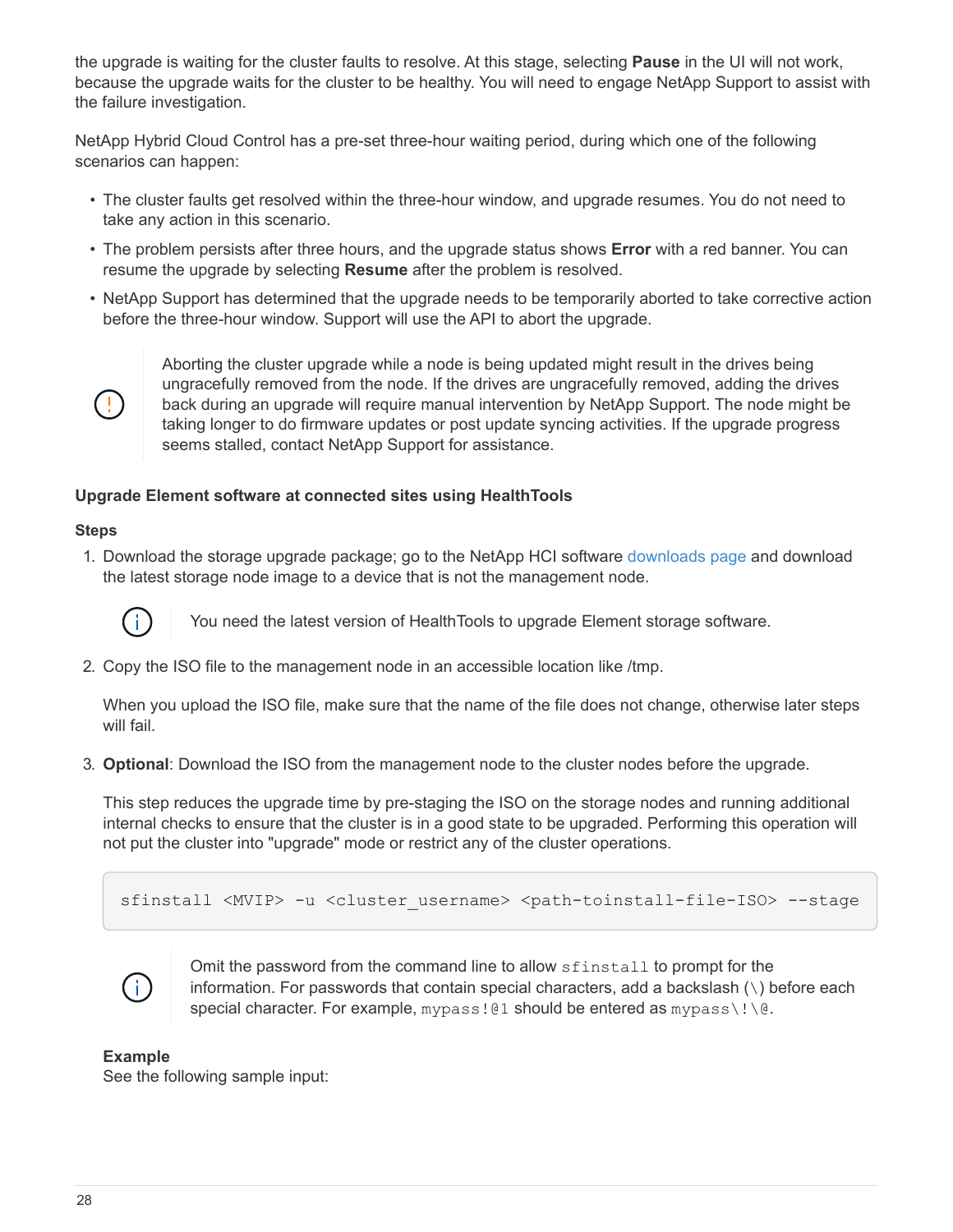```
sfinstall 10.117.0.244 -u admin /tmp/solidfire-rtfisodium-11.0.0.345.iso
--stage
```
The output for the sample shows that sfinstall attempts to verify if a newer version of sfinstall is available:

```
sfinstall 10.117.0.244 -u admin
/tmp/solidfire-rtfisodium-11.0.0.345.iso 2018-10-01 16:52:15:
Newer version of sfinstall available.
This version: 2018.09.01.130, latest version: 2018.06.05.901.
The latest version of the HealthTools can be downloaded from:
https:// mysupport.netapp.com/NOW/cgi-bin/software/
or rerun with --skip-version-check
```
See the following sample excerpt from a successful pre-stage operation:



When staging completes, the message will display Storage Node Upgrade Staging Successful after the upgrade event.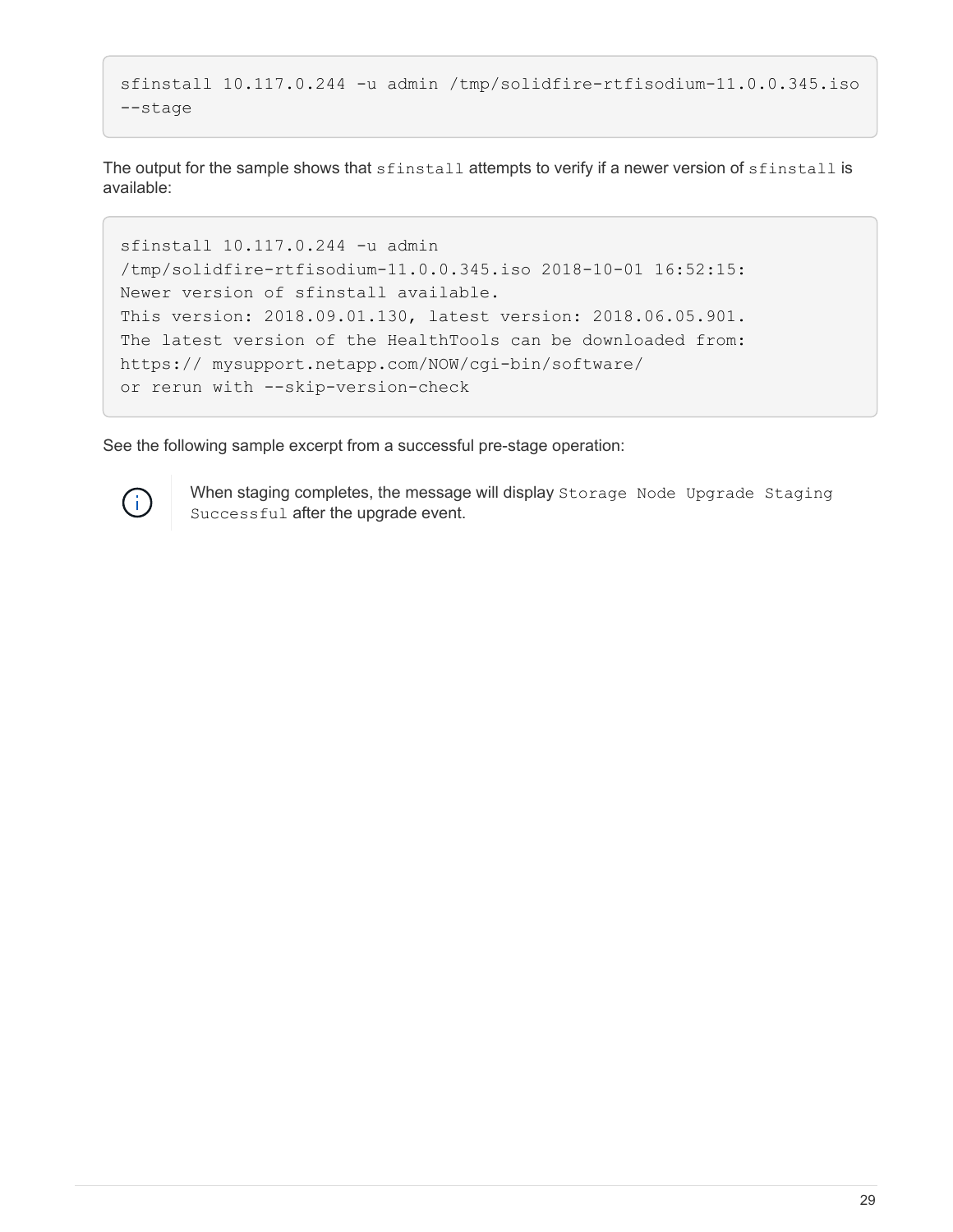```
flabv0004 ~ # sfinstall -u admin
10.117.0.87 solidfire-rtfi-sodium-patch3-11.3.0.14171.iso --stage
2019-04-03 13:19:58: sfinstall Release Version: 2019.01.01.49 Management
Node Platform:
Ember Revision: 26b042c3e15a Build date: 2019-03-12 18:45
2019-04-03 13:19:58: Checking connectivity to MVIP 10.117.0.87
2019-04-03 13:19:58: Checking connectivity to node 10.117.0.86
2019-04-03 13:19:58: Checking connectivity to node 10.117.0.87
...
2019-04-03 13:19:58: Successfully connected to cluster and all nodes
...
2019-04-03 13:20:00: Do you want to continue? ['Yes', 'No']: Yes
...
2019-04-03 13:20:55: Staging install pack on cluster nodes
2019-04-03 13:20:55: newVersion: 11.3.0.14171
2019-04-03 13:21:01: nodeToStage: nlabp2814, nlabp2815, nlabp2816,
nlabp2813
2019-04-03 13:21:02: Staging Node nlabp2815 mip=[10.117.0.87] nodeID=[2]
(1 of 4 nodes)
2019-04-03 13:21:02: Node Upgrade serving image at
http://10.117.0.204/rtfi/solidfire-rtfisodium-
patch3-11.3.0.14171/filesystem.squashfs
...
2019-04-03 13:25:40: Staging finished. Repeat the upgrade command
without the --stage option to start the upgrade.
```
The staged ISOs will be automatically deleted after the upgrade completes. However, if the upgrade has not started and needs to be rescheduled, ISOs can be manually de-staged using the command:

sfinstall <MVIP> -u <cluster username> --destage

After the upgrade has started, the de-stage option is no longer available.

4. Start the upgrade with the sfinstall command and the path to the ISO file:

sfinstall <MVIP> -u <cluster username> <path-toinstall-file-ISO>

#### **Example**

See the following sample input command:

```
sfinstall 10.117.0.244 -u admin /tmp/solidfire-rtfi-sodium-
11.0.0.345.iso
```
The output for the sample shows that sfinstall attempts to verify if a newer version of sfinstall is available: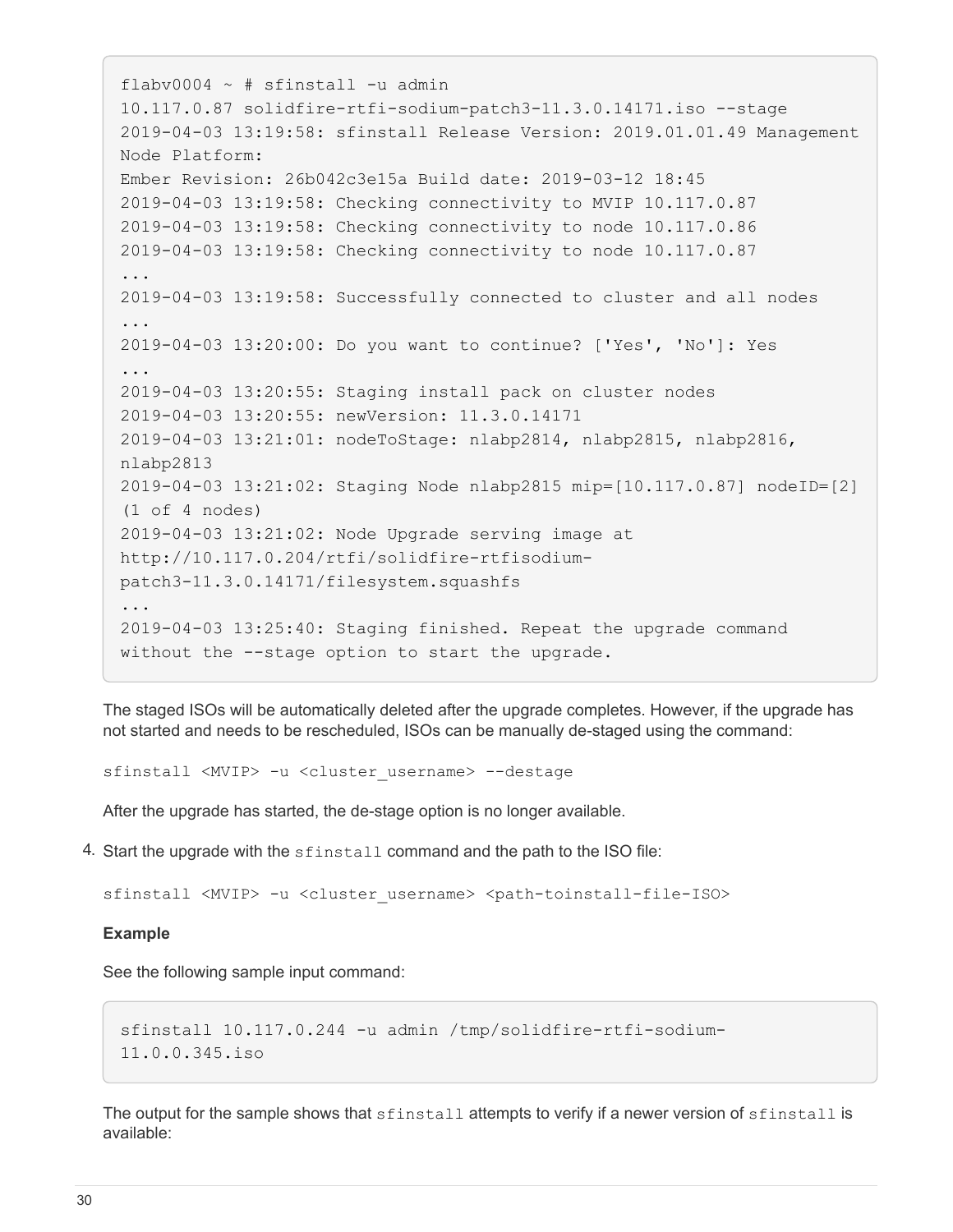```
sfinstall 10.117.0.244 -u admin /tmp/solidfire-rtfi-sodium-
11.0.0.345.iso
2018-10-01 16:52:15: Newer version of sfinstall available.
This version: 2018.09.01.130, latest version: 2018.06.05.901.
The latest version of the HealthTools can be downloaded from:
https://mysupport.netapp.com/NOW/cgi-bin/software/ or rerun with --skip
-version-check
```
See the following sample excerpt from a successful upgrade. Upgrade events can be used to monitor the progress of the upgrade.

```
# sfinstall 10.117.0.161 -u admin solidfire-rtfi-sodium-11.0.0.761.iso
2018-10-11 18:28
Checking connectivity to MVIP 10.117.0.161
Checking connectivity to node 10.117.0.23
Checking connectivity to node 10.117.0.24
...
Successfully connected to cluster and all nodes
###################################################################
You are about to start a new upgrade
10.117.0.161
10.3.0.161
solidfire-rtfi-sodium-11.0.0.761.iso
Nodes:
10.117.0.23 nlabp1023 SF3010 10.3.0.161
10.117.0.24 nlabp1025 SF3010 10.3.0.161
10.117.0.26 nlabp1027 SF3010 10.3.0.161
10.117.0.28 nlabp1028 SF3010 10.3.0.161
###################################################################
Do you want to continue? ['Yes', 'No']: yes
...
Watching for new network faults. Existing fault IDs are set([]).
Checking for legacy network interface names that need renaming
Upgrading from 10.3.0.161 to 11.0.0.761 upgrade method=rtfi
Waiting 300 seconds for cluster faults to clear
Waiting for caches to fall below threshold
...
Installing mip=[10.117.0.23] nodeID=[1] (1 of 4 nodes)
Starting to move primaries.
Loading volume list
Moving primary slice=[7] away from mip[10.117.0.23] nodeID[1] ssid[11]
to new ssid[15]
Moving primary slice=[12] away from mip[10.117.0.23] nodeID[1] ssid[11]
to new ssid[15]
...
```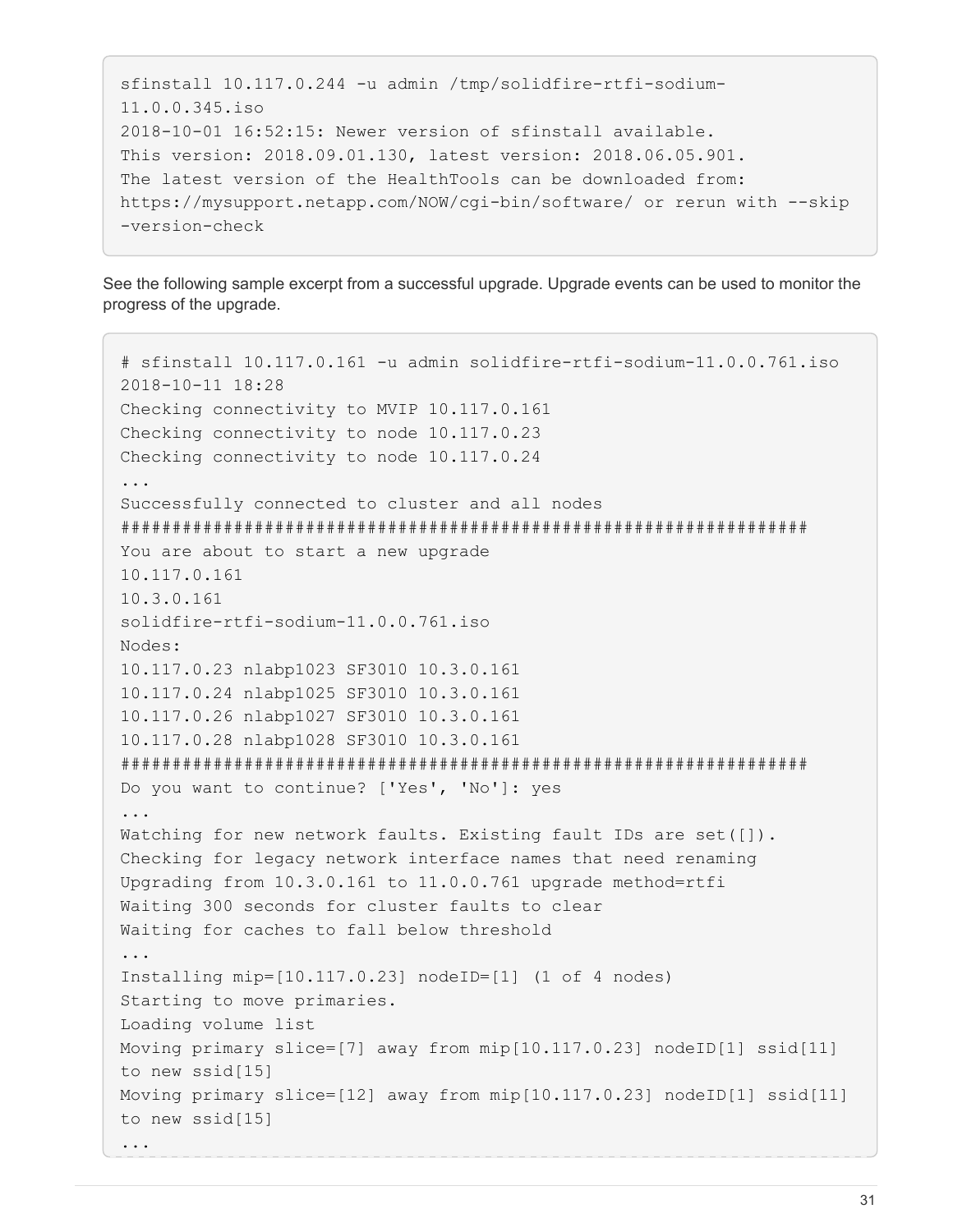```
Installing mip=[10.117.114.24] nodeID=[2] (2 of 4 nodes)
Starting to move primaries.
Loading volume list
Moving primary slice=[5] away from mip[10.117.114.24] nodeID[2] ssid[7]
to new ssid[11]
...
Install of solidfire-rtfi-sodium-11.0.0.761 complete.
Removing old software
No staged builds present on nodeID=[1]
No staged builds present on nodeID=[2]
...
Starting light cluster block service check
```
Ĥ.

If you are upgrading an H610S series node to Element 12.2 and the node is running a version of Element earlier than 11.8, you will need to perform additional upgrade steps ([phase 2\)](#page-35-0) for each storage node. If you are running Element 11.8 or later, the additional upgrade steps (phase 2) are not required.

# <span id="page-33-0"></span>**Upgrade Element software at dark sites using HealthTools**

You can use the HealthTools suite of tools to update NetApp Element software at a dark site.

# **What you'll need**

- 1. Go to the NetApp HCI software [downloads page](https://mysupport.netapp.com/site/products/all/details/netapp-hci/downloads-tab).
- 2. Select the correct software release and download the latest storage node image to a computer that is not the management node.



You need the latest version of HealthTools to upgrade Element storage software.

- 3. Download this [JSON file](https://library.netapp.com/ecm/ecm_get_file/ECMLP2840740) ([https://library.netapp.com/ecm/ecm\\_get\\_file/ECMLP2840740\)](https://library.netapp.com/ecm/ecm_get_file/ECMLP2840740) from the NetApp Support Site on a computer that is not the management node and rename it to metadata.json.
- 4. Copy the ISO file to the management node in an accessible location like  $/\text{tmp}$ .



You can do this by using, for example, SCP. When you upload the ISO file, make sure that the name of the file does not change, otherwise later steps will fail.

# **Steps**

1. Run the sfupdate-healthtools command:

sfupdate-healthtools <path-to-healthtools-package>

2. Check the installed version:

```
sfupdate-healthtools -v
```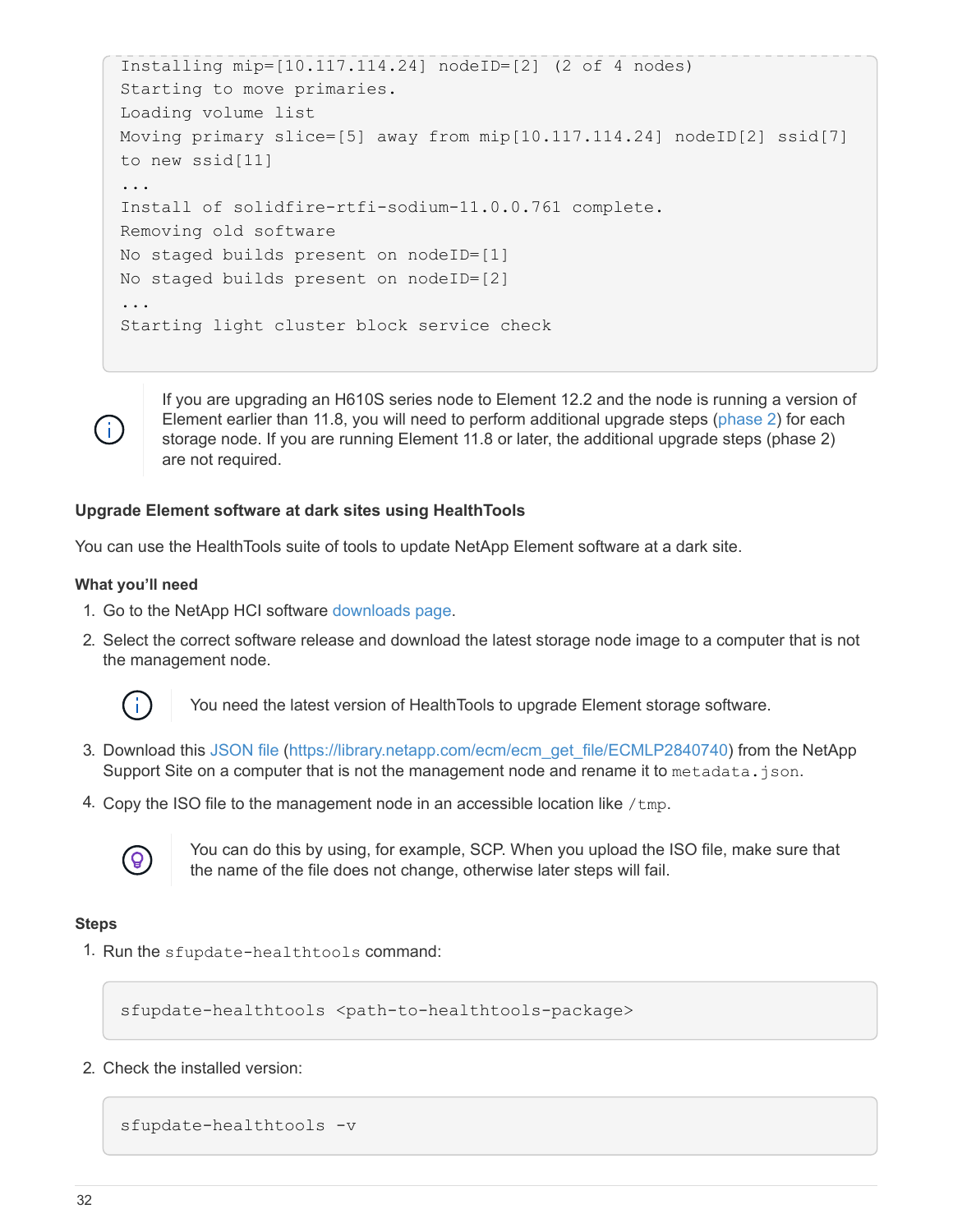3. Check the latest version against the metadata JSON file:

sfupdate-healthtools -l --metadata=<path-to-metadata-json>

4. Ensure that the cluster is ready:

```
sudo sfupgradecheck -u <cluster_username> -p <cluster_password> MVIP
--metadata=<path-to-metadata-json>
```
5. Run the sfinstall command with the path to the ISO file and the metadata JSON file:

```
sfinstall -u <cluster username> <MVIP> <path-toinstall-file-ISO>
--metadata=<path-to-metadata-json-file>
```
See the following sample input command:

```
sfinstall -u admin 10.117.78.244 /tmp/solidfire-rtfi-11.3.0.345.iso
--metadata=/tmp/metadata.json
```
**Optional** You can add the  $-$ stage flag to the sfinstall command to pre-stage the upgrade in advance.



If you are upgrading an H610S series node to Element 12.2 and the node is running a version of Element earlier than 11.8, you will need to perform additional upgrade steps ([phase 2\)](#page-35-0) for each storage node. If you are running Element 11.8 or later, the additional upgrade steps (phase 2) are not required.

# **What happens if an upgrade fails using HealthTools**

If the software upgrade fails, you can pause the upgrade.

You should pause an upgrade only with Ctrl-C. This enables the system to clean itself up.

When sfinstall waits for cluster faults to clear and if any failure causes the faults to remain, sfinstall will not proceed to the next node.

# **Steps**

 $\mathbf{Q}$ 

- 1. You should stop sfinstall with Ctrl+C.
- 2. Contact NetApp Support to assist with the failure investigation.
- 3. Resume the upgrade with the same sfinstall command.
- 4. When an upgrade is paused by using Ctrl+C, if the upgrade is currently upgrading a node, choose one of these options: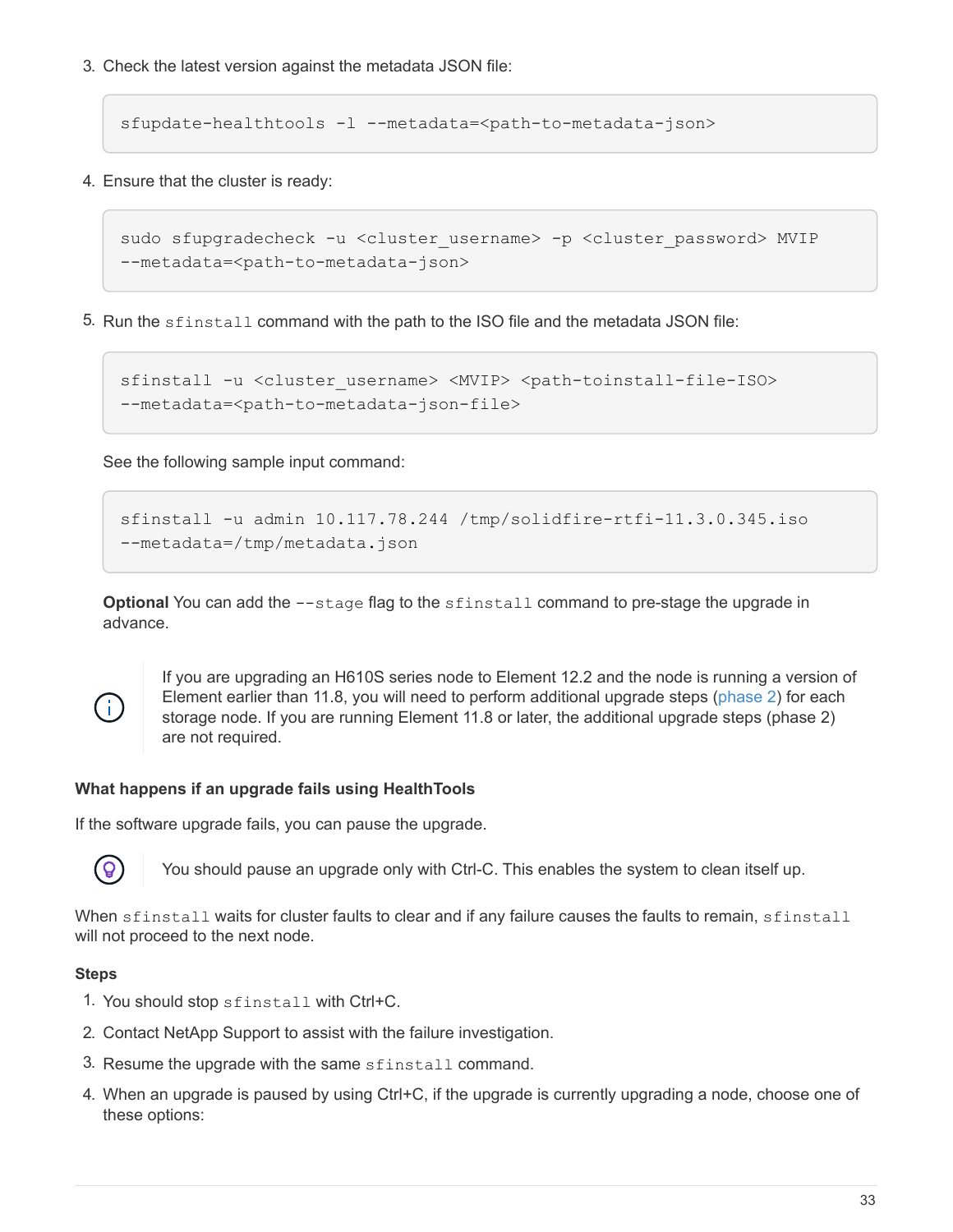- **Wait**: Allow the currently upgrading node to finish before resetting the cluster constants.
- **Continue**: Continue the upgrade, which cancels the pause.
- **Abort**: Reset the cluster constants and abort the upgrade immediately.



Aborting the cluster upgrade while a node is being updated might result in the drives being ungracefully removed from the node. If the drives are ungracefully removed, adding the drives back during an upgrade will require manual intervention by NetApp Support. The node might be taking longer to do firmware updates or post update syncing activities. If the upgrade progress seems stalled, contact NetApp Support for assistance.

# <span id="page-35-0"></span>**Upgrading H610S storage nodes to Element 12.2 (phase 2)**

If you are upgrading an H610S series node to Element 12.2 and the node is running a version of Element earlier than 11.8, the upgrade process involves two phases.

Phase 1, which is performed first, follows the same steps as the standard upgrade to Element 12.2 process. It installs Element Software and all 5 firmware updates in a rolling fashion across the cluster one node at a time. Due to the firmware payload, the process is estimated to take approximately 1.5 to 2 hours per H610S node, including a single cold-boot cycle at the end of the upgrade for each node.

Phase 2 involves completing steps to perform a complete node shutdown and power disconnect for each H610S node that are described in a required [KB.](https://kb.netapp.com/Advice_and_Troubleshooting/Hybrid_Cloud_Infrastructure/H_Series/NetApp_H610S_storage_node_power_off_and_on_procedure) This phase is estimated to take approximately one hour per H610S node.



After you complete phase 1, four of the five firmware updates are activated during the cold boot on each H610S node; however, the Complex Programmable Logic Device (CPLD) firmware requires a complete power disconnect and reconnect to fully install. The CPLD firmware update protects against NVDIMM failures and metadata drive eviction during future reboots or power cycles. This power reset is estimated to take approximately one hour per H610S node. It requires shutting down the node, removing power cables or disconnecting power via a smart PDU, waiting approximately 3 minutes, and reconnecting power.

# **What you'll need**

• You have completed phase 1 of the H610S upgrade process and have upgraded your storage nodes using one the standard Element storage upgrade procedures.



Phase 2 requires on-site personnel.

# **Steps**

1. (Phase 2) Complete the power reset process required for each H610S node in the cluster:



If the cluster also has non-H610S nodes, these non-H610S nodes are exempt from phase 2 and do not need to be shut down or have their power disconnected.

- a. Contact NetApp Support for assistance and to schedule this upgrade.
- b. Follow the phase 2 upgrade procedure in this  $KB$  that is required to complete an upgrade for each H610S node.

# **Find more information**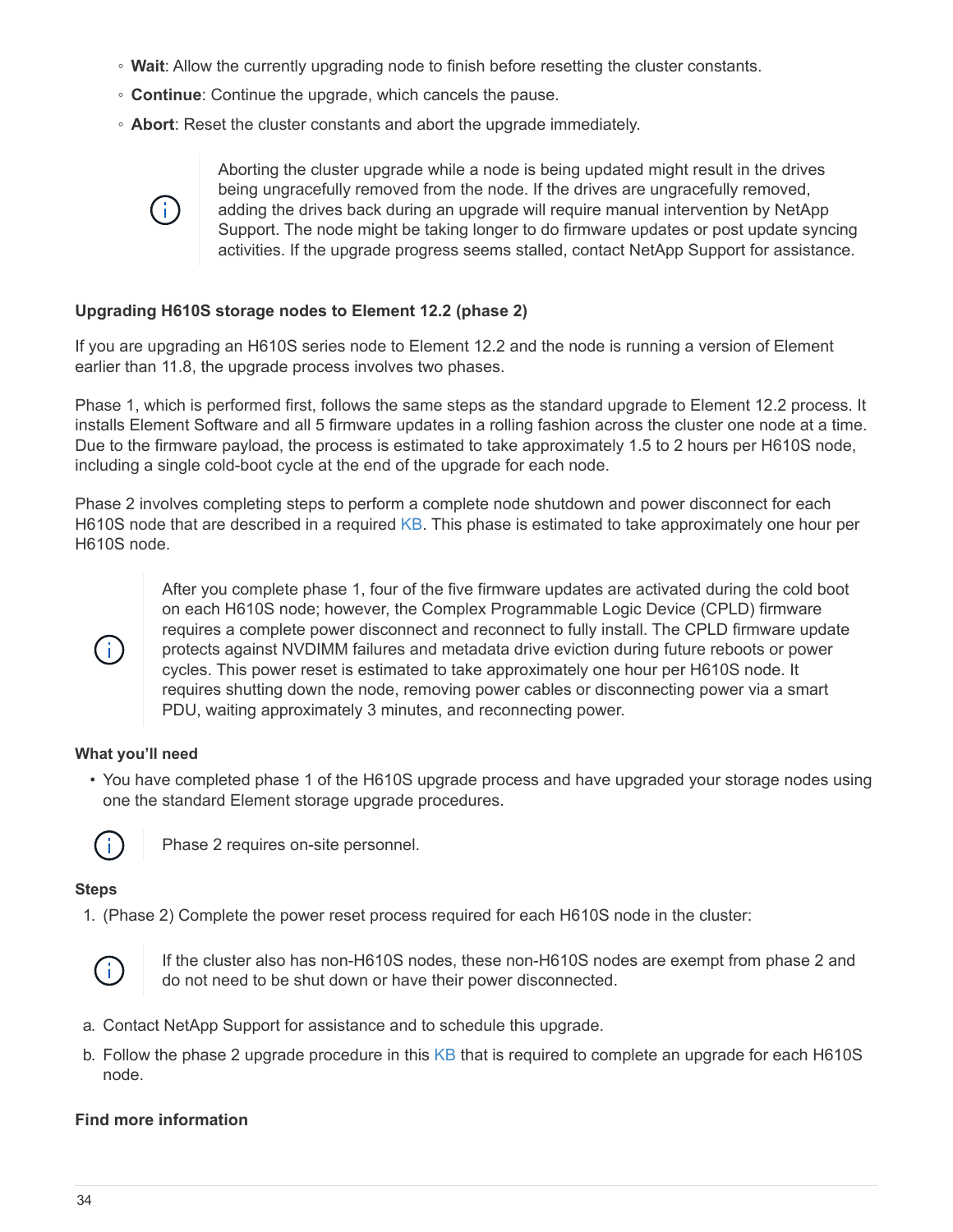- [NetApp Element Plug-in for vCenter Server](https://docs.netapp.com/us-en/vcp/index.html)
- [NetApp HCI Resources Page](https://www.netapp.com/hybrid-cloud/hci-documentation/)

# **Upgrade storage firmware**

Starting with Element 12.0 and management services version 2.14, you can perform firmware-only upgrades on your H-series storage nodes using the NetApp Hybrid Cloud Control UI and REST API. This procedure does not upgrade Element software and enables you to upgrade storage firmware outside of a major Element release.

**What you'll need**

- **Admin privileges**: You have storage cluster administrator permissions to perform the upgrade.
- **System time sync**: You have ensured that the system time on all nodes is synced and that NTP is correctly configured for the storage cluster and nodes. Each node must be configured with a DNS nameserver in the per-node web UI (https://[IP address]:442) with no unresolved cluster faults related to time skew.
- **System ports**: If you are using NetApp Hybrid Cloud Control for upgrades, you have ensured that the necessary ports are open. See [Network ports](https://docs.netapp.com/us-en/hci18/docs/hci_prereqs_required_network_ports.html) for more information.
- **Management node**: For NetApp Hybrid Cloud Control UI and API, the management node in your environment is running version 11.3.
- **Management services**: You have updated your management services bundle to the latest version.



For H610S storage nodes running Element software version 12.0, you should apply D-patch SUST-909 before you upgrade to storage firmware bundle 2.27. Contact NetApp Support to obtain the D-patch before you upgrade. See [Storage Firmware Bundle 2.27 Release Notes](http://docs.netapp.com/us-en/hci/docs/rn_storage_firmware_2.27.html).



You must upgrade to the latest management services bundle before upgrading the firmware on your storage nodes. If you are updating your Element software to version 12.2, you need management services 2.14.60 or later to proceed.

- **Cluster health**: You have run health checks. See [Run Element storage health checks prior to upgrading](#page-9-0) [storage](#page-9-0).
- **Updated BMC for H610S nodes**: You have upgraded the BMC version for your H610S nodes. See [release notes and upgrade instructions](https://docs.netapp.com/us-en/hci18/docs/rn_H610S_BMC_3.84.07.html).



For a complete matrix of firmware and driver firmware for your hardware, see [this KB article](https://kb.netapp.com/Advice_and_Troubleshooting/Hybrid_Cloud_Infrastructure/NetApp_HCI/Firmware_and_driver_versions_in_NetApp_HCI_and_NetApp_Element_software) (login required).

- **End User License Agreement (EULA)**: Beginning with management services 2.20, you must accept and save the EULA before using the NetApp Hybrid Cloud Control UI or API to upgrade storage firmware:
	- 1. Open the IP address of the management node in a web browser:

https://<ManagementNodeIP>

- 2. Log in to NetApp Hybrid Cloud Control by providing the storage cluster administrator credentials.
- 3. Select **Upgrade** near the top right of the interface.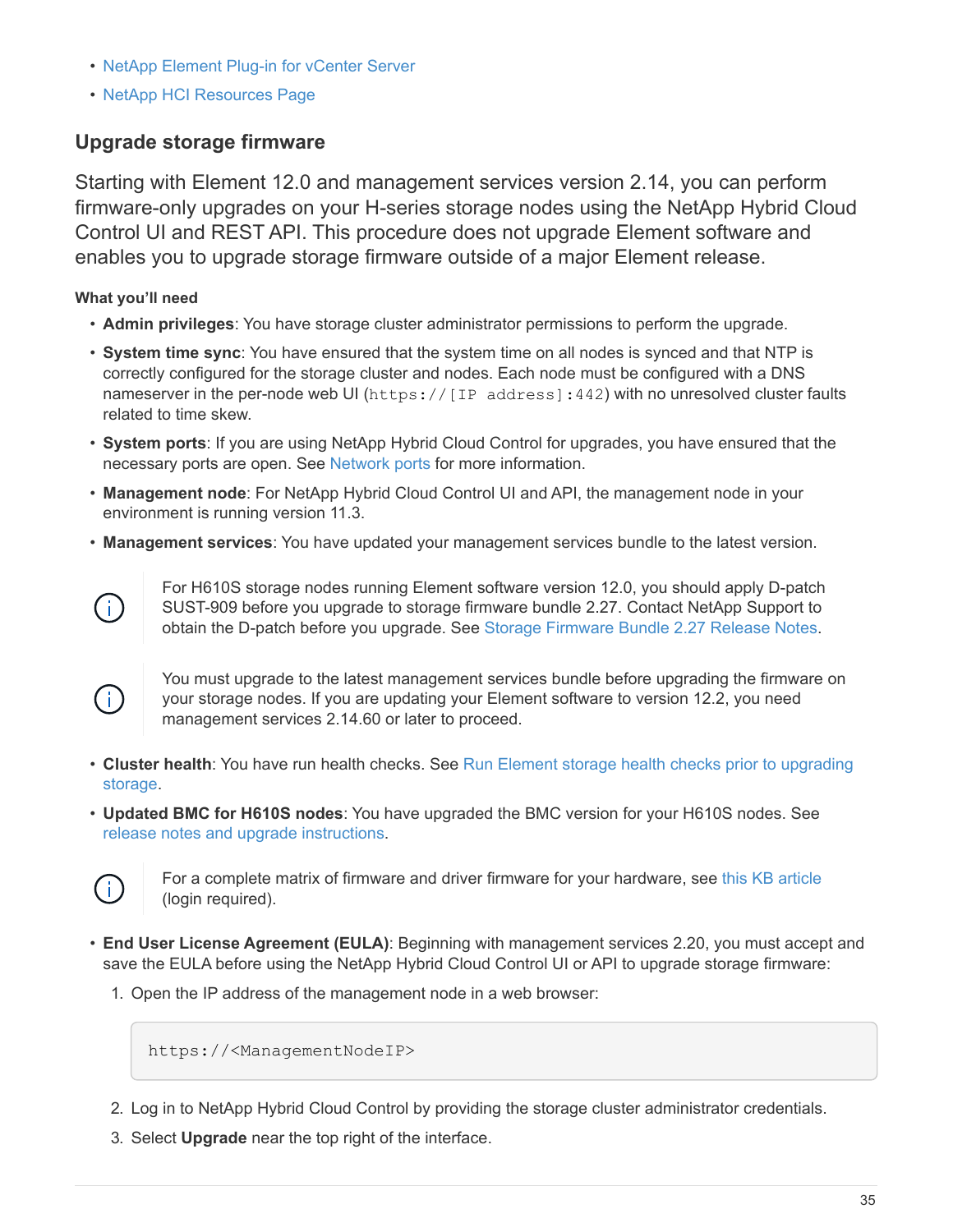4. The EULA pops up. Scroll down, select **I accept for current and all future updates**, and select **Save**.



When you accept the EULA, it is recorded for all future updates and the automatic download feature is enabled. You will receive updates on NetApp software updates and upgrades, which you can install at your discretion and convenience. You can disable the automatic download feature by disabling network connectivity to the NetApp online software repository.

#### **Upgrade options**

Choose one of the following storage firmware upgrade options:

- [Use NetApp Hybrid Cloud Control UI to upgrade storage firmware](#page-37-0)
- [Use NetApp Hybrid Cloud Control API to upgrade storage firmware](#page-40-0)

#### <span id="page-37-0"></span>**Use NetApp Hybrid Cloud Control UI to upgrade storage firmware**

You can use the NetApp Hybrid Cloud Control UI to upgrade the firmware of the storage nodes in your cluster.

#### **What you'll need**

• If your management node is not connected to the internet, you have [downloaded the storage firmware](https://mysupport.netapp.com/site/products/all/details/element-software/downloads-tab/download/62654/Storage_Firmware_Bundle) [bundle.](https://mysupport.netapp.com/site/products/all/details/element-software/downloads-tab/download/62654/Storage_Firmware_Bundle)



For potential issues while upgrading storage clusters using NetApp Hybrid Cloud Control and their workarounds, see the [KB article.](https://kb.netapp.com/Advice_and_Troubleshooting/Hybrid_Cloud_Infrastructure/NetApp_HCI/Potential_issues_and_workarounds_when_running_storage_upgrades_using_NetApp_Hybrid_Cloud_Control)



The upgrade process takes approximately 30 minutes per node.

#### **Steps**

1. Open the IP address of the management node in a web browser:

https://<ManagementNodeIP>

- 2. Log in to NetApp Hybrid Cloud Control by providing the storage cluster administrator credentials.
- 3. Select **Upgrade** near the top right of the interface.
- 4. On the **Upgrades** page, select **Storage**.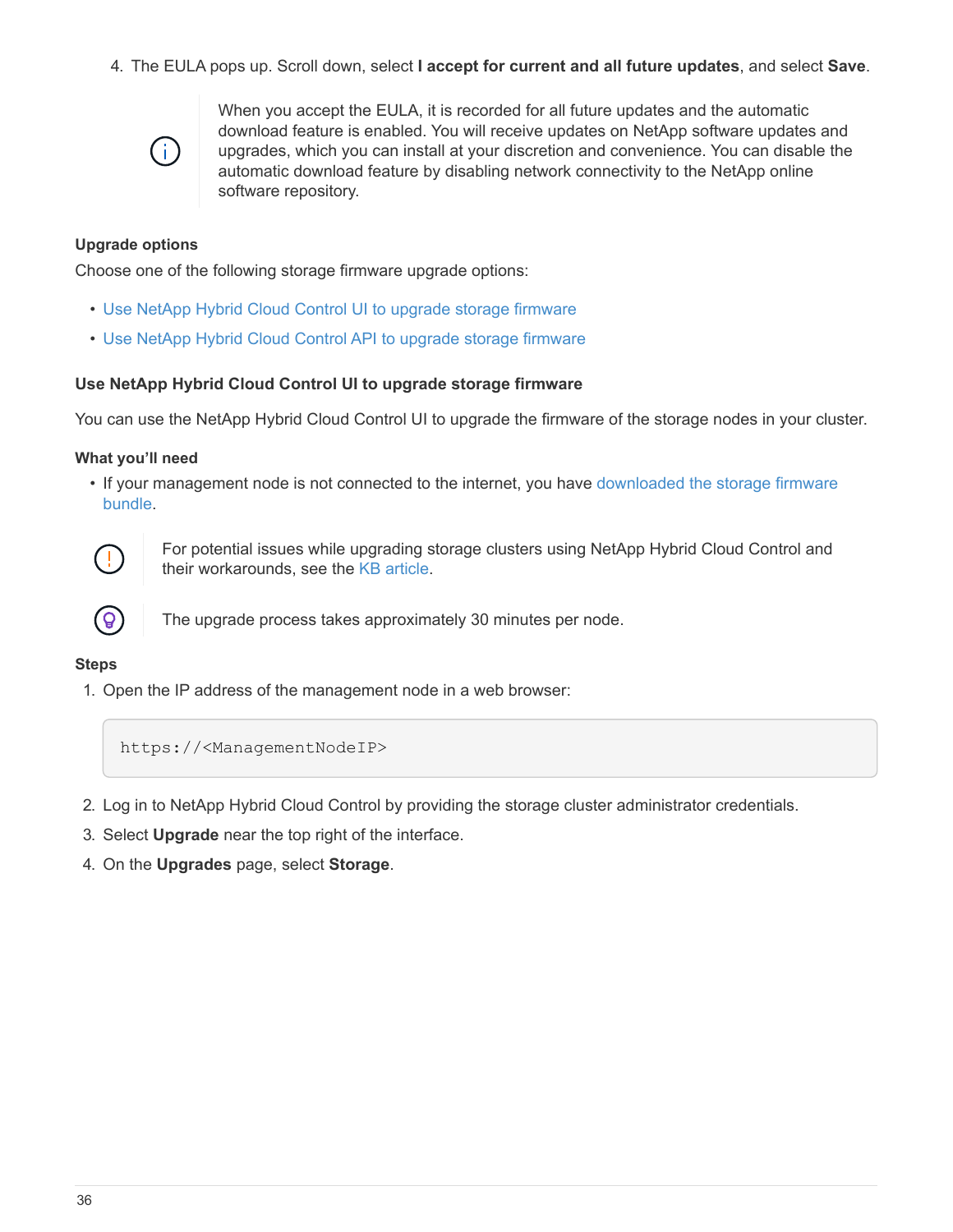The **Storage** tab lists the storage clusters that are part of your installation. If a cluster is inaccessible by NetApp Hybrid Cloud Control, it will not be displayed on the **Upgrades** page. If you have clusters running Element 12.0 or later, you will see the current firmware bundle version listed for these clusters. If the nodes in a single cluster have different firmware versions on them or as the upgrade progresses, you will see **Multiple** in the **Current Firmware Bundle Version** column. You can select **Multiple** to navigate to the **Nodes** page to compare firmware versions. If all your clusters are running Element versions earlier than 12.0, you will not see any information about firmware bundle version numbers. This information is also available on the **Nodes** page. See [View your inventory.](https://docs.netapp.com/us-en/hci18/docs/task_hcc_nodes.html) If the cluster is up to date and/or no upgrade packages are available, the **Element** and **Firmware Only** tabs are not displayed. These tabs are also not displayed when an upgrade is in progress. If the **Element** tab is displayed, but not the **Firmware Only** tab, no firmware packages are available.

5. Choose from the following options and perform the set of steps that are applicable to your cluster:

| <b>Option</b>                                   | <b>Steps</b>                                                                |                                                                                                                                                                                                                                                                                                                                    |  |
|-------------------------------------------------|-----------------------------------------------------------------------------|------------------------------------------------------------------------------------------------------------------------------------------------------------------------------------------------------------------------------------------------------------------------------------------------------------------------------------|--|
| Your management node has external connectivity. |                                                                             | 1. Select the drop-down arrow next to the cluster<br>you are upgrading.                                                                                                                                                                                                                                                            |  |
|                                                 | 2. Select Firmware Only, and select from the<br>upgrade versions available. |                                                                                                                                                                                                                                                                                                                                    |  |
|                                                 | 3. Select Begin Upgrade.                                                    |                                                                                                                                                                                                                                                                                                                                    |  |
|                                                 |                                                                             | The Upgrade Status changes during<br>the upgrade to reflect the status of<br>the process. It also changes in<br>response to actions you take, such<br>as pausing the upgrade, or if the<br>upgrade returns an error. See<br>Upgrade status changes.                                                                                |  |
|                                                 |                                                                             | While the upgrade is in progress, you<br>can leave the page and come back to<br>it later to continue monitoring the<br>progress. The page does not<br>dynamically update status and<br>current version if the cluster row is<br>collapsed. The cluster row must be<br>expanded to update the table or you<br>can refresh the page. |  |
|                                                 | complete.                                                                   | You can download logs after the upgrade is                                                                                                                                                                                                                                                                                         |  |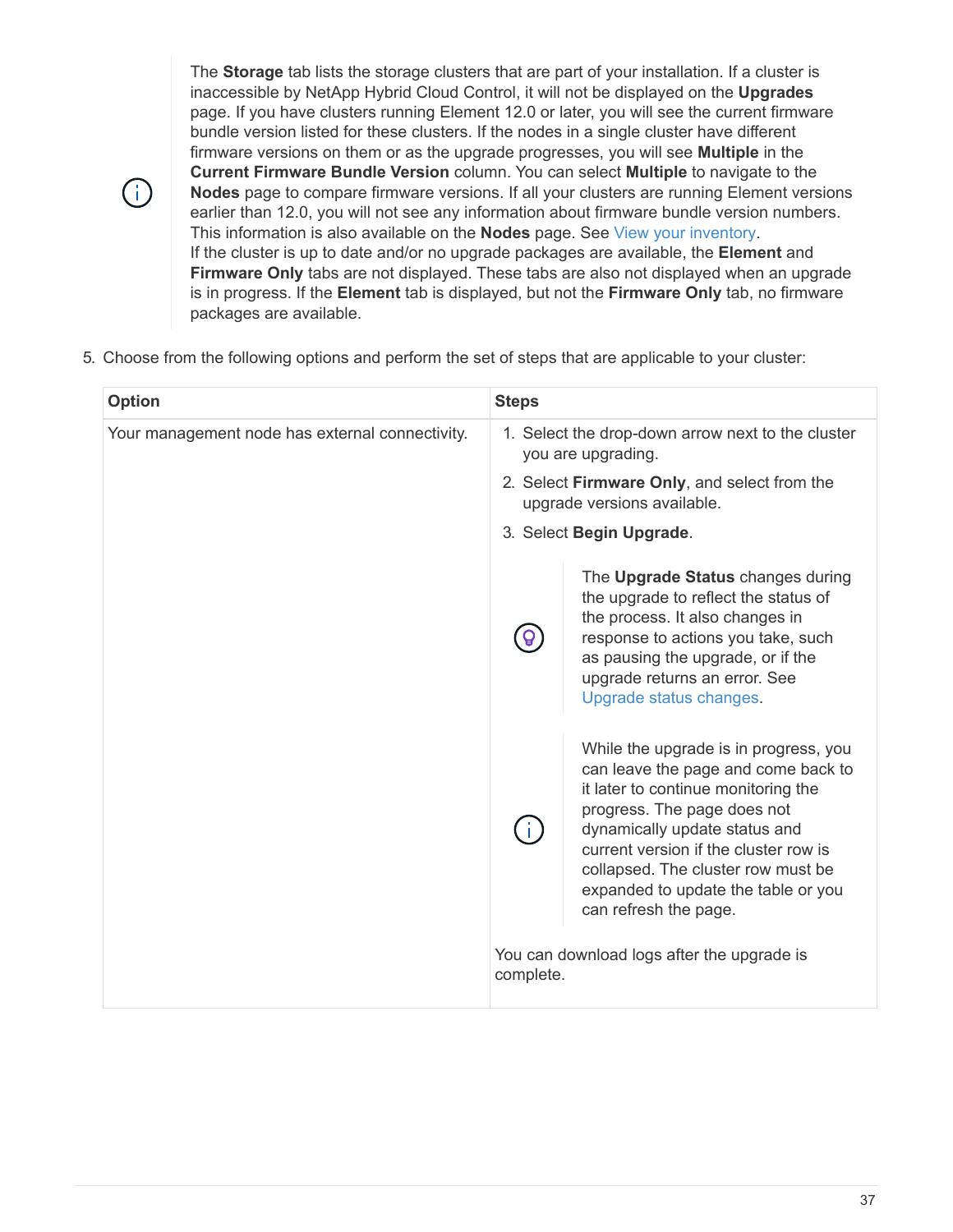| <b>Option</b>                                                                | <b>Steps</b>                                                                                                                                                                                                                                                                                                                                                                                 |  |
|------------------------------------------------------------------------------|----------------------------------------------------------------------------------------------------------------------------------------------------------------------------------------------------------------------------------------------------------------------------------------------------------------------------------------------------------------------------------------------|--|
| Your management node is within a dark site without<br>external connectivity. | 1. Select the drop-down arrow next to the cluster<br>you are upgrading.<br>2. Select <b>Browse</b> to upload the upgrade package<br>that you downloaded.<br>3. Wait for the upload to complete. A progress bar<br>shows the status of the upload.                                                                                                                                            |  |
|                                                                              |                                                                                                                                                                                                                                                                                                                                                                                              |  |
|                                                                              |                                                                                                                                                                                                                                                                                                                                                                                              |  |
|                                                                              | The file upload will be lost if you<br>navigate away from the browser<br>window.                                                                                                                                                                                                                                                                                                             |  |
|                                                                              | An on-screen message is displayed after the file is<br>successfully uploaded and validated. Validation<br>might take several minutes. If you navigate away<br>from the browser window at this stage, the file<br>upload is preserved.<br>You can download logs after the upgrade is<br>complete. For information about the various<br>upgrade status changes, see Upgrade status<br>changes. |  |

## **Upgrade status changes**

Here are the different states that the **Upgrade Status** column in the UI shows before, during, and after the upgrade process:

| <b>Upgrade state</b>      | <b>Description</b>                                                                                                                                                                                                                                                                                                                       |
|---------------------------|------------------------------------------------------------------------------------------------------------------------------------------------------------------------------------------------------------------------------------------------------------------------------------------------------------------------------------------|
| Up to Date                | The cluster was upgraded to the latest Element<br>version available or the firmware was upgraded to the<br>latest version.                                                                                                                                                                                                               |
| Unable to Detect          | NetApp Hybrid Cloud Control shows this status<br>instead of Versions Available when it does not have<br>external connectivity to reach the online software<br>repository. This status is also displayed when the<br>storage service API returns an upgrade status that is<br>not in the enumerated list of possible upgrade<br>statuses. |
| <b>Versions Available</b> | Newer versions of Element and/or storage firmware<br>are available for upgrade.                                                                                                                                                                                                                                                          |
| In Progress               | The upgrade is in progress. A progress bar shows the<br>upgrade status. On-screen messages also show<br>node-level faults and display the node ID of each<br>node in the cluster as the upgrade progresses. You<br>can monitor the status of each node using the<br>Element UI or the NetApp Element plug-in for vCenter<br>Server UI.   |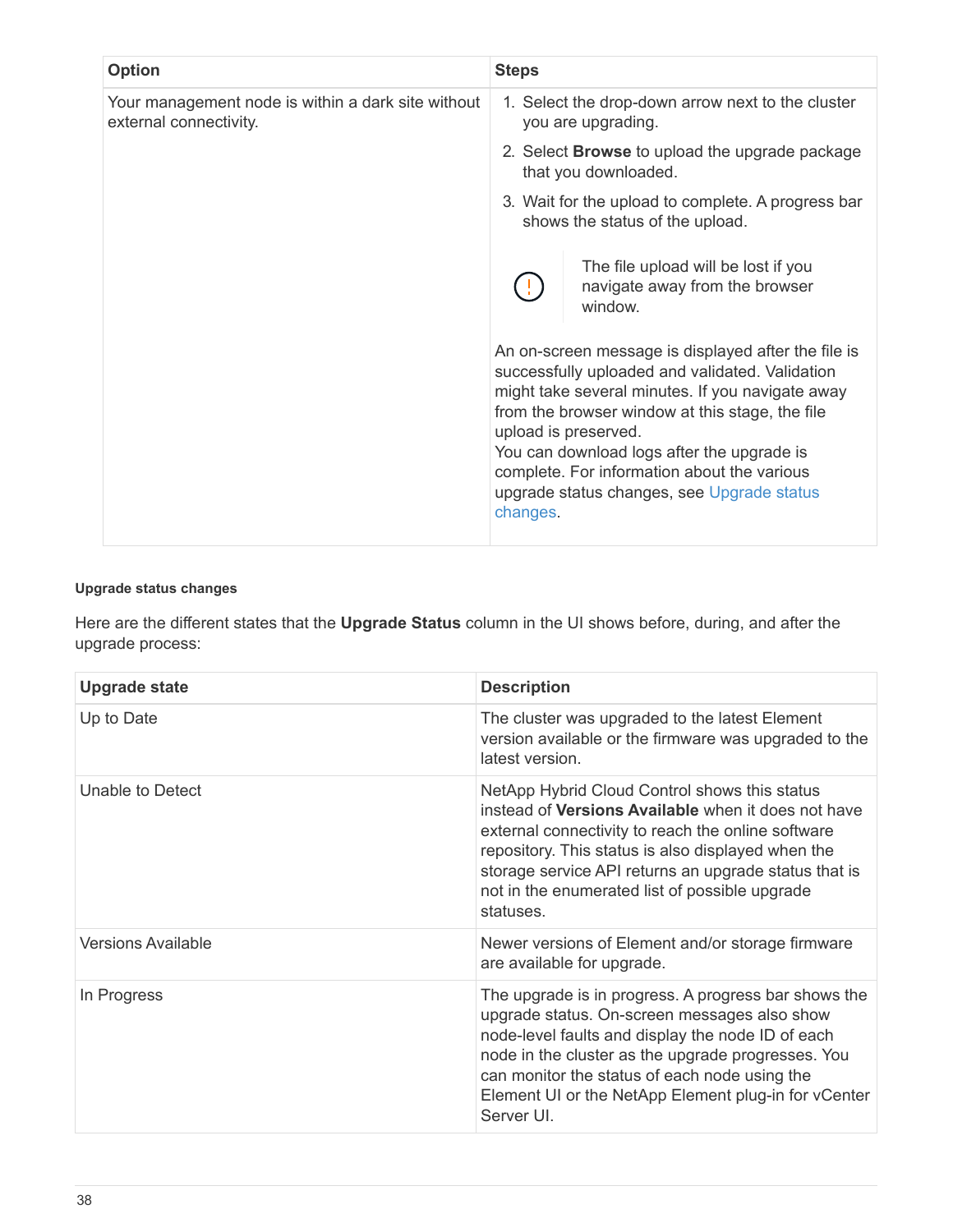| <b>Upgrade state</b>   | <b>Description</b>                                                                                                                                                                                                                                                                                                                                                                                                 |
|------------------------|--------------------------------------------------------------------------------------------------------------------------------------------------------------------------------------------------------------------------------------------------------------------------------------------------------------------------------------------------------------------------------------------------------------------|
| <b>Upgrade Pausing</b> | You can choose to pause the upgrade. Depending on<br>the state of the upgrade process, the pause operation<br>can succeed or fail. You will see a UI prompt asking<br>you to confirm the pause operation. To ensure that the<br>cluster is in a safe spot before pausing an upgrade, it<br>can take up to two hours for the upgrade operation to<br>be completely paused. To resume the upgrade, select<br>Resume. |
| Paused                 | You paused the upgrade. Select Resume to resume<br>the process.                                                                                                                                                                                                                                                                                                                                                    |
| Error                  | An error has occurred during the upgrade. You can<br>download the error log and send it to NetApp Support.<br>After you resolve the error, you can return to the page,<br>and select Resume. When you resume the upgrade,<br>the progress bar goes backwards for a few minutes<br>while the system runs the health check and checks<br>the current state of the upgrade.                                           |

## **What happens if an upgrade fails using NetApp Hybrid Cloud Control**

If a drive or node fails during an upgrade, the Element UI will show cluster faults. The upgrade process does not proceed to the next node, and waits for the cluster faults to resolve. The progress bar in the UI shows that the upgrade is waiting for the cluster faults to resolve. At this stage, selecting **Pause** in the UI will not work, because the upgrade waits for the cluster to be healthy. You will need to engage NetApp Support to assist with the failure investigation.

NetApp Hybrid Cloud Control has a pre-set three-hour waiting period, during which one of the following scenarios can happen:

- The cluster faults get resolved within the three-hour window, and upgrade resumes. You do not need to take any action in this scenario.
- The problem persists after three hours, and the upgrade status shows **Error** with a red banner. You can resume the upgrade by selecting **Resume** after the problem is resolved.
- NetApp Support has determined that the upgrade needs to be temporarily aborted to take corrective action before the three-hour window. Support will use the API to abort the upgrade.



Aborting the cluster upgrade while a node is being updated might result in the drives being ungracefully removed from the node. If the drives are ungracefully removed, adding the drives back during an upgrade will require manual intervention by NetApp Support. The node might be taking longer to do firmware updates or post update syncing activities. If the upgrade progress seems stalled, contact NetApp Support for assistance.

#### <span id="page-40-0"></span>**Use NetApp Hybrid Cloud Control API to upgrade storage firmware**

You can use APIs to upgrade storage nodes in a cluster to the latest Element software version. You can use an automation tool of your choice to run the APIs. The API workflow documented here uses the REST API UI available on the management node as an example.

#### **Steps**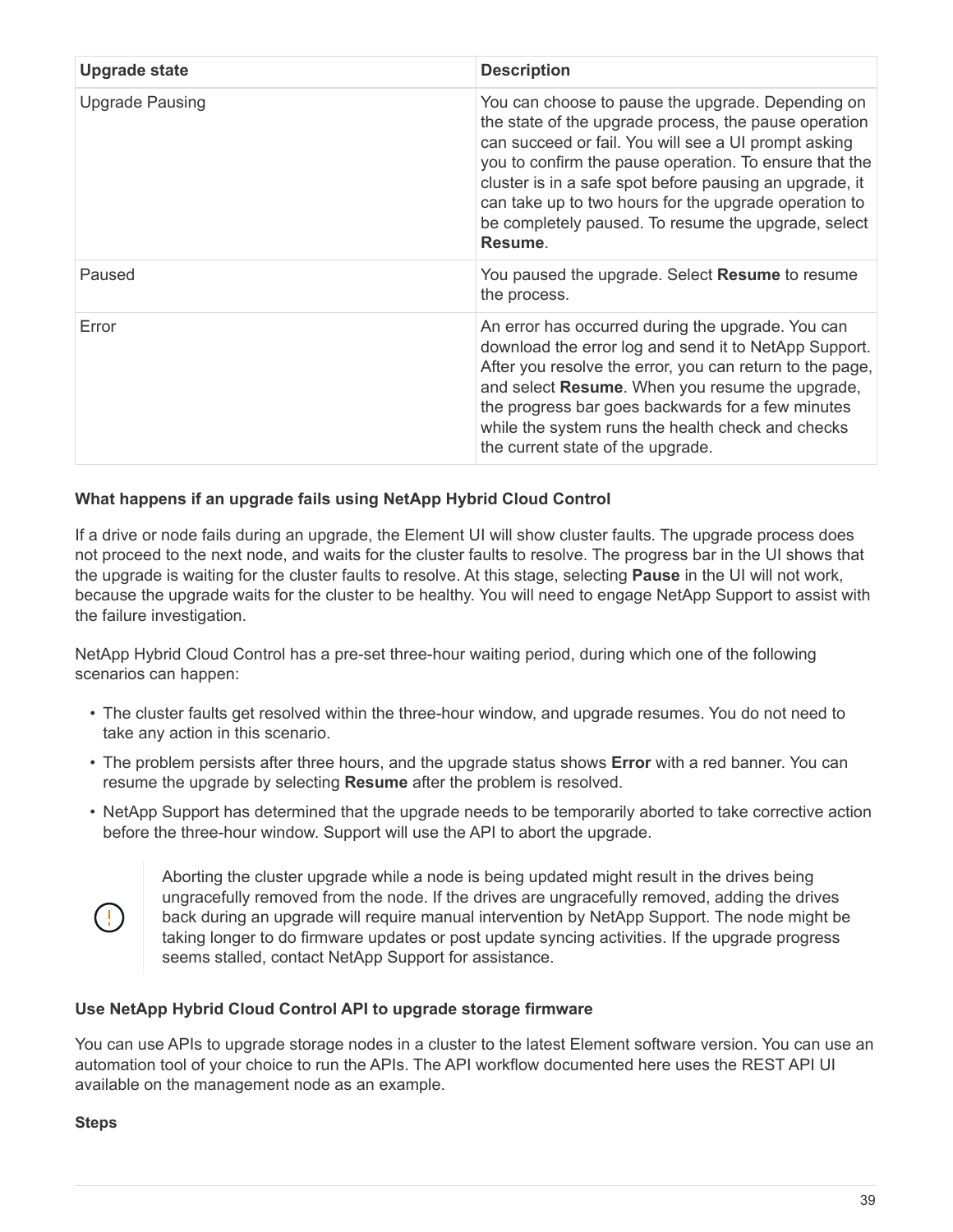1. Do one of the following depending on your connection:

| <b>Option</b>                                   | <b>Steps</b>                                                                                                                                                        |
|-------------------------------------------------|---------------------------------------------------------------------------------------------------------------------------------------------------------------------|
| Your management node has external connectivity. | 1. Verify the repository connection:                                                                                                                                |
|                                                 | a. Open the management node REST API UI<br>on the management node:                                                                                                  |
|                                                 | https:// <managementnodeip>/<br/>package-repository/1/</managementnodeip>                                                                                           |
|                                                 | b. Select <b>Authorize</b> and complete the<br>following:                                                                                                           |
|                                                 | i. Enter the cluster user name and<br>password.                                                                                                                     |
|                                                 | ii. Enter the client ID as mnode-client.                                                                                                                            |
|                                                 | iii. Select <b>Authorize</b> to begin a session.                                                                                                                    |
|                                                 | iv. Close the authorization window.                                                                                                                                 |
|                                                 | c. From the REST API UI, select GET<br>/packages/remote-repository/connection.                                                                                      |
|                                                 | d. Select Try it out.                                                                                                                                               |
|                                                 | e. Select Execute.                                                                                                                                                  |
|                                                 | f. If code 200 is returned, go to the next step.<br>If there is no connection to the remote<br>repository, establish the connection or use<br>the dark site option. |
|                                                 | 2. Find the upgrade package ID:                                                                                                                                     |
|                                                 | a. From the REST API UI, select GET<br>/packages.                                                                                                                   |
|                                                 | b. Select Try it out.                                                                                                                                               |
|                                                 | c. Select Execute.                                                                                                                                                  |
|                                                 | d. From the response, copy and save the<br>firmware package ID for use in a later step.                                                                             |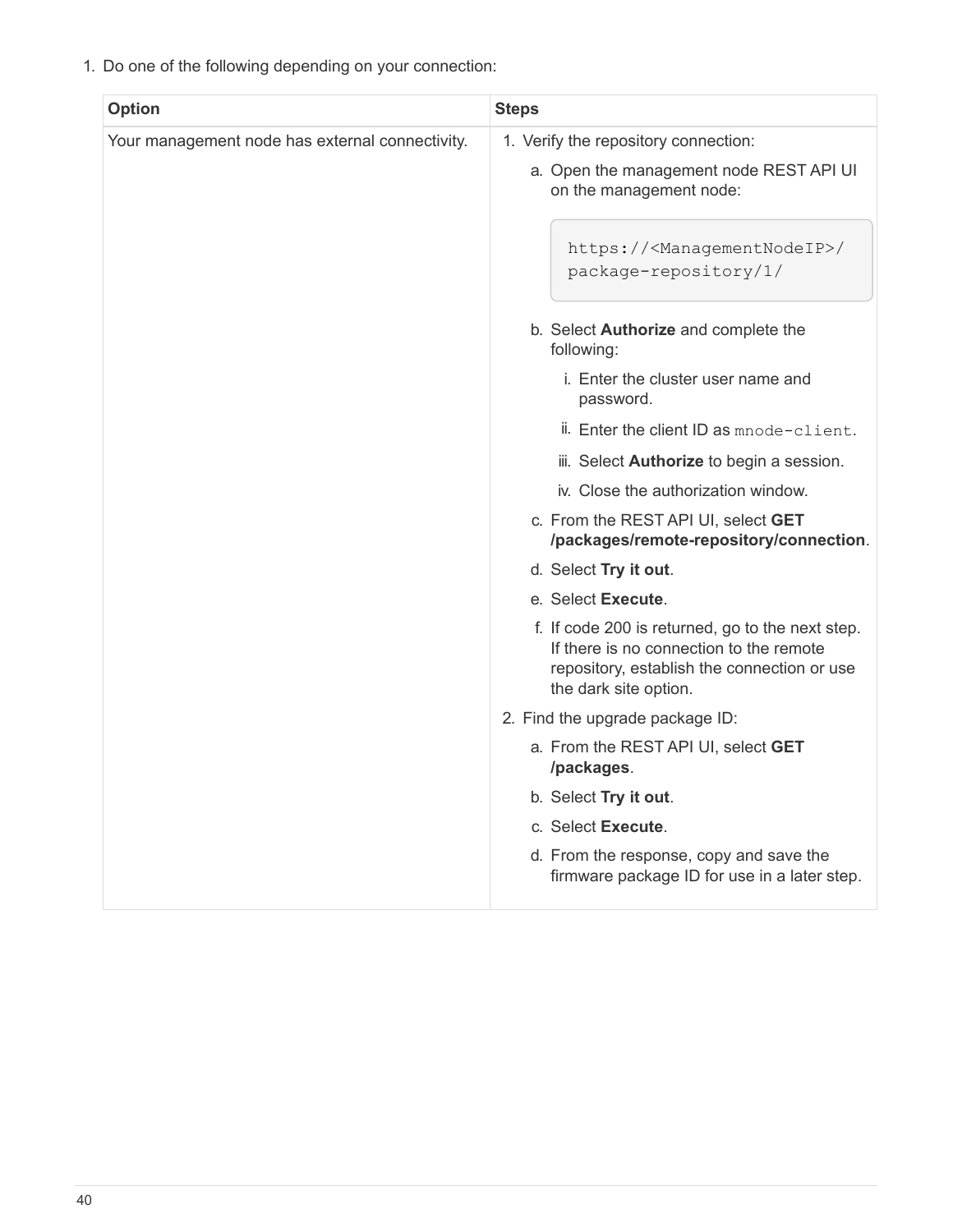| <b>Option</b>                                                                | <b>Steps</b>                                                                                                                                                                                                                       |  |  |
|------------------------------------------------------------------------------|------------------------------------------------------------------------------------------------------------------------------------------------------------------------------------------------------------------------------------|--|--|
| Your management node is within a dark site without<br>external connectivity. | 1. Download the latest storage firmware upgrade<br>package to a device that is accessible to the<br>management node; go to the Element software<br>storage firmware bundle page and download the<br>latest storage firmware image. |  |  |
|                                                                              | 2. Upload the storage firmware upgrade package<br>to the management node:                                                                                                                                                          |  |  |
|                                                                              | a. Open the management node REST API UI<br>on the management node:                                                                                                                                                                 |  |  |
|                                                                              | https:// <managementnodeip>/<br/>package-repository/1/</managementnodeip>                                                                                                                                                          |  |  |
|                                                                              | b. Select <b>Authorize</b> and complete the<br>following:                                                                                                                                                                          |  |  |
|                                                                              | i. Enter the cluster user name and<br>password.                                                                                                                                                                                    |  |  |
|                                                                              | ii. Enter the client ID as mnode-client.                                                                                                                                                                                           |  |  |
|                                                                              | iii. Select <b>Authorize</b> to begin a session.                                                                                                                                                                                   |  |  |
|                                                                              | iv. Close the authorization window.                                                                                                                                                                                                |  |  |
|                                                                              | c. From the REST API UI, select POST<br>/packages.                                                                                                                                                                                 |  |  |
|                                                                              | d. Select Try it out.                                                                                                                                                                                                              |  |  |
|                                                                              | e. Select <b>Browse</b> and select the upgrade<br>package.                                                                                                                                                                         |  |  |
|                                                                              | f. Select Execute to initiate the upload.                                                                                                                                                                                          |  |  |
|                                                                              | g. From the response, copy and save the<br>package ID ("id") for use in a later step.                                                                                                                                              |  |  |
|                                                                              | 3. Verify the status of the upload.                                                                                                                                                                                                |  |  |
|                                                                              | a. From the REST API UI, select GET<br>/packages/{id}/status.                                                                                                                                                                      |  |  |
|                                                                              | b. Select Try it out.                                                                                                                                                                                                              |  |  |
|                                                                              | c. Enter the firmware package ID you copied in<br>the previous step in id.                                                                                                                                                         |  |  |
|                                                                              | d. Select Execute to initiate the status request.                                                                                                                                                                                  |  |  |
|                                                                              | The response indicates state as SUCCESS<br>when complete.                                                                                                                                                                          |  |  |

- 2. Locate the installation asset ID:
	- a. Open the management node REST API UI on the management node: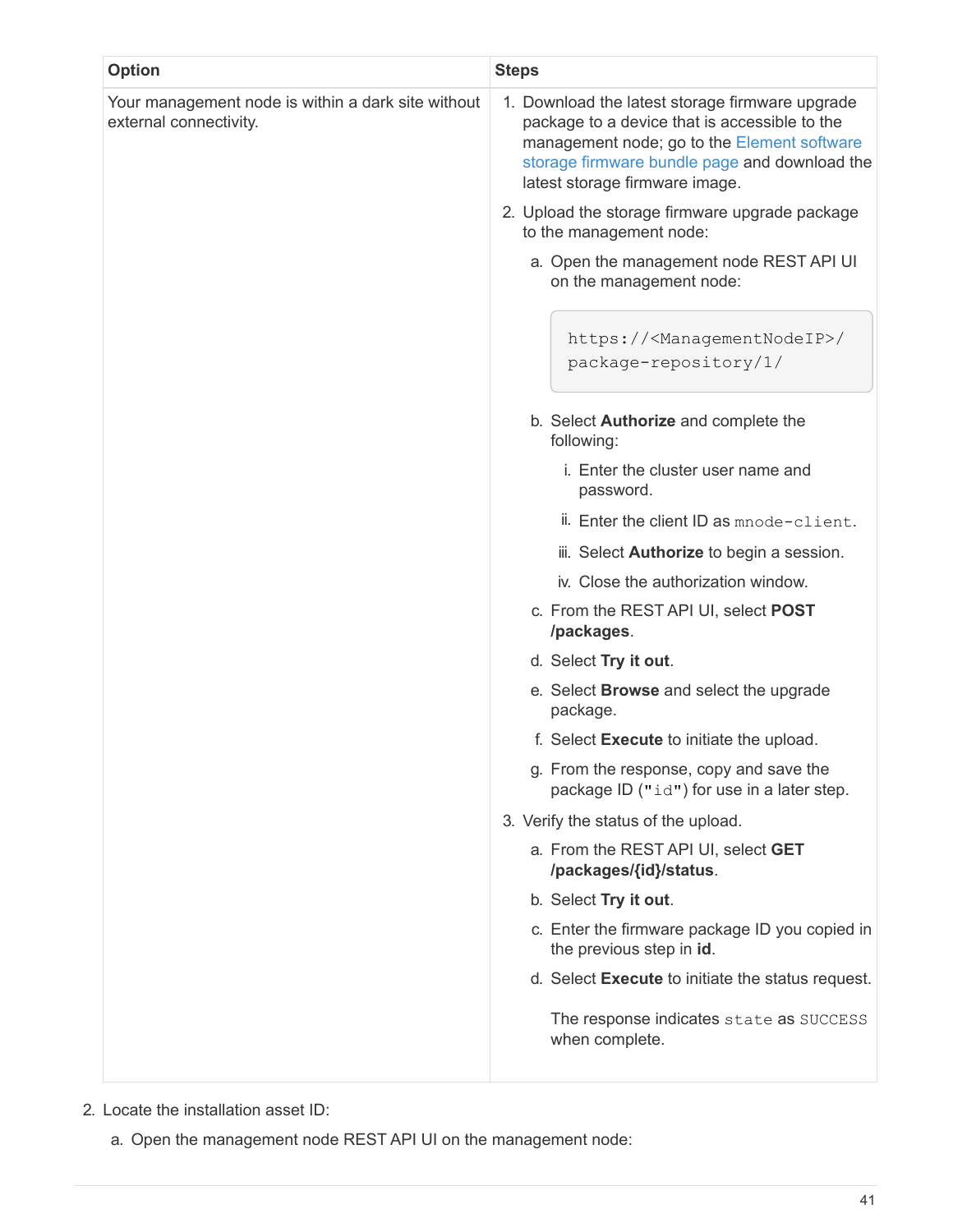https://<ManagementNodeIP>/inventory/1/

- b. Select **Authorize** and complete the following:
	- i. Enter the cluster user name and password.
	- ii. Enter the client ID as mnode-client.
	- iii. Select **Authorize** to begin a session.
	- iv. Close the authorization window.
- c. From the REST API UI, select **GET /installations**.
- d. Select **Try it out**.
- e. Select **Execute**.
- f. From the response, copy the installation asset ID  $(id)$ .

```
"id": "abcd01e2-xx00-4ccf-11ee-11f111xx9a0b",
"management": {
   "errors": [],
   "inventory": {
      "authoritativeClusterMvip": "10.111.111.111",
      "bundleVersion": "2.14.19",
      "managementIp": "10.111.111.111",
      "version": "1.4.12"
```
- g. From the REST API UI, select **GET /installations/{id}**.
- h. Select **Try it out**.
- i. Paste the installation asset ID into the **id** field.
- j. Select **Execute**.
- k. From the response, copy and save the storage cluster ID ( $"id"$ ) of the cluster you intend to upgrade for use in a later step.

```
"storage": {
   "errors": [],
   "inventory": {
      "clusters": [
\{  "clusterUuid": "a1bd1111-4f1e-46zz-ab6f-0a1111b1111x",
          "id": "a1bd1111-4f1e-46zz-ab6f-a1a1a111b012",
```
- 3. Run the storage firmware upgrade:
	- a. Open the storage REST API UI on the management node: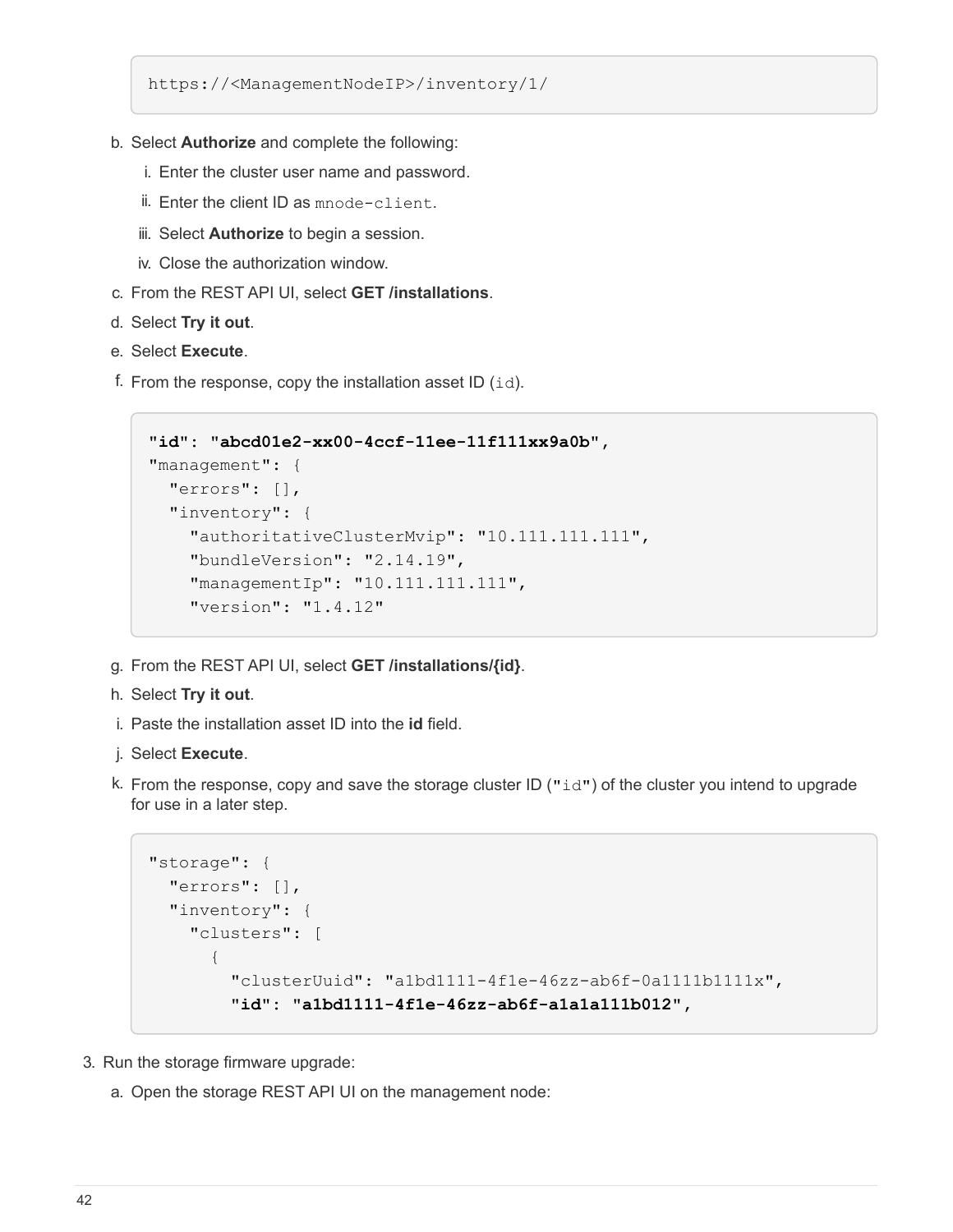https://<ManagementNodeIP>/storage/1/

- b. Select **Authorize** and complete the following:
	- i. Enter the cluster user name and password.
	- ii. Enter the client ID as mnode-client.
	- iii. Select **Authorize** to begin a session.
	- iv. Close the window.
- c. Select **POST /upgrades**.
- d. Select **Try it out**.
- e. Enter the upgrade package ID in the parameter field.
- f. Enter the storage cluster ID in the parameter field.
- g. Select **Execute** to initiate the upgrade.

The response should indicate state as initializing:

```
{
  " links": {
      "collection": "https://localhost:442/storage/upgrades",
      "self": "https://localhost:442/storage/upgrades/3fa85f64-1111-
4562-b3fc-2c963f66abc1",
      "log": https://localhost:442/storage/upgrades/3fa85f64-1111-4562-
b3fc-2c963f66abc1/log
    },
    "storageId": "114f14a4-1a1a-11e9-9088-6c0b84e200b4",
    "upgradeId": "334f14a4-1a1a-11e9-1055-6c0b84e2001b4",
    "packageId": "774f14a4-1a1a-11e9-8888-6c0b84e200b4",
    "config": {},
    "state": "initializing",
    "status": {
      "availableActions": [
         "string"
    \frac{1}{2},
      "message": "string",
      "nodeDetails": [
         {
           "message": "string",
           "step": "NodePreStart",
           "nodeID": 0,
           "numAttempt": 0
         }
    \frac{1}{\sqrt{2}}  "percent": 0,
```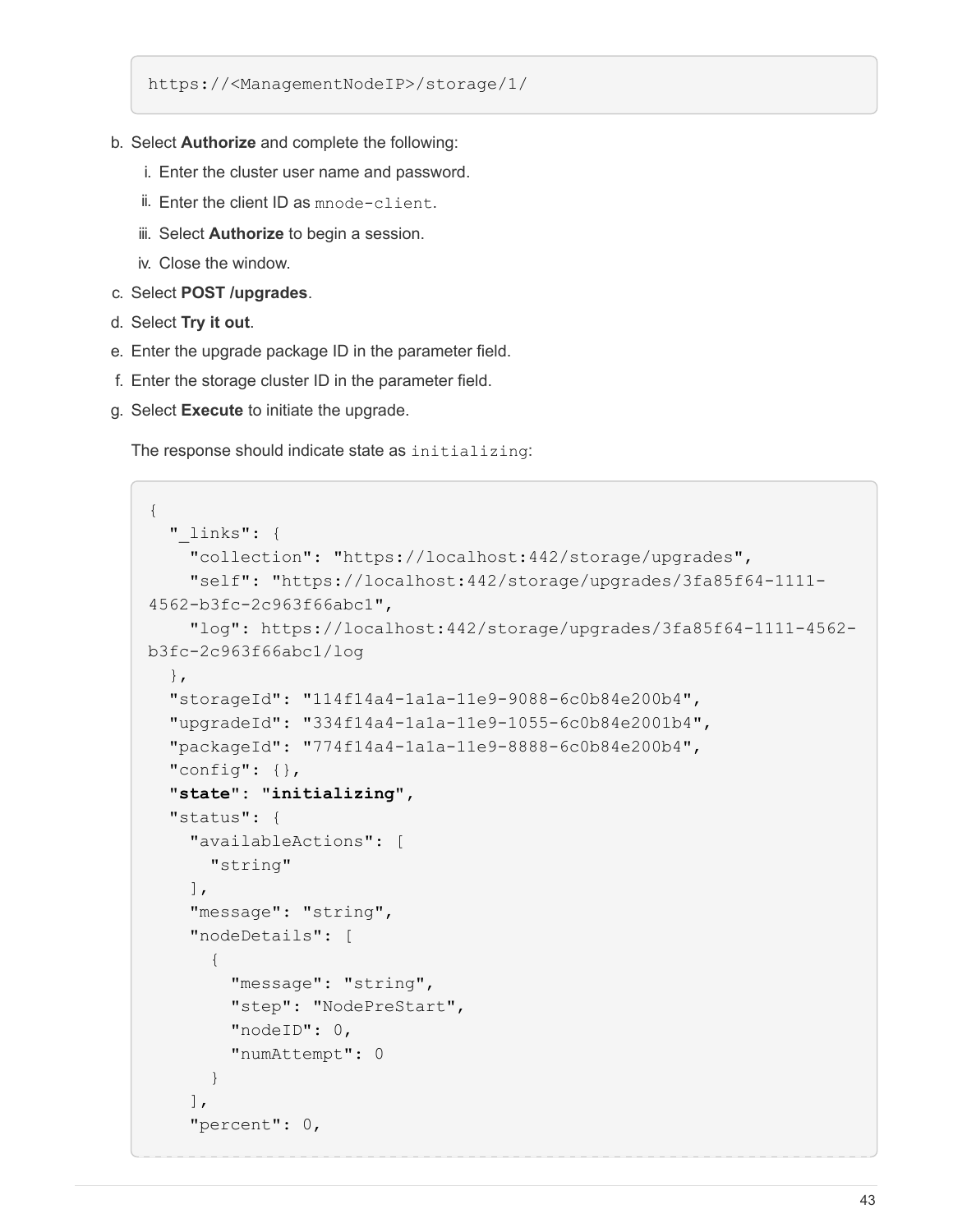```
  "step": "ClusterPreStart",
      "timestamp": "2020-04-21T22:10:57.057Z",
      "failedHealthChecks": [
        {
          "checkID": 0,
        "name": "string",
        "displayName": "string",
          "passed": true,
        "kb": "string",
          "description": "string",
        "remedy": "string",
          "severity": "string",
          "data": {},
          "nodeID": 0
        }
      ]
    },
    "taskId": "123f14a4-1a1a-11e9-7777-6c0b84e123b2",
    "dateCompleted": "2020-04-21T22:10:57.057Z",
    "dateCreated": "2020-04-21T22:10:57.057Z"
}
```
- h. Copy the upgrade ID ("upgradeId") that is part of the response.
- 4. Verify the upgrade progress and results:
	- a. Select **GET /upgrades/{upgradeId}**.
	- b. Select **Try it out**.
	- c. Enter the upgrade ID from the previous step in **upgradeId**.
	- d. Select **Execute**.
	- e. Do one of the following if there are problems or special requirements during the upgrade: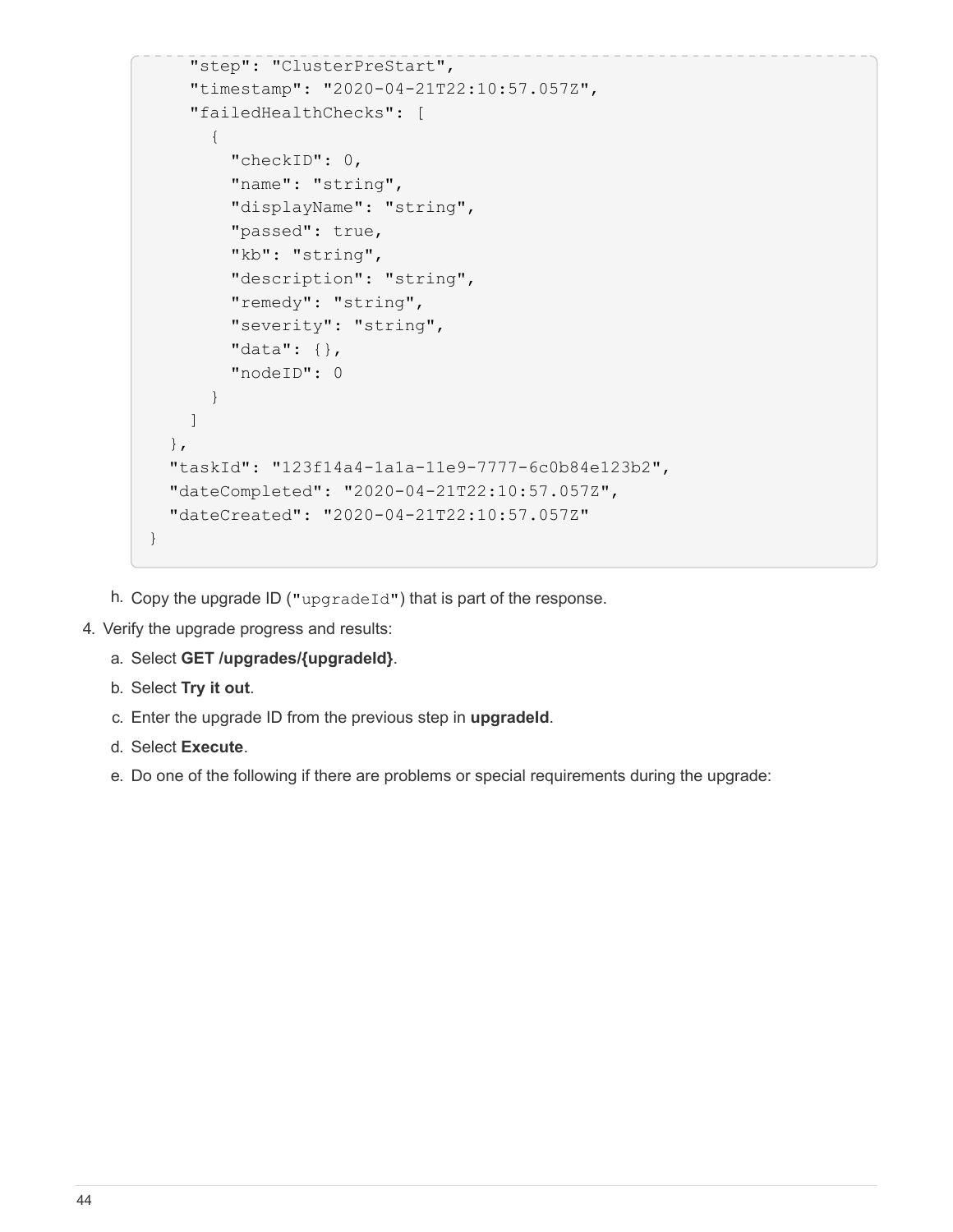| <b>Option</b>                                                                                  | <b>Steps</b>                                                                                                    |  |  |
|------------------------------------------------------------------------------------------------|-----------------------------------------------------------------------------------------------------------------|--|--|
| You need to correct cluster health issues due to<br>failedHealthChecks message in the response | 1. Go to the specific KB article listed for each<br>issue or perform the specified remedy.                      |  |  |
| body.                                                                                          | 2. If a KB is specified, complete the process<br>described in the relevant KB article.                          |  |  |
|                                                                                                | 3. After you have resolved cluster issues,<br>reauthenticate if needed and select PUT<br>/upgrades/{upgradeld}. |  |  |
|                                                                                                | 4. Select Try it out.                                                                                           |  |  |
|                                                                                                | 5. Enter the upgrade ID from the previous step in<br>upgradeld.                                                 |  |  |
|                                                                                                | 6. Enter "action": "resume" in the request<br>body.                                                             |  |  |
|                                                                                                | $\{$<br>"action": "resume"<br>$\}$                                                                              |  |  |
|                                                                                                | 7. Select Execute.                                                                                              |  |  |
| You need to pause the upgrade because the<br>maintenance window is closing or for another      | 1. Reauthenticate if needed and select PUT<br>/upgrades/{upgradeld}.                                            |  |  |
| reason.                                                                                        | 2. Select Try it out.                                                                                           |  |  |
|                                                                                                | 3. Enter the upgrade ID from the previous step in<br>upgradeld.                                                 |  |  |
|                                                                                                | 4. Enter "action": "pause" in the request<br>body.                                                              |  |  |
|                                                                                                | "action": "pause"                                                                                               |  |  |
|                                                                                                | 5. Select Execute.                                                                                              |  |  |

f. Run the **GET /upgrades/{upgradeId}** API multiple times, as needed, until the process is complete.

During the upgrade, the status indicates running if no errors are encountered. As each node is upgraded, the step value changes to NodeFinished.

The upgrade has finished successfully when the percent value is 100 and the state indicates finished.

### **Find more information**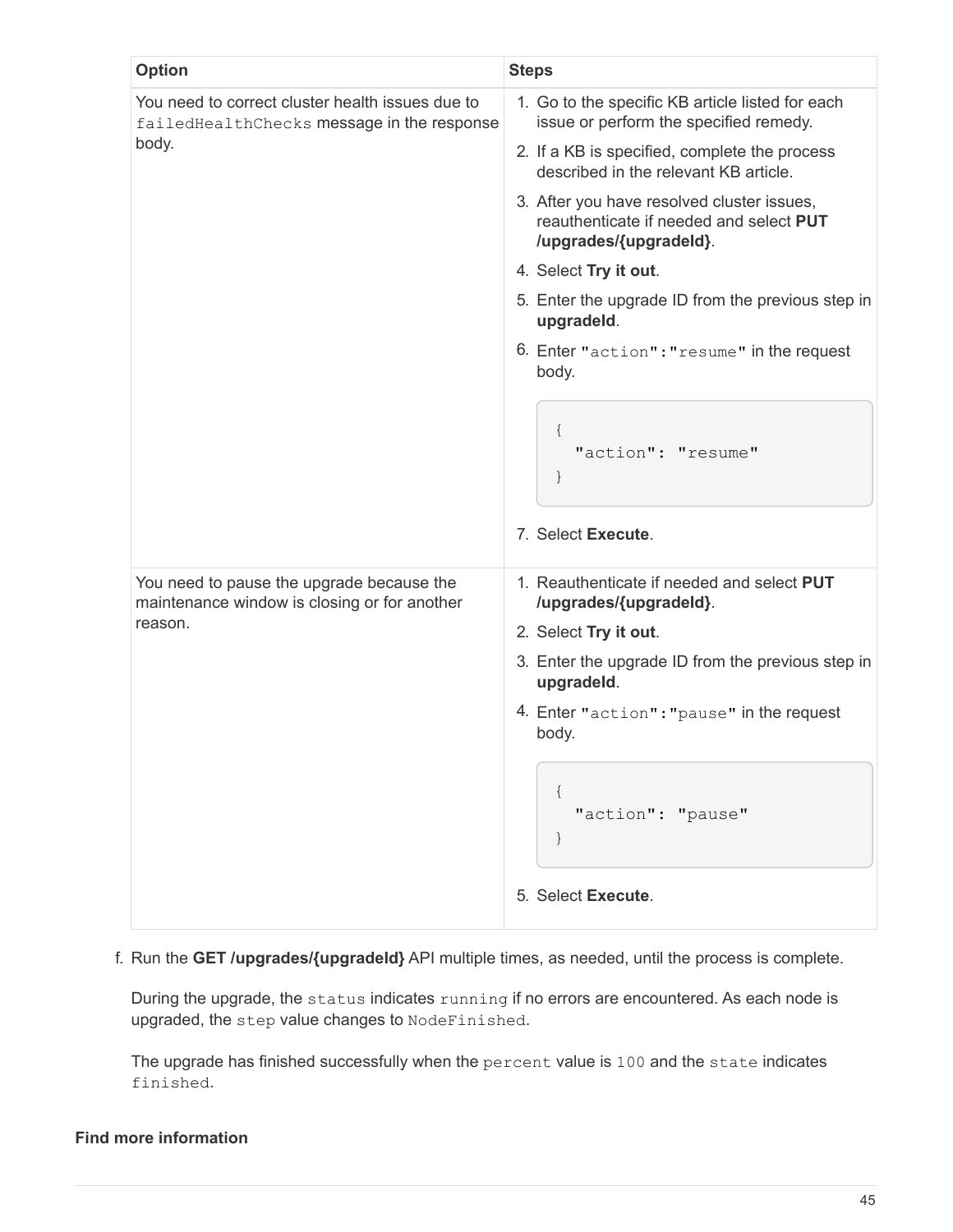- [NetApp Element Plug-in for vCenter Server](https://docs.netapp.com/us-en/vcp/index.html)
- [NetApp HCI Resources Page](https://www.netapp.com/hybrid-cloud/hci-documentation/)

## <span id="page-47-1"></span>**Upgrade a management node**

You can upgrade your management node to management node version 12.2 from version 11.0 or later.



Upgrading the management node operating system is no longer required to upgrade Element software on the storage cluster. If the management node is version 11.3 or higher, you can simply upgrade the management services to the latest version to perform Element upgrades using NetApp Hybrid Cloud Control. Follow the management node upgrade procedure for your scenario if you would like to upgrade the management node operating system for other reasons, such as security remediation.

#### **What you'll need**

• The vCenter Plug-in 4.4 or later requires a management node 11.3 or later that is created with modular architecture and provides individual services.

#### **Upgrade options**

Choose one of the following management node upgrade options:

- If you are upgrading from management node 12.0: [Upgrade a management node to version 12.2 from 12.0](#page-47-0)
- If you are upgrading from management node 11.3, 11.5, 11.7, or 11.8: [Upgrade a management node to version 12.2 from 11.3 through 11.8](#page-50-0)
- If you are upgrading from management node 11.0 or 11.1: [Upgrade a management node to version 12.2 from 11.1 or 11.0](#page-52-0)
- If you are upgrading from a management node version 10.x: [Migrating from management node version 10.x to 11.x](#page-56-0)

Choose this option if you have **sequentially** updated (1) your management services version and (2) your Element storage version and you want to **keep** your existing management node:



If you do not sequentially update your management services followed by Element storage, you cannot reconfigure reauthentication using this procedure. Follow the appropriate upgrade procedure instead.

• If you are keeping existing management node: [Reconfigure authentication using the management node REST API](#page-58-0)

#### <span id="page-47-0"></span>**Upgrade a management node to version 12.2 from 12.0**

You can perform an in-place upgrade of the management node from version 12.0 to version 12.2 without needing to provision a new management node virtual machine.



The Element 12.2 management node is an optional upgrade. It is not required for existing deployments.

#### **What you'll need**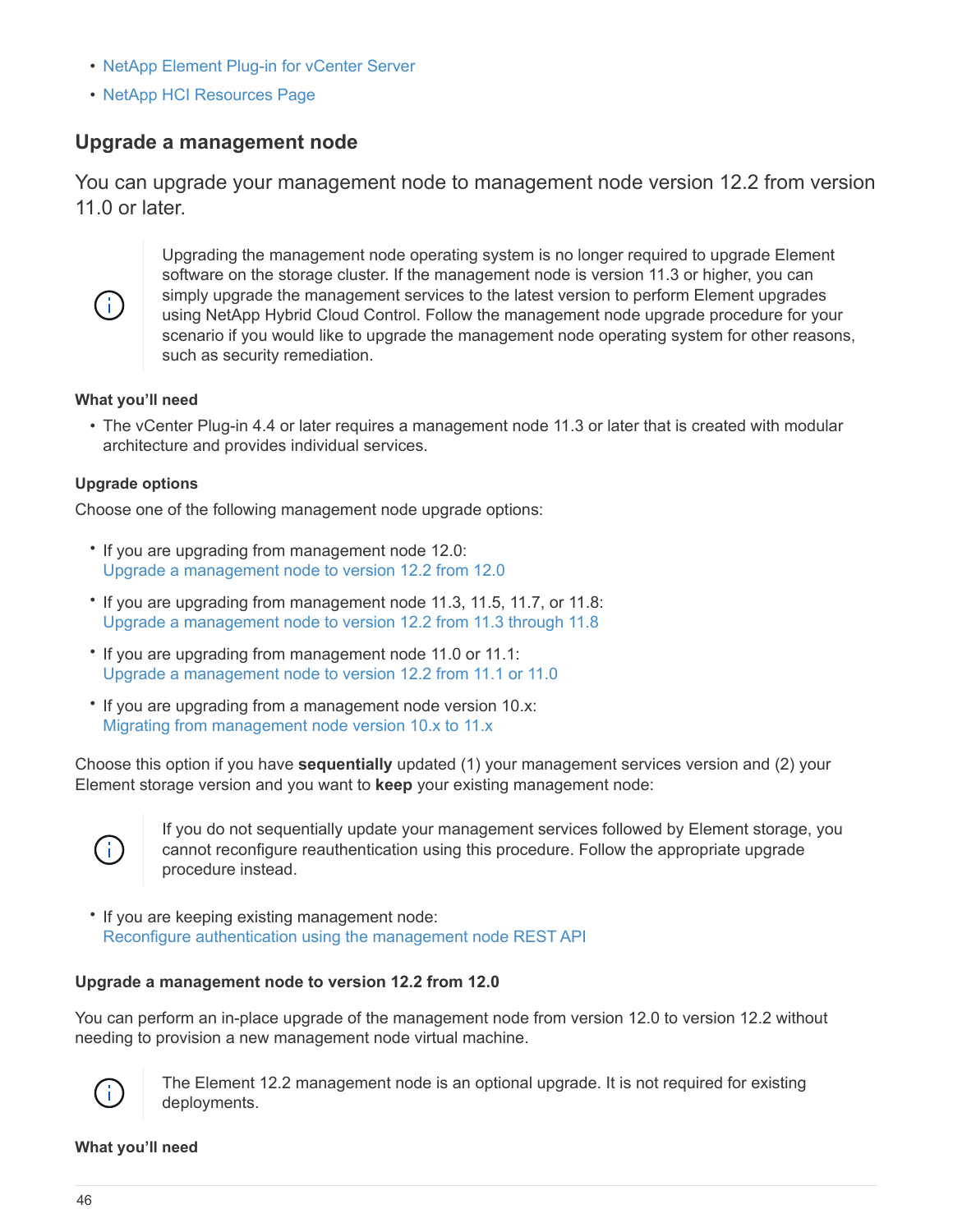• The management node you are intending to upgrade is version 12.0 and uses IPv4 networking. The management node version 12.2 does not support IPv6.



To check the version of your management node, log in to your management node and view the Element version number in the login banner.

- You have updated your management services bundle to the latest version using NetApp Hybrid Cloud Control (HCC). You can access HCC from the following IP: <code><a href="https://<ManagementNodeIP&gt" class="bare">https://&lt;ManagementNodeIP&gt</a>;</code>
- If you are updating your management node to version 12.2, you need management services 2.14.60 or later to proceed.
- You have configured an additional network adapter (if required) using the instructions for [configuring an](https://docs.netapp.com/us-en/hci18/docs/task_mnode_install_add_storage_NIC.html) [additional storage NIC](https://docs.netapp.com/us-en/hci18/docs/task_mnode_install_add_storage_NIC.html).



Persistent volumes might require an additional network adapter if eth0 is not able to be routed to the SVIP. Configure a new network adapter on the iSCSI storage network to allow the configuration of persistent volumes.

• Storage nodes are running Element 11.3 or later.

#### **Steps**

- 1. Configure the management node VM RAM:
	- a. Power off the management node VM.
	- b. Change the RAM of the management node VM from 12GB to 24GB RAM.
	- c. Power on the management node VM.
- 2. Log in to the management node virtual machine using SSH or console access.
- 3. Download the [management node ISO](https://mysupport.netapp.com/site/products/all/details/netapp-hci/downloads-tab) for NetApp HCI from the NetApp Support Site to the management node virtual machine.



The name of the ISO is similar to solidfire-fdva-<Element release>-patchX-XX.X.X.XXXX.iso

4. Check the integrity of the download by running md5sum on the downloaded file and compare the output to what is available on NetApp Support Site for NetApp HCI or Element software, as in the following example:

```
sudo md5sum -b <path to iso>/solidfire-fdva-<Element release>-patchX-
XX.X.X.XXXX.iso
```
5. Mount the management node ISO image and copy the contents to the file system using the following commands:

sudo mkdir -p /upgrade

```
sudo mount <solidfire-fdva-<Element release>-patchX-XX.X.X.XXXX.iso>
/mnt
```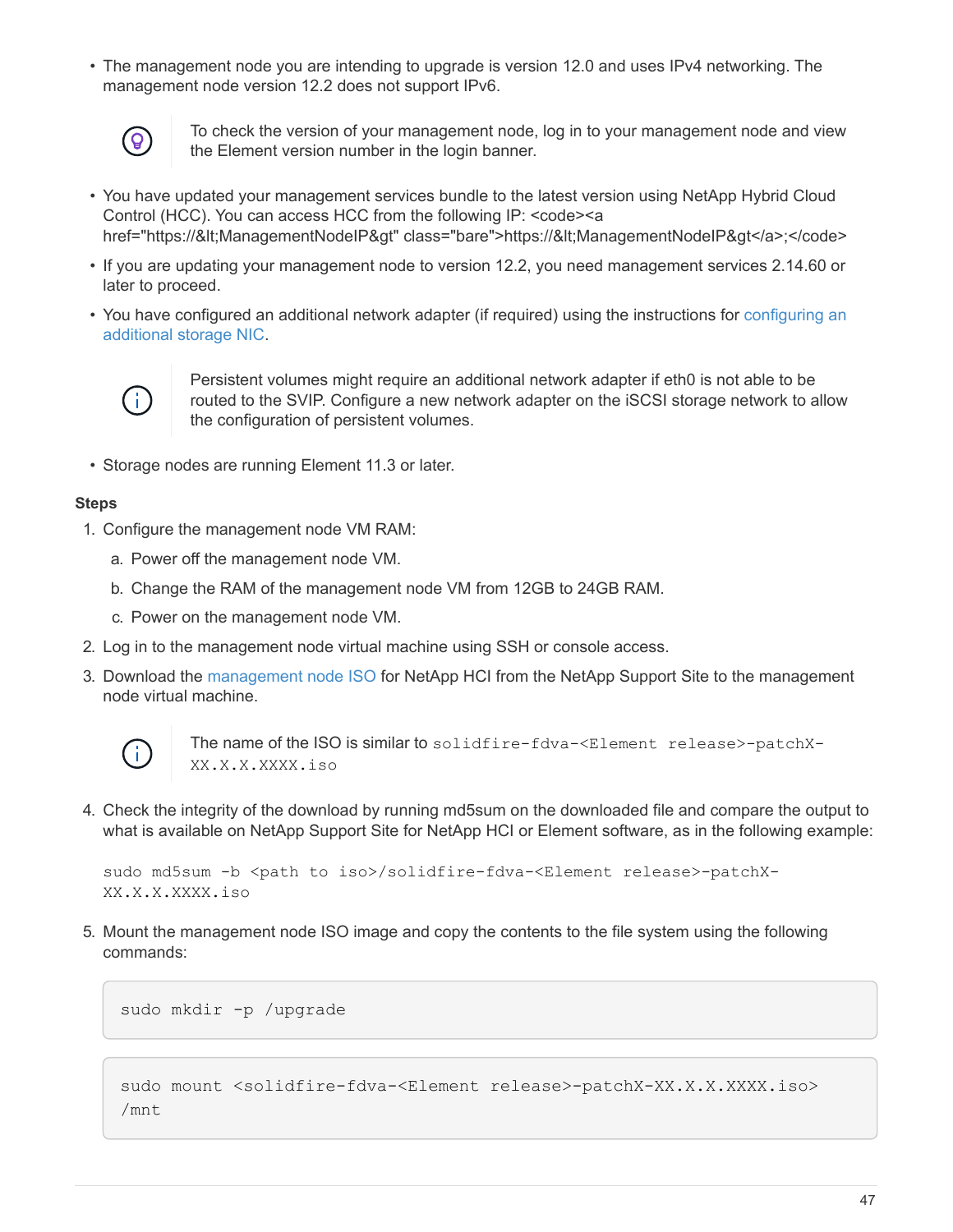```
sudo cp -r /mnt/* /upgrade
```
6. Change to the home directory, and unmount the ISO file from /mnt:

sudo umount /mnt

7. Delete the ISO to conserve space on the management node:

```
sudo rm <path to iso>/solidfire-fdva-<Element release>-patchX-
XX.X.X.XXXX.iso
```
8. (For configurations without persistent volumes only) Copy the contents of the container folder for backup:

```
sudo cp -r /var/lib/docker/volumes /sf/etc/mnode
```
9. On the management node that you are upgrading, run the following command to upgrade your management node OS version. The script retains all necessary configuration files after the upgrade, such as Active IQ collector and proxy settings.

```
sudo /sf/rtfi/bin/sfrtfi_inplace
file:///upgrade/casper/filesystem.squashfs sf_upgrade=1
```
The management node reboots with a new OS after the upgrade process completes.

10. (For configurations without persistent volumes only) Move the contents of the container folder back to original location:

```
sudo su
mv /sf/etc/mnode/volumes/* /var/lib/docker/volumes/
```
11. On the management node, run the redeploy-mnode script to retain previous management services configuration settings:



The script retains previous management services configuration, including configuration from the Active IQ collector service, controllers (vCenters), or proxy, depending on your settings.

sudo /sf/packages/mnode/redeploy-mnode -mu <mnode user>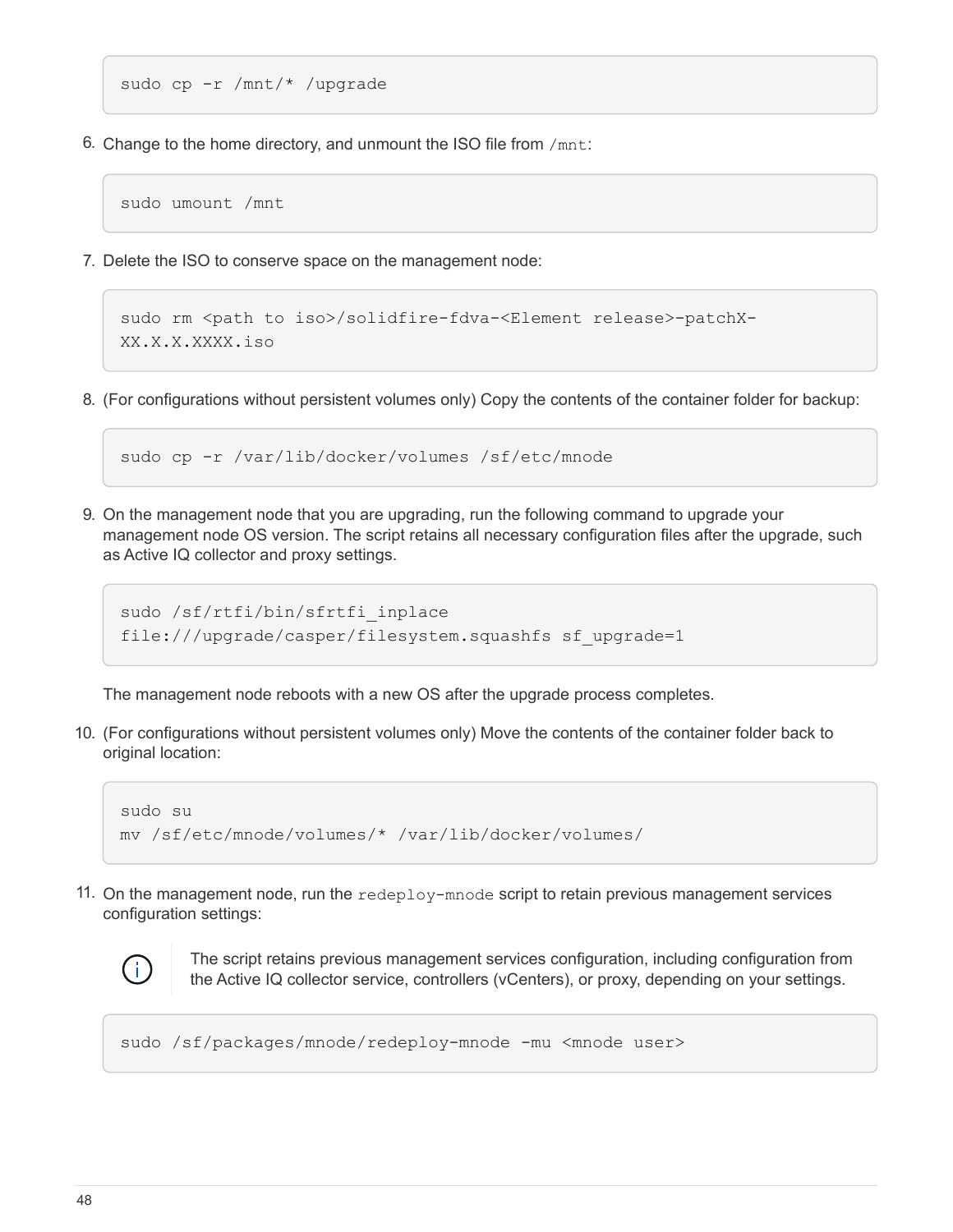

If you had previously disabled SSH functionality on the management node, you need to [disable](https://docs.netapp.com/us-en/hci18/docs/task_mnode_ssh_management.html) [SSH again](https://docs.netapp.com/us-en/hci18/docs/task_mnode_ssh_management.html) on the recovered management node. SSH capability that provides [NetApp Support](https://docs.netapp.com/us-en/hci18/docs/task_mnode_enable_remote_support_connections.html) [remote support tunnel \(RST\) session access](https://docs.netapp.com/us-en/hci18/docs/task_mnode_enable_remote_support_connections.html) is enabled on the management node by default.

## <span id="page-50-0"></span>**Upgrade a management node to version 12.2 from 11.3 through 11.8**

You can perform an in-place upgrade of the management node from version 11.3, 11.5, 11.7, or 11.8 to version 12.2 without needing to provision a new management node virtual machine.



The Element 12.2 management node is an optional upgrade. It is not required for existing deployments.

#### **What you'll need**

• The management node you are intending to upgrade is version 11.3, 11.5, 11.7, or 11.8 and uses IPv4 networking. The management node version 12.2 does not support IPv6.



To check the version of your management node, log in to your management node and view the Element version number in the login banner.

- You have updated your management services bundle to the latest version using NetApp Hybrid Cloud Control (HCC). You can access HCC from the following IP: <code><a href="https://<ManagementNodelP&gt" class="bare">https://&lt;ManagementNodelP&gt</a>;</code>
- If you are updating your management node to version 12.2, you need management services 2.14.60 or later to proceed.
- You have configured an additional network adapter (if required) using the instructions for [configuring an](https://docs.netapp.com/us-en/hci18/docs/task_mnode_install_add_storage_NIC.html) [additional storage NIC](https://docs.netapp.com/us-en/hci18/docs/task_mnode_install_add_storage_NIC.html).



Persistent volumes might require an additional network adapter if eth0 is not able to be routed to the SVIP. Configure a new network adapter on the iSCSI storage network to allow the configuration of persistent volumes.

• Storage nodes are running Element 11.3 or later.

#### **Steps**

- 1. Configure the management node VM RAM:
	- a. Power off the management node VM.
	- b. Change the RAM of the management node VM from 12GB to 24GB RAM.
	- c. Power on the management node VM.
- 2. Log in to the management node virtual machine using SSH or console access.
- 3. Download the [management node ISO](https://mysupport.netapp.com/site/products/all/details/netapp-hci/downloads-tab) for NetApp HCI from the NetApp Support Site to the management node virtual machine.



The name of the ISO is similar to solidfire-fdva-<Element release>-patchX-XX.X.X.XXXX.iso

4. Check the integrity of the download by running md5sum on the downloaded file and compare the output to what is available on NetApp Support Site for NetApp HCI or Element software, as in the following example: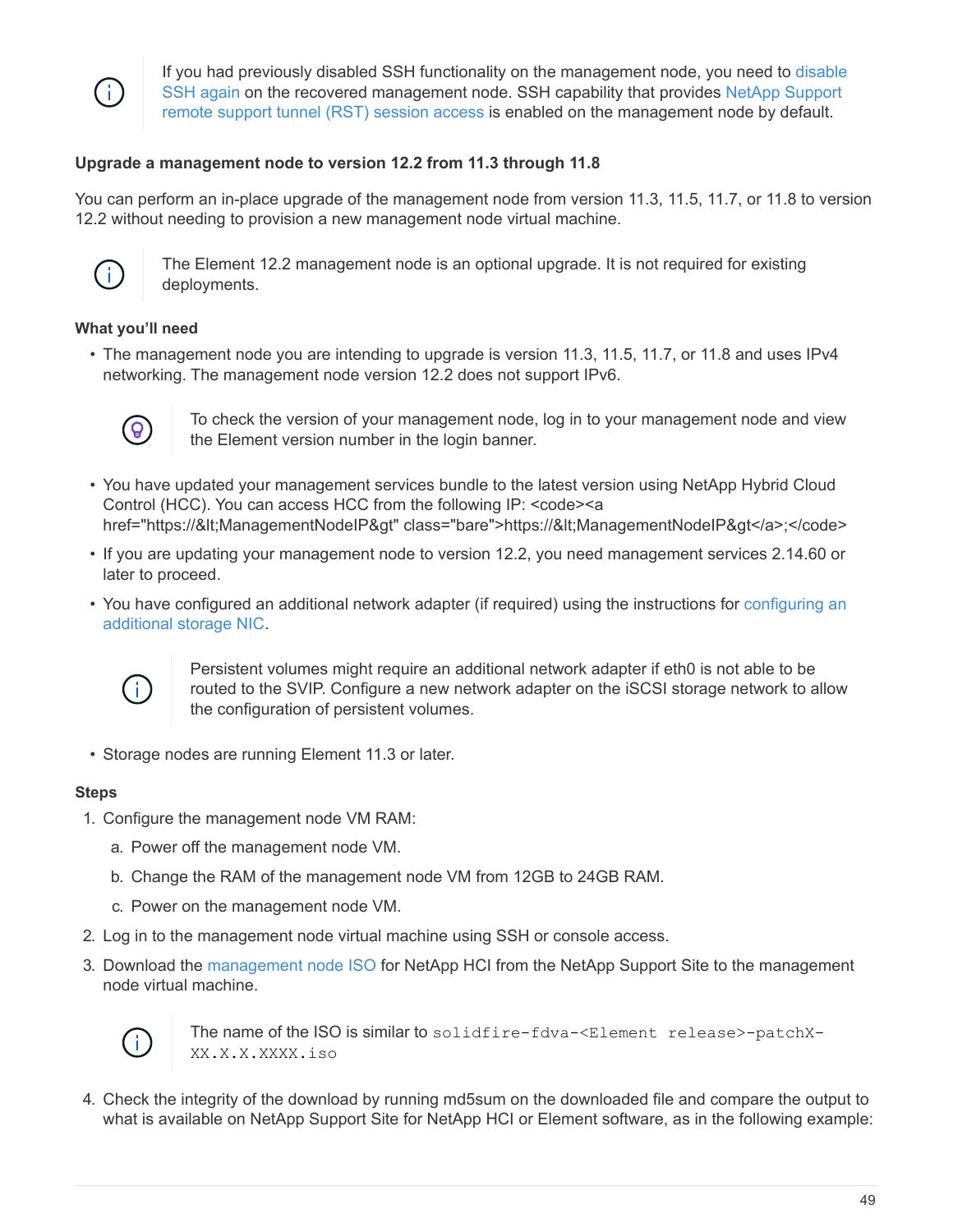```
sudo md5sum -b <path to iso>/solidfire-fdva-<Element release>-patchX-
XX.X.X.XXXX.iso
```
5. Mount the management node ISO image and copy the contents to the file system using the following commands:

sudo mkdir -p /upgrade

```
sudo mount <solidfire-fdva-<Element release>-patchX-XX.X.X.XXXX.iso>
/mnt
```
sudo cp -r /mnt/\* /upgrade

6. Change to the home directory, and unmount the ISO file from /mnt:

sudo umount /mnt

7. Delete the ISO to conserve space on the management node:

```
sudo rm <path to iso>/solidfire-fdva-<Element release>-patchX-
XX.X.X.XXXX.iso
```
8. On the 11.3, 11.5, 11.7, or 11.8 management node, run the following command to upgrade your management node OS version. The script retains all necessary configuration files after the upgrade, such as Active IQ collector and proxy settings.

```
sudo /sf/rtfi/bin/sfrtfi_inplace
file:///upgrade/casper/filesystem.squashfs sf_upgrade=1
```
The management node reboots with a new OS after the upgrade process completes.

9. On the management node, run the redeploy-mnode script to retain previous management services configuration settings:



The script retains previous management services configuration, including configuration from the Active IQ collector service, controllers (vCenters), or proxy, depending on your settings.

sudo /sf/packages/mnode/redeploy-mnode -mu <mnode user>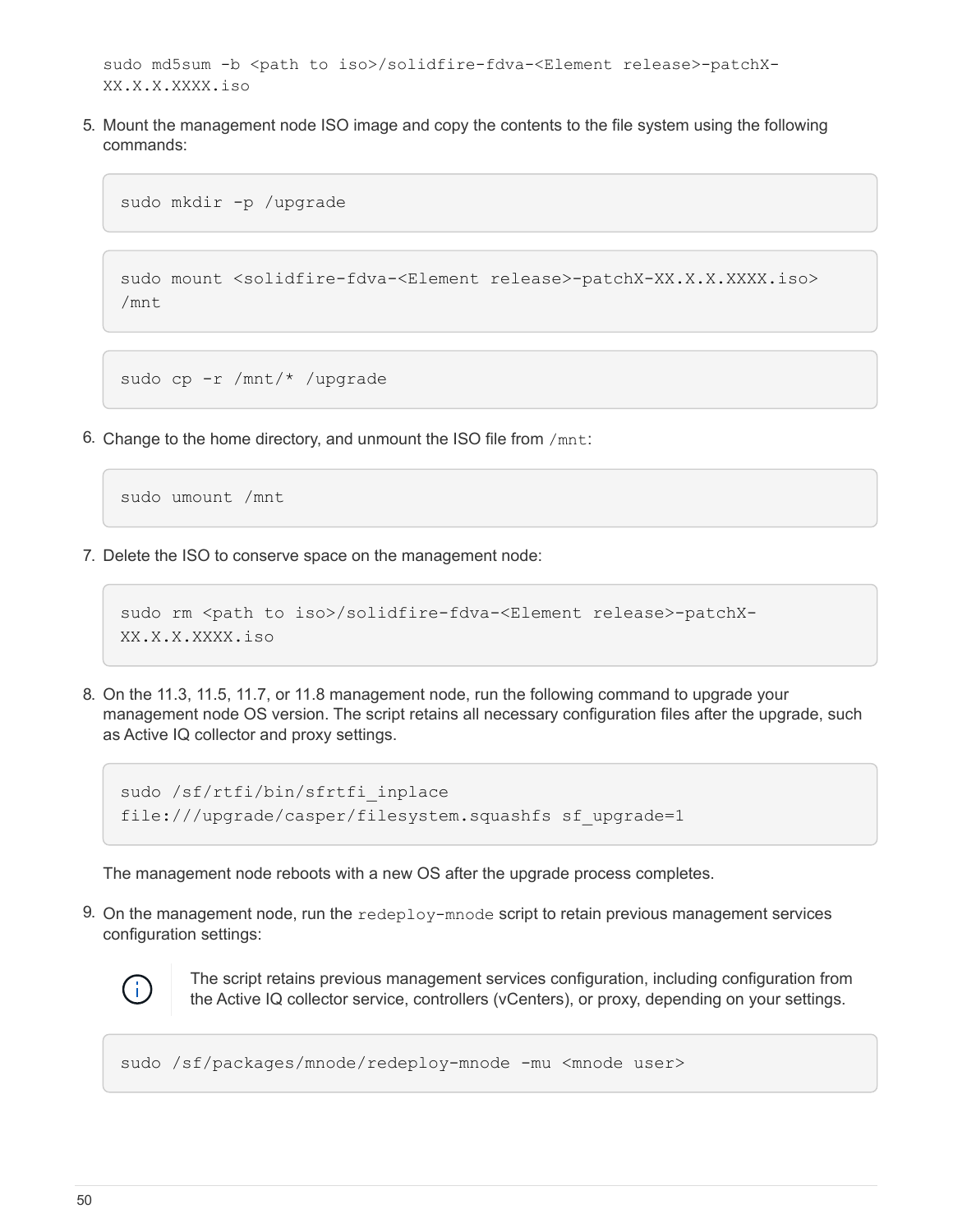

If you had previously disabled SSH functionality on the management node, you need to [disable](https://docs.netapp.com/us-en/hci18/docs/task_mnode_ssh_management.html) [SSH again](https://docs.netapp.com/us-en/hci18/docs/task_mnode_ssh_management.html) on the recovered management node. SSH capability that provides [NetApp Support](https://docs.netapp.com/us-en/hci18/docs/task_mnode_enable_remote_support_connections.html) [remote support tunnel \(RST\) session access](https://docs.netapp.com/us-en/hci18/docs/task_mnode_enable_remote_support_connections.html) is enabled on the management node by default.

## <span id="page-52-0"></span>**Upgrade a management node to version 12.2 from 11.1 or 11.0**

You can perform an in-place upgrade of the management node from 11.0 or 11.1 to version 12.2 without needing to provision a new management node virtual machine.

#### **What you'll need**

• Storage nodes are running Element 11.3 or later.



Use the latest HealthTools to upgrade Element software.

• The management node you are intending to upgrade is version 11.0 or 11.1 and uses IPv4 networking. The management node version 12.2 does not support IPv6.



To check the version of your management node, log in to your management node and view the Element version number in the login banner. For management node 11.0, the VM memory needs to be manually increased to 12GB.

• You have configured an additional network adapter (if required) using the instructions for configuring a storage NIC (eth1) in the management node user guide your product.



Persistent volumes might require an additional network adapter if eth0 is not able to be routed to the SVIP. Configure a new network adapter on the iSCSI storage network to allow the configuration of persistent volumes.

#### **Steps**

- 1. Configure the management node VM RAM:
	- a. Power off the management node VM.
	- b. Change the RAM of the management node VM from 12GB to 24GB RAM.
	- c. Power on the management node VM.
- 2. Log in to the management node virtual machine using SSH or console access.
- 3. Download the [management node ISO](https://mysupport.netapp.com/site/products/all/details/netapp-hci/downloads-tab) for NetApp HCI from the NetApp Support Site to the management node virtual machine.



The name of the ISO is similar to solidfire-fdva-<Element release>-patchX-XX.X.X.XXXX.iso

4. Check the integrity of the download by running md5sum on the downloaded file and compare the output to what is available on NetApp Support Site for NetApp HCI or Element software, as in the following example:

```
sudo md5sum -b <path to iso>/solidfire-fdva-<Element release>-patchX-
XX.X.X.XXXX.iso
```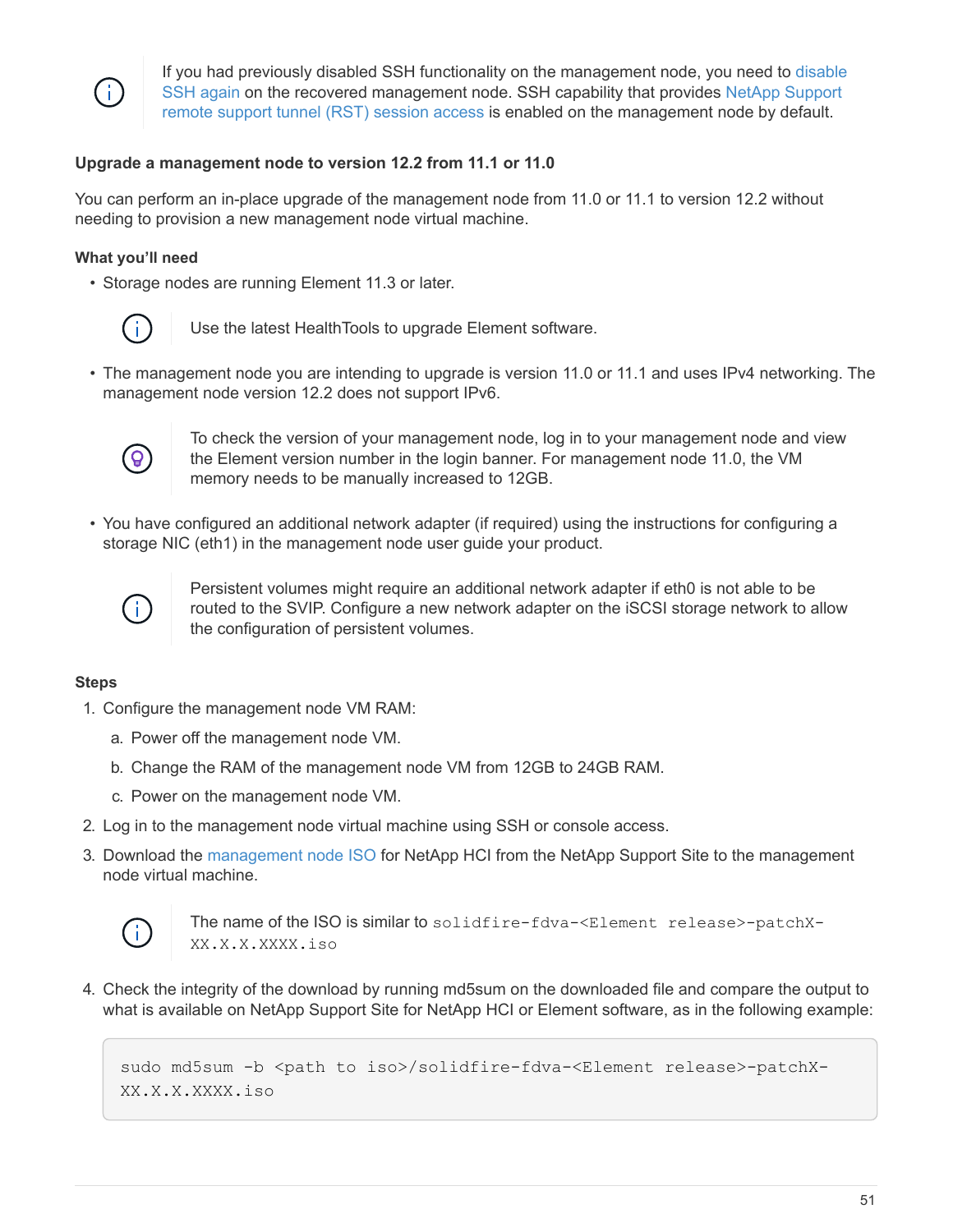5. Mount the management node ISO image and copy the contents to the file system using the following commands:

```
sudo mkdir -p /upgrade
```
sudo mount solidfire-fdva-<Element release>-patchX-XX.X.X.XXXX.iso /mnt

```
sudo cp -r /mnt/* /upgrade
```
6. Change to the home directory, and unmount the ISO file from /mnt:

sudo umount /mnt

7. Delete the ISO to conserve space on the management node:

```
sudo rm <path to iso>/solidfire-fdva-<Element release>-patchX-
XX.X.X.XXXX.iso
```
- 8. Run one of the following scripts with options to upgrade your management node OS version. Only run the script that is appropriate for your version. Each script retains all necessary configuration files after the upgrade, such as Active IQ collector and proxy settings.
	- a. On an 11.1 (11.1.0.73) management node, run the following command:

```
sudo /sf/rtfi/bin/sfrtfi_inplace
file:///upgrade/casper/filesystem.squashfs sf_upgrade=1
sf keep paths="/sf/packages/solidfire-sioc-4.2.3.2288
/sf/packages/solidfire-nma-1.4.10/conf /sf/packages/sioc
/sf/packages/nma"
```
b. On an 11.1 (11.1.0.72) management node, run the following command:

```
sudo /sf/rtfi/bin/sfrtfi_inplace
file:///upgrade/casper/filesystem.squashfs sf_upgrade=1
sf keep paths="/sf/packages/solidfire-sioc-4.2.1.2281
/sf/packages/solidfire-nma-1.4.10/conf /sf/packages/sioc
/sf/packages/nma"
```
c. On an 11.0 (11.0.0.781) management node, run the following command: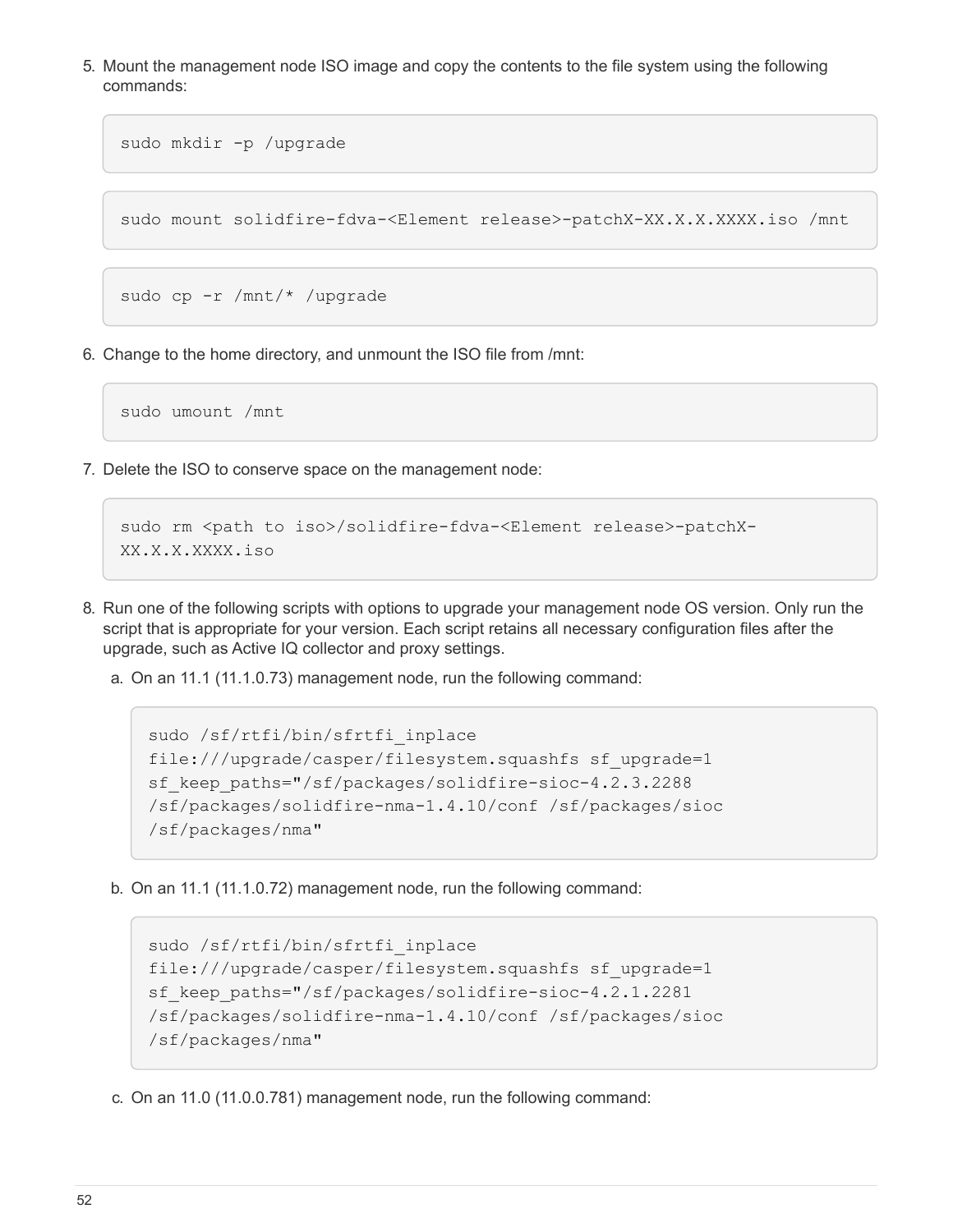```
sudo /sf/rtfi/bin/sfrtfi_inplace
file:///upgrade/casper/filesystem.squashfs sf_upgrade=1
sf keep paths="/sf/packages/solidfire-sioc-4.2.0.2253
/sf/packages/solidfire-nma-1.4.8/conf /sf/packages/sioc
/sf/packages/nma"
```
The management node reboots with a new OS after the upgrade process completes.

9. On the 12.2 management node, run the upgrade-mnode script to retain previous configuration settings.



If you are migrating from an 11.0 or 11.1 management node, the script copies the Active IQ collector to the new configuration format.

a. For a single storage cluster managed by an existing management node 11.0 or 11.1 with persistent volumes:

```
sudo /sf/packages/mnode/upgrade-mnode -mu <mnode user> -pv <true -
persistent volume> -pva <persistent volume account name - storage
volume account>
```
b. For a single storage cluster managed by an existing management node 11.0 or 11.1 with no persistent volumes:

```
sudo /sf/packages/mnode/upgrade-mnode -mu <mnode user>
```
c. For multiple storage clusters managed by an existing management node 11.0 or 11.1 with persistent volumes:

```
sudo /sf/packages/mnode/upgrade-mnode -mu <mnode user> -pv <true -
persistent volume> -pva <persistent volume account name - storage
volume account> -pvm <persistent volumes mvip>
```
d. For multiple storage clusters managed by an existing management node 11.0 or 11.1 with no persistent volumes (the -pvm flag is just to provide one of the cluster's MVIP addresses):

```
sudo /sf/packages/mnode/upgrade-mnode -mu <mnode user> -pvm <mvip for
persistent volumes>
```
- 10. (For all NetApp HCI installations with NetApp Element Plug-in for vCenter Server) Update the vCenter Plug-in on the 12.2 management node by following the steps in the [Upgrade the Element Plug-in for](#page-59-0) [vCenter Server](#page-59-0) topic.
- 11. Locate the asset ID for your installation using the management node API: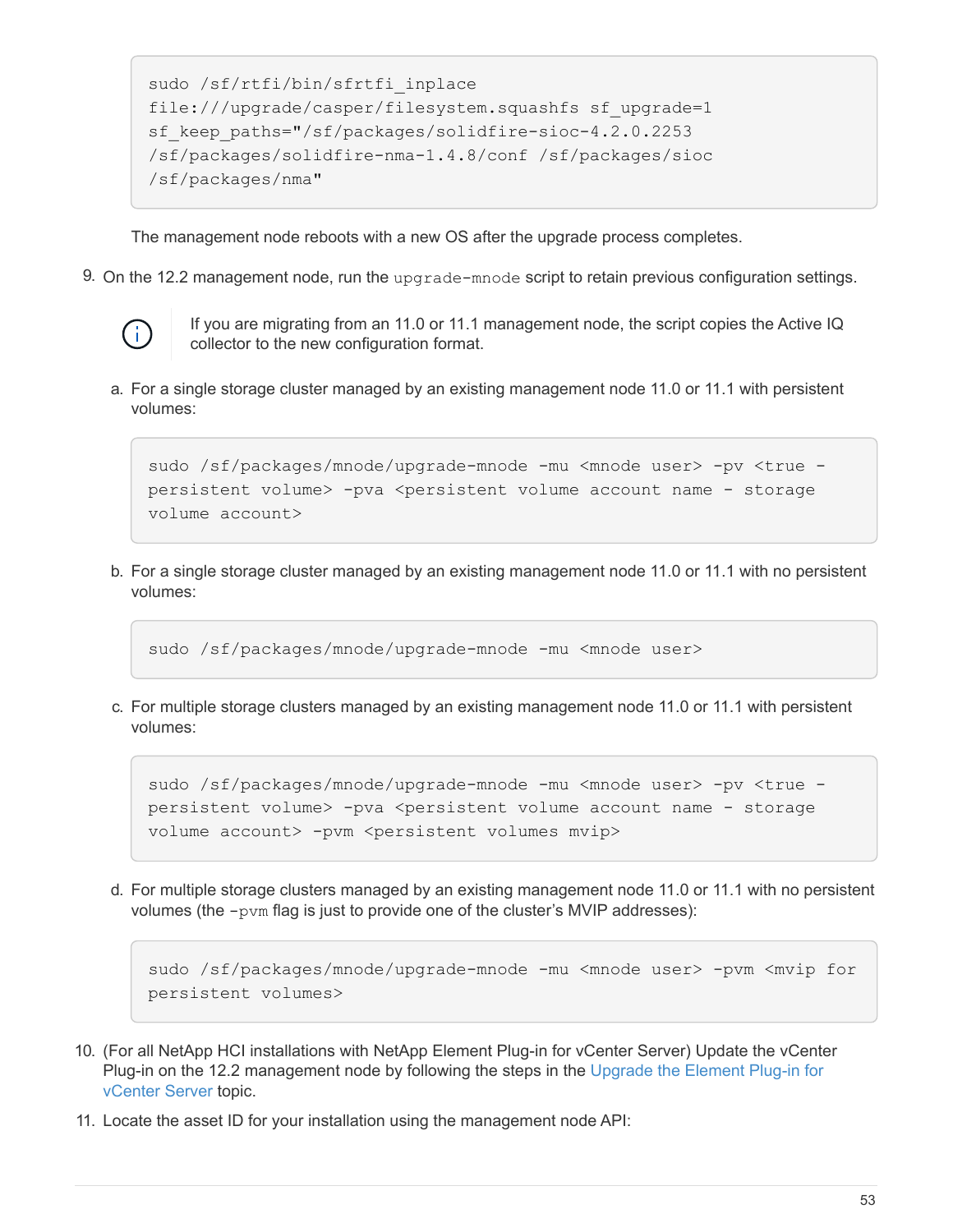- a. From a browser, log into the management node REST API UI:
	- i. Go to the storage MVIP and log in. This action causes certificate to be accepted for the next step.
- b. Open the inventory service REST API UI on the management node:

https://<ManagementNodeIP>/inventory/1/

- c. Select **Authorize** and complete the following:
	- i. Enter the cluster user name and password.
	- ii. Enter the client ID as mnode-client.
	- iii. Select **Authorize** to begin a session.
	- iv. Close the window.
- d. From the REST API UI, select **GET /installations**.
- e. Select **Try it out**.
- f. Select **Execute**.
- g. From the code 200 response body, copy the id for the installation.

Your installation has a base asset configuration that was created during installation or upgrade.

- 12. Locate the hardware tag for your compute node in vSphere:
	- a. Select the host in the vSphere Web Client navigator.
	- b. Select the **Monitor** tab, and select **Hardware Health**.
	- c. The node BIOS manufacturer and model number are listed. Copy and save the value for tag for use in a later step.
- 13. Add a vCenter controller asset for HCI monitoring and Hybrid Cloud Control to the management node known assets:
	- a. Select **POST /assets/{asset\_id}/controllers** to add a controller sub-asset.
	- b. Select **Try it out**.
	- c. Enter the parent base asset ID you copied to your clipboard in the **asset\_id** field.
	- d. Enter the required payload values with type vCenter and vCenter credentials.
	- e. Select **Execute**.
- 14. Add a compute node asset to the management node known assets:
	- a. Select **POST /assets/{asset\_id}/compute-nodes** to add a compute node sub-asset with credentials for the compute node asset.
	- b. Select **Try it out**.
	- c. Enter the parent base asset ID you copied to your clipboard in the **asset\_id** field.
	- d. In the payload, enter the required payload values as defined in the Model tab. Enter ESXi Host as type and paste the hardware tag you saved during a previous step for hardware tag.
	- e. Select **Execute**.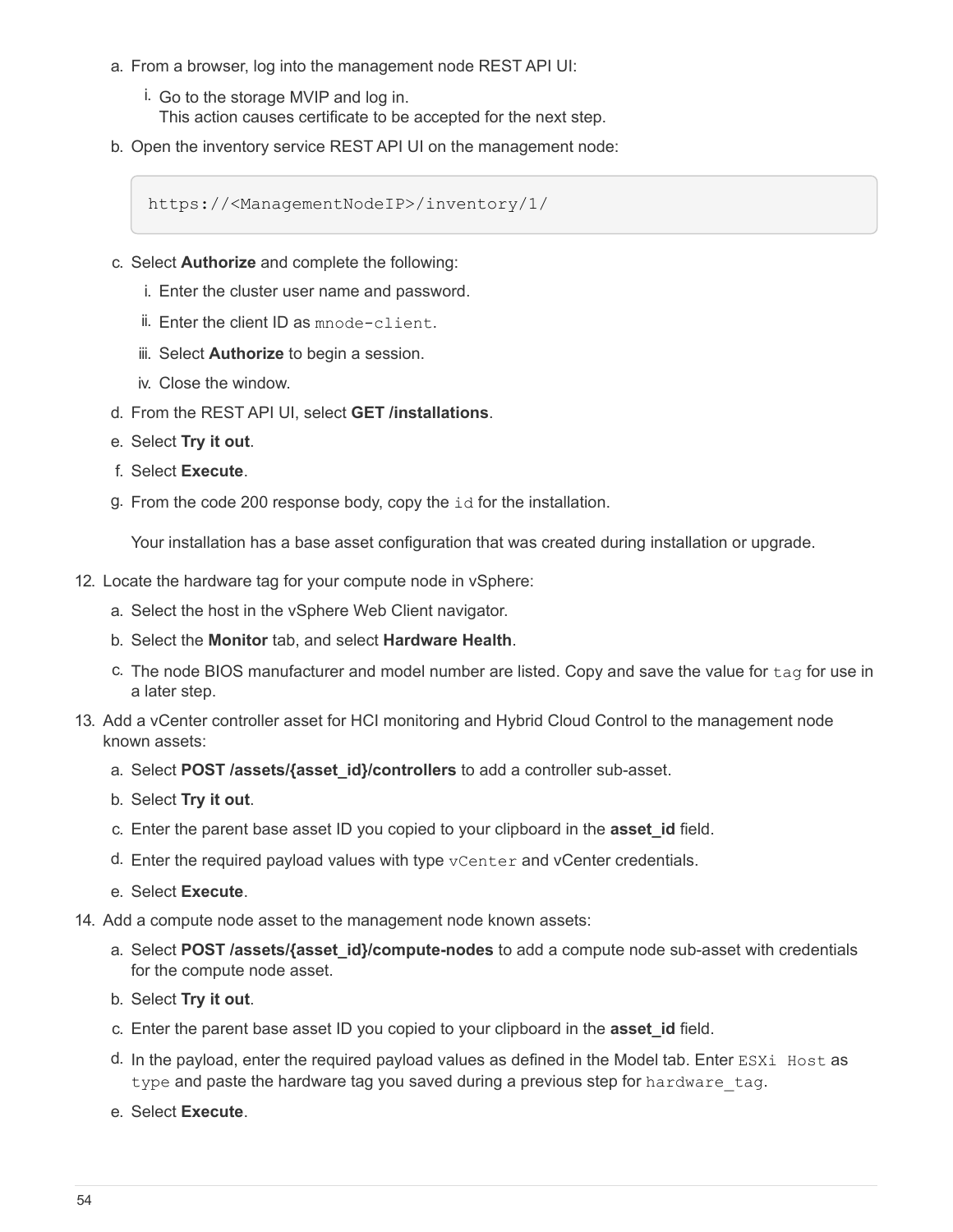## <span id="page-56-0"></span>**Migrating from management node version 10.x to 11.x**

If you have a management node at version 10.x, you cannot upgrade from 10.x to 11.x. You can instead use this migration procedure to copy over the configuration from 10.x to a newly deployed 11.1 management node. If your management node is currently at 11.0 or higher, you should skip this procedure. You need management node 11.0 or 11.1 and the latest HealthTools to upgrade Element software from 10.3 + through 11.x.

### **Steps**

- 1. From the VMware vSphere interface, deploy the management node 11.1 OVA and power it on.
- 2. Open the management node VM console, which brings up the terminal user interface (TUI).
- 3. Use the TUI to create a new administrator ID and assign a password.
- 4. In the management node TUI, log in to the management node with the new ID and password and validate that it works.
- 5. From the vCenter or management node TUI, get the management node 11.1 IP address and browse to the IP address on port 9443 to open the management node UI.

https://<mNode 11.1 IP address>:9443

- 6. In vSphere, select **NetApp Element Configuration** > **mNode Settings**. (In older versions, the top-level menu is **NetApp SolidFire Configuration**.)
- 7. Select **Actions** > **Clear**.
- 8. To confirm, select **Yes**. The mNode Status field should report Not Configured.



When you go to the **mNode Settings** tab for the first time, the mNode Status field might display as **Not Configured** instead of the expected **UP**; you might not be able to choose **Actions** > **Clear**. Refresh the browser. The mNode Status field will eventually display **UP**.

- 9. Log out of vSphere.
- 10. In a web browser, open the management node registration utility and select **QoSSIOC Service Management**:

https://<mNode 11.1 IP address>:9443

11. Set the new QoSSIOC password.



The default password is solidfire. This password is required to set the new password.

- 12. Select the **vCenter Plug-in Registration** tab.
- 13. Select **Update Plug-in**.
- 14. Enter required values. When you are finished, select **UPDATE**.
- 15. Log in to vSphere and select **NetApp Element Configuration** > **mNode Settings**.
- 16. Select **Actions** > **Configure**.
- 17. Provide the management node IP address, management node user ID (the user name is  $\alpha$ dmin), password that you set on the **QoSSIOC Service Management** tab of the registration utility, and vCenter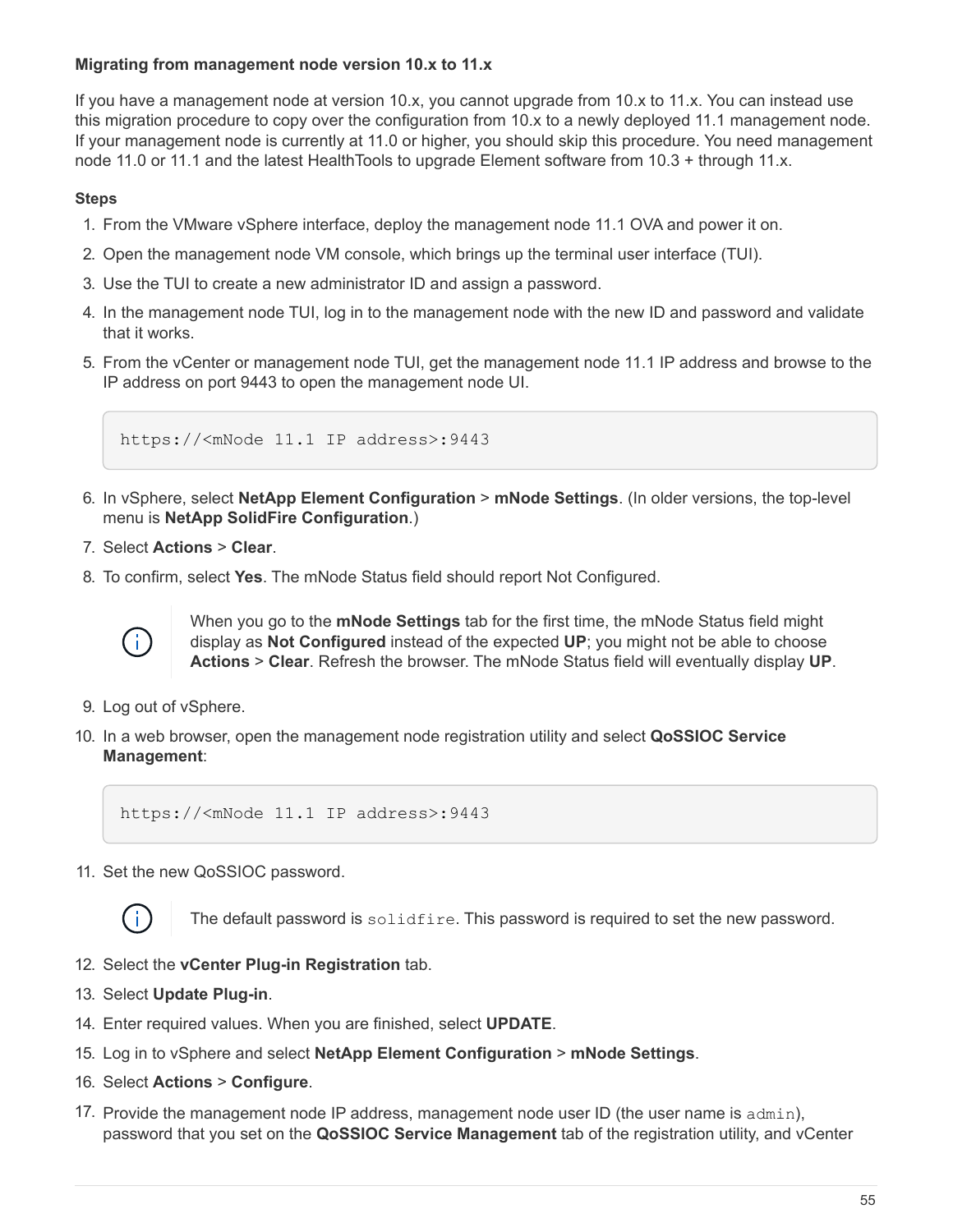user ID and password.

In vSphere, the **mNode Settings** tab should display the mNode status as **UP**, which indicates management node 11.1 is registered to vCenter.

- 18. From the management node registration utility (<https://<mNode>11.1 IP address>:9443), restart the SIOC service from **QoSSIOC Service Management**.
- 19. Wait for one minute and check the **NetApp Element Configuration** > **mNode Settings** tab. This should display the mNode status as **UP**.

If the status is **DOWN**, check the permissions for /sf/packages/sioc/app.properties. The file should have read, write, and execute permissions for the file owner. The correct permissions should appear as follows:

 $-rwx----$ 

- 20. After the SIOC process starts and vCenter displays mNode status as **UP**, check the logs for the sf-hcinma service on the management node. There should be no error messages.
- 21. (For management node 11.1 only) SSH into the management node version 11.1 with root privileges and start the NMA service with the following commands:

```
# systemctl enable /sf/packages/nma/systemd/sf-hci-nma.service
```

```
# systemctl start sf-hci-nma21
```
- 22. Perform actions from vCenter to remove a drive, add a drive or reboot nodes. This triggers storage alerts, which should be reported in vCenter. If this is working, NMA system alerts are functioning as expected.
- 23. If ONTAP Select is configured in vCenter, configure ONTAP Select alerts in NMA by copying the .ots.properties file from the previous management node to the management node version 11.1 /sf/packages/nma/conf/.ots.properties file, and restart the NMA service using the following command:

systemctl restart sf-hci-nma

24. Verify that ONTAP Select is working by viewing the logs with the following command:

journalctl -f | grep -i ots

- 25. Configure Active IQ by doing the following:
	- a. SSH in to the management node version 11.1 and go to the /sf/packages/collector directory.
	- b. Run the following command: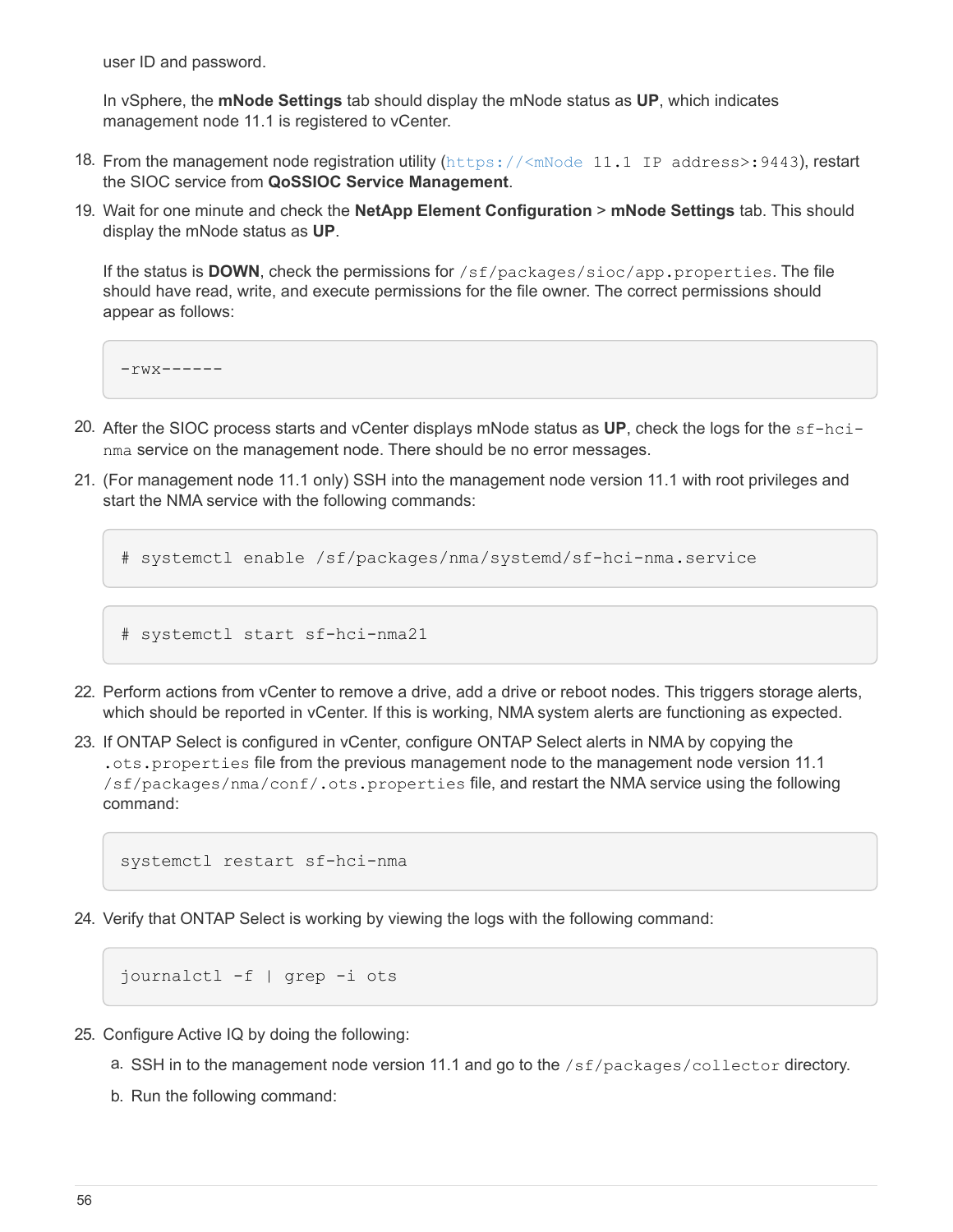```
sudo ./manage-collector.py --set-username netapp --set-password --set
-mvip <MVIP>
```
- c. Enter the management node UI password when prompted.
- d. Run the following commands:

./manage-collector.py --get-all

sudo systemctl restart sfcollector

- e. Verify sfcollector logs to confirm it is working.
- 26. In vSphere, the **NetApp Element Configuration** > **mNode Settings** tab should display the mNode status as **UP**.
- 27. Verify NMA is reporting system alerts and ONTAP Select alerts.
- 28. If everything is working as expected, shut down and delete management node 10.x VM.

#### <span id="page-58-0"></span>**Reconfigure authentication using the management node REST API**

You can keep your existing management node if you have sequentially upgraded (1) management services and (2) Element storage. If you have followed a different upgrade order, see the procedures for in-place management node upgrades.

### **What you'll need**

- You have updated your management services to 2.10.29 or later.
- Your storage cluster is running Element 12.0 or later.
- Your management node is 11.3 or later.
- You have sequentially updated your management services followed by upgrading your Element storage. You cannot reconfigure authentication using this procedure unless you have completed upgrades in the sequence described.

#### **Steps**

1. Open the management node REST API UI on the management node:

https://<ManagementNodeIP>/mnode

- 2. Select **Authorize** and complete the following:
	- a. Enter the cluster user name and password.
	- b. Enter the client ID as mnode-client if the value is not already populated.
	- c. Select **Authorize** to begin a session.
- 3. From the REST API UI, select **POST /services/reconfigure-auth**.
- 4. Select **Try it out**.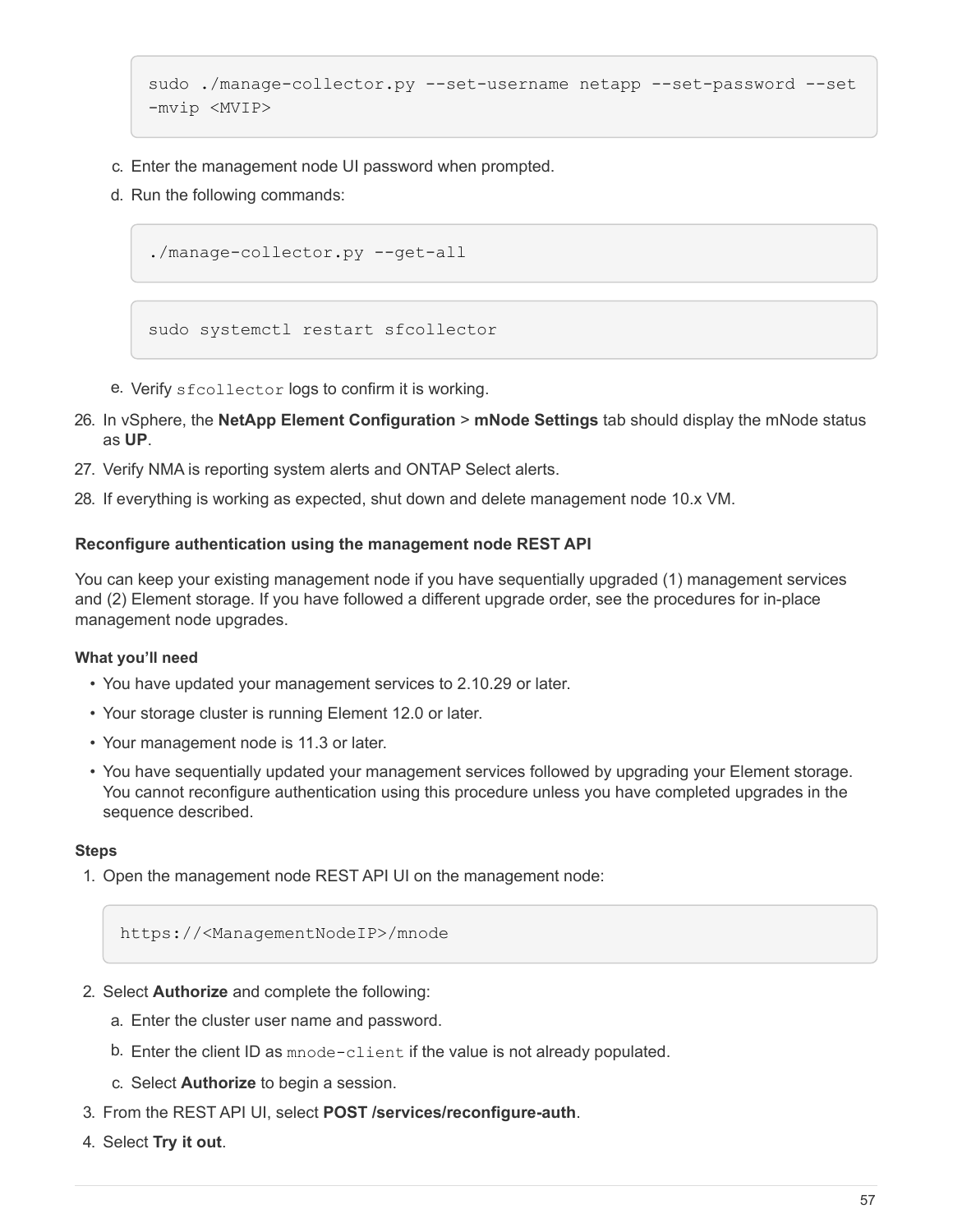- 5. For the **load\_images** parameter, select true.
- 6. Select **Execute**.

The response body indicates that reconfiguration was successful.

#### **Find more information**

- [NetApp Element Plug-in for vCenter Server](https://docs.netapp.com/us-en/vcp/index.html)
- [NetApp HCI Resources Page](https://www.netapp.com/hybrid-cloud/hci-documentation/)

## <span id="page-59-0"></span>**Upgrade the Element Plug-in for vCenter Server**

For existing vSphere environments with a registered NetApp Element Plug-in for vCenter Server, you can update your plug-in registration after you first update the management services package that contains the plug-in service.

You can update the plug-in registration on vCenter Server Virtual Appliance (vCSA) or Windows using the registration utility. You must change your registration for the vCenter Plug-in on every vCenter Server where you need to use the plug-in.

This upgrade procedure covers the following upgrade scenarios:

- You are upgrading to Element Plug-in for vCenter Server 4.9, 4.8, 4.7, 4.6, 4.5, or 4.4.
- You are upgrading to a 7.0, 6.7, or 6.5 HTML5 vSphere Web Client.



The plug-in is not compatible with VMware vCenter Server 6.5 for Element Plug-in for VMware vCenter Server 4.6, 4.7, and 4.8.

• You are upgrading to a 6.7 Flash vSphere Web Client.



The plug-in is not compatible with version 6.7 U2 build 13007421 of the HTML5 vSphere Web Client and other 6.7 U2 builds released prior to update 2a (build 13643870). For more information about supported vSphere versions, see the release notes for [your version of the](https://docs.netapp.com/us-en/vcp/rn_relatedrn_vcp.html#netapp-element-plug-in-for-vcenter-server) [plug-in.](https://docs.netapp.com/us-en/vcp/rn_relatedrn_vcp.html#netapp-element-plug-in-for-vcenter-server)

#### **What you'll need**

- **Admin privileges**: You have vCenter Administrator role privileges to install a plug-in.
- **vSphere upgrades**: You have performed any required vCenter upgrades before upgrading the NetApp Element Plug-in for vCenter Server. This procedure assumes that vCenter upgrades have already been completed.
- **vCenter Server**: Your vCenter Plug-in version 4.x is registered with a vCenter Server. From the registration utility (<https://<ManagementNodeIP>:9443>), select **Registration Status**, complete the necessary fields, and select **Check Status** to verify that the vCenter Plug-in is already registered and the version number of the current installation.
- **Management services updates**: You have updated your [management services bundle](https://mysupport.netapp.com/site/products/all/details/mgmtservices/downloads-tab) to the latest version. Updates to the vCenter plug-in are distributed using management services updates that are released outside of major product releases for NetApp HCI and SolidFire all-flash storage.
- **Management node upgrades**: You are running a management node that has been [upgraded](#page-47-1) to version 11.3 or later. vCenter Plug-in 4.4 or later requires a an 11.3 or later management node with a modular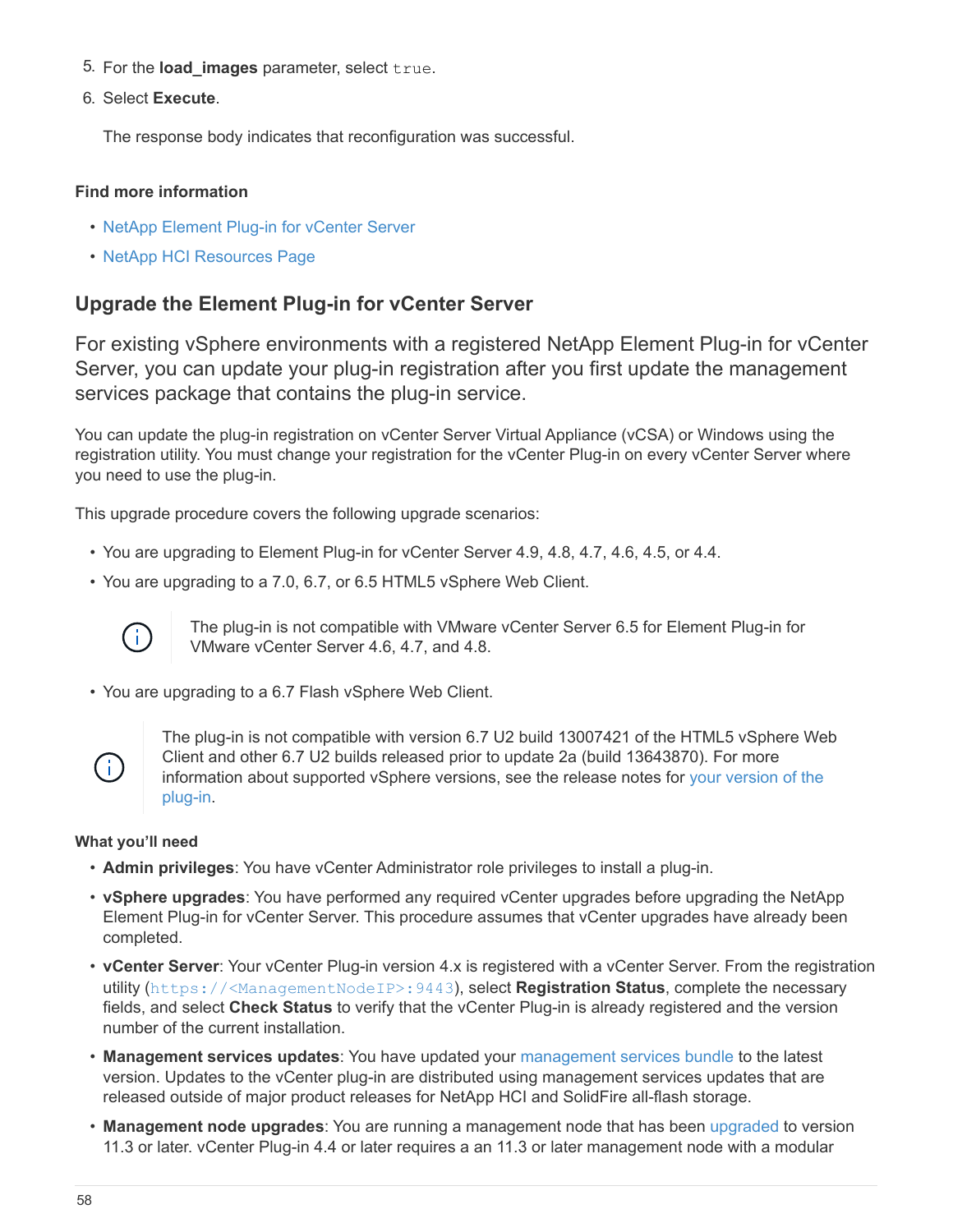architecture that provides individual services. Your management node must be powered on with its IP address or DHCP address configured.

- **Element storage upgrades**: You have a cluster running NetApp Element software 11.3 or later.
- **vSphere Web Client**: You have logged out of the vSphere Web Client before beginning any plug-in upgrade. The web client will not recognize updates made during this process to your plug-in if you do not log out.

#### **Steps**

1. Enter the IP address for your management node in a browser, including the TCP port for registration: <https://<ManagementNodeIP>:9443>

The registration utility UI opens to the **Manage QoSSIOC Service Credentials** page for the plug-in.

| QoSSIOC Service Management                                                 | vCenter Plug-in Registration |                                                                                                                                                                     |
|----------------------------------------------------------------------------|------------------------------|---------------------------------------------------------------------------------------------------------------------------------------------------------------------|
| <b>QoSSIOC Management</b><br>Manage Credentials<br>Restart QoSSIOC Service |                              | Manage QoSSIOC Service Credentials                                                                                                                                  |
|                                                                            | Old Password                 | Current password<br>Current password is required                                                                                                                    |
|                                                                            | New Password                 | New password<br>Must contain at least 8 characters with at least one lower-case and upper-case alphabet, a number and a special character like<br>#\$%&'()-/'.+!@^_ |
|                                                                            | Confirm Password             | Confirm New Password<br>New and confirm passwords must match                                                                                                        |
|                                                                            |                              | SUBMIT CHANGES                                                                                                                                                      |
|                                                                            |                              |                                                                                                                                                                     |
|                                                                            |                              |                                                                                                                                                                     |

2. Select **vCenter Plug-in Registration**.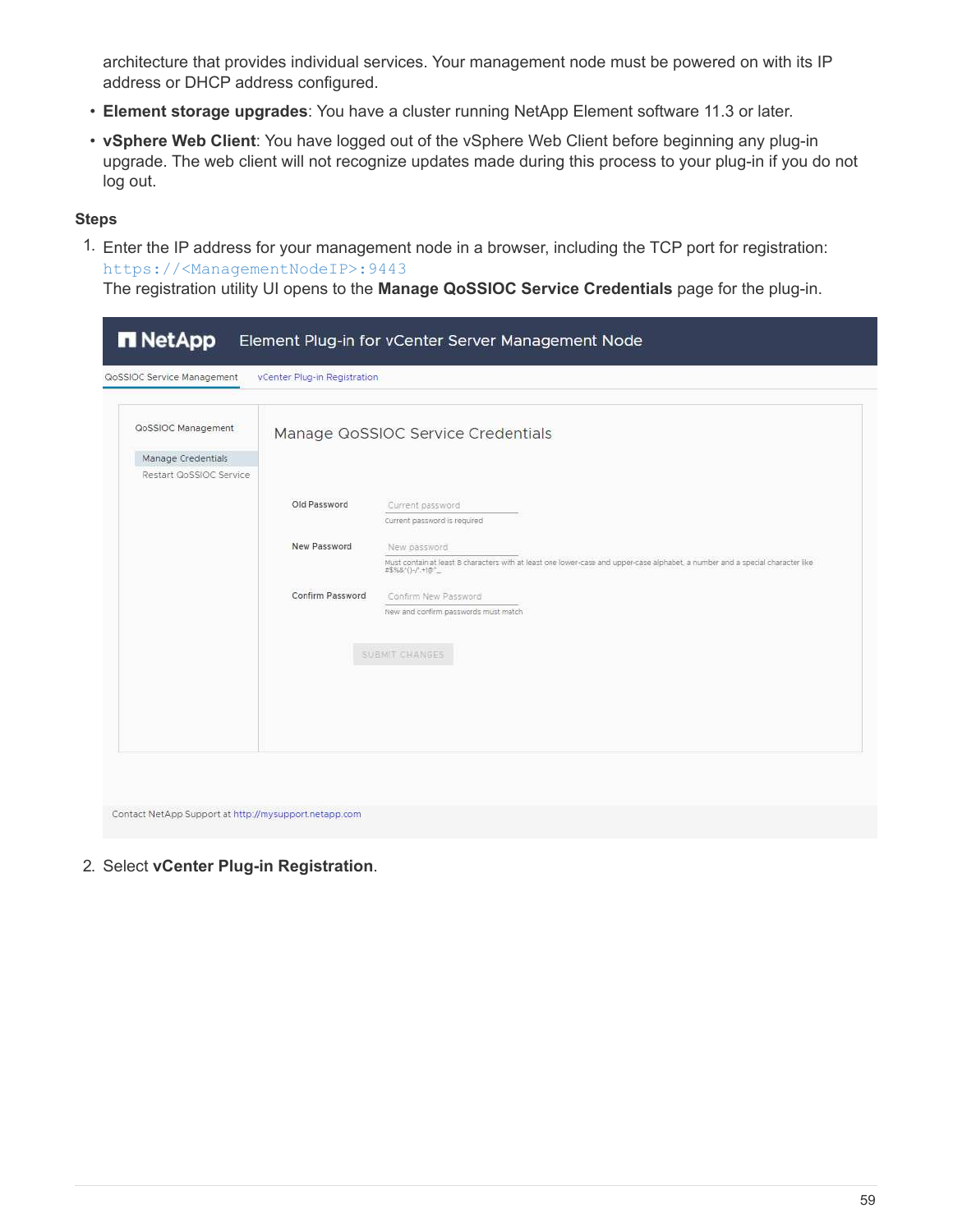| QoSSIOC Service Management | vCenter Plug-in Registration          |                                                                                         |  |
|----------------------------|---------------------------------------|-----------------------------------------------------------------------------------------|--|
| Manage vCenter Plug-in     |                                       | vCenter Plug-in - Registration                                                          |  |
| Register Plug-in           |                                       |                                                                                         |  |
| Update Plug-in             |                                       |                                                                                         |  |
| Unregister Plug-in         | Register version                      | of the NetApp Element Plug-in for vCenter Server with your vCenter server.              |  |
| Registration Status        |                                       | The Plug-in will not be deployed until a fresh vCenter login after registration.        |  |
|                            | vCenter Address                       | vCenter Server Address                                                                  |  |
|                            |                                       | Enter the IPV4, IPV6 or DNS name of the vCenter server to register plug-in on.          |  |
|                            | vCenter User                          | vCenter Admin User Name                                                                 |  |
|                            | Name.                                 | Ensure this user is a vCenter user that has administrative privileges for registration. |  |
|                            | vCenter Password                      | vCenter Admin Password                                                                  |  |
|                            |                                       | The password for the vCenter user name entered.                                         |  |
|                            | Customize URL                         |                                                                                         |  |
|                            | Select to customize the Zip file URL. |                                                                                         |  |
|                            | Plug-in Zip URL                       | https://l0.117.227.12.9443/solidfire-plugin-4.5.0-bin.zip                               |  |
|                            |                                       | URL of XML inhalization file                                                            |  |
|                            | <b>REGISTER</b>                       |                                                                                         |  |
|                            |                                       |                                                                                         |  |
|                            |                                       |                                                                                         |  |

- 3. Within **Manage vCenter Plug-in**, select **Update Plug-in**.
- 4. Confirm or update the following information:
	- a. The IPv4 address or the FQDN of the vCenter service on which you will register your plug-in.
	- b. The vCenter Administrator user name.



The user name and password credentials you enter must be for a user with vCenter Administrator role privileges.

- c. The vCenter Administrator password.
- d. (For in-house servers/dark sites) A custom URL for the plug-in ZIP.



You can select **Custom URL** to customize the URL if you are using an HTTP or HTTPS server (dark site) or have modified the ZIP file name or network settings. For additional configuration steps if you intend to customize a URL, see Element Plug-in for vCenter Server documentation about modifying vCenter properties for an in-house (dark site) HTTP server.

#### 5. Select **Update**.

A banner appears in the registration utility UI when the registration is successful.

6. Log in to the vSphere Web Client as a vCenter Administrator. If you are already logged in to the vSphere Web Client, you must first log out and then log in again.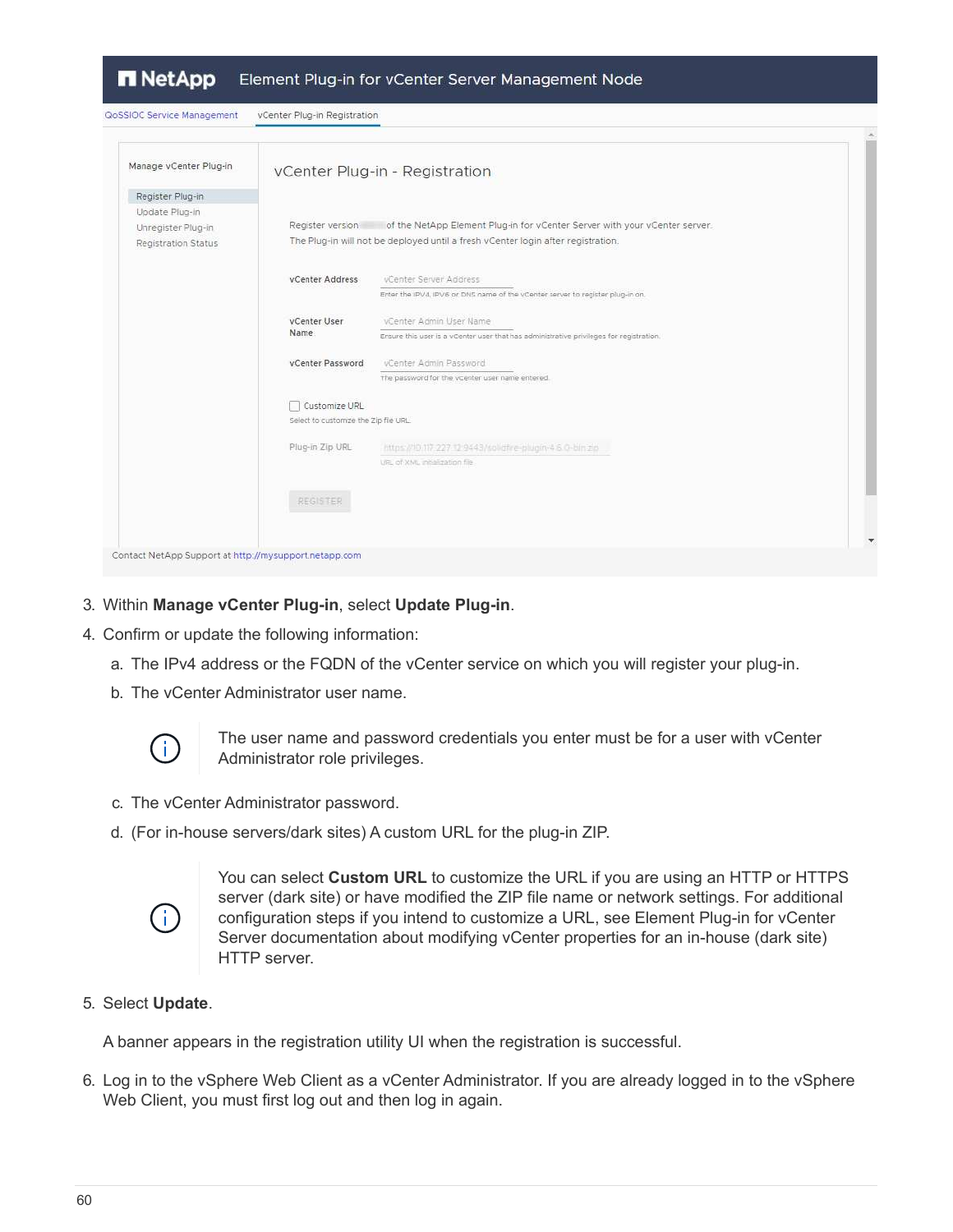

This action creates a new database and completes the installation in the vSphere Web Client.

- 7. In the vSphere Web Client, look for the following completed tasks in the task monitor to ensure installation has completed: Download plug-in and Deploy plug-in.
- 8. Verify that the NetApp Element Configuration and Management extension points appear in the **Shortcuts** tab of the vSphere Web Client and in the side panel.



If the vCenter Plug-in icons are not visible, see [Element Plug-in for vCenter Server](https://docs.netapp.com/us-en/vcp/vcp_reference_troubleshoot_vcp.html#plug-in-registration-successful-but-icons-do-not-appear-in-web-client) documentation about troubleshooting the plug-in.



After you upgrade to VCP 4.8 or later with VMware vCenter Server 6.7U1, if the storage clusters are not listed or a server error appears in the **Clusters** and **QoSSIOC Settings** sections of the NetApp Element Configuration, see [Element Plug-in for vCenter Server](https://docs.netapp.com/us-en/vcp/vcp_reference_troubleshoot_vcp.html#errors-after-vcp-4-8-upgrade-with-vmware-vcenter-server-6-7u1) documentation about troubleshooting these errors.

9. Verify the version change in the **About** tab in the **NetApp Element Configuration** extension point of the plug-in.

You should see the following version details or details of a more recent version:

```
NetApp Element Plug-in Version: 4.9
NetApp Element Plug-in Build Number: 14
```


The vCenter Plug-in contains online Help content. To ensure that your Help contains the latest content, clear your browser cache after upgrading your plug-in.

## **Find more information**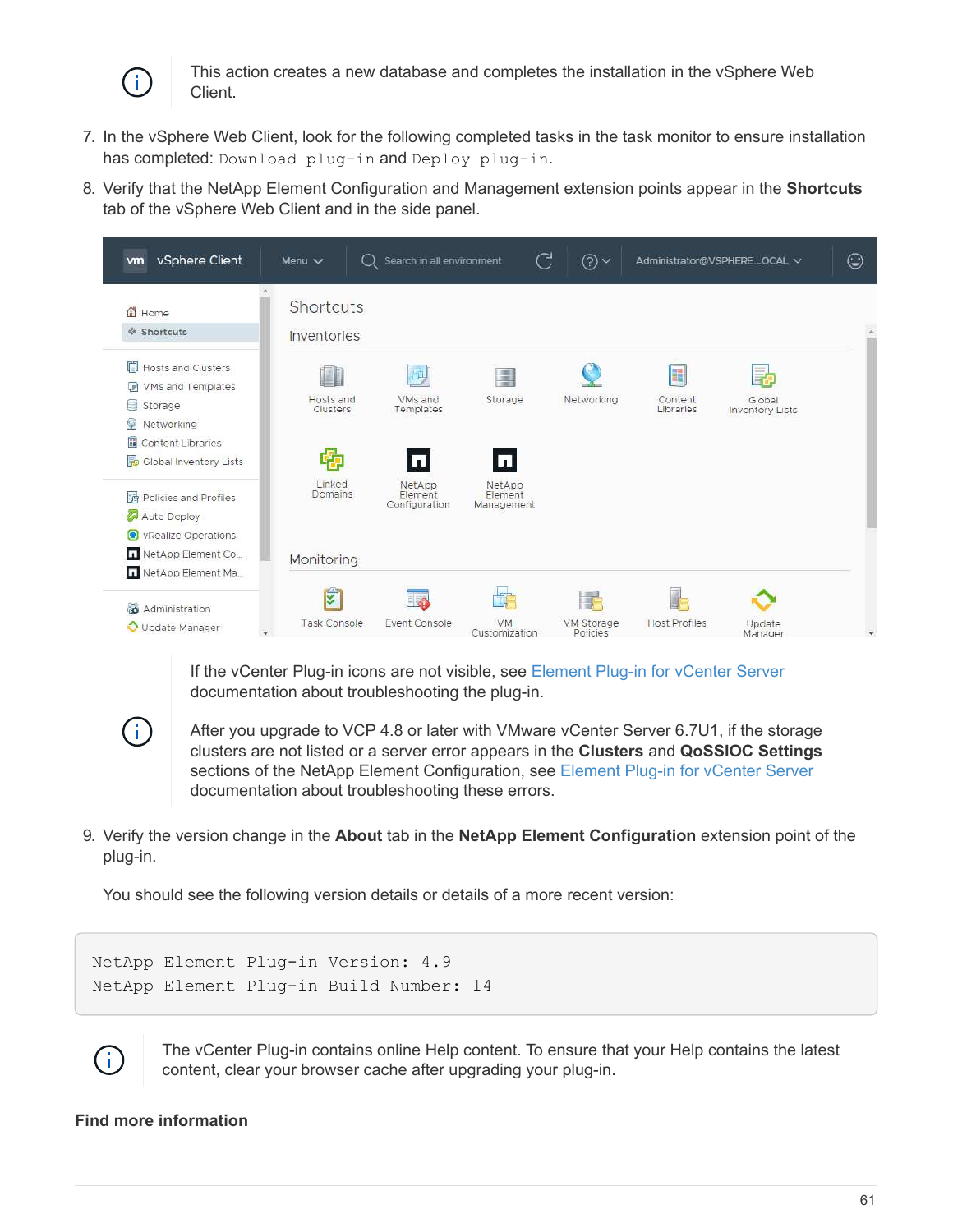- [NetApp Element Plug-in for vCenter Server](https://docs.netapp.com/us-en/vcp/index.html)
- [NetApp HCI Resources Page](https://www.netapp.com/hybrid-cloud/hci-documentation/)

## **Run compute node health checks prior to upgrading compute firmware**

You must run health checks prior to upgrading compute firmware to ensure all compute nodes in your cluster are ready to be upgraded. Compute node health checks can only be run against compute clusters of one or more managed NetApp HCI compute nodes.

**What you'll need**

- **Management services**: You have updated to the latest management services bundle (2.11 or later).
- **Management node**: You are running management node 11.3 or later.
- **Element software**: Your storage cluster is running NetApp Element software 11.3 or later.
- **End User License Agreement (EULA)**: Beginning with management services 2.20, you must accept and save the EULA before using the NetApp Hybrid Cloud Control UI or API to run compute node health checks:
	- 1. Open the IP address of the management node in a web browser:

https://<ManagementNodeIP>

- 2. Log in to NetApp Hybrid Cloud Control by providing the storage cluster administrator credentials.
- 3. Select **Upgrade** near the top right of the interface.
- 4. The EULA pops up. Scroll down, select **I accept for current and all future updates**, and select **Save**.



When you accept the EULA, it is recorded for all future updates and the automatic download feature is enabled. You will receive updates on NetApp software updates and upgrades, which you can install at your discretion and convenience. You can disable the automatic download feature by disabling network connectivity to the NetApp online software repository.

#### **Health check options**

You can run health checks using NetApp Hybrid Cloud Control (HCC) UI or HCC API:

- [Use NetApp Hybrid Cloud Control to run compute node health checks prior to upgrading firmware](#page-63-0) (Preferred method)
- [Use API to run compute node health checks prior to upgrading firmware](#page-64-0)

You can also find out more about compute node health checks that are run by the service:

• [Compute node health checks made by the service](#page-67-0)

## <span id="page-63-0"></span>**Use NetApp Hybrid Cloud Control to run compute node health checks prior to upgrading firmware**

Using NetApp Hybrid Cloud Control (HCC), you can verify that a compute node is ready for a firmware upgrade.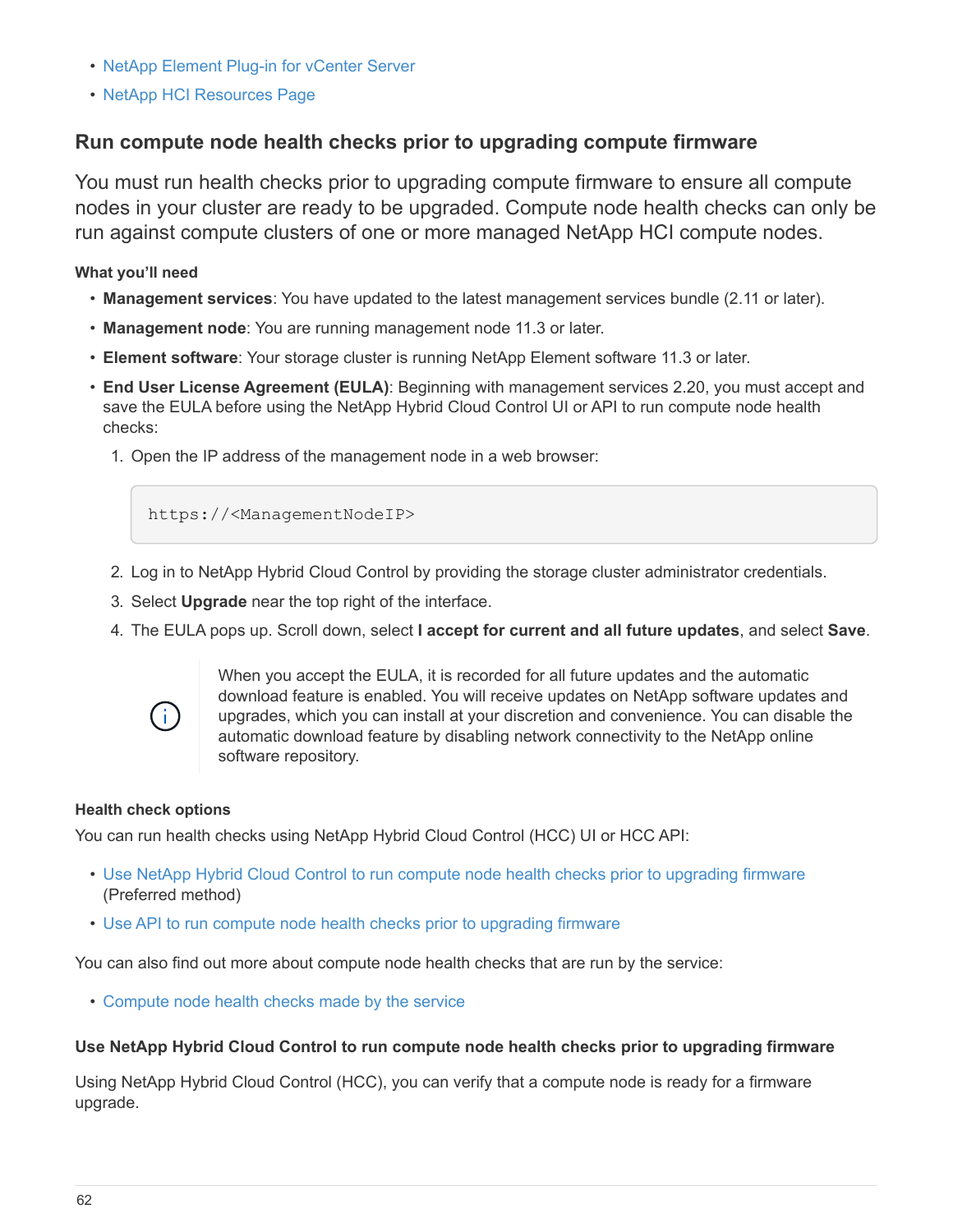÷.

If you have multiple two-node storage cluster configurations, each within their own vCenter, Witness Nodes health checks might not report accurately. Therefore, when you are ready to upgrade ESXi hosts, you must only shut down the Witness Node on the ESXi host that is being upgraded. You must ensure that you always have one Witness Node running in your NetApp HCI installation by powering off the Witness Nodes in an alternate fashion.

## **Steps**

1. Open the IP address of the management node in a web browser:

https://<ManagementNodeIP>/hcc

- 2. Log in to NetApp Hybrid Cloud Control by providing the storage cluster administrator credentials.
- 3. Select **Upgrade** near the top right of the interface.
- 4. On the **Upgrades** page, select the **Compute firmware** tab.
- 5.

Select the health check  $\mathbb{R}$  for the cluster you want to check for upgrade readiness.

- 6. On the **Compute Health Check** page, select **Run Health Check**.
- 7. If there are issues, the page provides a report. Do the following:
	- a. Go to the specific KB article listed for each issue or perform the specified remedy.
	- b. If a KB is specified, complete the process described in the relevant KB article.
	- c. After you have resolved cluster issues, select **Re-Run Health Check**.

After the health check completes without errors, the compute nodes in the cluster are ready to upgrade. See [Update compute node firmware](#page-71-0) to proceed.

## <span id="page-64-0"></span>**Use API to run compute node health checks prior to upgrading firmware**

You can use REST API to verify that compute nodes in a cluster are ready to be upgraded. The health check verifies that there are no obstacles to upgrading, such as ESXi host issues or other vSphere issues. You will need to run compute node health checks for each compute cluster in your environment.

## **Steps**

- 1. Locate the controller ID and cluster ID:
	- a. Open the inventory service REST API UI on the management node:

https://<ManagementNodeIP>/inventory/1/

- b. Select **Authorize** and complete the following:
	- i. Enter the cluster user name and password.
	- ii. Enter the client ID as mnode-client if the value is not already populated.
	- iii. Select **Authorize** to begin a session.
- c. From the REST API UI, select **GET /installations**.
- d. Select **Try it out**.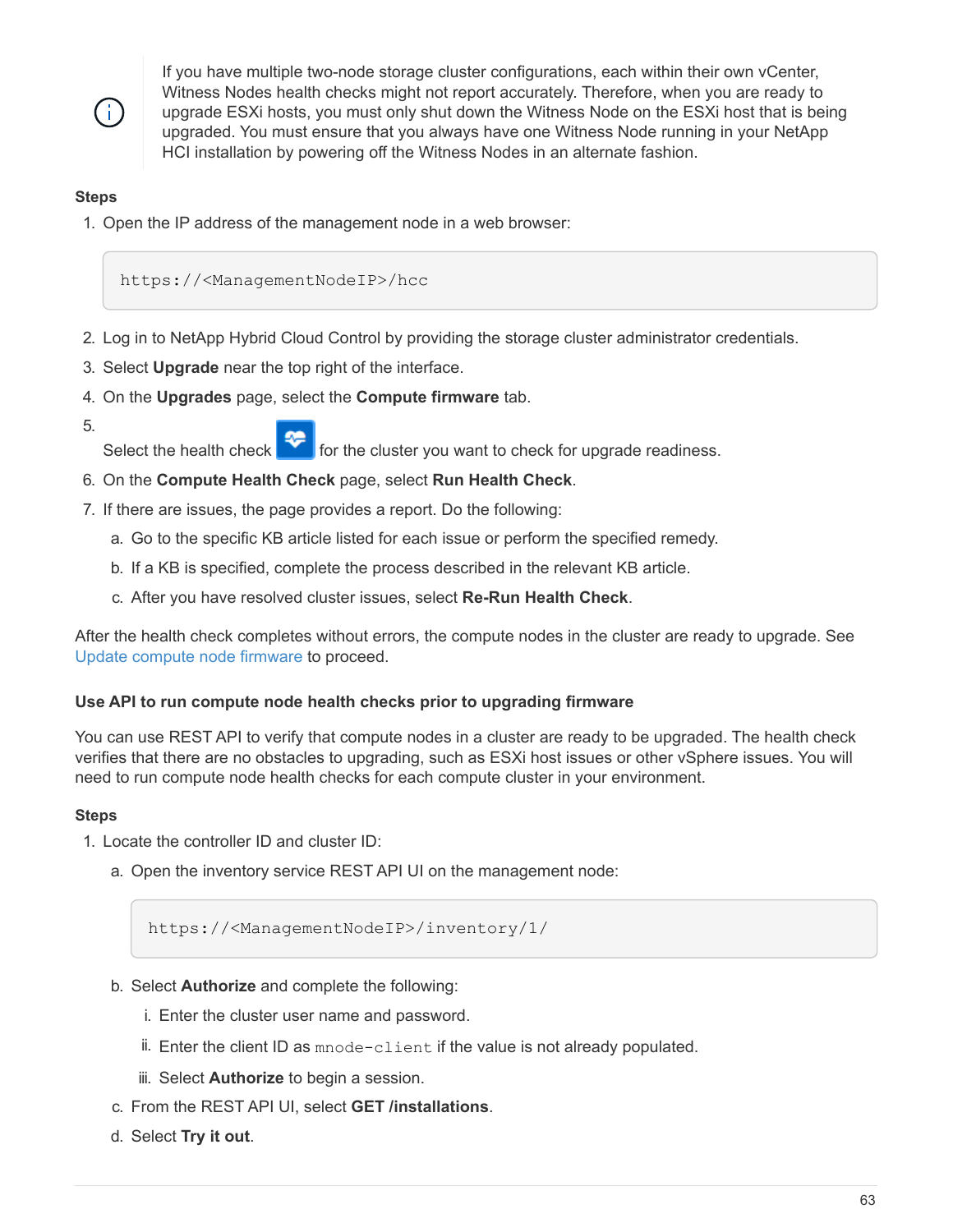- e. Select **Execute**.
- f. From the code 200 response body, copy the " $id$ " for the installation you plan to use for health checks.
- g. From the REST API UI, select **GET /installations/{id}**.
- h. Select **Try it out**.
- i. Enter the installation ID.
- j. Select **Execute**.
- k. From the code 200 response body, copy the IDs for each of the following:
	- i. The cluster ID ("clusterID")
	- ii. A controller ID ("controllerId")

```
{
  " links": {
      "collection":
"https://10.117.187.199/inventory/1/installations",
      "self":
"https://10.117.187.199/inventory/1/installations/xx94f6f0-12a6-
412f-8b5e-4cf2z58329x0"
    },
    "compute": {
      "errors": [],
      "inventory": {
        "clusters": [
\{  "clusterId": "domain-1",
            "controllerId": "abc12c3a-aa87-4e33-9f94-xx588c2cdcf6",
            "datacenterName": "NetApp-HCI-Datacenter-01",
            "installationId": "xx94f6f0-12a6-412f-8b5e-
4cf2z58329x0",
            "installationName": "test-nde-mnode",
            "inventoryType": "managed",
            "name": "NetApp-HCI-Cluster-01",
            "summary": {
              "nodeCount": 2,
              "virtualMachineCount": 2
  }
  }
        ],
```
- 2. Run health checks on the compute nodes in the cluster:
	- a. Open the compute service REST API UI on the management node: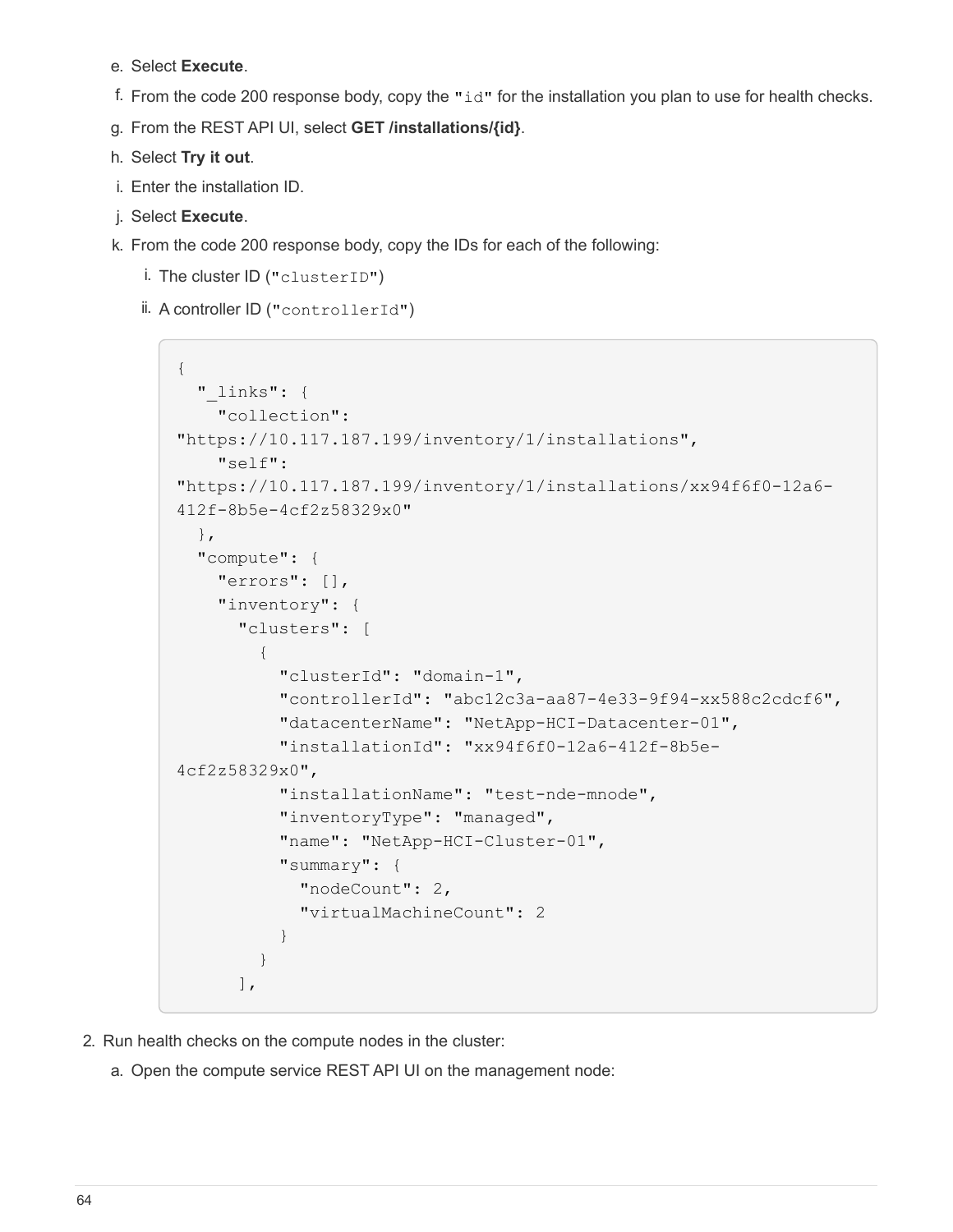https://<ManagementNodeIP>/vcenter/1/

- b. Select **Authorize** and complete the following:
	- i. Enter the cluster user name and password.
	- ii. Enter the client ID as mnode-client if the value is not already populated.
	- iii. Select **Authorize** to begin a session.
- c. Select **POST /compute/{CONTROLLER\_ID}/health-checks**.
- d. Select **Try it out**.
- e. Enter the "controllerId" you copied from the previous step in the **Controller\_ID** parameter field.
- f. In the payload, enter the "clusterId" that you copied from the previous step as the "cluster" value and remove the "nodes" parameter.

```
{
    "cluster": "domain-1"
}
```
g. Select **Execute** to run a health check on the cluster.

The code 200 response gives a "resourceLink" URL with the task ID appended that is needed to confirm the health check results.

```
{
    "resourceLink":
"https://10.117.150.84/vcenter/1/compute/tasks/[This is the task ID
for health check task results]",
    "serviceName": "vcenter-v2-svc",
    "taskId": "ab12c345-06f7-42d7-b87c-7x64x56x321x",
    "taskName": "VCenter service health checks"
}
```
- h. Copy the task ID portion of the "resourceLink" URL to verify the task result.
- 3. Verify the result of the health checks:
	- a. Return to the compute service REST API UI on the management node:

https://<ManagementNodeIP>/vcenter/1/

- b. Select **GET /compute/tasks/{task\_id}**.
- c. Select **Try it out**.
- d. Enter the task ID portion of the "resourceLink" URL from the **POST /compute /{CONTROLLER\_ID}/health-checks** code 200 response in the task\_id parameter field.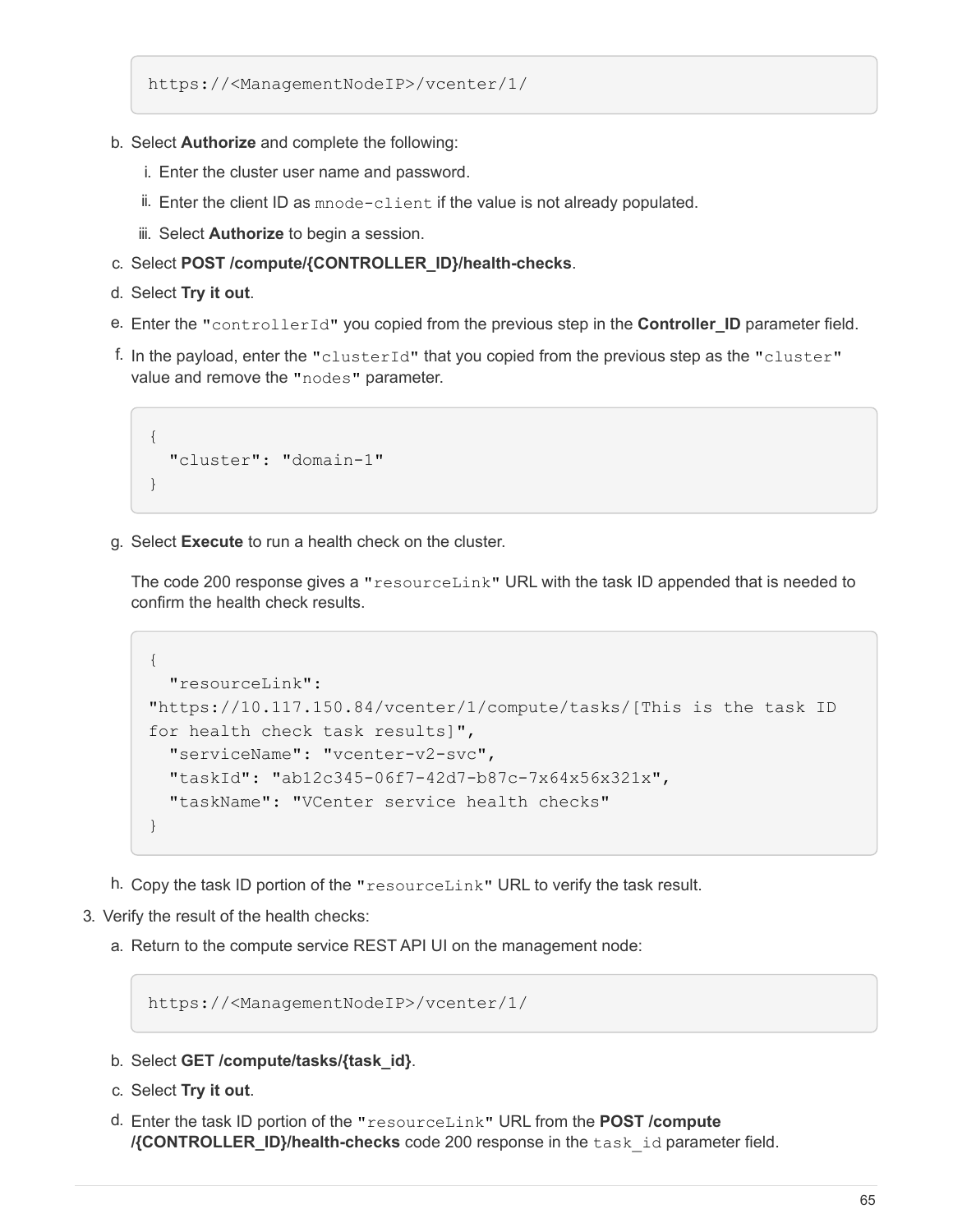### e. Select **Execute**.

- f. If the status returned indicates that there were problems regarding compute node health, do the following:
	- i. Go to the specific KB article (KbLink) listed for each issue or perform the specified remedy.
	- ii. If a KB is specified, complete the process described in the relevant KB article.
	- iii. After you have resolved cluster issues, run **POST /compute/{CONTROLLER\_ID}/health-checks** again (see step 2).

If health checks complete without issues, the response code 200 indicates a successful result.

## <span id="page-67-0"></span>**Compute node health checks made by the service**

Compute health checks, whether performed by HCC or API methods, make the following checks per node. Depending on your environment, some of these checks might be skipped. You should re-run health checks after resolving any detected issues.

| <b>Check description</b>                                        | Node/cluster | <b>Action needed to</b><br>resolve                                                                               | Knowledgebase article<br>with procedure                                                                                                                 |
|-----------------------------------------------------------------|--------------|------------------------------------------------------------------------------------------------------------------|---------------------------------------------------------------------------------------------------------------------------------------------------------|
| Is DRS enabled and fully<br>automated?                          | Cluster      | Turn on DRS and make<br>sure it is fully automated.                                                              | See this KB. NOTE: If you<br>have standard licensing,<br>put the ESXi host into<br>maintenance mode and<br>ignore this health check<br>failure warning. |
| Is DPM disabled in<br>vSphere?                                  | Cluster      | <b>Turn off Distributed Power</b><br>Management.                                                                 | See this KB.                                                                                                                                            |
| Is HA admission control<br>disabled in vSphere?                 | Cluster      | Turn off HA admission<br>control.                                                                                | See this KB.                                                                                                                                            |
| Is FT enabled for a VM on<br>a host in the cluster?             | Node         | <b>Suspend Fault Tolerance</b><br>on any affected virtual<br>machines.                                           | See this KB.                                                                                                                                            |
| Are there critical alarms in<br>vCenter for the cluster?        | Cluster      | Launch vSphere and<br>resolve and/or<br>acknowledge any alerts<br>before proceeding.                             | No KB needed to resolve<br>issue.                                                                                                                       |
| Are there generic/global<br>informational alerts in<br>vCenter? | Cluster      | Launch vSphere and<br>resolve and/or<br>acknowledge any alerts<br>before proceeding.                             | No KB needed to resolve<br>issue.                                                                                                                       |
| Are management services HCI system<br>up to date?               |              | You must update<br>management services<br>before you perform an<br>upgrade or run pre-<br>upgrade health checks. | No KB needed to resolve<br>issue. See this article for<br>more information.                                                                             |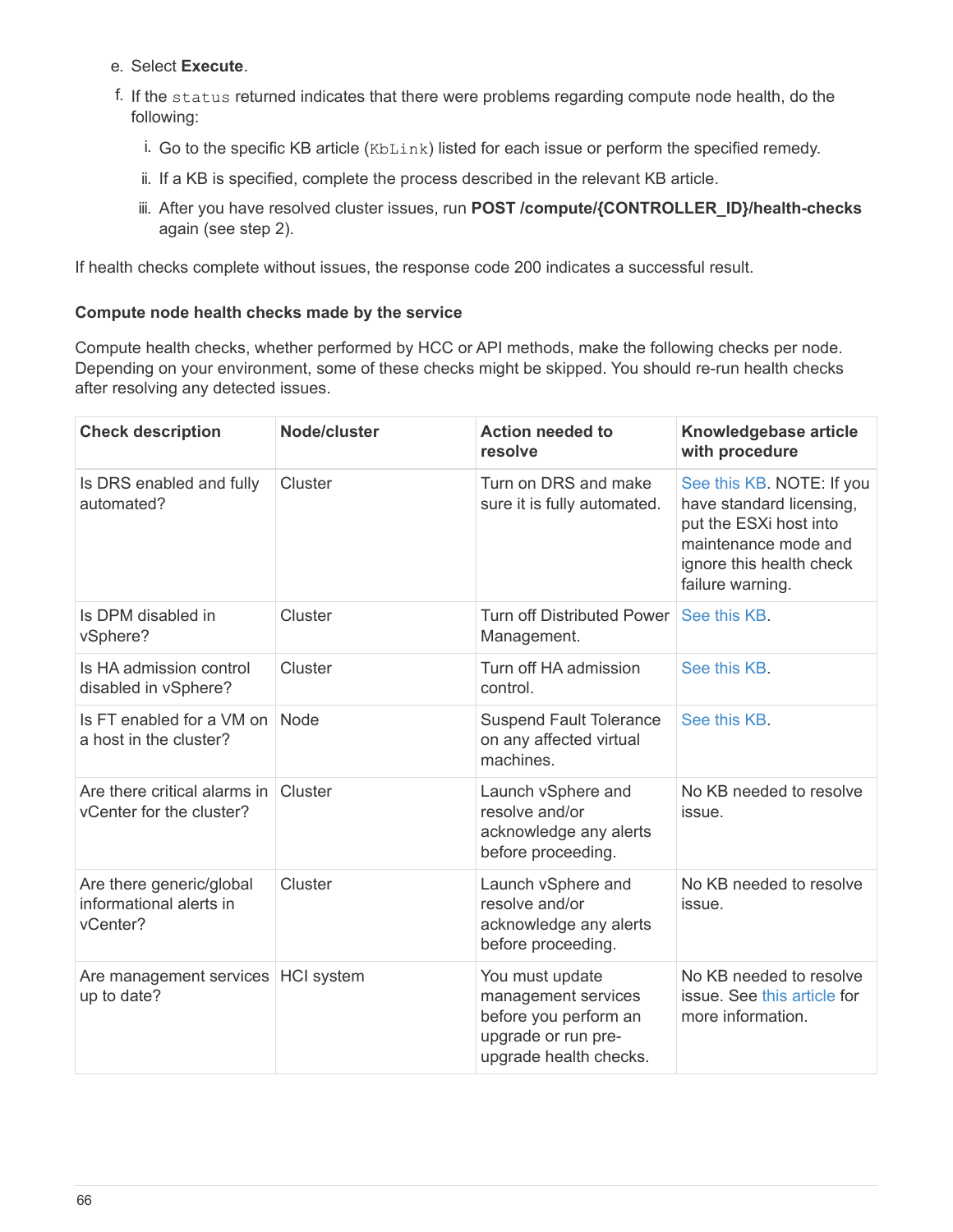| <b>Check description</b>                                                                                                     | Node/cluster | <b>Action needed to</b><br>resolve                                                                                                                                                                                                              | Knowledgebase article<br>with procedure                                     |
|------------------------------------------------------------------------------------------------------------------------------|--------------|-------------------------------------------------------------------------------------------------------------------------------------------------------------------------------------------------------------------------------------------------|-----------------------------------------------------------------------------|
| Are there errors on the<br>current ESXi node in<br>vSphere?                                                                  | Node         | Launch vSphere and<br>resolve and/or<br>acknowledge any alerts<br>before proceeding.                                                                                                                                                            | No KB needed to resolve<br>issue.                                           |
| Is virtual media mounted<br>to a VM on a host in the<br>cluster?                                                             | Node         | Unmount all virtual media<br>disks (CD/DVD/floppy)<br>from the VMs.                                                                                                                                                                             | No KB needed to resolve<br>issue.                                           |
| Is BMC version the<br>minimum required version<br>that has RedFish support?                                                  | <b>Node</b>  | Manually update your<br><b>BMC</b> firmware.                                                                                                                                                                                                    | No KB needed to resolve<br>issue.                                           |
| Is ESXi host up and<br>running?                                                                                              | Node         | Start your ESXi host.                                                                                                                                                                                                                           | No KB needed to resolve<br>issue.                                           |
| Do any virtual machines<br>reside on local ESXi<br>storage?                                                                  | Node/VM      | Remove or migrate local<br>storage attached to virtual<br>machines.                                                                                                                                                                             | No KB needed to resolve<br>issue.                                           |
| Is BMC up and running?                                                                                                       | <b>Node</b>  | Power on your BMC and<br>ensure it is connected to a<br>network this management<br>node can reach.                                                                                                                                              | No KB needed to resolve<br>issue.                                           |
| Are there partner ESXi<br>host(s) available?                                                                                 | <b>Node</b>  | Make one or more ESXi<br>host(s) in cluster available<br>(not in maintenance<br>mode) to migrate virtual<br>machines.                                                                                                                           | No KB needed to resolve<br>issue.                                           |
| Are you able to connect<br>with BMC via IPMI<br>protocol?                                                                    | <b>Node</b>  | Enable IPMI protocol on<br><b>Baseboard Management</b><br>Controller (BMC).                                                                                                                                                                     | No KB needed to resolve<br>issue.                                           |
| Is ESXi host mapped to<br>hardware host (BMC)<br>correctly?                                                                  | Node         | The ESXi host is not<br>mapped to the Baseboard<br><b>Management Controller</b><br>(BMC) correctly. Correct<br>the mapping between<br>ESXi host and hardware<br>host.                                                                           | No KB needed to resolve<br>issue. See this article for<br>more information. |
| What is the status of the<br>Witness Nodes in the<br>cluster? None of the<br>witness nodes identified<br>are up and running. | <b>Node</b>  | A Witness Node is not<br>running on an alternate<br>ESXi host. Power on the<br>Witness Node on an<br>alternate ESXi host and<br>re-run the health check.<br><b>One Witness Node must</b><br>be running in the HCI<br>installation at all times. | See this KB                                                                 |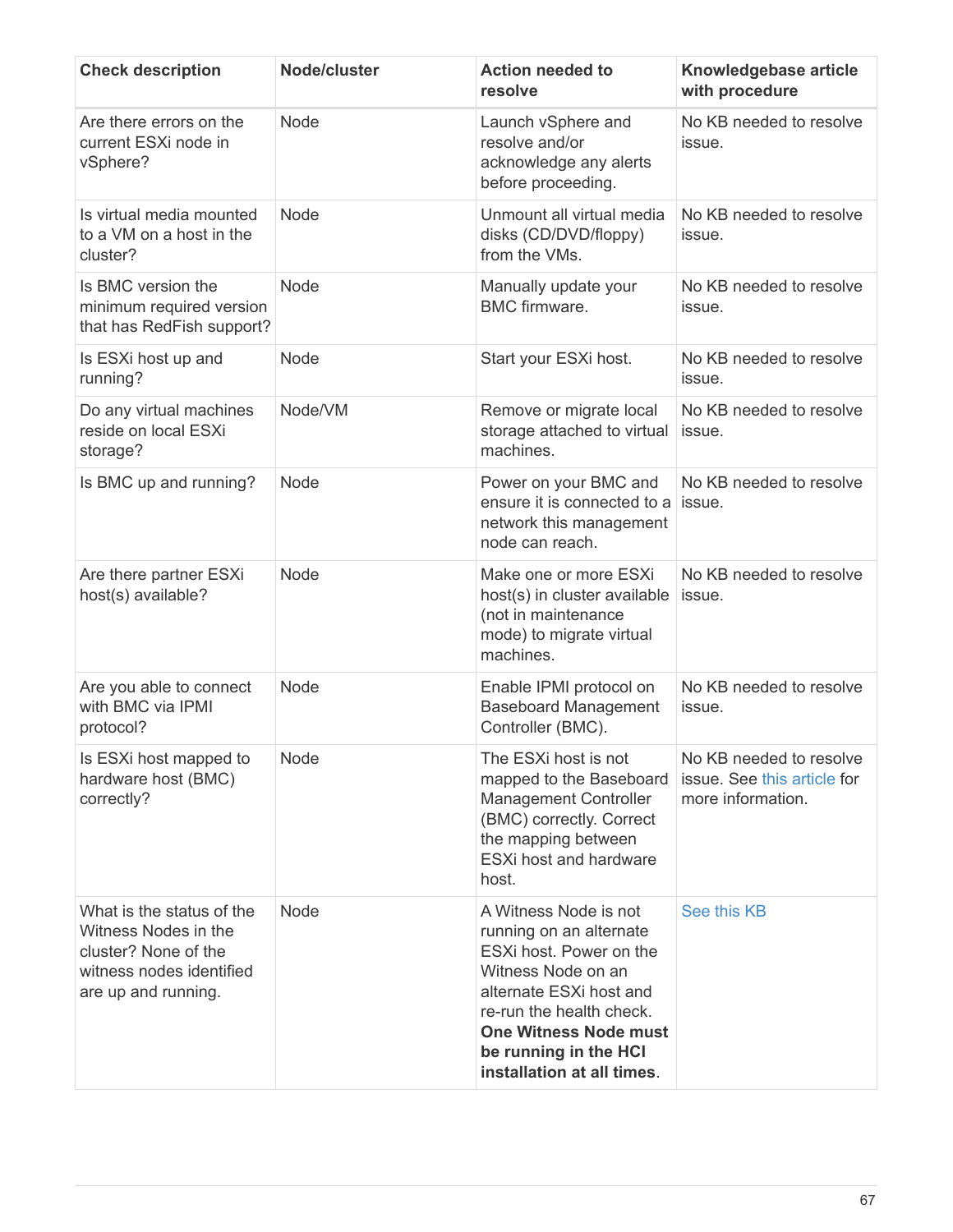| <b>Check description</b>                                                                                                                                                                             | Node/cluster | <b>Action needed to</b><br>resolve                                                                                                                                                                                                                                                                                                                                | Knowledgebase article<br>with procedure |
|------------------------------------------------------------------------------------------------------------------------------------------------------------------------------------------------------|--------------|-------------------------------------------------------------------------------------------------------------------------------------------------------------------------------------------------------------------------------------------------------------------------------------------------------------------------------------------------------------------|-----------------------------------------|
| What is the status of the<br>Witness Nodes in the<br>cluster? The witness node<br>is up and running on this<br>ESXi host and the<br>alternate witness node is<br>not up and running.                 | Node         | A Witness Node is not<br>running on an alternate<br>ESXi host. Power on the<br>Witness Node on an<br>alternate ESXi host. When<br>you are ready to upgrade<br>this ESXi host, shut down<br>the witness node running<br>on this ESXi host and re-<br>run the health check. One<br><b>Witness Node must be</b><br>running in the HCI<br>installation at all times.  | See this KB                             |
| What is the status of the<br>Witness Nodes in the<br>cluster? Witness node is<br>up and running on this<br>ESXi host and the<br>alternate node is up but is<br>running on the same ESXi<br>host.     | Node         | <b>Both Witness Nodes are</b><br>running on this ESXi host.<br>Relocate one Witness<br>Node to an alternate ESXi<br>host. When you are ready<br>to upgrade this ESXi host,<br>shut down the Witness<br>Node remaining on this<br>ESXi host and re-run the<br>health check. One<br><b>Witness Node must be</b><br>running in the HCI<br>installation at all times. | See this KB                             |
| What is the status of the<br>Witness Nodes in the<br>cluster? Witness node is<br>up and running on this<br>ESXi host and the<br>alternate witness node is<br>up and running on another<br>ESXi host. | Node         | A Witness Node is running See this KB<br>locally on this ESXi host.<br>When you are ready to<br>upgrade this ESXi host,<br>shut down the Witness<br>Node only on this ESXi<br>host and re-run the health<br>check. One Witness<br>Node must be running in<br>the HCI installation at all<br>times.                                                                |                                         |

## **Find more information**

- [NetApp Element Plug-in for vCenter Server](https://docs.netapp.com/us-en/vcp/index.html)
- [NetApp HCI Resources Page](https://www.netapp.com/hybrid-cloud/hci-documentation/)

# **Update compute node drivers**

For any H-Series compute node, you can update the drivers used on the nodes using VMware Update Manager.

**What you'll need**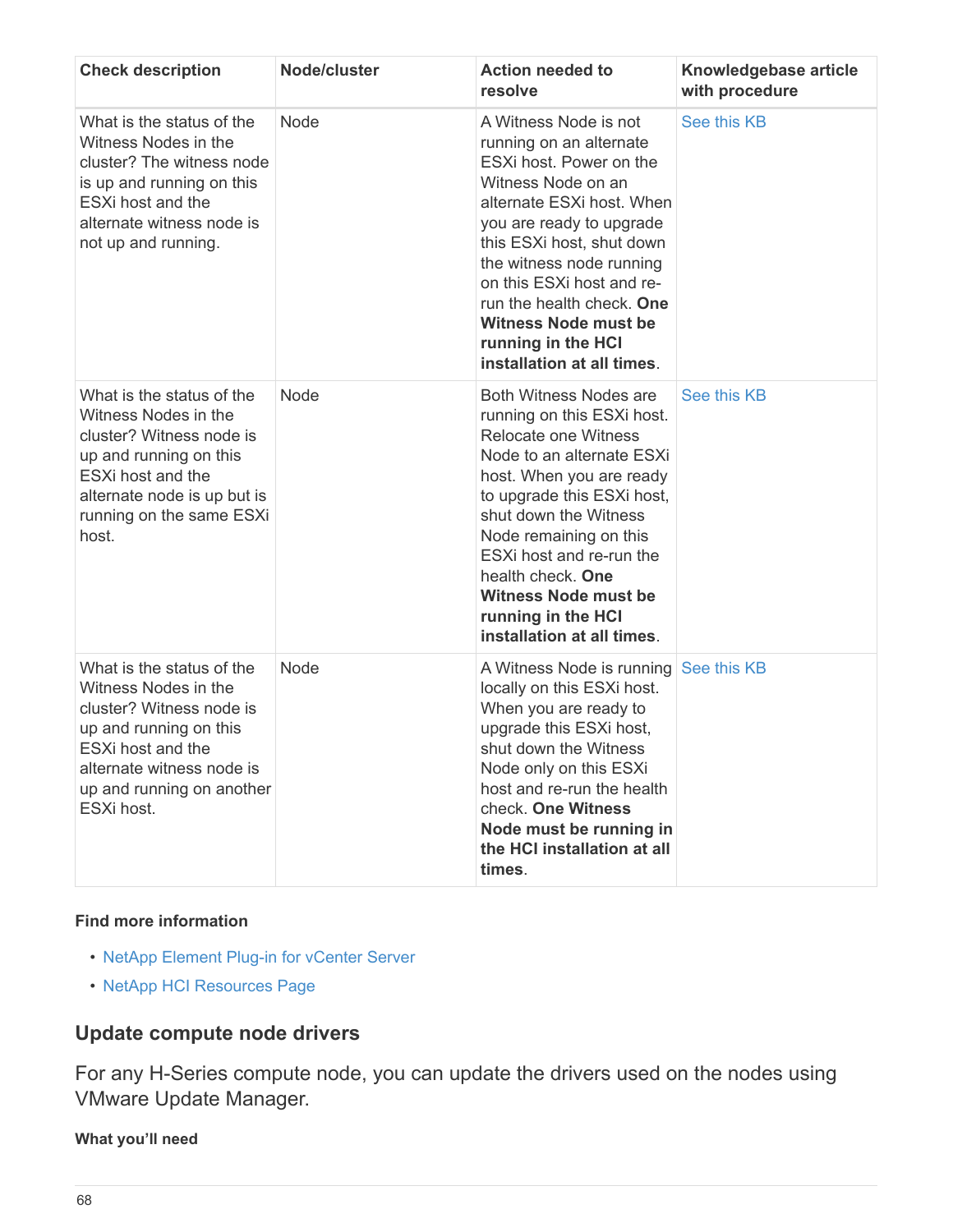See the firmware and driver matrix for your hardware in [this NetApp KB article](https://kb.netapp.com/Advice_and_Troubleshooting/Hybrid_Cloud_Infrastructure/NetApp_HCI/Firmware_and_driver_versions_in_NetApp_HCI_and_NetApp_Element_software) (login required).

### **About this task**

Perform only one of these update operations at a time.

### **Steps**

- 1. Browse to the [NetApp HCI software downloads](https://mysupport.netapp.com/site/products/all/details/netapp-hci/downloads-tab) page and select the download link for correct version of NetApp HCI.
- 2. Select **ESXI\_drivers** from the drop-down list.
- 3. Accept the End User License Agreement.
- 4. Download the driver package for your node type and ESXi version.
- 5. Extract the downloaded driver bundle on your local computer.



The NetApp driver bundle includes one or more VMware Offline Bundle ZIP files; do not extract these ZIP files.

- 6. After upgrading the firmware on the compute nodes, go to **VMware Update Manager** in VMware vCenter.
- 7. Import the driver offline bundle file for the compute nodes into the **Patch Repository**.
	- For VMware ESXi 7.0, all the necessary drivers for NetApp H610C, H615C, H410C, and Hx00E compute nodes and their build-in system components are included in the standard VMware ESXi 7.0 installation ISO image. You do not require additional or updated drivers for NetApp HCI compute nodes running VMware ESXi 7.0 (and updates).
	- For VMware ESXi 6.x, perform the following steps to import the driver offline bundle file:
		- a. Select the **Updates** tab.
		- b. Select **UPLOAD FROM FILE**.
		- c. Browse to the offline bundle that was previously downloaded and select **IMPORT**.
- 8. Create a new host baseline for the compute node.
- 9. Choose **Host Extension** for Name and Type and select all imported driver packages to be included in the new baseline.
- 10. In the **Host and Clusters** menu in vCenter, select the cluster with the compute nodes you would like to update and navigate to the **Update Manager** tab.
- 11. Select **Remediate** and the select the newly created host baseline. Ensure that drivers included in the baseline are selected.
- 12. Proceed through the wizard to the **Host Remediation Options** and ensure that the **Do Not Change VM Power State** option is selected to keep virtual machines online during the driver update.



If VMware Distributed Resource Scheduler (DRS) is enabled on the cluster (this is the default in NetApp HCI installations), virtual machines will automatically be migrated to other nodes in the cluster.

13. Proceed to the **Ready to Complete** page in the wizard and select **Finish**.

The drivers for all compute nodes in the cluster are updated one node at a time while virtual machines stay online.

## **Find more information**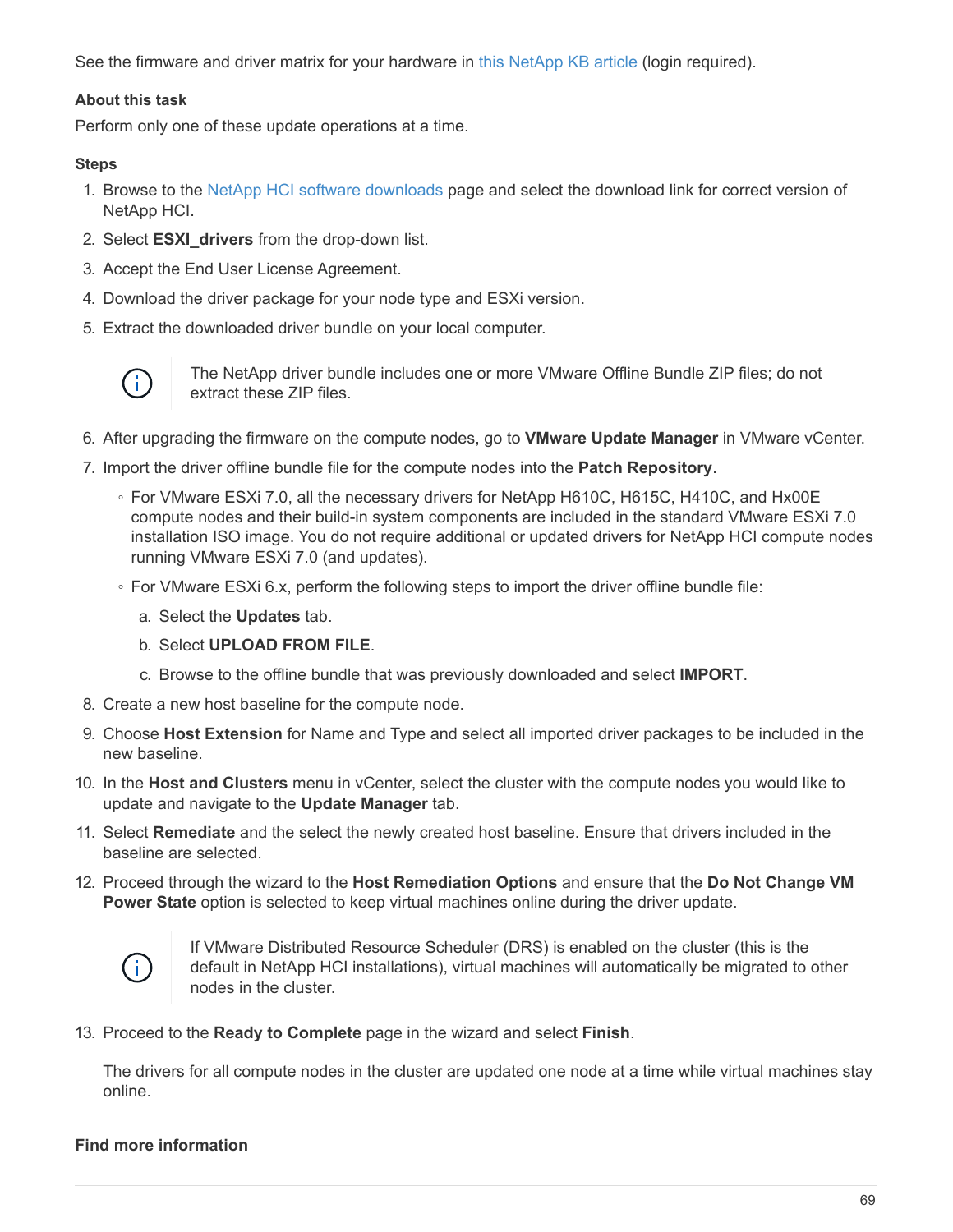- [NetApp Element Plug-in for vCenter Server](https://docs.netapp.com/us-en/vcp/index.html)
- [NetApp HCI Resources Page](https://www.netapp.com/hybrid-cloud/hci-documentation/)

## <span id="page-71-0"></span>**Upgrade compute node firmware**

For H-series compute nodes, you can upgrade the firmware for hardware components such as the BMC, BIOS, and NIC. To upgrade compute node firmware, you can use the NetApp Hybrid Cloud Control UI, REST API, a USB drive with the latest firmware image, or the BMC UI.

After the upgrade, the compute node boots into ESXi and works as before, retaining the configuration.

**What you'll need**

- **Compute drivers**: You have upgraded your compute node drivers. If compute node drivers are not compatible with the new firmware, the upgrade will not start. See the [Interoperability Matrix Tool \(IMT\)](https://mysupport.netapp.com/matrix) for driver and firmware compatibility information, and check the latest [compute node firmware release notes](https://docs.netapp.com/us-en/hci18/docs/rn_relatedrn.html) for important late-breaking firmware and driver details.
- **Admin privileges**: You have cluster administrator and BMC administrator permissions to perform the upgrade.
- **System ports**: If you are using NetApp Hybrid Cloud Control for upgrades, you have ensured that the necessary ports are open. See [Network ports](https://docs.netapp.com/us-en/hci18/docs/hci_prereqs_required_network_ports.html) for more information.
- **Minimum BMC and BIOS versions**: The node you intend to upgrade using NetApp Hybrid Cloud Control meets the following minimum requirements:

| Model        | <b>Minimum BMC version</b>                      | <b>Minimum BIOS version</b>                     |
|--------------|-------------------------------------------------|-------------------------------------------------|
| <b>H410C</b> | All versions supported (no<br>upgrade required) | All versions supported (no<br>upgrade required) |
| <b>H610C</b> | 3.96.07                                         | 3B01                                            |
| <b>H615C</b> | 4.68.07                                         | 3B08.CO                                         |



H615C compute nodes must update BMC firmware to version 4.68 using the [compute](https://docs.netapp.com/us-en/hci18/docs/rn_compute_firmware_2.27.html) [firmware bundle 2.27](https://docs.netapp.com/us-en/hci18/docs/rn_compute_firmware_2.27.html) to enable NetApp Hybrid Cloud Control to perform future firmware upgrades.



For a complete matrix of firmware and driver firmware for your hardware, see [this KB article](https://kb.netapp.com/Advice_and_Troubleshooting/Hybrid_Cloud_Infrastructure/NetApp_HCI/Firmware_and_driver_versions_in_NetApp_HCI_and_NetApp_Element_software) (login required).

- **BIOS boot order**: Manually change the boot order in the BIOS setup for each node to ensure USB CD/DVD appears in the boot list. See this [article](https://kb.netapp.com/Advice_and_Troubleshooting/Hybrid_Cloud_Infrastructure/NetApp_HCI/Known_issues_and_workarounds_for_Compute_Node_upgrades#BootOrder) for more information.
- **BMC credentials**: Update the credentials NetApp Hybrid Cloud Control uses to connect to the compute node BMC. You can do this using either the NetApp Hybrid Cloud Control [UI](https://docs.netapp.com/us-en/hci18/docs/task_hcc_edit_bmc_info.html#use-netapp-hybrid-cloud-control-to-edit-bmc-information) or [API](https://docs.netapp.com/us-en/hci18/docs/task_hcc_edit_bmc_info.html#use-the-rest-api-to-edit-bmc-information). Updating BMC information prior to upgrade refreshes the inventory and ensures that management node services are aware of all hardware parameters needed to complete the upgrade.
- **Attached media**: Disconnect any physical USB or ISO before starting a compute node upgrade.
- **KVM ESXi console**: Close all open Serial-Over-LAN (SOL) sessions and active KVM sessions in the BMC UI before starting a compute node upgrade.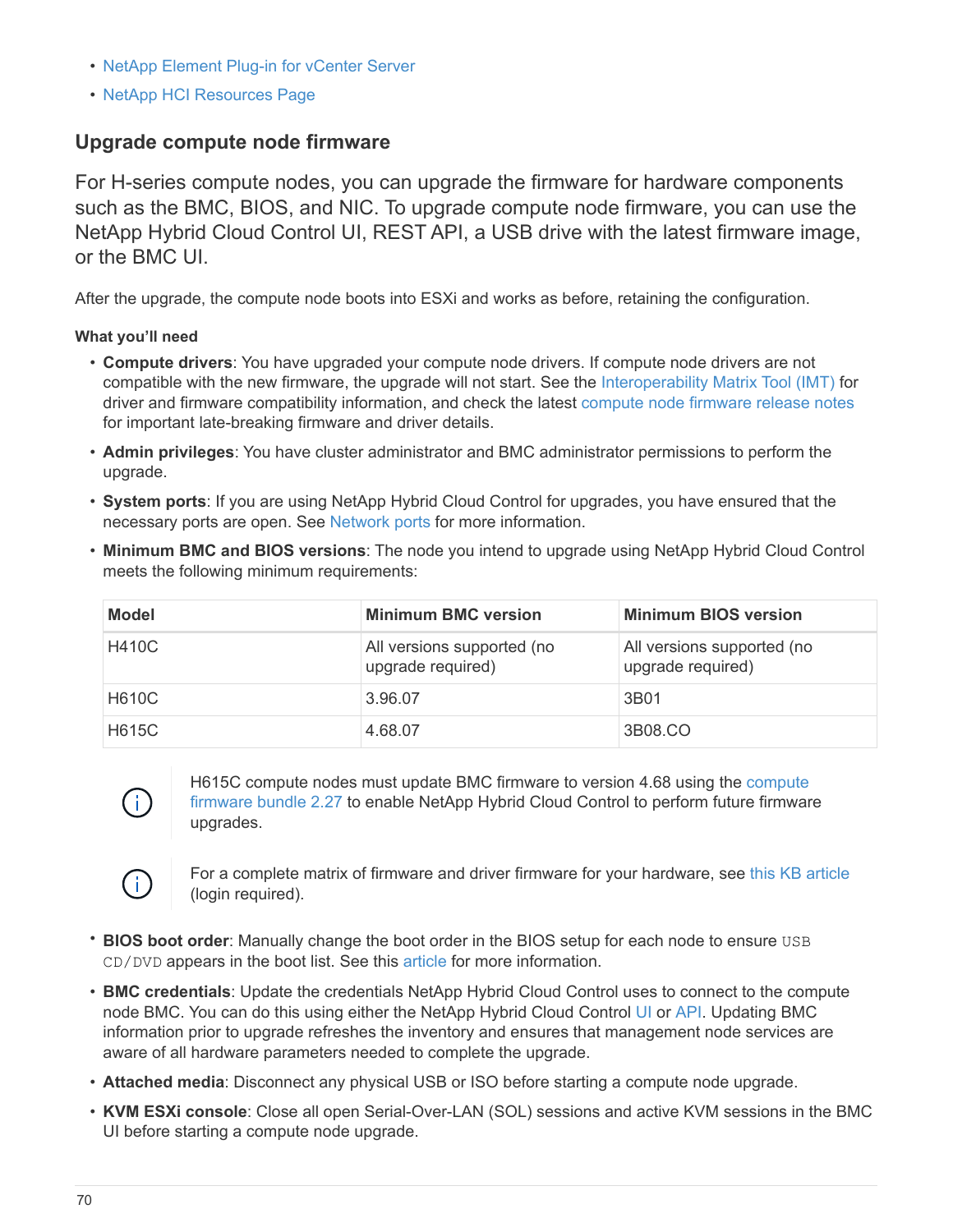- **Witness Node requirements**: In two- and three-node storage clusters, one [Witness Node](https://docs.netapp.com/us-en/hci18/docs/concept_hci_nodes.html) must be running in the NetApp HCI installation at all times.
- **Compute node health check**: You have verified that the node is ready to be upgraded. See [Run compute](#page-63-0) [node health checks prior to upgrading compute firmware](#page-63-0).
- **End User License Agreement (EULA)**: Beginning with management services 2.20, you must accept and save the EULA before using the NetApp Hybrid Cloud Control UI or API to upgrade compute node firmware:
	- 1. Open the IP address of the management node in a web browser:

https://<ManagementNodeIP>

- 2. Log in to NetApp Hybrid Cloud Control by providing the storage cluster administrator credentials.
- 3. Select **Upgrade** near the top right of the interface.
- 4. The EULA pops up. Scroll down, select **I accept for current and all future updates**, and select **Save**.



When you accept the EULA, it is recorded for all future updates and the automatic download feature is enabled. You will receive updates on NetApp software updates and upgrades, which you can install at your discretion and convenience. You can disable the automatic download feature by disabling network connectivity to the NetApp online software repository.

#### **About this task**

In production environments, upgrade the firmware on one compute node at a time.



The ESXi host must be taken out of lockdown mode prior to running a health check and proceeding with the firmware upgrade. See [How to disable lockdown mode on ESXi host](https://kb.netapp.com/Advice_and_Troubleshooting/Hybrid_Cloud_Infrastructure/NetApp_HCI/How_to_disable_lockdown_mode_on_ESXi_host) and [VMware lockdown mode behavior](https://docs.vmware.com/en/VMware-vSphere/7.0/com.vmware.vsphere.security.doc/GUID-F8F105F7-CF93-46DF-9319-F8991839D265.html) for more information.

For NetApp Hybrid Cloud Control UI or API upgrades, your ESXi host will be automatically placed in maintenance mode during the upgrade process if you have the DRS feature and required licensing. The node will be rebooted and after the upgrade process is complete, the ESXi host will be taken out of maintenance mode. For USB and BMC UI options, you will need to place the ESXi host in maintenance mode manually, as described in each procedure.

#### **Upgrade options**

Choose the option that is relevant to your upgrade scenario:

- [Use NetApp Hybrid Cloud Control UI to upgrade a compute node](#page-72-0) (Recommended)
- [Use NetApp Hybrid Cloud Control API to upgrade a compute node](#page-76-0)
- [Use a USB drive imaged with the latest compute firmware bundle](#page-82-0)
- [Use the Baseboard Management Controller \(BMC\) user interface \(UI\)](#page-83-0)

#### <span id="page-72-0"></span>**Use NetApp Hybrid Cloud Control UI to upgrade a compute node**

Starting with management services 2.14, you can upgrade a compute node using the NetApp Hybrid Cloud Control UI. From the list of nodes, you must select the node to upgrade. The **Current Versions** tab shows the current firmware versions and the **Proposed Versions** tab shows the available upgrade versions, if any.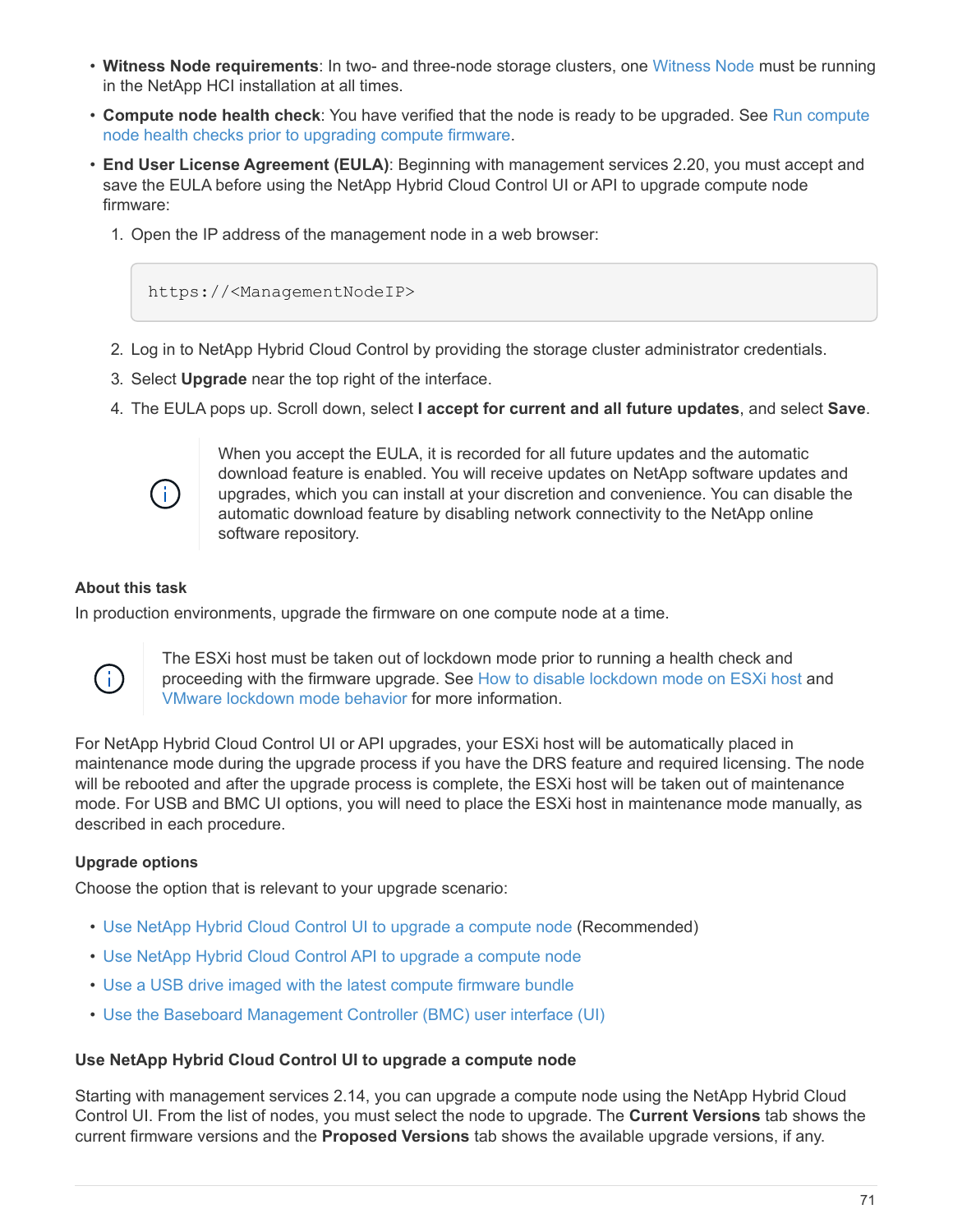

For a successful upgrade, ensure that the health check on the vSphere cluster is successful.



For dark site upgrades, you can reduce upload time if the compute firmware bundle and the management node are both local.



Upgrading the NIC, BIOS, and BMC can take approximately 60 minutes per node depending on the speed of network connectivity between the management node and the BMC host.



Using the NetApp Hybrid Cloud Control UI to upgrade compute firmware on H300E/H500E/H700E compute nodes is no longer supported. To upgrade, it is recommended that you use a [USB drive](#page-82-0) or the [BMC UI](#page-83-0) to mount the compute firmware bundle.

# **What you'll need**

• If your management node is not connected to the internet, you have downloaded the compute firmware bundle from the [NetApp Support Site.](https://mysupport.netapp.com/site/products/all/details/netapp-hci/downloads-tab/download/62542/Compute_Firmware_Bundle)



You should extract the TAR. GZ file to a TAR file, and then extract the TAR file to the compute firmware bundle.

#### **Steps**

1. Open the IP address of the management node in a web browser:

https://<ManagementNodeIP>

- 2. Log in to NetApp Hybrid Cloud Control by providing the storage cluster administrator credentials.
- 3. Select **Upgrade** near the top right of the interface.
- 4. On the **Upgrades** page, select **Compute firmware**.
- 5. Choose from the following options and perform the set of steps that are applicable to your cluster: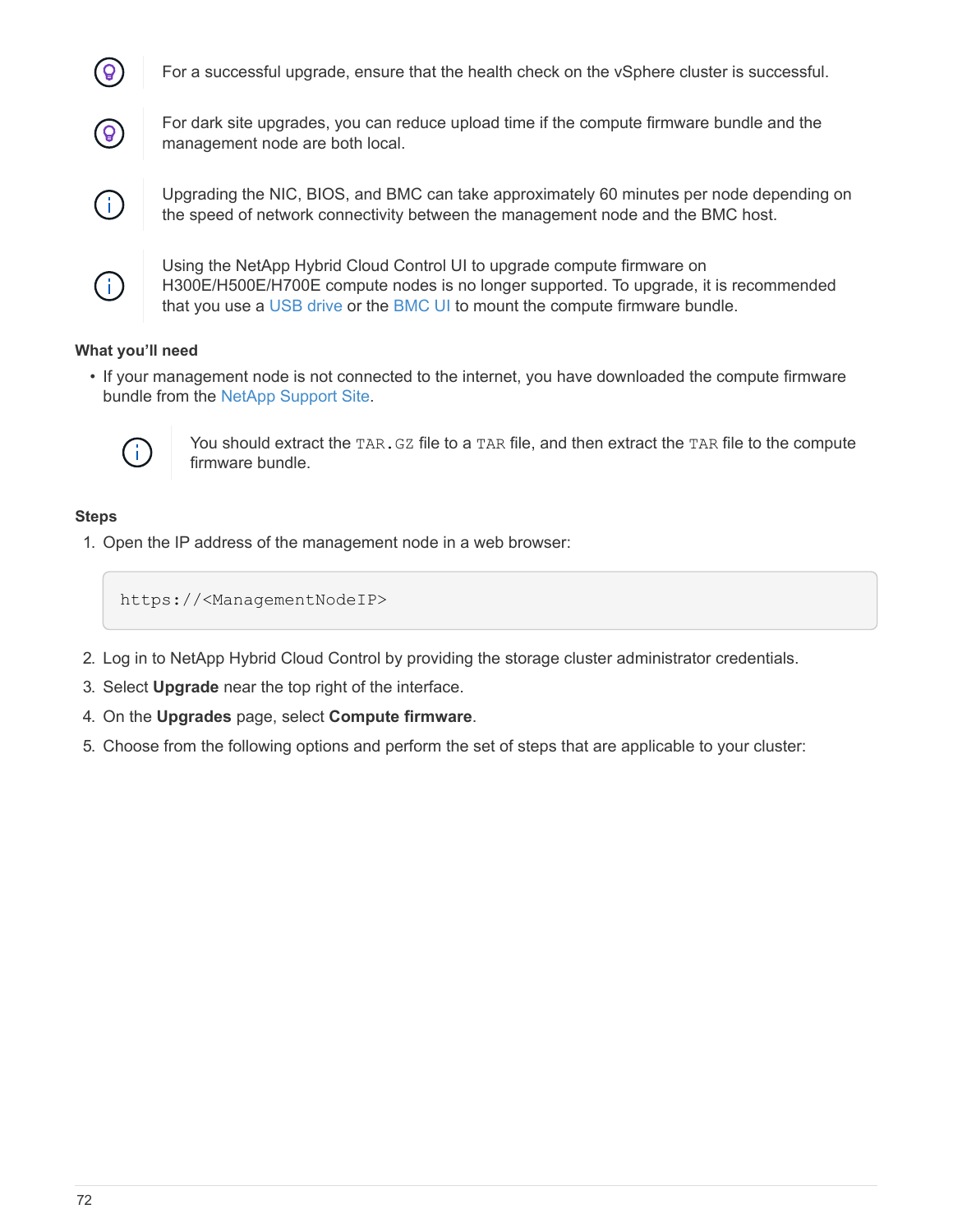| <b>Option</b>                                   | <b>Steps</b> |                                                                                                                                                                                       |                                                                                                                                                                                                                                                                                                                                     |
|-------------------------------------------------|--------------|---------------------------------------------------------------------------------------------------------------------------------------------------------------------------------------|-------------------------------------------------------------------------------------------------------------------------------------------------------------------------------------------------------------------------------------------------------------------------------------------------------------------------------------|
| Your management node has external connectivity. |              | 1. Select the cluster you are upgrading.<br>You will see the nodes in the cluster listed along<br>with the current firmware versions and newer<br>versions, if available for upgrade. |                                                                                                                                                                                                                                                                                                                                     |
|                                                 |              |                                                                                                                                                                                       | 2. Select the compute firmware bundle.                                                                                                                                                                                                                                                                                              |
|                                                 |              |                                                                                                                                                                                       | 3. Select Begin Upgrade.                                                                                                                                                                                                                                                                                                            |
|                                                 |              |                                                                                                                                                                                       | After you select Begin Upgrade, the window<br>shows failed health checks, if any.                                                                                                                                                                                                                                                   |
|                                                 |              |                                                                                                                                                                                       | The upgrade cannot be paused<br>after you begin. Firmware will be<br>updated sequentially in the<br>following order: NIC, BIOS, and<br>BMC. Do not log in to the BMC<br>UI during upgrade. Logging into<br>the BMC terminates the Hybrid<br><b>Cloud Control Serial-Over-LAN</b><br>(SOL) session that monitors<br>upgrade process. |
|                                                 |              |                                                                                                                                                                                       | 4. If the health checks at the cluster or node level<br>passed with warnings, but without critical<br>failures, you will see Ready to be Upgraded.<br>Select Upgrade Node.                                                                                                                                                          |
|                                                 |              |                                                                                                                                                                                       | While the upgrade is in progress, you<br>can leave the page and come back to<br>it later to continue monitoring the<br>progress. During the upgrade, the UI<br>shows various messages about the<br>status of the upgrade.                                                                                                           |
|                                                 |              |                                                                                                                                                                                       | While upgrading the firmware on<br>H610C compute nodes, do not open<br>the Serial-Over-LAN (SOL) console<br>through the BMC web UI. This might<br>cause the upgrade to fail.                                                                                                                                                        |
|                                                 | is complete. |                                                                                                                                                                                       | The UI displays a message after the upgrade is<br>complete. You can download logs after the upgrade                                                                                                                                                                                                                                 |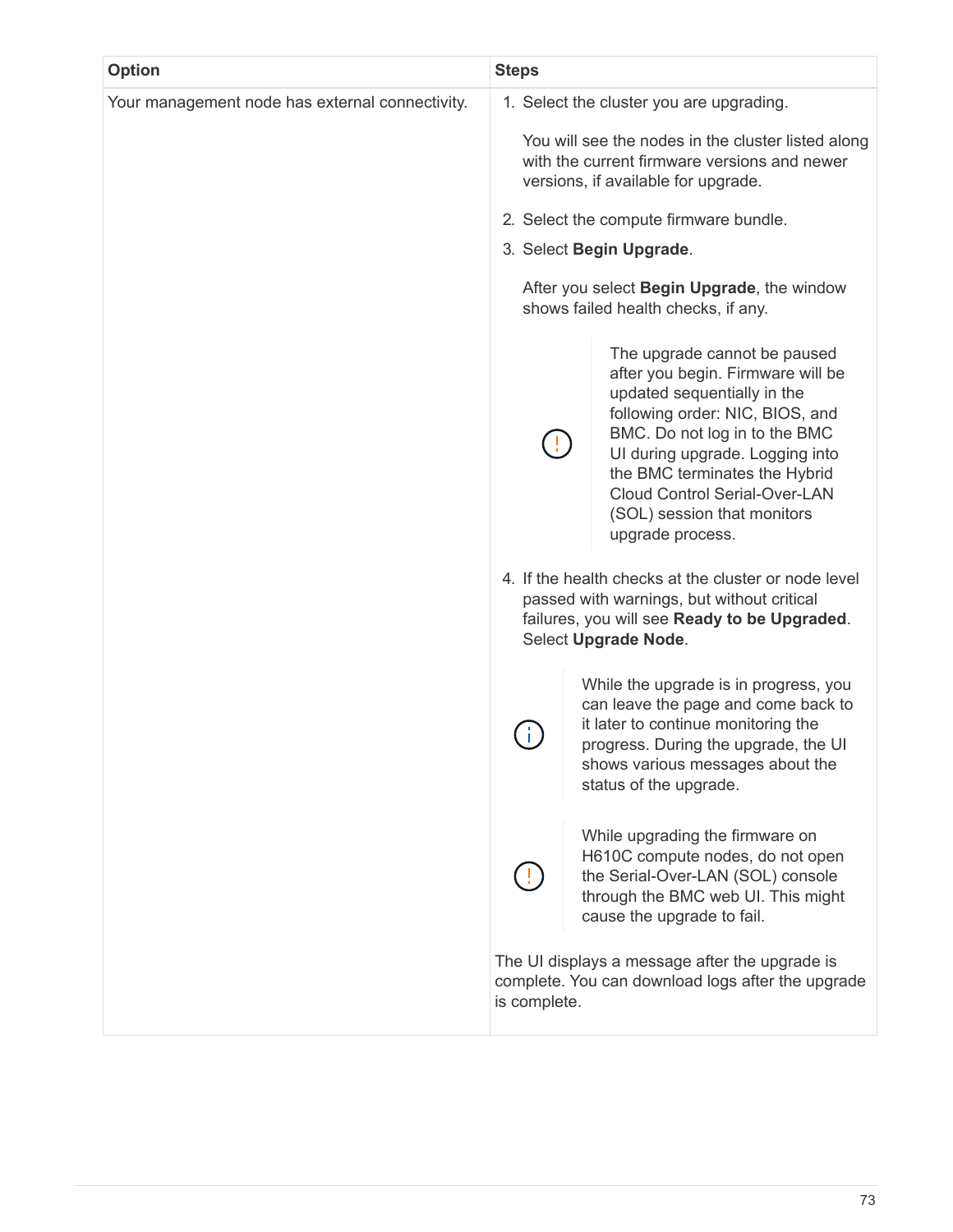| <b>Option</b>                                      | <b>Steps</b>                                                                                                                                                                                                                                                                                 |  |  |  |
|----------------------------------------------------|----------------------------------------------------------------------------------------------------------------------------------------------------------------------------------------------------------------------------------------------------------------------------------------------|--|--|--|
| Your management node is within a dark site without | 1. Select the cluster you are upgrading.                                                                                                                                                                                                                                                     |  |  |  |
| external connectivity.                             | 2. Select <b>Browse</b> to upload the compute firmware<br>bundle that you downloaded from the<br><b>NetApp Support Site.</b>                                                                                                                                                                 |  |  |  |
|                                                    | 3. Wait for the upload to complete. A progress bar<br>shows the status of the upload.                                                                                                                                                                                                        |  |  |  |
|                                                    | The file upload will happen in the<br>background if you navigate away<br>from the browser window.                                                                                                                                                                                            |  |  |  |
|                                                    | An on-screen message is displayed after the file is<br>successfully uploaded and validated. Validation<br>might take several minutes.<br>You can download logs after the upgrade is<br>complete. For information about the various<br>upgrade status changes, see Upgrade status<br>changes. |  |  |  |

If a failure happens during the upgrade, NetApp Hybrid Cloud Control will reboot the node, take it out of maintenance mode, and display the failure status with a link to the error log. You can download the error log, which contains specific instructions or links to KB articles, to diagnose and correct any issue. For additional insight into compute node firmware upgrade issues using NetApp Hybrid Cloud Control, see this [KB](https://kb.netapp.com/Advice_and_Troubleshooting/Hybrid_Cloud_Infrastructure/NetApp_HCI/Known_issues_and_workarounds_for_Compute_Node_upgrades) article.

#### **Upgrade status changes**

Here are the different states that the UI shows before, during, and after the upgrade process:

| Upgrade state                                                     | <b>Description</b>                                                                                                                                                                                                                                                                |
|-------------------------------------------------------------------|-----------------------------------------------------------------------------------------------------------------------------------------------------------------------------------------------------------------------------------------------------------------------------------|
| Node failed one or more health checks. Expand to<br>view details. | One or more health checks failed.                                                                                                                                                                                                                                                 |
| Error                                                             | An error has occurred during the upgrade. You can<br>download the error log and send it to NetApp Support.                                                                                                                                                                        |
| Unable to Detect                                                  | NetApp Hybrid Cloud Control does not have external<br>connectivity to reach the online software repository.<br>This status is also displayed if NetApp Hybrid Cloud<br>Control is unable to query the compute node when the<br>compute node asset does not have the hardware tag. |
| Ready to be Upgraded.                                             | All the health checks passed successfully, and the<br>node is ready to be upgraded.                                                                                                                                                                                               |
| An error has occurred during the upgrade.                         | The upgrade fails with this notification when a critical<br>error occurs. Download the logs by selecting the<br>Download Logs link to help resolve the error. You<br>can try upgrading again after you resolve the error.                                                         |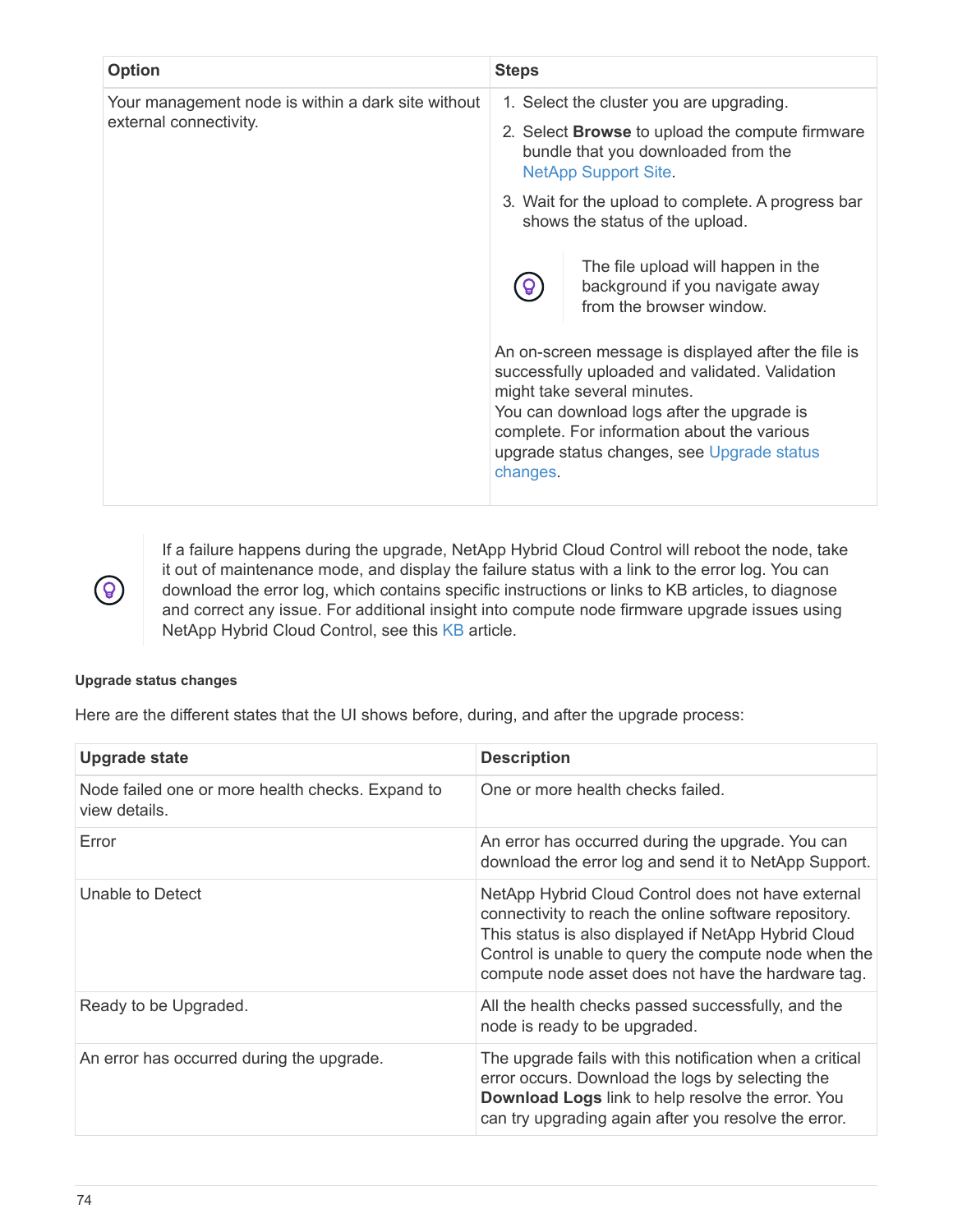| Upgrade state                | <b>Description</b>                                                       |
|------------------------------|--------------------------------------------------------------------------|
| Node upgrade is in progress. | The upgrade is in progress. A progress bar shows the<br>∣upgrade status. |

# <span id="page-76-0"></span>**Use NetApp Hybrid Cloud Control API to upgrade a compute node**

You can use APIs to upgrade each compute node in a cluster to the latest firmware version. You can use an automation tool of your choice to run the APIs. The API workflow documented here uses the REST API UI available on the management node as an example.



Using the NetApp Hybrid Cloud Control UI to upgrade compute firmware on H300E/H500E/H700E compute nodes is no longer supported. To upgrade, it is recommended that you use a [USB drive](#page-82-0) or the [BMC UI](#page-83-0) to mount the compute firmware bundle.

# **What you'll need**

Compute node assets, including vCenter and hardware assets, must be known to management node assets. You can use the inventory service APIs to verify assets (<https://<ManagementNodeIP>/inventory/1/>).

#### **Steps**

1. Do one of the following depending on your connection: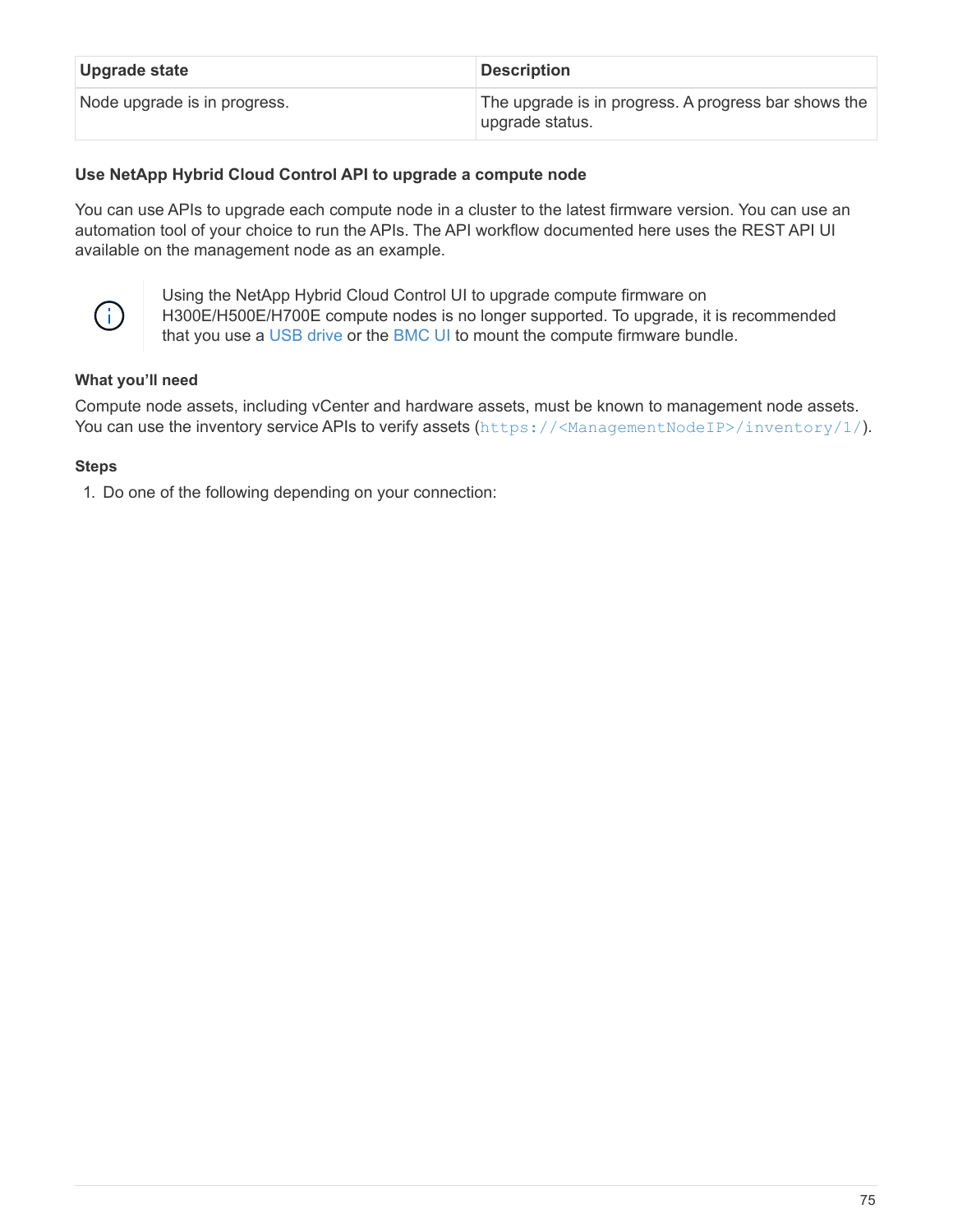| <b>Option</b>                                   | <b>Steps</b>                                                                                                                                                        |  |  |  |
|-------------------------------------------------|---------------------------------------------------------------------------------------------------------------------------------------------------------------------|--|--|--|
| Your management node has external connectivity. | 1. Verify the repository connection:                                                                                                                                |  |  |  |
|                                                 | a. Open the package service REST API UI on<br>the management node:                                                                                                  |  |  |  |
|                                                 | https:// <managementnodeip>/<br/>package-repository/1/</managementnodeip>                                                                                           |  |  |  |
|                                                 | b. Select <b>Authorize</b> and complete the<br>following:                                                                                                           |  |  |  |
|                                                 | i. Enter the cluster user name and<br>password.                                                                                                                     |  |  |  |
|                                                 | ii. Enter the client ID as mnode-client.                                                                                                                            |  |  |  |
|                                                 | iii. Select <b>Authorize</b> to begin a session.                                                                                                                    |  |  |  |
|                                                 | iv. Close the authorization window.                                                                                                                                 |  |  |  |
|                                                 | c. From the REST API UI, select GET<br>/packages/remote-repository/connection.                                                                                      |  |  |  |
|                                                 | d. Select Try it out.                                                                                                                                               |  |  |  |
|                                                 | e. Select Execute.                                                                                                                                                  |  |  |  |
|                                                 | f. If code 200 is returned, go to the next step.<br>If there is no connection to the remote<br>repository, establish the connection or use<br>the dark site option. |  |  |  |
|                                                 | 2. Find the compute firmware bundle ID:                                                                                                                             |  |  |  |
|                                                 | a. From the REST API UI, select GET<br>/packages.                                                                                                                   |  |  |  |
|                                                 | b. Select Try it out.                                                                                                                                               |  |  |  |
|                                                 | c. Select Execute.                                                                                                                                                  |  |  |  |
|                                                 | d. From the response, copy and save the<br>compute firmware bundle name<br>("packageName") and version<br>("packageVersion") for use in a later<br>step.            |  |  |  |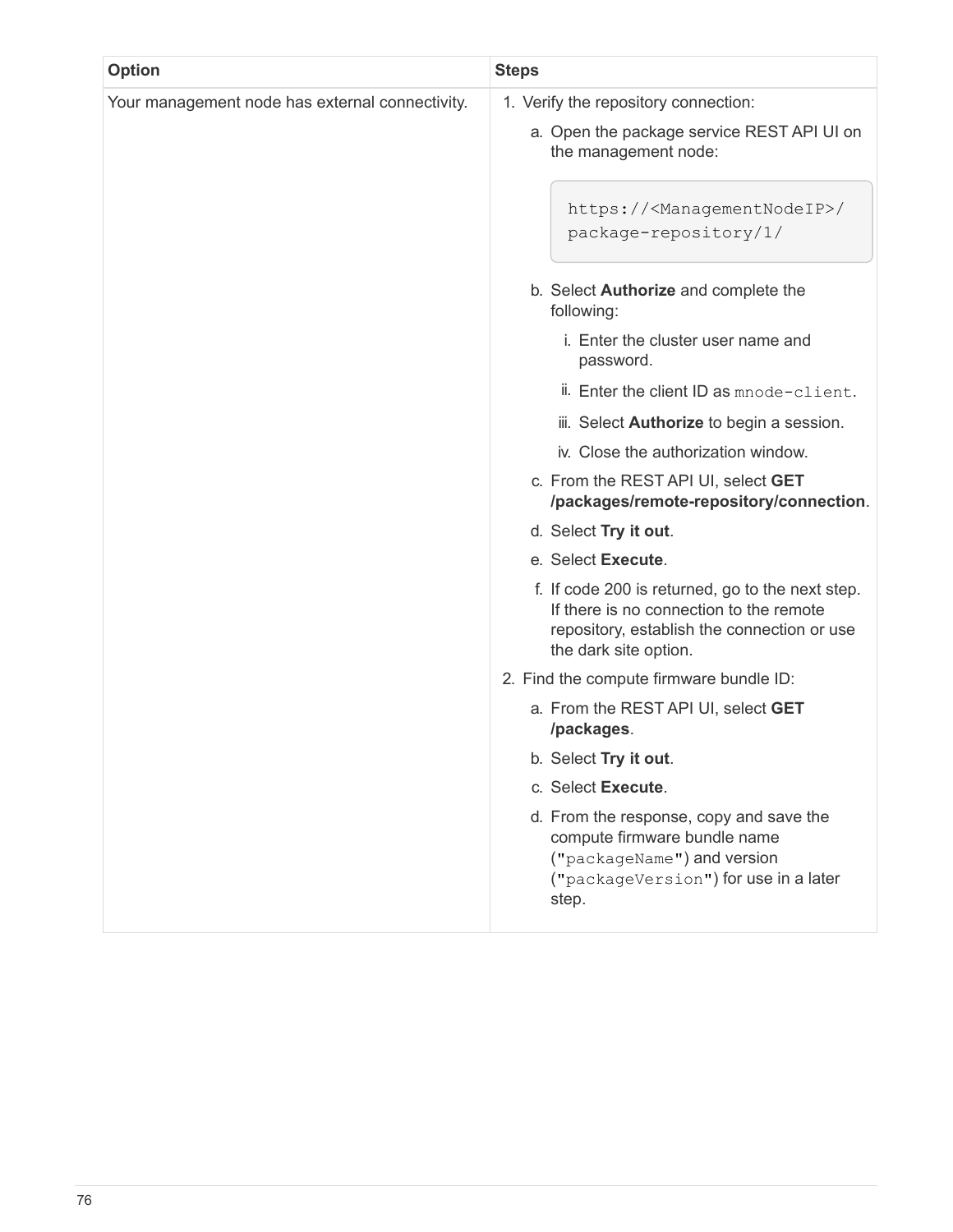| <b>Option</b>                                                                | <b>Steps</b>                                                                                                                                                    |  |  |  |  |
|------------------------------------------------------------------------------|-----------------------------------------------------------------------------------------------------------------------------------------------------------------|--|--|--|--|
| Your management node is within a dark site without<br>external connectivity. | 1. Go to the NetApp HCI software downloads page<br>and download the latest compute firmware<br>bundle to a device that is accessible to the<br>management node. |  |  |  |  |
|                                                                              | For dark site upgrades, you can<br>reduce upload time if the upgrade<br>package and the management<br>node are both local.                                      |  |  |  |  |
|                                                                              | 2. Upload the compute firmware bundle to the<br>management node:                                                                                                |  |  |  |  |
|                                                                              | a. Open the management node REST API UI<br>on the management node:                                                                                              |  |  |  |  |
|                                                                              | https:// <managementnodeip>/<br/>package-repository/1/</managementnodeip>                                                                                       |  |  |  |  |
|                                                                              | b. Select Authorize and complete the<br>following:                                                                                                              |  |  |  |  |
|                                                                              | i. Enter the cluster user name and<br>password.                                                                                                                 |  |  |  |  |
|                                                                              | ii. Enter the client ID as mnode-client.                                                                                                                        |  |  |  |  |
|                                                                              | iii. Select <b>Authorize</b> to begin a session.                                                                                                                |  |  |  |  |
|                                                                              | iv. Close the authorization window.                                                                                                                             |  |  |  |  |
|                                                                              | c. From the REST API UI, select POST<br>/packages.                                                                                                              |  |  |  |  |
|                                                                              | d. Select Try it out.                                                                                                                                           |  |  |  |  |
|                                                                              | e. Select <b>Browse</b> and select the compute<br>firmware bundle.                                                                                              |  |  |  |  |
|                                                                              | f. Select Execute to initiate the upload.                                                                                                                       |  |  |  |  |
|                                                                              | g. From the response, copy and save the<br>compute firmware bundle ID ("id") for use<br>in a later step.                                                        |  |  |  |  |
|                                                                              | 3. Verify the status of the upload.                                                                                                                             |  |  |  |  |
|                                                                              | a. From the REST API UI, select GET<br>/packages/{id}/status.                                                                                                   |  |  |  |  |
|                                                                              | b. Select Try it out.                                                                                                                                           |  |  |  |  |
|                                                                              | c. Enter the compute firmware bundle ID you<br>copied in the previous step in id.                                                                               |  |  |  |  |
|                                                                              | d. Select Execute to initiate the status request.                                                                                                               |  |  |  |  |
|                                                                              | The response indicates state as SUCCESS<br>when complete.                                                                                                       |  |  |  |  |
|                                                                              | From the response, copy and save the<br>77                                                                                                                      |  |  |  |  |

compute firmware bundle name ("name")

77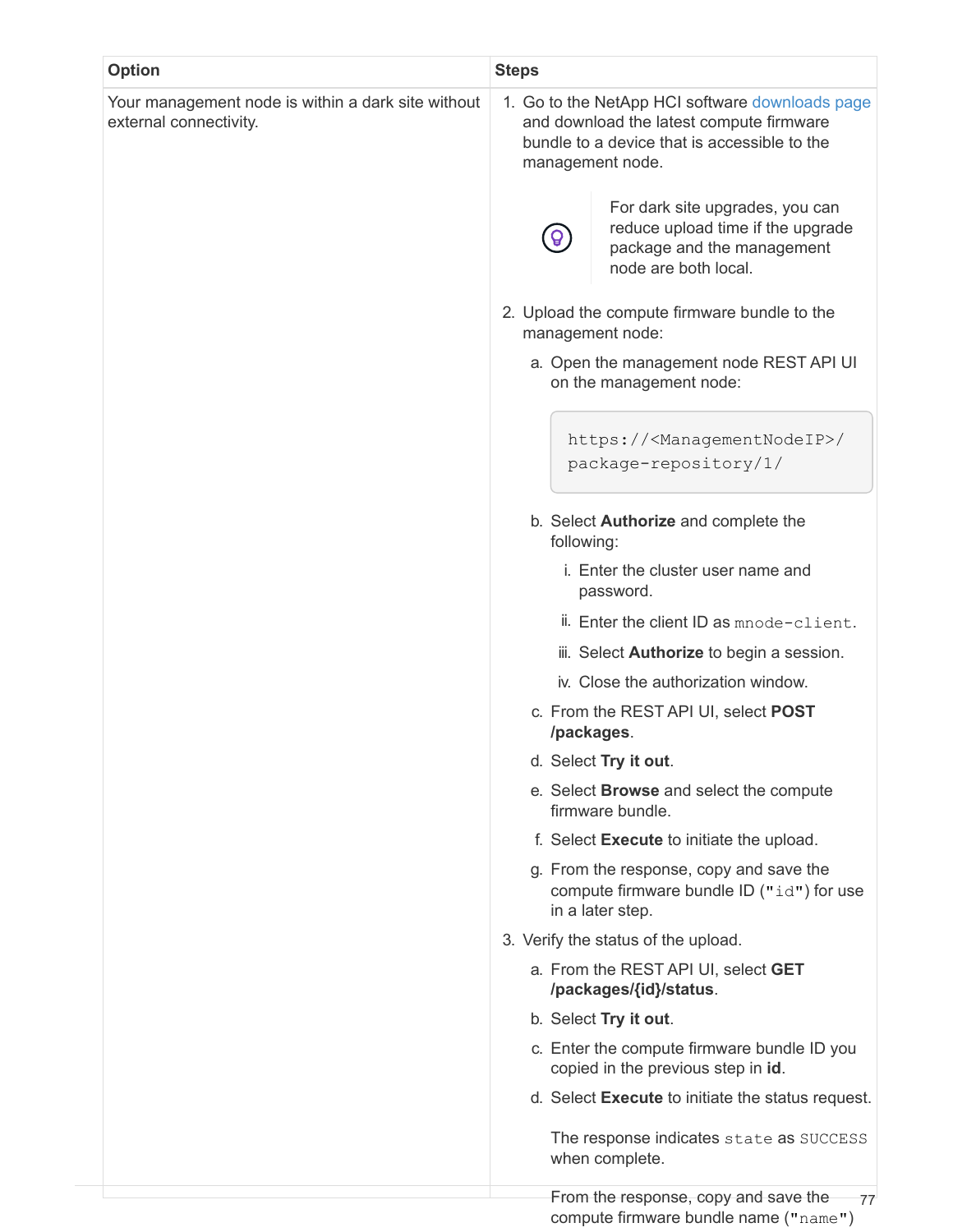- 2. Locate the compute controller ID and node hardware ID for the node you intend to upgrade:
	- a. Open the inventory service REST API UI on the managem<del>s</del><code>p</code>t<code>no</code>erfion (" $\mathtt{version}$ ") for use in a later

step.

```
https://<ManagementNodeIP>/inventory/1/
```
- b. Select **Authorize** and complete the following:
	- i. Enter the cluster user name and password.
	- ii. Enter the client ID as mnode-client.
	- iii. Select **Authorize** to begin a session.
	- iv. Close the authorization window.
- c. From the REST API UI, select **GET /installations**.
- d. Select **Try it out**.
- e. Select **Execute**.
- f. From the response, copy the installation asset ID ( $"id"$ ).
- g. From the REST API UI, select **GET /installations/{id}**.
- h. Select **Try it out**.
- i. Paste the installation asset ID into the **id** field.
- j. Select **Execute**.
- k. From the response, copy and save the cluster controller ID ("controllerId")and node hardware ID ("hardwareId") for use in a later step:

```
"compute": {
   "errors": [],
    "inventory": {
      "clusters": [
        {
          "clusterId": "Test-1B",
           "controllerId": "a1b23456-c1d2-11e1-1234-a12bcdef123a",
```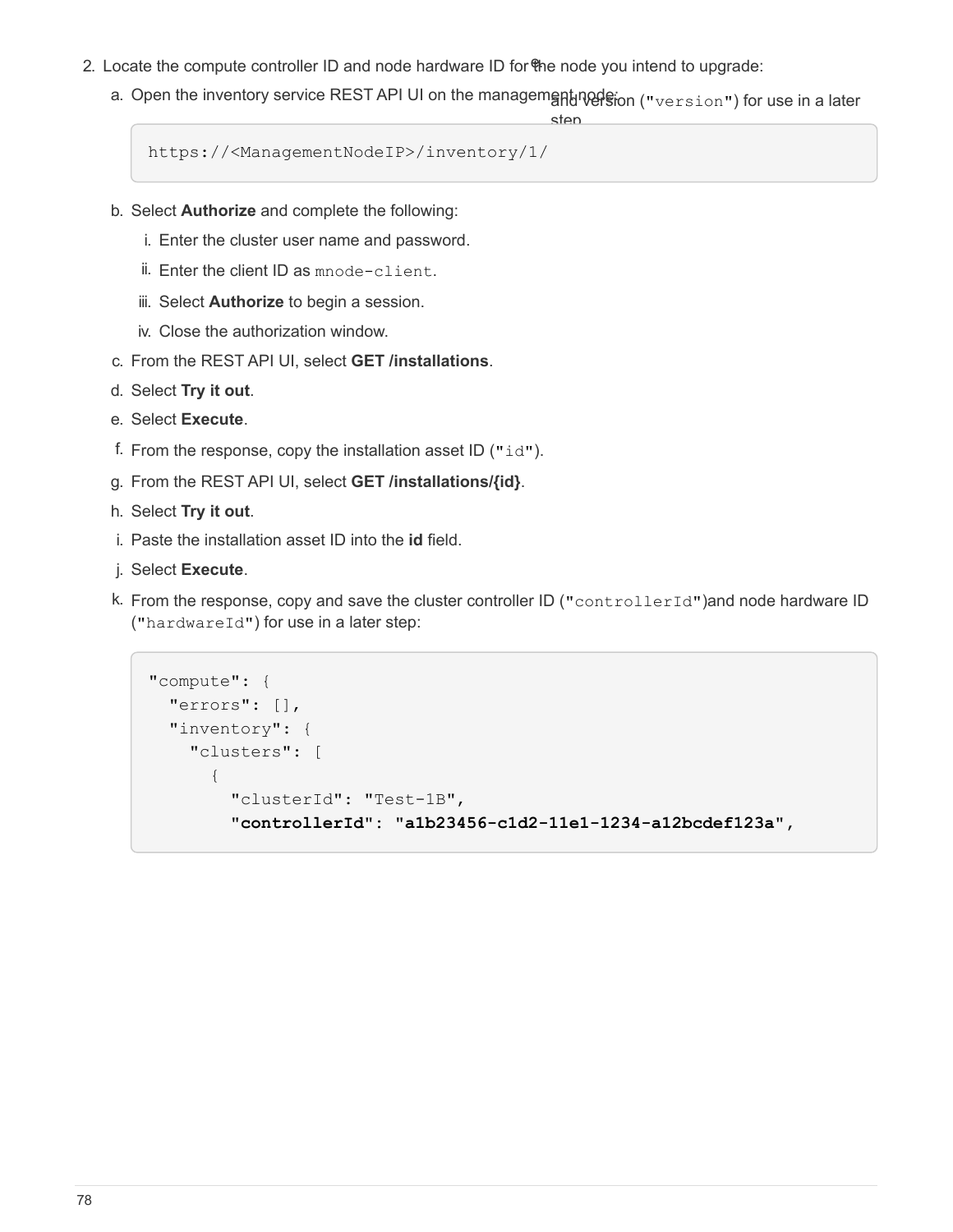```
"nodes": [
    {
      "bmcDetails": {
        "bmcAddress": "10.111.0.111",
        "credentialsAvailable": true,
        "credentialsValidated": true
      },
      "chassisSerialNumber": "111930011231",
      "chassisSlot": "D",
      "hardwareId": "123a4567-01b1-1243-a12b-11ab11ab0a15",
      "hardwareTag": "00000000-0000-0000-0000-ab1c2de34f5g",
      "id": "e1111d10-1a1a-12d7-1a23-ab1cde23456f",
      "model": "H410C",
```
- 3. Run the compute node firmware upgrade:
	- a. Open the hardware service REST API UI on the management node:

https://<ManagementNodeIP>/hardware/2/

- b. Select **Authorize** and complete the following:
	- i. Enter the cluster user name and password.
	- ii. Enter the client ID as mnode-client.
	- iii. Select **Authorize** to begin a session.
	- iv. Close the authorization window.
- c. Select **POST /nodes/{hardware\_id}/upgrades**.
- d. Select **Try it out**.
- e. Enter the hardware host asset ID ("hardwareId" saved from a previous step) in the parameter field.
- f. Do the following with the payload values:
	- i. Retain the values "force": false and "maintenanceMode": true" so that health checks are performed on the node and the ESXi host is set to maintenance mode.
	- ii. Enter the cluster controller ID ("controllerId" saved from a previous step).
	- iii. Enter the compute firmware bundle name package version that you saved from a previous step.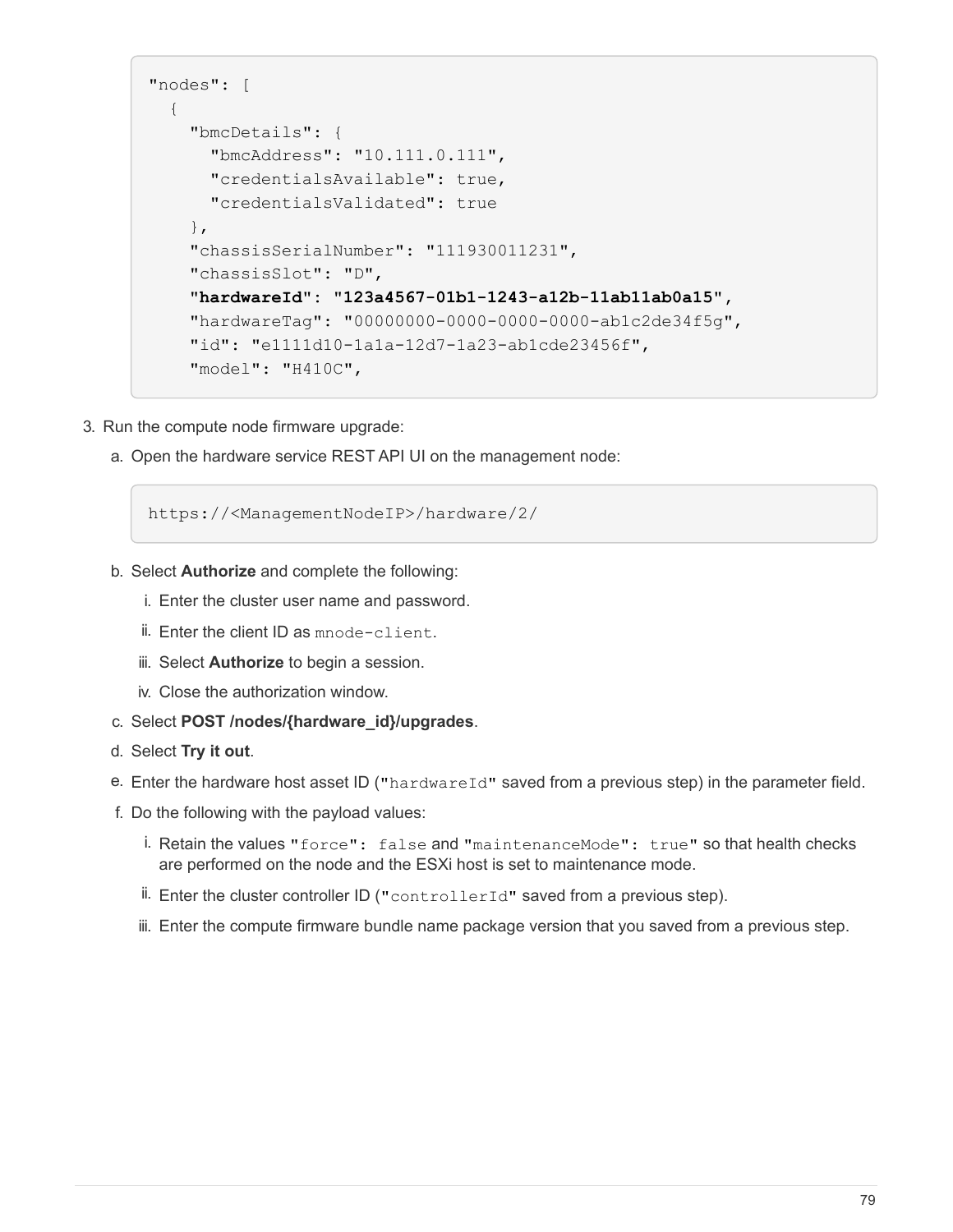```
{
    "config": {
      "force": false,
      "maintenanceMode": true
    },
    "controllerId": "a1b23456-c1d2-11e1-1234-a12bcdef123a",
    "packageName": "compute-firmware-12.2.109",
    "packageVersion": "12.2.109"
}
```
g. Select **Execute** to initiate the upgrade.



The upgrade cannot be paused after you begin. Firmware will be updated sequentially in the following order: NIC, BIOS, and BMC. Do not log in to the BMC UI during upgrade. Logging into the BMC terminates the Hybrid Cloud Control Serial-Over-LAN (SOL) session that monitors upgrade process.

- h. Copy the upgrade task ID that is part of the resource link ("resourceLink") URL in the response.
- 4. Verify the upgrade progress and results:
	- a. Select **GET /task/{task\_id}/logs**.
	- b. Select **Try it out**.
	- c. Enter the task ID from the previous step in **task\_Id**.
	- d. Select **Execute**.
	- e. Do one of the following if there are problems or special requirements during the upgrade:

| <b>Option</b>                                                                                             | <b>Steps</b>                                                                                                                    |
|-----------------------------------------------------------------------------------------------------------|---------------------------------------------------------------------------------------------------------------------------------|
| You need to correct cluster health issues due to<br>failed Health Checks message in the response<br>body. | 1. Go to the specific KB article listed for each<br>issue or perform the specified remedy.                                      |
|                                                                                                           | 2. If a KB is specified, complete the process<br>described in the relevant KB article                                           |
|                                                                                                           | 3. After you have resolved cluster issues,<br>reauthenticate if needed and select <b>POST</b><br>/nodes/{hardware_id}/upgrades. |
|                                                                                                           | 4. Repeat the steps as described previously in<br>the upgrade step.                                                             |
| The upgrade fails and the mitigation steps are not<br>listed in upgrade log.                              | 1. See this KB article (login required).                                                                                        |

f. Run the **GET /task/{task\_id}/logs** API multiple times, as needed, until the process is complete.

During the upgrade, the status indicates running if no errors are encountered. As each step finishes, the status value changes to completed.

The upgrade has finished successfully when the status for each step is completed and the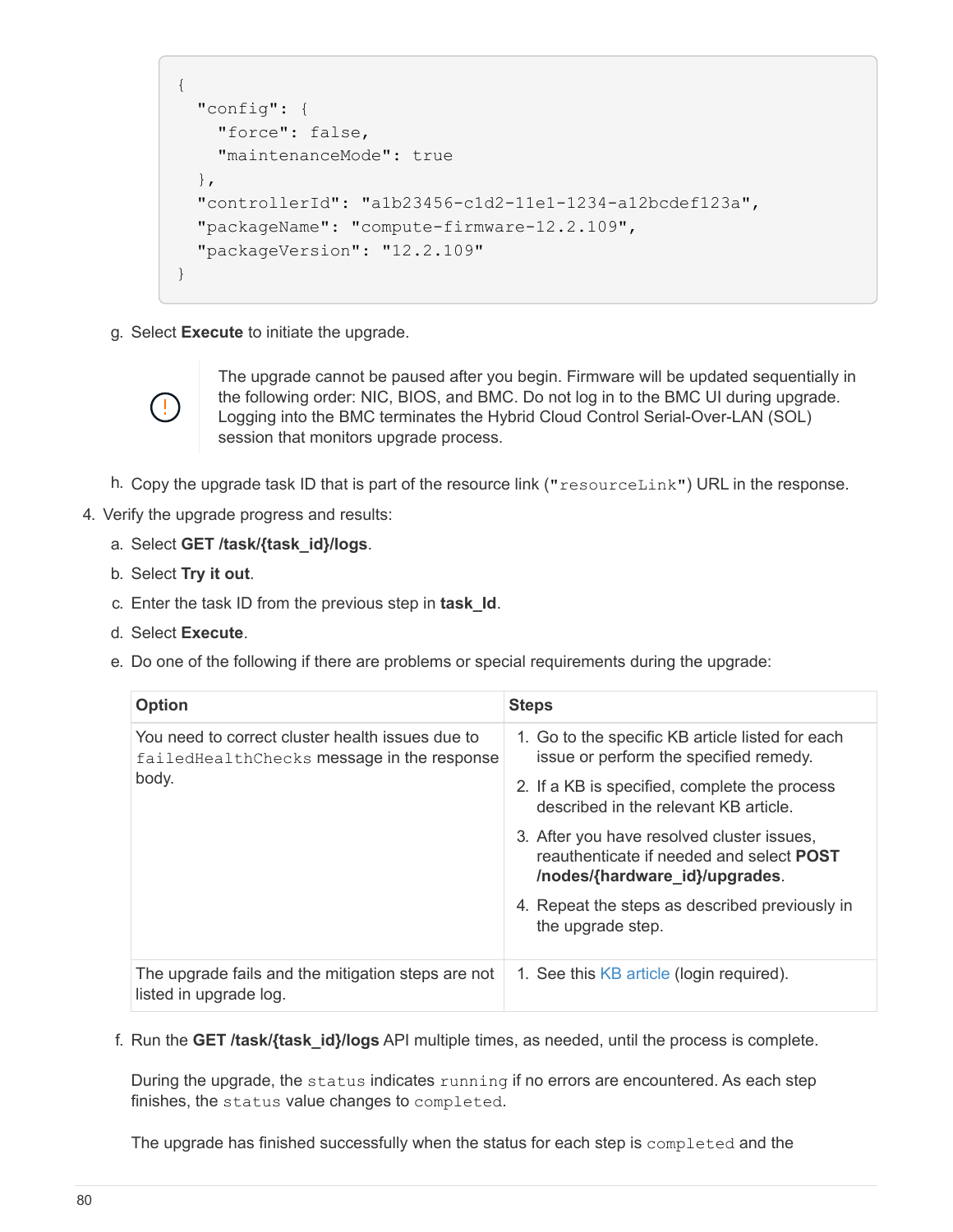percentageCompleted value is 100.

- 5. (Optional) Confirm upgraded firmware versions for each component:
	- a. Open the hardware service REST API UI on the management node:

https://<ManagementNodeIP>/hardware/2/

- b. Select **Authorize** and complete the following:
	- i. Enter the cluster user name and password.
	- ii. Enter the client ID as mnode-client.
	- iii. Select **Authorize** to begin a session.
	- iv. Close the authorization window.
- c. From the REST API UI, select **GET /nodes/{hardware\_id}/upgrades**.
- d. (Optional) Enter date and status parameters to filter the results.
- e. Enter the hardware host asset ID ("hardwareId" saved from a previous step) in the parameter field.
- f. Select **Try it out**.
- g. Select **Execute**.
- h. Verify in the response that firmware for all components has been successfully upgraded from the previous version to the latest firmware.

#### <span id="page-82-0"></span>**Use a USB drive imaged with the latest compute firmware bundle**

You can insert a USB drive with the latest compute firmware bundle downloaded to a USB port on the compute node. As an alternative to using the USB thumb drive method described in this procedure, you can mount the compute firmware bundle on the compute node using the **Virtual CD/DVD** option in the Virtual Console in the Baseboard Management Controller (BMC) interface. The BMC method takes considerably longer than the USB thumb drive method. Ensure that your workstation or server has the necessary network bandwidth and that your browser session with the BMC does not time out.

#### **What you'll need**

• If your management node is not connected to the internet, you have downloaded the compute firmware bundle from the [NetApp Support Site.](https://mysupport.netapp.com/site/products/all/details/netapp-hci/downloads-tab/download/62542/Compute_Firmware_Bundle)



You should extract the TAR. GZ file to a TAR file, and then extract the TAR file to the compute firmware bundle.

#### **Steps**

- 1. Use the Etcher utility to flash the compute firmware bundle to a USB drive.
- 2. Place the compute node in maintenance mode using VMware vCenter, and evacuate all virtual machines from the host.



If VMware Distributed Resource Scheduler (DRS) is enabled on the cluster (this is the default in NetApp HCI installations), virtual machines will automatically be migrated to other nodes in the cluster.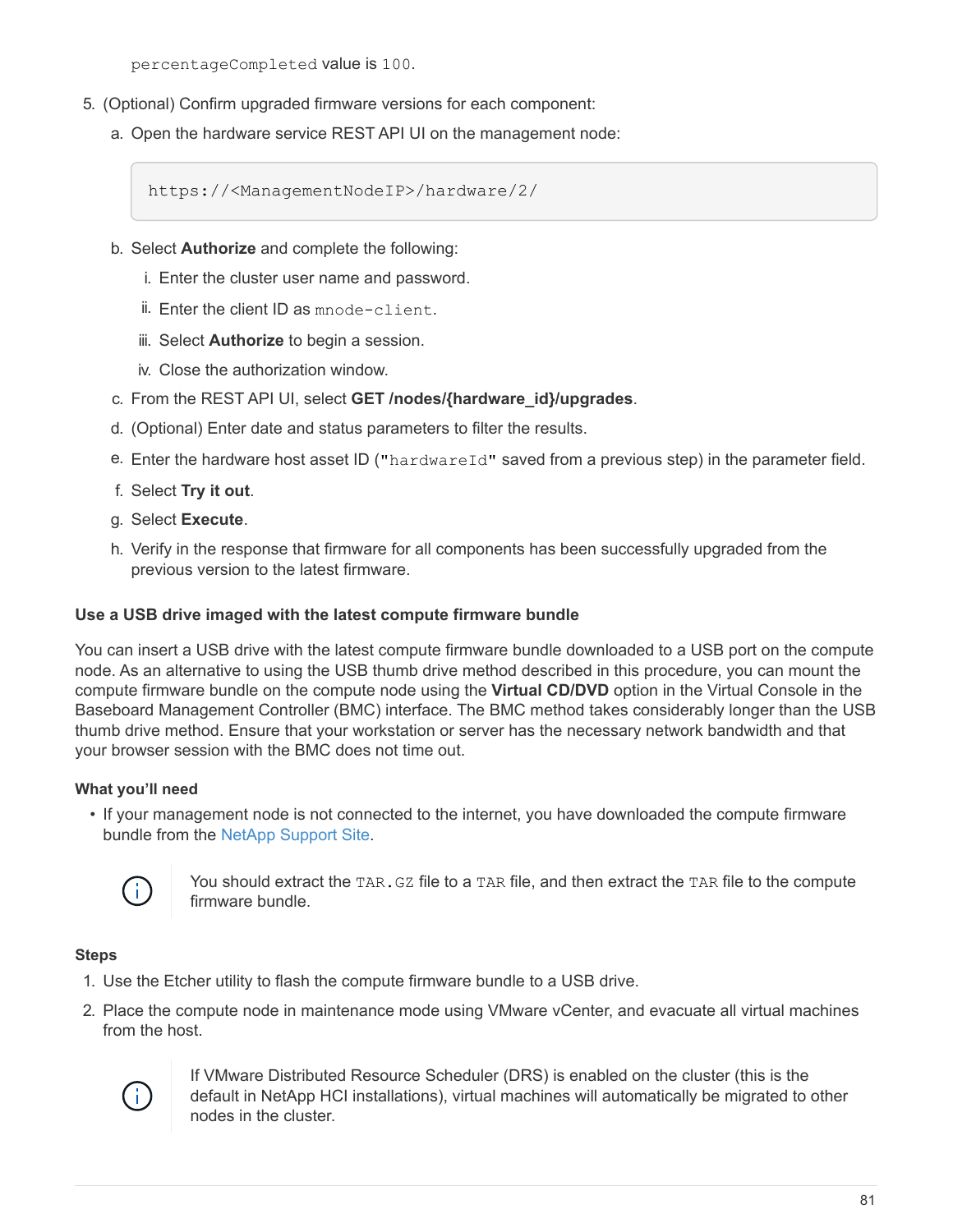- 3. Insert the USB thumb drive into a USB port on the compute node and reboot the compute node using VMware vCenter.
- 4. During the compute node POST cycle, press **F11** to open the Boot Manager. You may need to press **F11** multiple times in quick succession. You can perform this operation by connecting a video/keyboard or by using the console in BMC.
- 5. Select **One Shot** > **USB Flash Drive** from the menu that appears. If the USB thumb drive does not appear in the menu, verify that USB Flash Drive is part of the legacy boot order in the BIOS of the system.
- 6. Press **Enter** to boot the system from the USB thumb drive. The firmware flash process begins.

After firmware flashing is complete and the node reboots, it might take a few minutes for ESXi to start.

- 7. After the reboot is complete, exit maintenance mode on the upgraded compute node using vCenter.
- 8. Remove the USB flash drive from the upgraded compute node.
- 9. Repeat this task for other compute nodes in your ESXi cluster until all compute nodes are upgraded.

#### <span id="page-83-0"></span>**Use the Baseboard Management Controller (BMC) user interface (UI)**

You must perform the sequential steps to load the compute firmware bundle and reboot the node to the compute firmware bundle to ensure that the upgrade is successful. The compute firmware bundle should be located on the system or virtual machine (VM) hosting the web browser. Verify that you have downloaded the compute firmware bundle before you start the process.



The recommendation is to have the system or VM and the node on the same network.



It takes approximately 25 to 30 minutes for the upgrade via the BMC UI.

- [Upgrade firmware on H410C and H300E/H500E/H700E nodes](#page-83-1)
- [Upgrade firmware on H610C/H615C nodes](#page-85-0)

#### <span id="page-83-1"></span>**Upgrade firmware on H410C and H300E/H500E/H700E nodes**

If your node is part of a cluster, you must place the node in maintenance mode before the upgrade, and take it out of maintenance mode after the upgrade.



Ignore the following informational message you see during the process: Untrusty Debug Firmware Key is used, SecureFlash is currently in Debug Mode

#### **Steps**

- 1. If your node is part of a cluster, place it in maintenance mode as follows. If not, skip to step 2.
	- a. Log in to the VMware vCenter web client.
	- b. Right-click the host (compute node) name and select **Maintenance Mode > Enter Maintenance Mode**.
	- c. Select **OK**.

VMs on the host will be migrated to another available host. VM migration can take time depending on the number of VMs that need to be migrated.



Ensure that all the VMs on the host are migrated before you proceed.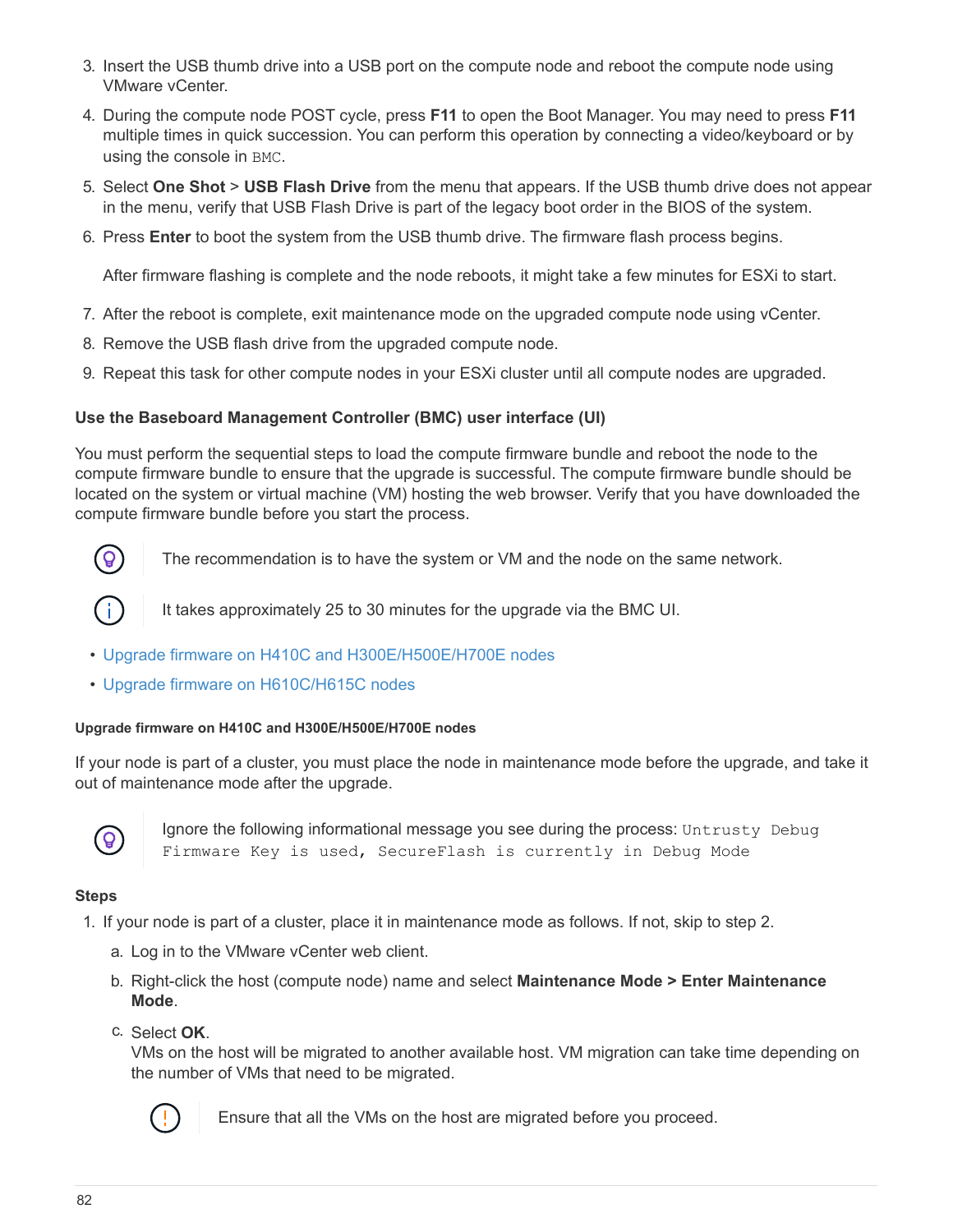- 2. Navigate to the BMC UI, <https://BMCIP/#login>, where BMCIP is the IP address of the BMC.
- 3. Log in using your credentials.
- 4. Select **Remote Control > Console Redirection**.
- 5. Select **Launch Console**.



You might have to install Java or update it.

- 6. When the console opens, select **Virtual Media > Virtual Storage**.
- 7. On the **Virtual Storage** screen, select **Logical Drive Type**, and select **ISO File**.

| Virtual Storage 1.2 r2<br>Device2<br>Device3<br>Device1             |                                  |                      |
|---------------------------------------------------------------------|----------------------------------|----------------------|
| <b>Settings for Device1</b><br><b>Logical Drive Type</b>            | Image File Name and Full Path    |                      |
| <b>No Select</b><br>۳                                               |                                  | Open Image           |
| <b>No Select</b><br><b>Upload IMA</b><br><b>ISO File</b><br>Web ISO | Plug Out<br>Plug in              | OK                   |
| HD Image                                                            | <b>Connection Status History</b> |                      |
|                                                                     |                                  |                      |
|                                                                     |                                  |                      |
|                                                                     |                                  | $\ddot{\phantom{0}}$ |
|                                                                     | $\blacktriangleleft$             | Þ                    |

- 8. Select **Open Image** to browse to the folder where you downloaded the compute firmware bundle file, and select the compute firmware bundle file.
- 9. Select **Plug In**.
- 10. When the connection status shows Device#: VM Plug-in OK!!, select **OK**.
- 11. Reboot the node by pressing **F12** and selecting **Restart** or selecting **Power Control > Set Power Reset**.
- 12. During reboot, press **F11** to select the boot options and load the compute firmware bundle. You might have to press F11 a few times before the boot menu is displayed.

You will see the following screen:

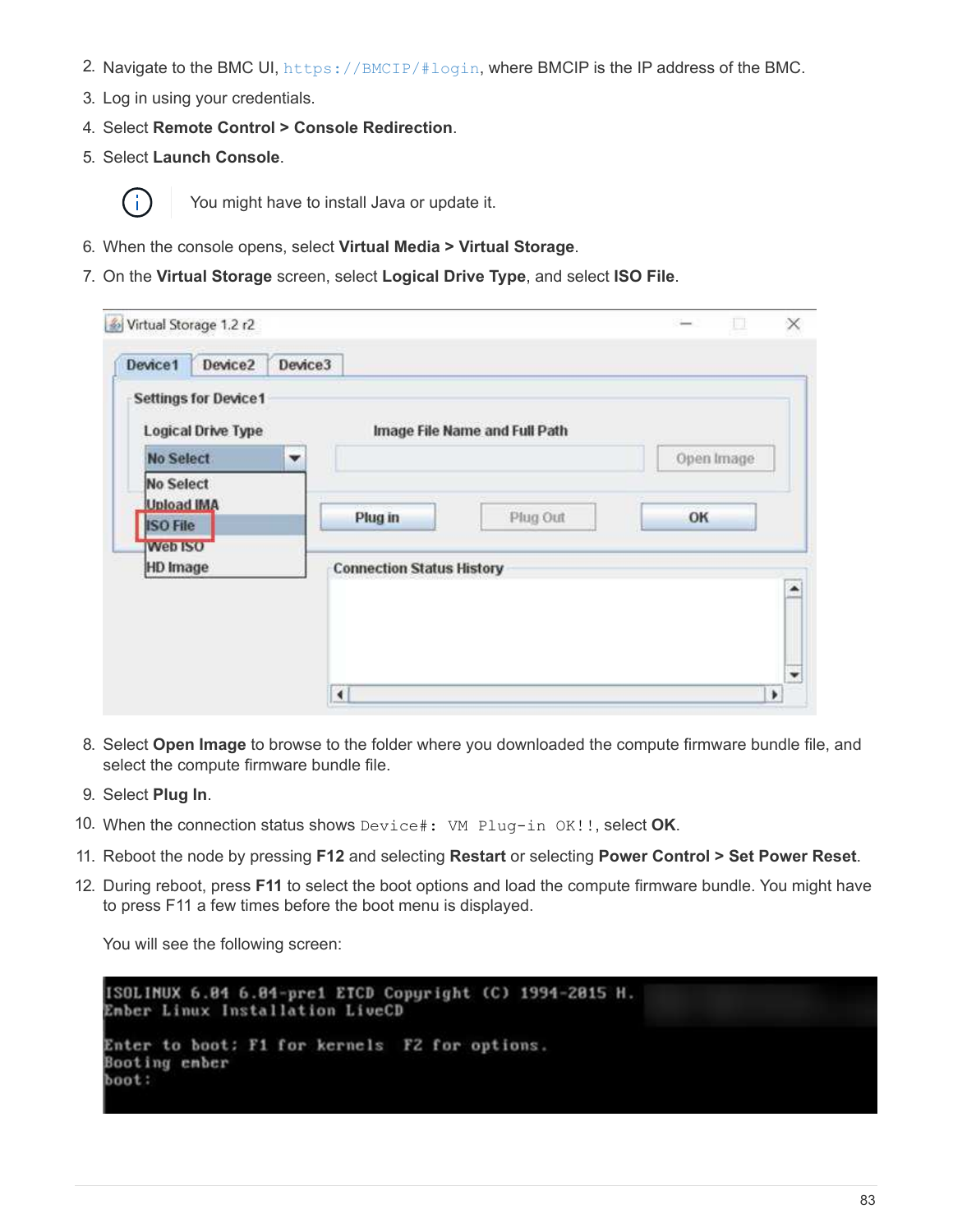13. On the above screen, press **Enter**. Depending on your network, it might take a few minutes after you press **Enter** for the upgrade to begin.



Some of the firmware upgrades might cause the console to disconnect and/or cause your session on the BMC to disconnect. You can log back into the BMC, however some services, such as the console, may not be available due to the firmware upgrades. After the upgrades have completed, the node will perform a cold reboot, which can take approximately five minutes.

14. Log back in to the BMC UI and select **System** to verify the BIOS version and build time after booting to the OS. If the upgrade completed correctly, you see the new BIOS and BMC versions.



The BIOS version will not show the upgraded version until the node has finished fully booting.

- 15. If the node is part of a cluster, complete the steps below. If it is a standalone node, no further action is needed.
	- a. Log in to the VMware vCenter web client.
	- b. Take the host out of maintenance mode. This might show a disconnected red flag. Wait until all statuses are cleared.
	- c. Power on any of the remaining VMs that were powered off.

#### <span id="page-85-0"></span>**Upgrade firmware on H610C/H615C nodes**

The steps vary depending on whether the node is standalone or part of a cluster. The procedure can take approximately 25 minutes and includes powering the node off, uploading the compute firmware bundle, flashing the devices, and powering the node back on after the upgrade.

#### **Steps**

- 1. If your node is part of a cluster, place it in maintenance mode as follows. If not, skip to step 2.
	- a. Log in to the VMware vCenter web client.
	- b. Right-click the host (compute node) name and select **Maintenance Mode > Enter Maintenance Mode**.
	- c. Select **OK**.

VMs on the host will be migrated to another available host. VM migration can take time depending on the number of VMs that need to be migrated.



Ensure that all the VMs on the host are migrated before you proceed.

- 2. Navigate to the BMC UI,  $https://BMCIP/#login, where BMC IP is the IP address of the BMC.$  $https://BMCIP/#login, where BMC IP is the IP address of the BMC.$
- 3. Log in using your credentials.
- 4. Select **Remote Control > Launch KVM (Java)**.
- 5. In the console window, select **Media > Virtual Media Wizard**.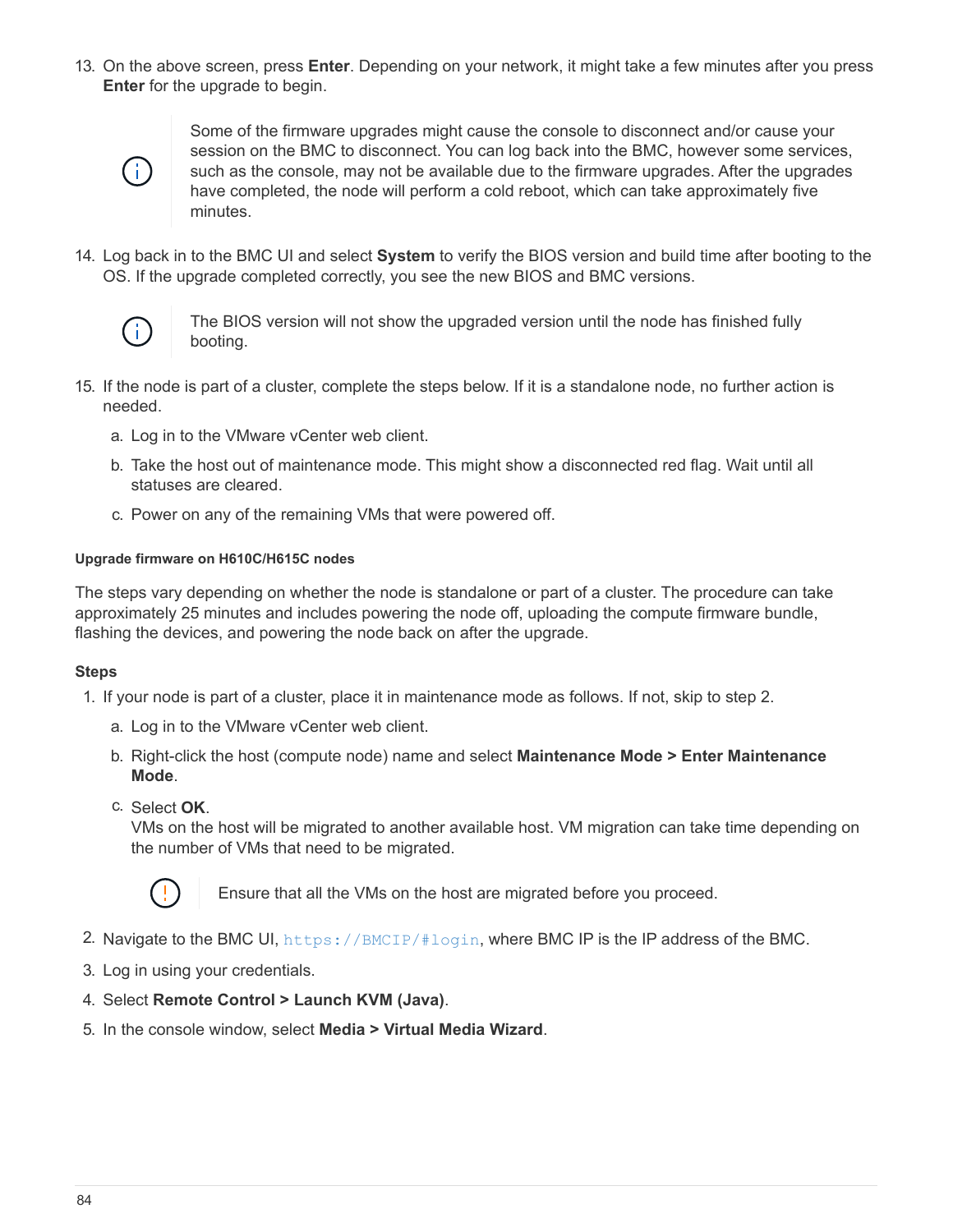|       | Wiewer [QCTD8C49756E85C.oob.] |             |    |                       | $768 - 0$ fps |       |              |
|-------|-------------------------------|-------------|----|-----------------------|---------------|-------|--------------|
| Video | Keyboard                      | Mouse Optic | ш. | Media Keyboard Layout | deo Record    | Power | Active Users |
|       | M.                            | 080         |    | Virtual Media Wizard  |               |       | man          |
|       |                               |             |    |                       |               |       |              |
|       |                               |             |    |                       |               |       |              |

- 6. Select **Browse** and select the compute firmware .iso file.
- 7. Select **Connect**.

A popup indicating success is displayed, along with the path and device showing at the bottom. You can close the **Virtual Media** window.

| Vimial Madia                       |        |                                     |    |                                  |                   |
|------------------------------------|--------|-------------------------------------|----|----------------------------------|-------------------|
| COIDVD.                            | Floppy | r.<br>Hard Disk/USB                 |    | Connection Status                |                   |
| Device Instances                   |        |                                     |    |                                  |                   |
|                                    |        |                                     |    |                                  |                   |
|                                    |        |                                     |    |                                  |                   |
|                                    |        |                                     |    |                                  |                   |
| CD/DVD Media: I                    |        |                                     |    |                                  |                   |
|                                    |        | information                         |    | $\boldsymbol{\times}$            |                   |
| <b>W CD Image</b>                  |        |                                     |    |                                  | <b>Disconnect</b> |
| ٠                                  |        | Device redirected in Read Only Mode |    | ٠                                |                   |
|                                    |        |                                     |    |                                  |                   |
|                                    |        |                                     | ЮK |                                  |                   |
|                                    |        |                                     |    |                                  |                   |
|                                    |        |                                     |    |                                  |                   |
| <b>CDDVD Redirection Status</b>    |        |                                     |    |                                  |                   |
| Device Instance<br>CD/DVD Media: 1 |        | Target Device Instance              |    | Bource Image/Drive               | Bines Read        |
|                                    |        | Write CO/DVD: 0                     |    | C'IUsent/atoots/Downloads/  0 KB |                   |

- 8. Reboot the node by pressing **F12** and selecting **Restart** or selecting **Power Control > Set Power Reset**.
- 9. During reboot, press **F11** to select the boot options and load the compute firmware bundle.
- 10. Select **AMI Virtual CDROM** from the list displayed and select **Enter**. If you do not see AMI Virtual CDROM in the list, go into the BIOS and enable it in the boot list. The node will reboot after you save. During the reboot, press **F11**.



11. On the screen displayed, select **Enter**.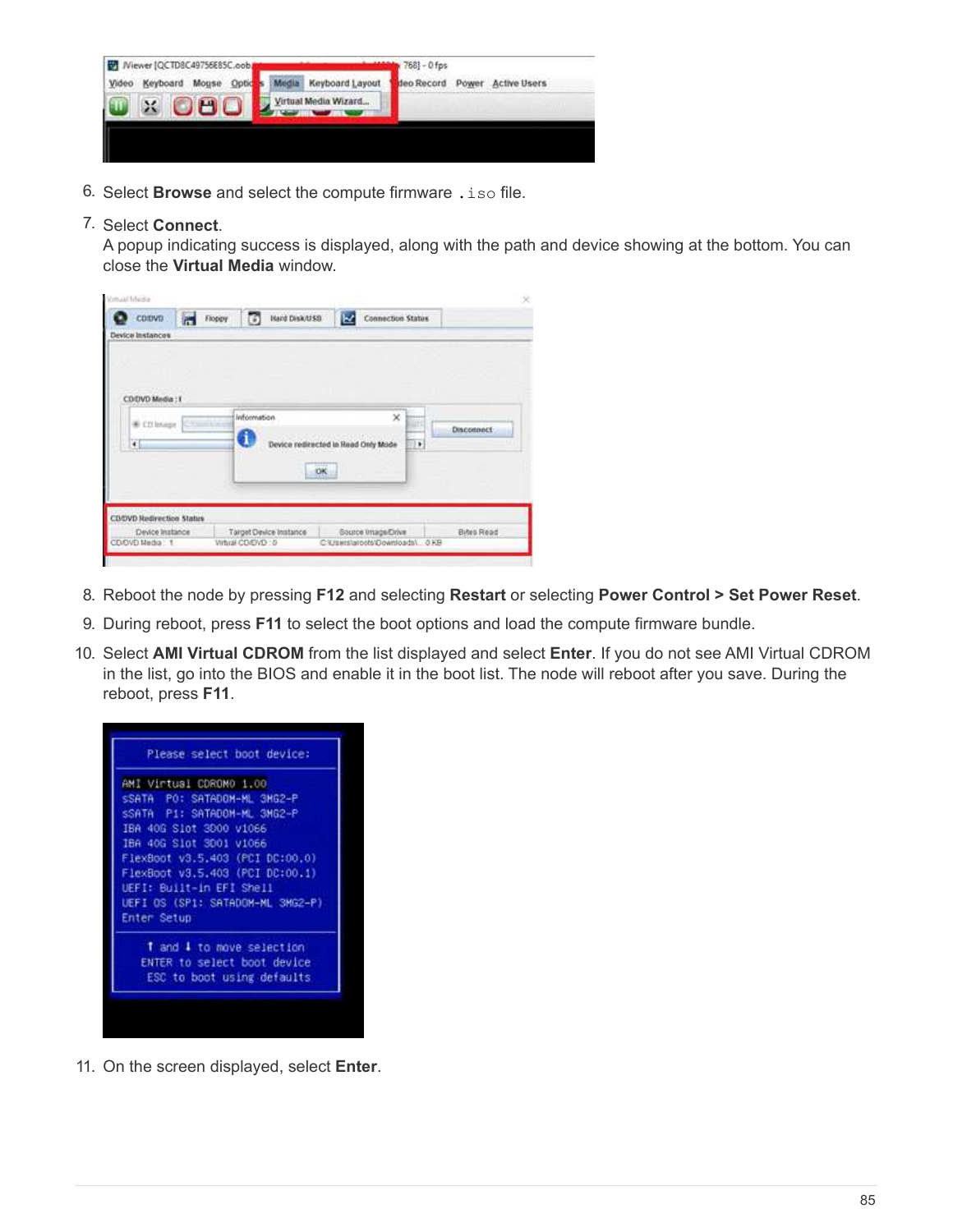

Some of the firmware upgrades might cause the console to disconnect and/or cause your session on the BMC to disconnect. You can log back into the BMC, however some services, such as the console, might not be available due to the firmware upgrades. After the upgrades have completed, the node will perform a cold reboot, which can take approximately five minutes.

12. If you get disconnected from the console, select **Remote Control** and select **Launch KVM** or **Launch KVM (Java)** to reconnect and verify when the node has finished booting back up. You might need multiple reconnects to verify that the node booted successfully.



During the powering on process, for approximately five minutes, the KVM console displays **No Signal**.

- 13. After the node is powered on, select **Dashboard > Device Information > More info** to verify the BIOS and BMC versions. The upgraded BIOS and BMC versions are displayed. The upgraded version of the BIOS will not be displayed until the node has fully booted up.
- 14. If you placed the node in maintenance mode, after the node boots to ESXi, right-click the host (compute node) name, and select **Maintenance Mode > Exit Maintenance Mode**, and migrate the VMs back to the host.
- 15. In vCenter, with the host name selected, configure and verify the BIOS version.

# **Find more information**

- [NetApp Element Plug-in for vCenter Server](https://docs.netapp.com/us-en/vcp/index.html)
- [NetApp HCI Resources Page](https://www.netapp.com/hybrid-cloud/hci-documentation/)

# **Upgrade your vSphere components for a NetApp HCI system with the Element Plug-in for vCenter Server**

When you upgrade the VMware vSphere components of your NetApp HCI installation, there are some additional steps you will need to take for the Element Plug-in for vCenter Server.

# **Steps**

- 1. For vCSA upgrades, [clear](https://docs.netapp.com/us-en/vcp/vcp_task_qossioc.html#clear-qossioc-settings) QoSSIOC settings in the plug-in (**NetApp Element Configuration > QoSSIOC Settings**). The **QoSSIOC Status** field displays Not Configured after the process is complete.
- 2. For vCSA and Windows upgrades, [unregister](https://docs.netapp.com/us-en/vcp/task_vcp_unregister.html) the plug-in from the vCenter Server with which it is associated using the registration utility.
- 3. [Upgrade vSphere, including vCenter Server, ESXi, VMs, and other VMware components](https://docs.vmware.com/en/VMware-vSphere/6.7/com.vmware.vcenter.upgrade.doc/GUID-7AFB6672-0B0B-4902-B254-EE6AE81993B2.html).



When you upgrade to VMware vCenter Server 7.0 U3, all versions of the NetApp Element Plug-in for vCenter Server fail to deploy. To resolve this issue, see [this KB article](https://kb.netapp.com/Advice_and_Troubleshooting/Hybrid_Cloud_Infrastructure/NetApp_HCI/vCenter_plug-in_deployment_fails_after_upgrading_vCenter_to_version_7.0_U3).



When upgrading ESXi for compute nodes for a [two-node cluster](https://www.netapp.com/us/media/tr-4823.pdf), upgrade only one compute node at a time so that only one witness node is temporarily unavailable and cluster quorum can be maintained.

4. [Register](https://docs.netapp.com/us-en/vcp/vcp_task_getstarted.html#register-the-plug-in-with-vcenter) the Element Plug-in for vCenter Server again with vCenter.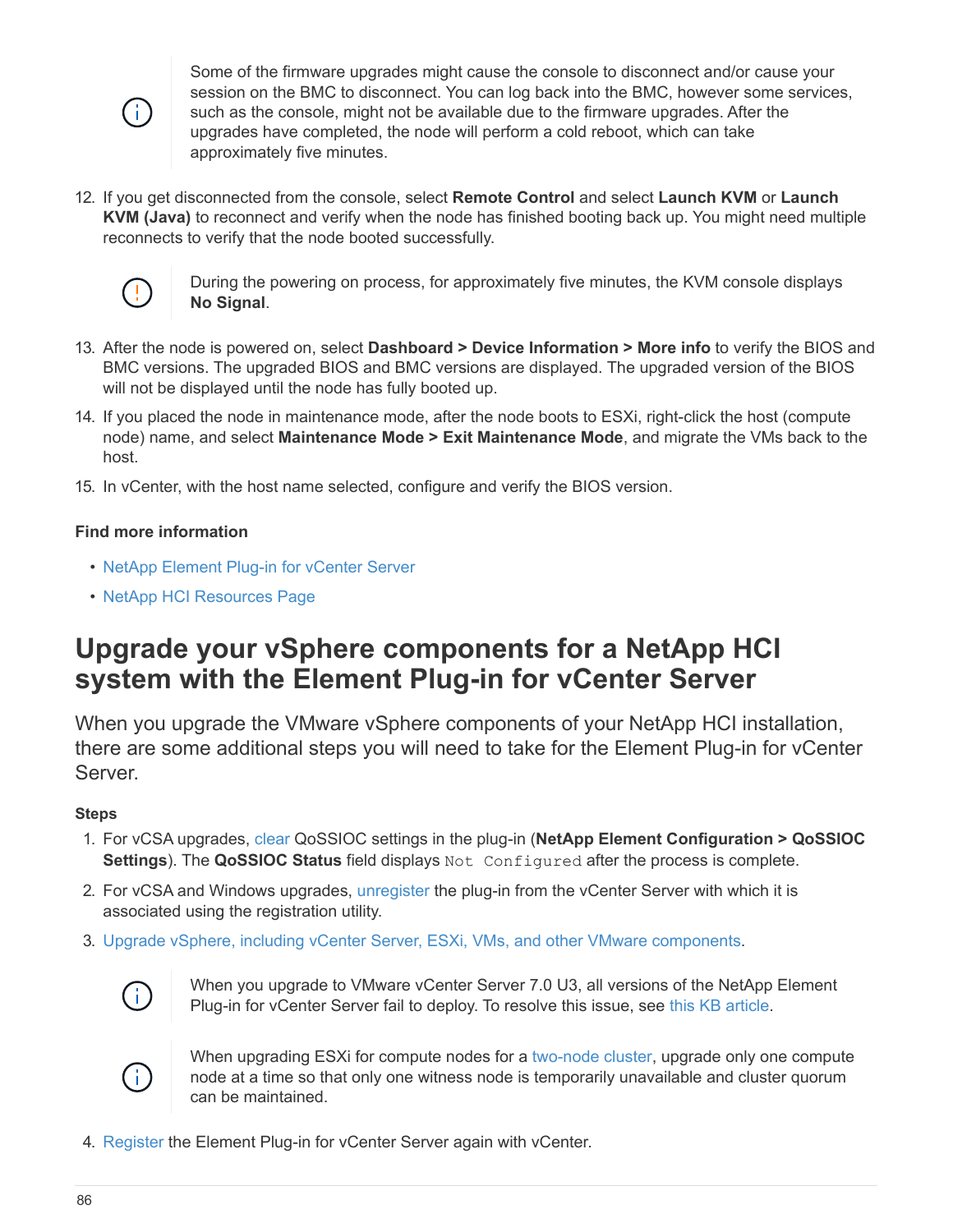- 5. [Add clusters](https://docs.netapp.com/us-en/vcp/vcp_task_getstarted.html#add-storage-clusters-for-use-with-the-plug-in) using the plug-in.
- 6. [Configure QoSSIOC settings](https://docs.netapp.com/us-en/vcp/vcp_task_getstarted.html#configure-qossioc-settings-using-the-plug-in) using the plug-in.
- 7. [Enable QoSSIOC](https://docs.netapp.com/us-en/vcp/vcp_task_qossioc.html#enabling-qossioc-automation-on-datastores) for all datastores controlled by the plug-in.

# **Find more information**

- [NetApp Element Plug-in for vCenter Server](https://docs.netapp.com/us-en/vcp/index.html)
- [NetApp HCI Resources Page](https://www.netapp.com/hybrid-cloud/hci-documentation/)
- [NetApp HCI Two-Node Storage Cluster Technical Report](https://www.netapp.com/us/media/tr-4823.pdf)